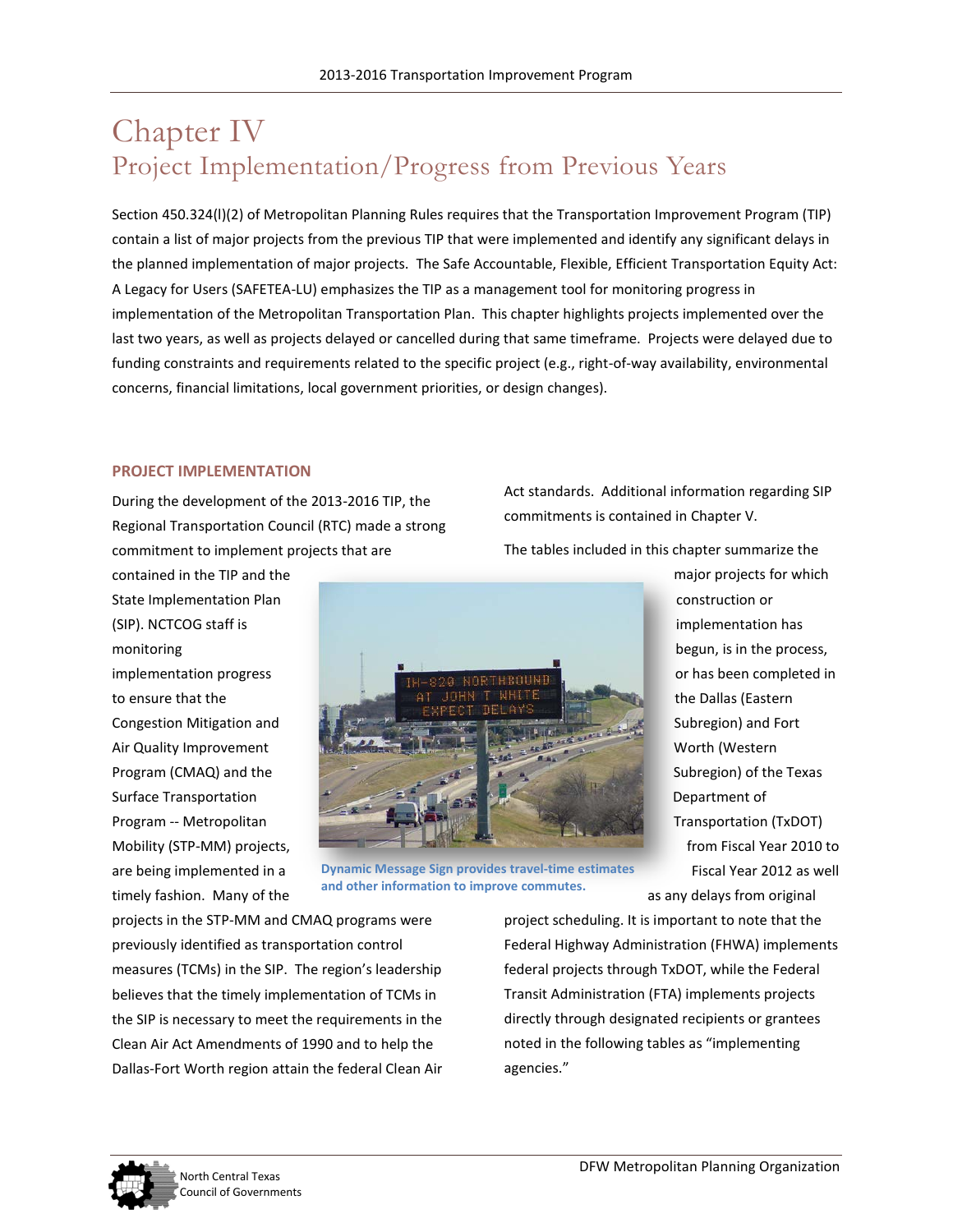#### **Roadway Projects**

Exhibit IV-1 includes a list of roadway projects delayed, let, and/or completed in the TxDOT Fort Worth District; Exhibit IV-2 includes a list of roadway projects delayed, let, and/or completed in the TxDOT Dallas District. The information provided for each project in these two exhibits includes: original CSJ number (e.g., TxDOT project number), revised CSJ number (as appropriate), agency building project, TIP code (e.g., MPO project number), project location, project limits (e.g., from and to), project type, original let date (e.g., date originally estimated for construction to be initiated), and revised let date (e.g., date actually approved for construction to be initiated), and whether the project was let, completed, or delayed, as applicable.

#### **Transit Projects**

Transit projects are summarized differently than the roadway projects, as the FTA implements projects in a different manner. Instead of "letting" like roadway projects, once a transit project is included in an approved FTA grant for a particular fiscal year, it is incorporated into the relevant agency's operating budget and proceeds toward implementation. A list of projects included in FY 2010 through FY 2012 grant applications to date is provided in Exhibit IV-3 for the Fort Worth District and in Exhibit IV-4 for the Dallas District. As transit project s in the Paris District are administered by TxDOT, information on projects included in FY 2010 through FY 2012 grant applications can be found in the Statewide Transportation improvement Program.



**SH 161 Project**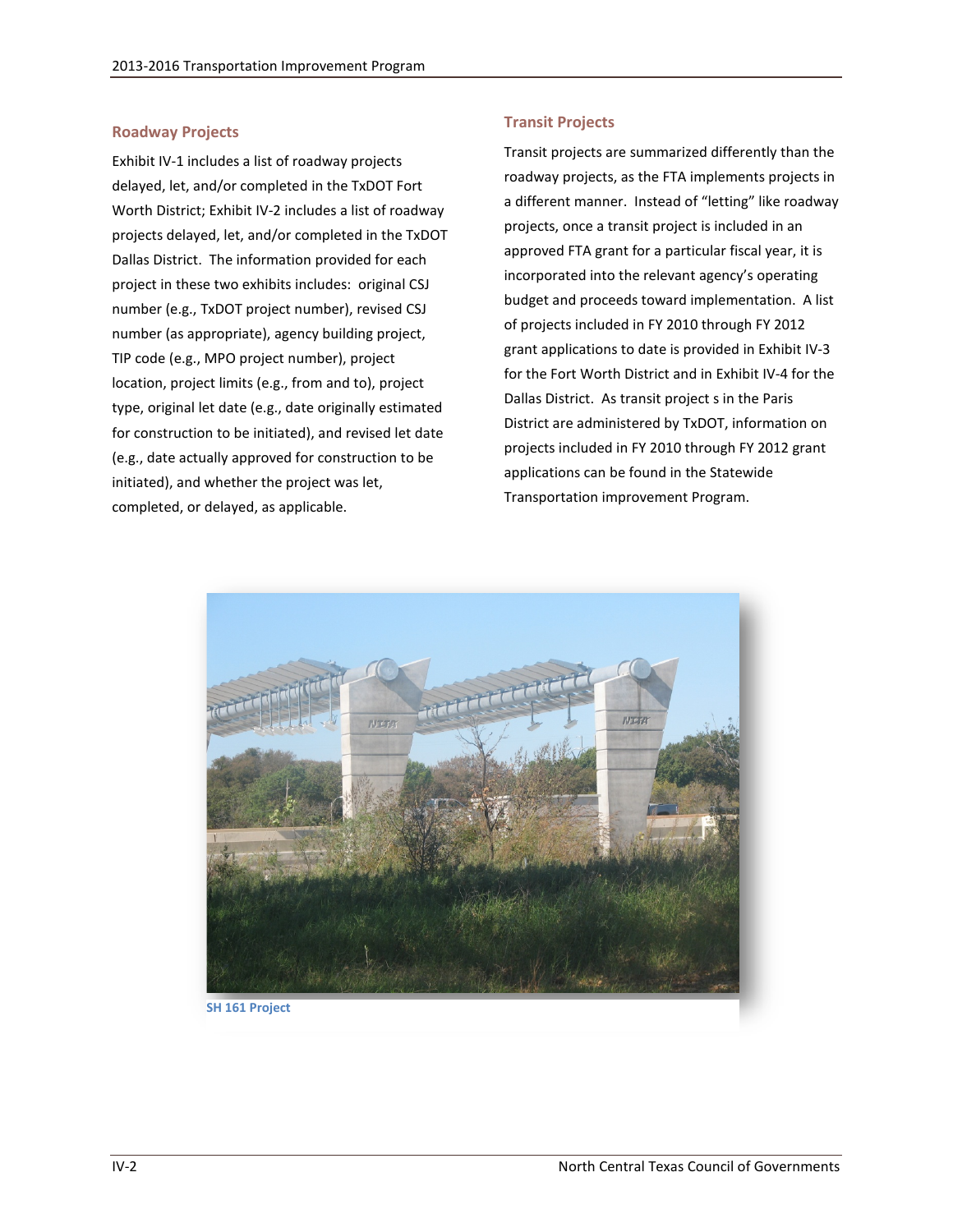| <b>ORIGINAL</b><br>CSJ | <b>REVISED</b><br>CSJ | <b>AGENCY</b>     | <b>TIP</b><br>CODE | PROJECT LOCATION                                                                                                                                                   | PROJECT TYPE                                | <b>ORIGINAL</b><br>LET DATE | <b>REVISED</b><br>LET DATE | <b>LET</b>              | COMPLETED DELAYED |                         | CANCELLED               |
|------------------------|-----------------------|-------------------|--------------------|--------------------------------------------------------------------------------------------------------------------------------------------------------------------|---------------------------------------------|-----------------------------|----------------------------|-------------------------|-------------------|-------------------------|-------------------------|
| 0902-48-904            | 0902-48-904           | <b>ARLINGTON</b>  | 11853              | DIVISION STREET/ FIELDER ABRAM/ STADIUM: ABRAM STREET HIKE & BIKE TRAIL                                                                                            | <b>BIKE/PEDESTRIAN</b>                      | 08/2012                     | 08/2015                    |                         |                   | $\blacktriangledown$    |                         |
| 9902-48-901            | 0902-48-836           | <b>ARLINGTON</b>  | 11150              | SIGNAL TIMING PLANS                                                                                                                                                | <b>TRAFFIC SIGNAL</b><br><b>IMPROVEMENT</b> | 12/2010                     | 12/2011                    | $\overline{\mathbf{v}}$ | $\Box$            | $\blacktriangledown$    |                         |
| 0902-48-901            | 0902-48-901           | COLLEYVILLE       | 11397              | PLEASANT RUN PATHWAY CONNECTION; ON PLEASANT RUN RD BOGART DR ON<br>THE NORTH AND MAIN STREET ON THE SOUTH                                                         | <b>BIKE/PEDESTRIAN</b>                      | 09/2011                     | 08/2013                    | $\Box$                  | $\Box$            | $\blacktriangledown$    |                         |
| 0902-48-906            | 0902-48-906           | COLLEYVILLE       | 11762.1            | ON CHEEKSPARGER AT JACKSON ROAD; IN COLLEYVILLE                                                                                                                    | <b>INTERSECTION</b><br><b>IMPROVEMENT</b>   | 09/2011                     | 09/2012                    |                         | $\vert \ \ \vert$ | $\blacktriangledown$    |                         |
| 0902-48-712            | 0902-48-712           | DFW AIRPORT       | 11734              | VA FROM EAST-WEST CONNECTOR: FROM SH 360 TO VALLEY VIEW LANE                                                                                                       | <b>NEW ROADWAY</b>                          | 01/2009                     | 08/2035                    | П                       | П                 | $\blacktriangledown$    |                         |
| 0902-48-697            | 0902-48-697           | <b>FORT WORTH</b> | 53125              | ON WHITE SETTLEMENT ROAD AT BYPASS CHANNEL IN FORT WORTH                                                                                                           | <b>SPECIAL STUDIES</b>                      | 10/2013                     | 10/2013                    | $\Box$                  | П                 | $\blacktriangledown$    |                         |
| 0902-48-967            | 0902-48-967           | <b>FORT WORTH</b> | 11379              | SOUTH MAIN URBAN VILLAGE: ON SOUTH MAIN STREET BOUNDED BY VICKERY ON<br>THE NORTH AND MAGNOLIA ON THE SOUTH                                                        | <b>BIKE/PEDESTRIAN</b>                      | 08/2011                     | 08/2013                    | П                       | $\Box$            | $\blacktriangledown$    |                         |
| 0902-48-699            | 0902-48-699           | FORT WORTH        | 11328.2            | WEST SEVENTH STREET CORRIDOR - WEST SEVENTH STREET; FROM TRINITY<br><b>RIVER TO UNIVERSITY DR</b>                                                                  | <b>BIKE/PEDESTRIAN</b>                      | 09/2011                     | N/A                        |                         |                   | $\blacktriangledown$    | $\overline{\mathbf{v}}$ |
| 0902-48-536            | 0902-48-536           | <b>FORT WORTH</b> | 11327              | MAGNOLIA VILLAGE PEDESTRIAN DISTRICT PENNSYLVANIA AVENUE TO THE<br>NORTH, JENNINGS STREET TO THE EAST; ALLEN STREET TO THE SOUTH, AND<br>ALSTON STREET TO THE WEST | <b>BIKE/PEDESTRIAN</b>                      | 01/2011                     | 08/2012                    |                         |                   | $\blacktriangledown$    |                         |
| 0902-48-722            | 0902-48-722           | FORT WORTH        | 11763              | ON CHAPEL CREEK BLVD AT IH 30                                                                                                                                      | <b>NEW ROADWAY</b>                          | 08/2012                     | 08/2014                    | L.                      | $\vert \ \ \vert$ | $\blacktriangledown$    |                         |
| 0902-48-582            | 0902-48-582           | <b>FORT WORTH</b> | 11325              | WESTRIDGE VILLAGE PEDESTRIAN DISTRICT INCLUDING CAMP BOWIE, BERNIE<br>ANDERSON/RIDGLEA, WESTRIDGE & SUNSET                                                         | <b>BIKE/PEDESTRIAN</b>                      | 09/2011                     | 05/2016                    | Г                       | $\Box$            | $\blacktriangledown$    |                         |
| 0902-48-983            | 0902-48-983           | <b>FORT WORTH</b> | 20046              | ON E. ROSEDALE STREET FROM IH 35W TO US 287                                                                                                                        | <b>BIKE/PEDESTRIAN</b>                      | 08/2013                     | 09/2013                    | Г                       | $\vert \ \ \vert$ | $\blacktriangledown$    |                         |
| 0902-48-327            | 0902-48-327           | <b>FORT WORTH</b> | 4126.2             | IH 20 AT HULEN ST & OVERTON RIDGE IN FORT WORTH (OFF-SYSTEM)                                                                                                       | <b>INTERSECTION</b><br><b>IMPROVEMENT</b>   | 01/2014                     | N/A                        | L                       | $\vert \ \ \vert$ | $\mathbf{I}$            | $\blacktriangledown$    |
| 0008-16-036            | 0008-16-036           | FORT WORTH        | 11701              | ON BRYANT IRVIN RD AT IH 20                                                                                                                                        | <b>INTERSECTION</b><br><b>IMPROVEMENT</b>   | 03/2011                     | 09/2014                    | $\Box$                  | $\Box$            | $\overline{\mathbf{v}}$ |                         |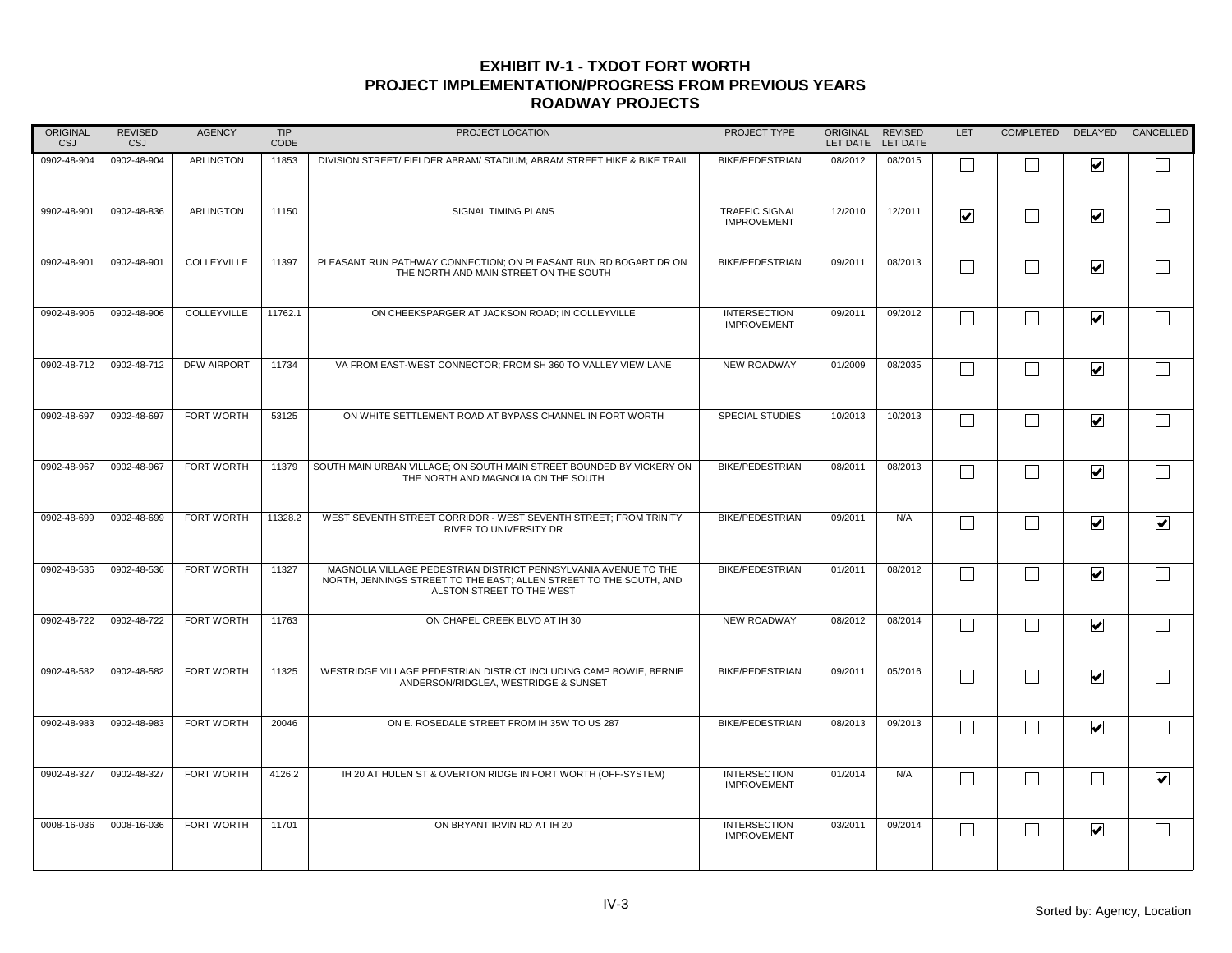| <b>ORIGINAL</b><br>CSJ | <b>REVISED</b><br>CSJ | <b>AGENCY</b>     | <b>TIP</b><br>CODE | PROJECT LOCATION                                                                                                                                                                                                                       | PROJECT TYPE                              | <b>ORIGINAL</b><br>LET DATE | <b>REVISED</b><br>LET DATE | <b>LET</b>              | COMPLETED DELAYED |                         | CANCELLED               |
|------------------------|-----------------------|-------------------|--------------------|----------------------------------------------------------------------------------------------------------------------------------------------------------------------------------------------------------------------------------------|-------------------------------------------|-----------------------------|----------------------------|-------------------------|-------------------|-------------------------|-------------------------|
| 0902-48-793            | 0902-48-793           | <b>FORT WORTH</b> | 20048              | TRINITY BOULEVARD AT PRECINCT LINE RD                                                                                                                                                                                                  | <b>INTERSECTION</b><br><b>IMPROVEMENT</b> | 09/2011                     | 05/2013                    |                         |                   | $\overline{\mathbf{v}}$ |                         |
| 0902-48-956            | 0902-48-956           | FORT WORTH        | 20153              | STONE CREEK; ON RIVERSIDE DRIVE TO REDWOOD CREEK                                                                                                                                                                                       | <b>NEW ROADWAY</b>                        | 09/2012                     | 08/2014                    | L                       | $\vert \ \ \vert$ | $\blacktriangledown$    |                         |
| 0902-48-792            | 0902-48-792           | <b>FORT WORTH</b> | 20171              | N WEST ROSEDALE; FOREST PARK BLVD TO S. MAIN ST                                                                                                                                                                                        | <b>BIKE/PEDESTRIAN</b>                    | 09/2010                     | 09/2012                    | Г                       | $\Box$            | $\blacktriangledown$    |                         |
| 0008-12-086            | 0008-12-086           | FORT WORTH        | 4126.1             | IH 20 AT HULEN STREET, IN FORT WORTH ON-SYSTEM                                                                                                                                                                                         | <b>INTERSECTION</b><br><b>IMPROVEMENT</b> | 01/2014                     | N/A                        | Г                       | $\Box$            | Г                       | $\overline{\mathbf{v}}$ |
| 0171-04-050            | 0171-04-050           | <b>FORT WORTH</b> | 54046              | SH 199 FROM 0.3 MI S OF FM 1886 TO N END OF LAKE WORTH BR                                                                                                                                                                              | <b>NEW ROADWAY</b>                        | 08/2016                     | N/A                        | $\mathbf{L}$            | $\Box$            | $\mathbf{L}$            | $\overline{\mathbf{v}}$ |
| 0172-06-087            | N/A                   | <b>FORT WORTH</b> | 20047              | US 287 FROM BERRY TO VAUGHAN                                                                                                                                                                                                           | <b>NEW ROADWAY</b>                        | 08/2011                     | 06/2012                    | L.                      | $\vert \ \ \vert$ | $\overline{\mathbf{v}}$ |                         |
| 0902-48-888            | 0902-48-888           | <b>FORT WORTH</b> | 52479              | VA FROM VARIOUS LOCATIONS TO IN FORT WORTH                                                                                                                                                                                             | <b>BIKE/PEDESTRIAN</b>                    | 08/2009                     | N/A                        | П                       | П                 | $\blacktriangledown$    | $\blacktriangledown$    |
| 0902-48-929            | 0902-48-929           | <b>FORT WORTH</b> | 11785              | INTEGRATED TRAVELER INFO SYSTEM                                                                                                                                                                                                        | <b>ITS</b>                                | 09/2012                     | 08/2013                    |                         |                   | $\blacktriangledown$    |                         |
| 0902-48-834            | 0902-48-834           | FORT WORTH        | 11380              | SUMMER CREEK STATION TOD; BOUNDED ON THE EAST BY SUMMER CREEK BLVD;<br>ON THE WEST BY THE FWW RAILROAD/TRANSIT CORRIDOR ON THE SOUTH BY THE<br>COLUMBUS TRAIL/SUMMER CREEK RD; ON THE NORTH BY SUMMERS MEADOWS DR                      | <b>BIKE/PEDESTRIAN</b>                    | 08/2011                     | 08/2015                    |                         |                   | $\blacktriangledown$    |                         |
| 0902-48-688            | 0902-48-688           | <b>FORT WORTH</b> | 11263.7            | PEACH ST RR CROSSINGS AT 1ST ST, PEACH (WEST) & SAMUELS AVE AT BNSF RR<br>1ST ST (EAST), PEACH (EAST), & 1ST ST (WEST) AT UP RR                                                                                                        | <b>SAFETY</b>                             | 06/2012                     | 08/2013                    |                         |                   | $\overline{\mathbf{v}}$ |                         |
| 0902-48-930            | 0902-48-832           | <b>FORT WORTH</b> | 11381              | POLYTECHNIC/TWU STREETSCAPE ENHANCEMENTS: ON EAST ROSEDALE FROM<br>NASHVILLE TO COLLARD; ON WESLEYAN ST, FROM AVE G TO AVE E; ON VAUGHN<br>BIVD FROM AVE G TO ROSEDALE ON THE NORTH; ON COLLARD, FROM AVE G TO<br><b>EAST ROSEDALE</b> | <b>BIKE/PEDESTRIAN</b>                    | 08/2011                     | 08/2012                    | Г                       | $\vert \ \ \vert$ | $\blacktriangledown$    |                         |
| 0902-48-815            | 0902-48-971           | <b>FWTA</b>       | 11264.2            | Y CONNECTION - PHASE II; SH 121 AT IH 30                                                                                                                                                                                               | <b>RAIL TRANSIT</b>                       | 08/2012                     | 02/2013                    | Г                       | $\vert \ \ \vert$ | $\blacktriangledown$    |                         |
| 0902-48-970            | 0902-48-807           | <b>FWTA</b>       | 11559              | TRE CROSSING AT CALLOWAY CEMETERY                                                                                                                                                                                                      | <b>SAFETY</b>                             | 02/2012                     | 08/2011                    | $\overline{\mathbf{v}}$ |                   |                         |                         |
| 0902SWTN2              | 0902-48-985           | <b>FWTA</b>       | 11543.3            | TEXRAIL CORRIDOR RAIL LINE PROJECT                                                                                                                                                                                                     | <b>RAIL TRANSIT</b>                       | 03/2014                     | 09/2016                    | П                       | $\Box$            | $\overline{\mathbf{v}}$ |                         |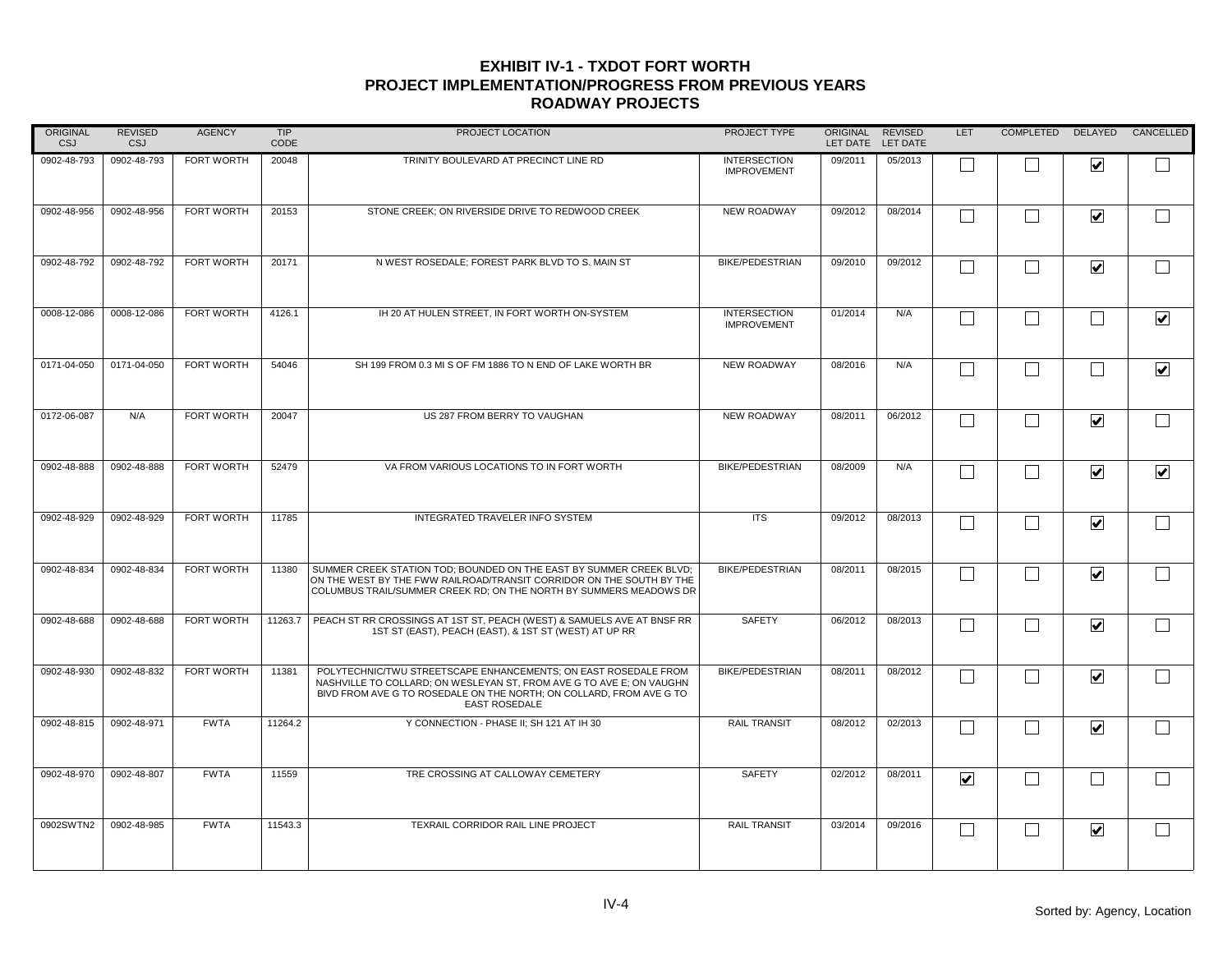| ORIGINAL<br>CSJ | <b>REVISED</b><br>CSJ | <b>AGENCY</b> | TIP<br>CODE | PROJECT LOCATION                                         | PROJECT TYPE        | ORIGINAL<br>LET DATE | <b>REVISED</b><br>LET DATE | <b>LET</b>              | COMPLETED DELAYED CANCELLED |                      |                          |
|-----------------|-----------------------|---------------|-------------|----------------------------------------------------------|---------------------|----------------------|----------------------------|-------------------------|-----------------------------|----------------------|--------------------------|
| 0902-48-811     | 0902-48-811           | <b>FWTA</b>   | 11560       | TRE CROSSING AT CARSON STREET                            | SAFETY              | 02/2012              | 02/2013                    |                         |                             | $\blacktriangledown$ |                          |
| 0902-48-812     | 0902-48-812           | <b>FWTA</b>   | 11561       | TRE CROSSING AT ELLIOTT REEDER ROAD                      | SAFETY              | 02/2012              | 02/2013                    | $\Box$                  | $\Box$                      | $\blacktriangledown$ | $\Box$                   |
| 0902-48-989     | 0902-48-805           | <b>FWTA</b>   | 11544       | TRE CROSSING AT HALTOM RD                                | SAFETY              | 02/2011              | 08/2011                    | $\blacktriangledown$    | $\Box$                      | $\blacktriangledown$ | $\Box$                   |
| 0902-48-918     | 0902-48-798           | <b>FWTA</b>   | 11562       | TRE CROSSING AT MOSIER VALLEY ROAD                       | SAFETY              | 02/2012              | 02/2013                    | $\Box$                  | $\Box$                      | $\blacktriangledown$ | $\Box$                   |
| 0902-48-992     | 0902-48-808           | <b>FWTA</b>   | 11546       | TRE CROSSING BEACH STREET                                | SAFETY              | 02/2009              | 08/2011                    | $\overline{\mathbf{v}}$ | $\Box$                      | $\blacktriangledown$ | $\Box$                   |
| 0902-48-980     | 0902-48-842           | <b>FWTA</b>   | 11547       | TRE CROSSING AT PRECINCT LINE                            | SAFETY              | 02/2012              | 02/2012                    | $\blacktriangledown$    | $\Box$                      | $\Box$               | $\Box$                   |
| 0902-48-995     | 0902-48-806           | <b>FWTA</b>   | 11549       | TRE CROSSING AT RIVERSIDE DRIVE                          | SAFETY              | 02/2009              | 08/2011                    | $\overline{\mathbf{v}}$ | $\Box$                      | $\blacktriangledown$ | $\overline{\phantom{0}}$ |
| 0902-48-911     | 0902-48-810           | <b>FWTA</b>   | 11558       | TRE CROSSING AT BELL SPUR                                | SAFETY              | 02/2012              | 02/2013                    | $\Box$                  | $\Box$                      | $\blacktriangledown$ | $\Box$                   |
| 0902-48-997     | 0902-48-997           | <b>FWTA</b>   | 11543.2     | TEXRAIL CORRIDOR RAIL LINE PROJECT                       | <b>RAIL TRANSIT</b> | 03/2014              | 09/2016                    | П                       | $\Box$                      | $\blacktriangledown$ | $\Box$                   |
| 0902-48-809     | 0902-48-809           | <b>FWTA</b>   | 11548       | TRE CROSSING AT JUDKINS STREET (SOUTH)                   | SAFETY              | 09/2012              | 02/2013                    | $\Box$                  | $\Box$                      | $\blacktriangledown$ | $\Box$                   |
| 0902-48-813     | 0902-48-813           | <b>FWTA</b>   | 11563       | TRE CROSSING AT TARRANT MAIN STREET                      | SAFETY              | 02/2012              | 02/2013                    | $\Box$                  | $\Box$                      | $\blacktriangledown$ | $\Box$                   |
| 0902-48-994     | 0902-48-998           | <b>FWTA</b>   | 11515       | VA FROM DFW INTERNATIONAL AIRPORT TO COTTONBELT RAILWAY  | <b>RAIL TRANSIT</b> | 12/2011              | 08/2020                    | $\Box$                  | $\Box$                      | $\blacktriangledown$ | $\Box$                   |
| 0902-48-814     | 0902-48-814           | <b>FWTA</b>   | 11592       | INTERMODAL TRANSPORTATION CENTER (ITC) PARKING EXPANSION | PARK & RIDE         | 08/2011              | 08/2011                    | $\overline{\mathbf{v}}$ | $\Box$                      | $\Box$               | $\Box$                   |
| 0902-48-971     | 0902-48-971           | <b>FWTA</b>   | 11264.3     | TRINITY RAILWAY EXPRESS                                  | <b>RAIL TRANSIT</b> | 10/2010              | N/A                        | $\Box$                  | $\Box$                      | $\blacktriangledown$ | $\overline{\mathbf{v}}$  |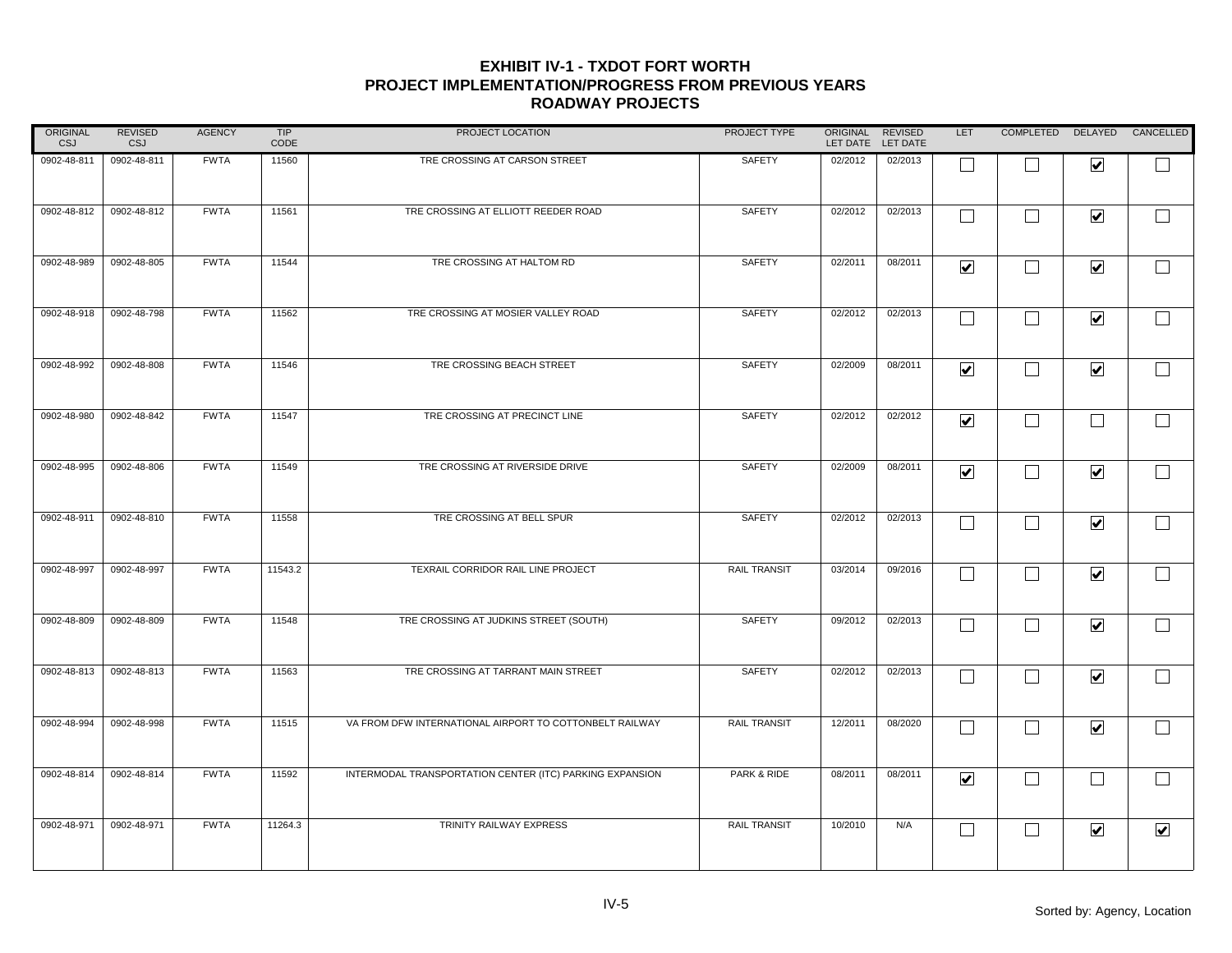| <b>ORIGINAL</b><br>CSJ | <b>REVISED</b><br>CSJ | <b>AGENCY</b>        | <b>TIP</b><br>CODE | PROJECT LOCATION                                                                                                                      | PROJECT TYPE                                | <b>ORIGINAL</b><br>LET DATE | <b>REVISED</b><br>LET DATE | LET                  | COMPLETED DELAYED           |                         | CANCELLED |
|------------------------|-----------------------|----------------------|--------------------|---------------------------------------------------------------------------------------------------------------------------------------|---------------------------------------------|-----------------------------|----------------------------|----------------------|-----------------------------|-------------------------|-----------|
| 0902-48-963            | 0902-48-963           | <b>FWTA</b>          | 11514              | VA FROM COTTONBELT CORRIDOR ROW ACQUISITION TO CENTRAL FORT WORTH                                                                     | <b>RAIL TRANSIT</b>                         | 09/2011                     | 02/2014                    |                      |                             | $\blacktriangledown$    |           |
| 0902-48-958            | 0902-48-819           | <b>FWTA</b>          | 20170              | TOWER 60 AT TRINITY RIVER                                                                                                             | <b>RAIL TRANSIT</b>                         | 12/2011                     | 08/2014                    | Γ                    | $\mathcal{L}_{\mathcal{A}}$ | $\blacktriangledown$    |           |
| 0902-48-756            | 0902-48-756           | FWTA/COLLEYVILL<br>Е | 20043              | PLEASANT RUN RD, JOHN MCCAIN & LD LOCKETT AT SH 26                                                                                    | <b>RAIL TRANSIT</b>                         | 08/2012                     | 08/2013                    | $\Box$               | $\Box$                      | $\overline{\mathbf{v}}$ |           |
| 2266-02-907            | N/A                   | <b>GRAND PRAIRIE</b> | 11823.2            | SH 360 FROM CAMP WISDOM ROAD TO POST AND PADDOCK                                                                                      | <b>TRAFFIC SIGNAL</b><br><b>IMPROVEMENT</b> | 04/2010                     | 04/2010                    | $\blacktriangledown$ | $\blacktriangledown$        |                         |           |
| 0902-48-645            | 0902-48-645           | <b>HALTOM CITY</b>   | 11263.2            | HALTOM CITY RR CROSSINGS HALTOM RD & MCLEAN ST AT UPRR AND GLENVIEW<br>DR, JANADA, & HALTOM RD AT DART LINE                           | <b>SAFETY</b>                               | 06/2013                     | 08/2013                    | П                    | $\overline{\phantom{0}}$    | $\blacktriangledown$    |           |
| 0902-48-936            | 0902-48-936           | <b>HALTOM CITY</b>   | 11764              | ANDERSON; ON BACKAGE RD TO US 377; IN HALTOM CITY                                                                                     | <b>NEW ROADWAY</b>                          | 03/2012                     | 03/2015                    | П                    | $\Box$                      | $\blacktriangledown$    |           |
| 0081-01-912            | 0081-01-046           | <b>HALTOM CITY</b>   | 20154              | US 377 AT EAST BELKNAP STREET IN HALTOM CITY                                                                                          | <b>INTERSECTION</b><br><b>IMPROVEMENT</b>   | 09/2011                     | 09/2014                    | Г                    | $\Box$                      | $\blacktriangledown$    |           |
| 0902-48-186            | 0902-48-186           | <b>HURST</b>         | 1646               | ON PIPELINE RD AT HARRISON LANE                                                                                                       | <b>INTERSECTION</b><br><b>IMPROVEMENT</b>   | 08/2012                     | 08/2013                    |                      |                             | $\blacktriangledown$    |           |
| 0902-48-927            | 0902-48-927           | <b>HURST</b>         | 11385              | HURST BELLAIRE: BOUNDED BY PIPELINE ON THE NORTH: BROWN TRAIL ON THE<br>WEST PECAN ST ON THE SOUTH; BELLAIRE ON THE EAST              | <b>BIKE/PEDESTRIAN</b>                      | 08/2011                     | 08/2013                    | Г                    | L                           | $\blacktriangledown$    |           |
| 0902-50-079            | 0902-50-079           | <b>JOSHUA</b>        | 11189.4            | ON PLUM STREET AT BNSF RR IN JOSHUA                                                                                                   | <b>TRAVEL DEMAND</b><br><b>MANAGEMENT</b>   | 09/2014                     | 09/2014                    | L                    | L.                          | $\blacktriangledown$    |           |
| 0902-50-928            | 0902-50-928           | <b>JOSHUA</b>        | 11386              | JOSHUA STATION T.O.D. INFRASTRUCTURE PROJECT; BOUND BY HWY 174 ON THE<br>EAST CLEBURNE RAIL CORRIDOR ON THE WEST                      | <b>BIKE/PEDESTRIAN</b>                      | 08/2015                     | 08/2015                    | П                    | <b>College</b>              | $\blacktriangledown$    |           |
| 1603-03-033            | 1603-03-033           | <b>KELLER</b>        | 20155              | FM 1709 NEAR UP RAILROAD AT US 377                                                                                                    | <b>INTERSECTION</b><br><b>IMPROVEMENT</b>   | 08/2011                     | 01/2014                    | Г                    |                             | $\blacktriangledown$    |           |
| 0902-48-926            | 0902-48-926           | <b>KENNEDALE</b>     | 11384              | ON KENNEDALE PKWY FROM BOWMAN SPRINGS RD TO NEW HOPE RD ON NEW<br>HOPE RD FROM KENNEDALE PARKWAY TO THE UNION PACIFIC RAILROAD TRACKS | <b>BIKE/PEDESTRIAN</b>                      | 08/2013                     | 08/2015                    | $\mathbf{L}$         |                             | $\blacktriangledown$    |           |
| 0902-48-974            | 0918-00-178           | <b>NCTCOG</b>        | 11615              | M&O - REGIONAL AERIAL PHOTOGRAPHY DATA COLLECTION/PLANNING<br>COOPERATIVE DIGITAL AERIAL PHOTOGRAPHY DATA COLLECTION                  | <b>SPECIAL STUDIES</b>                      | 08/2011                     | 06/2011                    | $\blacktriangledown$ | $\overline{\phantom{0}}$    | $\Box$                  |           |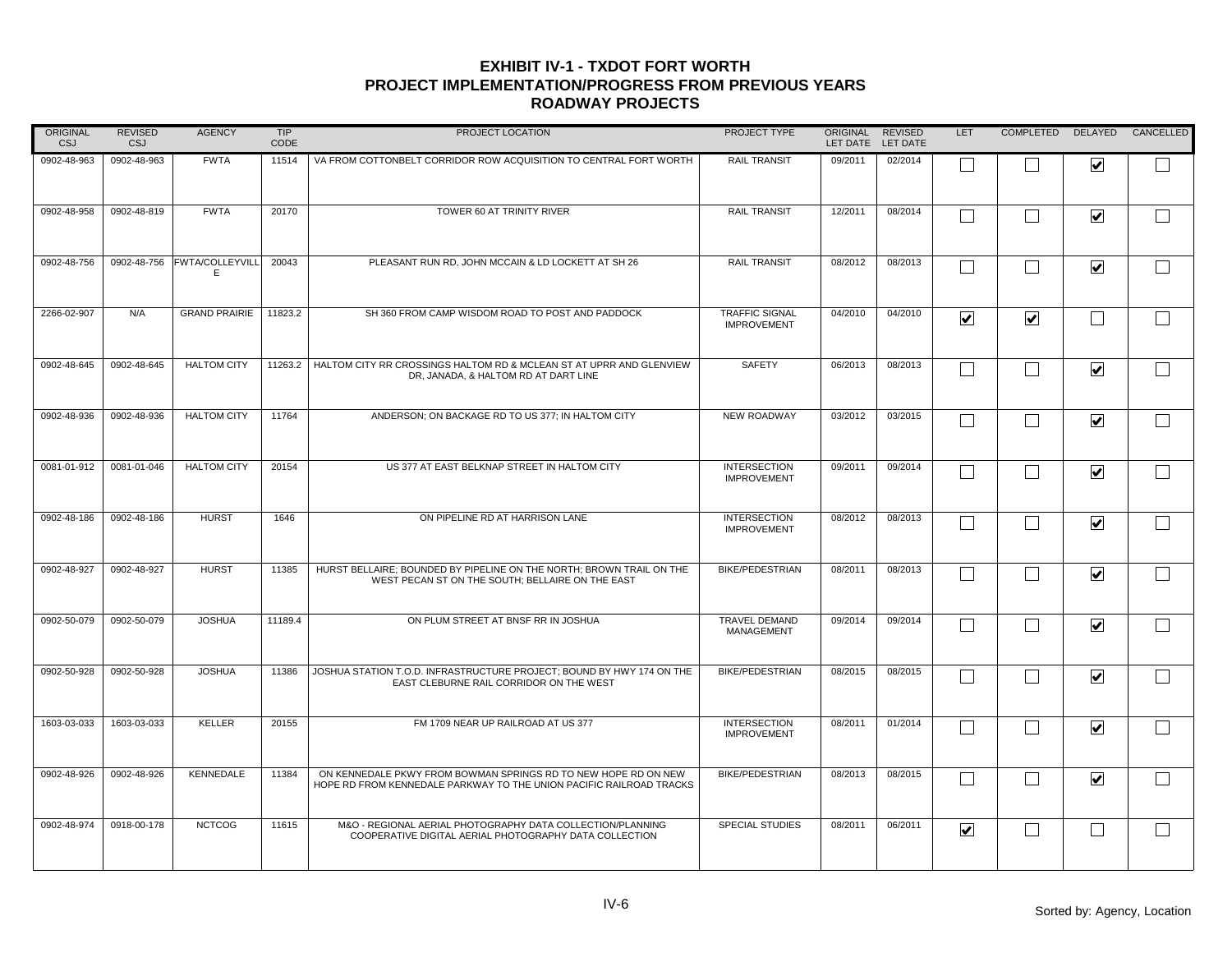| ORIGINAL<br>CSJ | <b>REVISED</b><br>CSJ | <b>AGENCY</b>                          | TIP<br>CODE | PROJECT LOCATION                                                                                                                                                                                                                   | PROJECT TYPE                                | <b>ORIGINAL</b><br>LET DATE | <b>REVISED</b><br>LET DATE | LET                             | COMPLETED DELAYED        |                         | CANCELLED |
|-----------------|-----------------------|----------------------------------------|-------------|------------------------------------------------------------------------------------------------------------------------------------------------------------------------------------------------------------------------------------|---------------------------------------------|-----------------------------|----------------------------|---------------------------------|--------------------------|-------------------------|-----------|
| 0902-48-761     | 0902-48-954           | <b>NCTCOG</b>                          | 11616       | REGIONAL TRAFFIC SIGNAL RETIMING VARIOUS LOCATIONS                                                                                                                                                                                 | <b>TRAFFIC SIGNAL</b><br><b>IMPROVEMENT</b> | 08/2010                     | 08/2012                    |                                 |                          | $\blacktriangledown$    |           |
| 0902-48-764     | 0902-48-764           | <b>NCTCOG</b>                          | 11617.1     | VARIOUS LOCATIONS PLANNING/OVERSIGHT/ADMINISTRATION OF<br>IMPLEMENTATION INITIATIVES/REGIONAL PROJECT TRACKING, MONITORING,<br>ASSESSMENT, & SOFTWARE DEVELOPMENT PROJECT (PHASE 2)/REGIONAL<br><b>EMISSIONS REDUCTION PROGRAM</b> | <b>ITS</b>                                  | 08/2010                     | 08/2010                    | $\overline{\mathbf{v}}$         | $\Box$                   | П                       |           |
| 0902-48-762     | 0902-48-796           | <b>NCTCOG</b>                          | 11621       | PLANNING STUDIES AND STREAMLINED PROJECT DELIVERY                                                                                                                                                                                  | <b>SPECIAL STUDIES</b>                      | 01/2010                     | 08/2010                    | $\overline{\mathbf{v}}$         | $\Box$                   | $\blacktriangledown$    |           |
| 0902-48-288     | 0902-48-288           | NORTH RICHLAND<br><b>HILLS</b>         | 4180        | LITTLE BEAR CRK TRAIL FROM COTTON BELT TRAIL TO CALLOWAY BRANCH TRAIL<br>(NEAR PRECINCT LINE RD)                                                                                                                                   | <b>BIKE/PEDESTRIAN</b>                      | 10/2011                     | 08/2012                    | Г                               | $\mathbf{I}$             | $\blacktriangledown$    |           |
| 0902-48-576     | 0902-48-576           | NORTH RICHLAND<br><b>HILLS</b>         | 11419       | FM 1938 AT MID-CITIES BLVD (ON DAVIS BLVD/FM 1938) IN NORTH RICHLAND HILLS                                                                                                                                                         | <b>INTERSECTION</b><br><b>IMPROVEMENT</b>   | 10/2011                     | 05/2013                    | $\mathbf{L}$                    | $\overline{\phantom{0}}$ | $\blacktriangledown$    |           |
| 0902-48-545     | 0902-48-545           | NORTH RICHLAND 11189.5<br><b>HILLS</b> |             | IH 820 AT SH 26 INTERCHANGE IN NORTH RICHLAND HILLS                                                                                                                                                                                | PARK & RIDE                                 | 09/2012                     | 09/2013                    | $\vert \ \ \vert$               | $\overline{\phantom{0}}$ | $\blacktriangledown$    |           |
| 0902-48-960     | 0902-48-960           | <b>NORTH RICHLAND</b><br><b>HILLS</b>  | 11383       | SNIDER STREET EXTENSION PROJECT; ON MAIN STREET, SNIDER STREET, AND<br>NORTHEAST PARKWAY BOUNDED BY MAIN STREET TO THE SOUTH; NORTHEAST<br>PARKWAY ON THE NORTH; DAVIS BOULEVARD ON THE EAST; AND CENTER STREET<br>ON THE WEST     | <b>BIKE/PEDESTRIAN</b>                      | 08/2013                     | 08/2015                    | $\Box$                          | $\Box$                   | $\blacktriangledown$    |           |
| 0902-48-239     | 0902-48-239           | NORTH RICHLAND<br><b>HILLS</b>         | 51307       | VA FROM N ELECTRIC TRAIL ON CALLOWAY BRANCH TO LITTLE BEAR TRAIL IN N<br><b>RICHLAND HIL</b>                                                                                                                                       | <b>BIKE/PEDESTRIAN</b>                      | 09/2010                     | 08/2016                    | $\Box$                          | $\Box$                   | $\blacktriangledown$    |           |
| 0504-02-013     | 0504-02-013           | <b>NTTA</b>                            | 51342       | SH 121 FROM ALTA MESA BLVD TO FM 1187                                                                                                                                                                                              | <b>NEW ROADWAY</b>                          | 11/2010                     | 07/2011                    | $\overline{\mathbf{v}}$         |                          | $\blacktriangledown$    |           |
| 0504-02-008     | 0504-02-008           | <b>NTTA</b>                            | 11250.1     | SH 121 FROM ALTA MESA TO IH 30                                                                                                                                                                                                     | <b>NEW ROADWAY</b>                          | 12/2012                     | 01/2011                    | $\overline{\mathbf{v}}$         |                          |                         |           |
| 0504-05-001     | 0504-05-001           | <b>NTTA</b>                            | 52474       | SH 121 FROM JOHNSON/TARRANT COUNTY LINE TO US 67                                                                                                                                                                                   | <b>NEW ROADWAY</b>                          | 01/2011                     | 10/2011                    | $\overline{\mathbf{v}}$         | M                        | $\blacktriangledown$    |           |
| 0504-04-001     | 0504-04-001           | <b>NTTA</b>                            | 52473       | SH 121 FROM FM 1187, SOUTH TO TARRANT/JOHNSON COUNTY LINE                                                                                                                                                                          | <b>NEW ROADWAY</b>                          | 01/2011                     | 10/2011                    | $\overline{\blacktriangledown}$ | $\overline{\phantom{0}}$ | $\blacktriangledown$    |           |
| 3559-02-007     | 3559-02-007           | <b>NTTA</b>                            | 54088       | SH 170 FROM IH 35W TO DENTON C/L                                                                                                                                                                                                   | <b>NEW ROADWAY</b>                          | 09/2015                     | 09/2015                    | Г                               |                          | $\blacktriangledown$    |           |
| 2266-02-136     | 2266-02-136           | <b>NTTA</b>                            | 54089       | SH 360 FROM GREEN OAKS BLVD IN MANSFILED TO US 287                                                                                                                                                                                 | <b>NEW ROADWAY</b>                          | 09/2011                     | 11/2013                    | П                               | $\mathbf{L}$             | $\overline{\mathbf{v}}$ |           |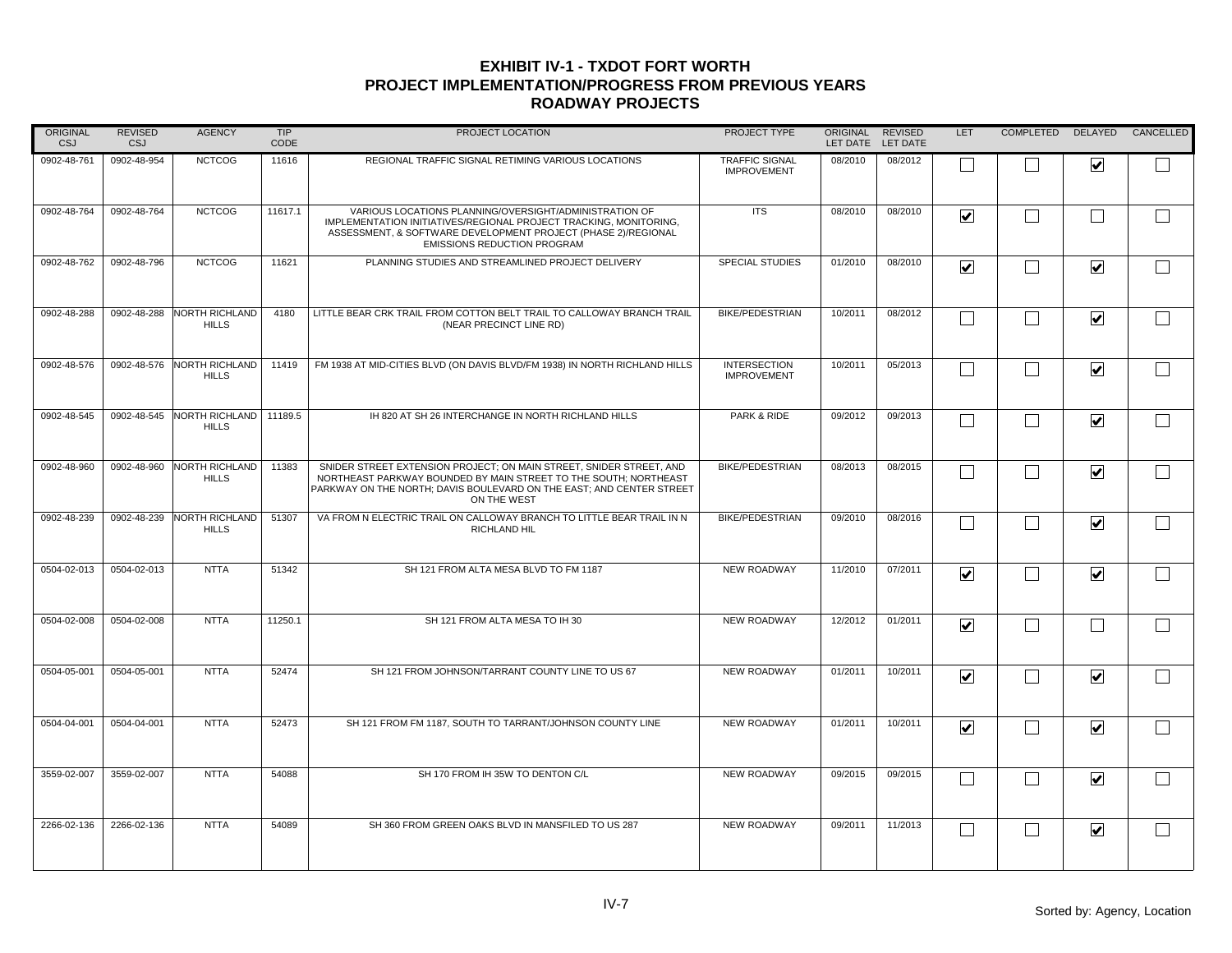| ORIGINAL<br><b>CSJ</b> | <b>REVISED</b><br><b>CSJ</b> | <b>AGENCY</b>                     | TIP<br>CODE | PROJECT LOCATION                                                                                | PROJECT TYPE                              | ORIGINAL<br>LET DATE | <b>REVISED</b><br>LET DATE | LET                     | <b>COMPLETED</b>  | DELAYED                         | CANCELLED    |
|------------------------|------------------------------|-----------------------------------|-------------|-------------------------------------------------------------------------------------------------|-------------------------------------------|----------------------|----------------------------|-------------------------|-------------------|---------------------------------|--------------|
| 0902-48-695            | 0902-48-695                  | <b>TXDOT-DALLAS</b>               | 53099       | VA ON LAKERIDGE PKWY: FROM 3600' SOUTH OF HONEY SUCKLE DR GR<br>SOUTHWEST PKWY IN GRAND PRAIRIE | ADDITION OF LANES                         | 01/2011              | 10/2011                    | $\blacktriangledown$    |                   | $\overline{\mathbf{v}}$         |              |
| 0014-01-022            | 0014-01-022                  | <b>TXDOT-FORT</b><br><b>WORTH</b> | 52499       | BU 287P FROM AT BYPASS CHANNEL (ON MAIN STREET) TO NEAR TRINITY RIVER                           | <b>NEW ROADWAY</b>                        | 09/2011              | 09/2012                    | Г                       | $\Box$            | $\blacktriangledown$            | $\Box$       |
| 0902-48-689            | 0902-48-689                  | <b>TXDOT-FORT</b><br><b>WORTH</b> | 54074       | ON PEACH STREET IN FORT WORTH                                                                   | SAFETY                                    | 02/2016              | 02/2016                    |                         | $\Box$            | $\blacktriangledown$            | $\Box$       |
| 0902-48-577            | 0902-48-577                  | <b>TXDOT-FORT</b><br><b>WORTH</b> | 11197       | ON RUFE SNOW DRIVE FROM MID-CITIES BLVD TO 0.02 MILE SOUTH OF RIDGETOP<br><b>ROAD</b>           | <b>ADDITION OF LANES</b>                  | 12/2012              | 09/2012                    |                         | $\perp$           | $\blacktriangledown$            | $\mathbf{I}$ |
| 0902-48-453            | 0902-48-453                  | TXDOT-FORT<br><b>WORTH</b>        | 11252       | US 287 ON EAST ROSEDALE STREET TO STALCUP WEST OF IH 820, IN FORT WORTH                         | <b>INTERSECTION</b><br><b>IMPROVEMENT</b> | 12/2014              | 08/2015                    | П                       | $\vert \ \ \vert$ | $\blacktriangledown$            |              |
| 0902-48-539            | 0902-48-539                  | <b>TXDOT-FORT</b><br><b>WORTH</b> | 52336       | PRECINCT LINE RD. AT WALKER BRANCH FORT WORTH                                                   | <b>ADDITION OF LANES</b>                  | 03/2012              | 05/2013                    | П                       | $\Box$            | $\blacktriangledown$            | ┌            |
| 0902-48-652            | 0902-48-652                  | <b>TXDOT-FORT</b><br><b>WORTH</b> | 11416       | BOWMAN SPRINGS RD BRIDGE; FROM SOUTH OF IH 20 TO AT TRIBUTARY TO<br><b>VILLAGE CREEK</b>        | <b>NEW ROADWAY</b>                        | 08/2011              | 08/2011                    | $\overline{\mathbf{v}}$ | П                 | Г                               |              |
| 0902-48-905            | 0902-48-905                  | <b>TXDOT-FORT</b><br><b>WORTH</b> | 11761       | ON MELBOURNE ROAD FROM PIPELINE ROAD TO CHERYL AVENUE IN HURST                                  | <b>INTERSECTION</b><br><b>IMPROVEMENT</b> | 11/2011              | 09/2012                    |                         |                   | $\blacktriangledown$            |              |
| 0902-50-104            | 0902-50-104                  | <b>TXDOT-FORT</b><br><b>WORTH</b> | 53079       | ON ASHBURY FROM CATHY DRIVE TO 0.3 MILE S OF HULEN (SHAFFSTALL)                                 | <b>NEW ROADWAY</b>                        | 07/2014              | 07/2014                    |                         | $\Box$            | $\overline{\blacktriangledown}$ |              |
| 0902-48-775            | 0902-48-775                  | <b>TXDOT-FORT</b><br><b>WORTH</b> | 11165.1     | ON DIRKS ROAD TO AT BNSF RR: IN FORT WORTH                                                      | <b>INTERSECTION</b><br><b>IMPROVEMENT</b> | 07/2012              | 07/2013                    |                         | $\Box$            | $\blacktriangledown$            | $\Box$       |
| 0902-48-838            | 0902-48-838                  | <b>TXDOT-FORT</b><br><b>WORTH</b> | 53084       | ON CENTER ST FROM FROM ARBROOK BLVD TO BARDIN RD, IN ARLINGTON                                  | <b>NEW ROADWAY</b>                        | 10/2011              | 02/2013                    | ┌                       | $\Box$            | $\blacktriangledown$            | $\Box$       |
| 0902-38-075            | 0902-38-075                  | <b>TXDOT-FORT</b><br><b>WORTH</b> | 11754       | ON LAKESHORE DRIVE AT US 180/IH20 IN HUDSON OAKS                                                | <b>INTERSECTION</b><br><b>IMPROVEMENT</b> | 03/2012              | 09/2013                    |                         | $\Box$            | $\blacktriangledown$            |              |
| 0902-48-502            | 0902-48-502                  | <b>TXDOT-FORT</b><br><b>WORTH</b> | 52333       | EAST FIRST ST AT W FORK OF TRINITY TO FORT WORTH                                                | <b>REHABILITATION</b>                     | 09/2014              | 09/2014                    |                         | $\Box$            | $\blacktriangledown$            |              |
| 0902-48-680            | 0902-48-680                  | <b>TXDOT-FORT</b><br><b>WORTH</b> | 52528       | ON PRECINCT LINE ROAD FROM SH 10 TO NORTH OF TRAMMEL DAVIS                                      | <b>ADDITION OF LANES</b>                  | 09/2011              | 05/2013                    |                         | $\Box$            | $\blacktriangledown$            | $\Box$       |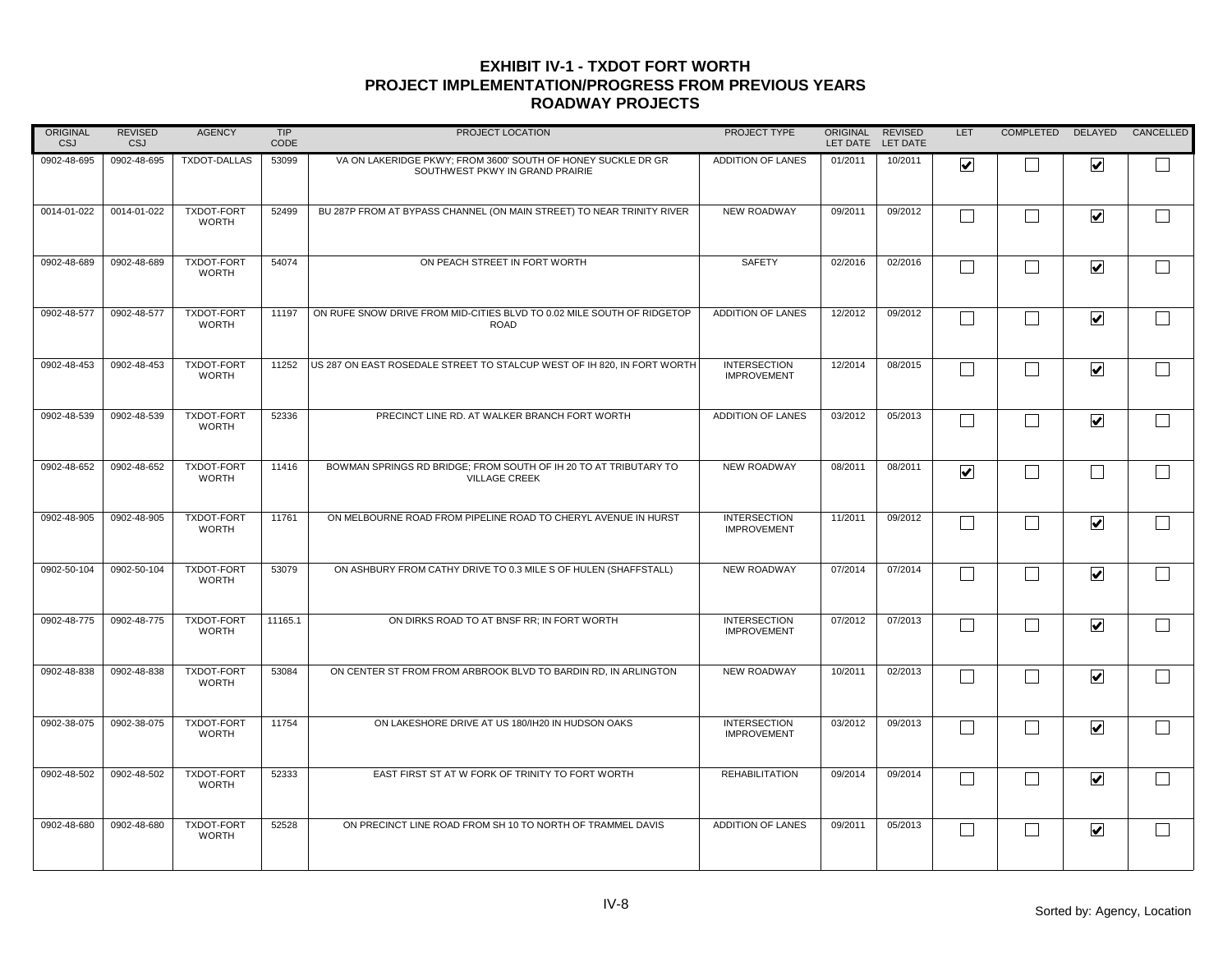| ORIGINAL<br>CSJ | <b>REVISED</b><br><b>CSJ</b> | <b>AGENCY</b>                     | TIP<br>CODE | PROJECT LOCATION                                                                          | PROJECT TYPE                              | ORIGINAL<br>LET DATE | <b>REVISED</b><br>LET DATE | <b>LET</b>           | COMPLETED DELAYED |                         | CANCELLED |
|-----------------|------------------------------|-----------------------------------|-------------|-------------------------------------------------------------------------------------------|-------------------------------------------|----------------------|----------------------------|----------------------|-------------------|-------------------------|-----------|
| 0902-48-622     | 0902-48-622                  | TXDOT-FORT<br><b>WORTH</b>        | 11408       | ON EAST 1ST STREET BRIDGE FROM FROM BEACH STREET TO OAKLAND BLVD; IN<br><b>FORT WORTH</b> | <b>ADDITION OF LANES</b>                  | 01/2014              | 09/2014                    |                      |                   | $\blacktriangledown$    |           |
| 0008-09-033     | 0008-09-033                  | <b>TXDOT-FORT</b><br><b>WORTH</b> | 11896       | FM 1187 FROM IH 20 TO OAK STREET                                                          | <b>INTERSECTION</b><br><b>IMPROVEMENT</b> | 08/2011              | 05/2012                    |                      |                   | $\blacktriangledown$    |           |
| 1330-02-041     | 1330-02-041                  | <b>TXDOT-FORT</b><br><b>WORTH</b> | 53077       | FM 1187 FROM 0.5 MILE EAST OF IH 35W TO EAST OF OAK GROVE S (EAST INTER)                  | <b>ADDITION OF LANES</b>                  | 08/2011              | 06/2011                    | $\blacktriangledown$ |                   | $\mathbf{I}$            |           |
| 0718-02-045     | 0718-02-045                  | <b>TXDOT-FORT</b><br><b>WORTH</b> | 11244.1     | FM 156 FROM US 81/287 TO WATAUGA ROAD (MCELROY)                                           | <b>ADDITION OF LANES</b>                  | 09/2012              | 09/2014                    |                      |                   | $\blacktriangledown$    |           |
| 0747-05-035     | 0747-05-035                  | TXDOT-FORT<br><b>WORTH</b>        | 54053       | FM 157 FROM BU 287 P TO US 67                                                             | SPECIAL STUDIES                           | 12/2025              | 12/2025                    | $\sim$               |                   | $\overline{\mathbf{v}}$ |           |
| 1601-02-028     | 1601-02-028                  | <b>TXDOT-FORT</b><br><b>WORTH</b> | 54004       | FM 1884 FROM SH 171 TO IH 20; IN WEATHERFORD                                              | <b>ADDITION OF LANES</b>                  | 01/2016              | 01/2016                    |                      |                   | $\blacktriangledown$    |           |
| 1978-01-927     | 1978-01-927                  | <b>TXDOT-FORT</b><br><b>WORTH</b> | 11735       | FM 1938 FROM FM 1709 TO RANDOL MILL RD/WESTLAKE C/L                                       | <b>INTERSECTION</b><br><b>IMPROVEMENT</b> | 08/2012              | 01/2013                    |                      |                   | $\overline{\mathbf{v}}$ |           |
| 3372-01-010     | 3372-01-010                  | TXDOT-FORT<br><b>WORTH</b>        | 52501       | FM 3391 FROM IH 35W; IN BURLESON TO EAST OF CR 602                                        | <b>ADDITION OF LANES</b>                  | 12/2011              | 10/2035                    |                      |                   | $\blacktriangledown$    |           |
| 0314-07-040     | 0314-07-040                  | <b>TXDOT-FORT</b><br><b>WORTH</b> | 11895       | IH 20 AT WESTERN WEATHERFORD LOOP                                                         | <b>INTERSECTION</b><br><b>IMPROVEMENT</b> | 09/2013              | 08/2014                    |                      |                   | $\overline{\mathbf{v}}$ |           |
| 0008-03-103     | 0008-03-103                  | <b>TXDOT-FORT</b><br><b>WORTH</b> | 54006       | IH 20 AT FM 1187                                                                          | <b>ADDITION OF LANES</b>                  | 08/2012              | 08/2013                    |                      |                   | $\blacktriangledown$    |           |
| 1068-02-072     | 1068-02-072                  | <b>TXDOT-FORT</b><br><b>WORTH</b> | 51322       | IH 30 FROM OAKLAND BLVD IN FT WORTH, E TO DALLAS CO LINE                                  | <b>ADDITION OF LANES</b>                  | 08/2018              | 08/2018                    |                      |                   | $\blacktriangledown$    |           |
| 1068-02-076     | 1068-02-076                  | <b>TXDOT-FORT</b><br><b>WORTH</b> | 11253.2     | IH 30 FROM 1.0 MI W OF SH 360 TO GREAT SOUTHWEST PKWY                                     | <b>INTERCHANGE</b>                        | 09/2017              | 09/2017                    |                      |                   | $\overline{\mathbf{v}}$ |           |
| 1068-02-121     | 1068-02-121                  | <b>TXDOT-FORT</b><br><b>WORTH</b> | 54067       | IH 30 AT MORRISON DRIVE OVER IH30                                                         | <b>REHABILITATION</b>                     | 08/2016              | 08/2016                    |                      |                   | $\overline{\mathbf{v}}$ |           |
| 0081-12-920     | 0081-12-920                  | <b>TXDOT-FORT</b><br><b>WORTH</b> | 53037       | IH 35W FROM US 81/287 TO SH 170                                                           | <b>ADDITION OF LANES</b>                  | 06/2015              | 08/2015                    |                      |                   | $\blacktriangledown$    |           |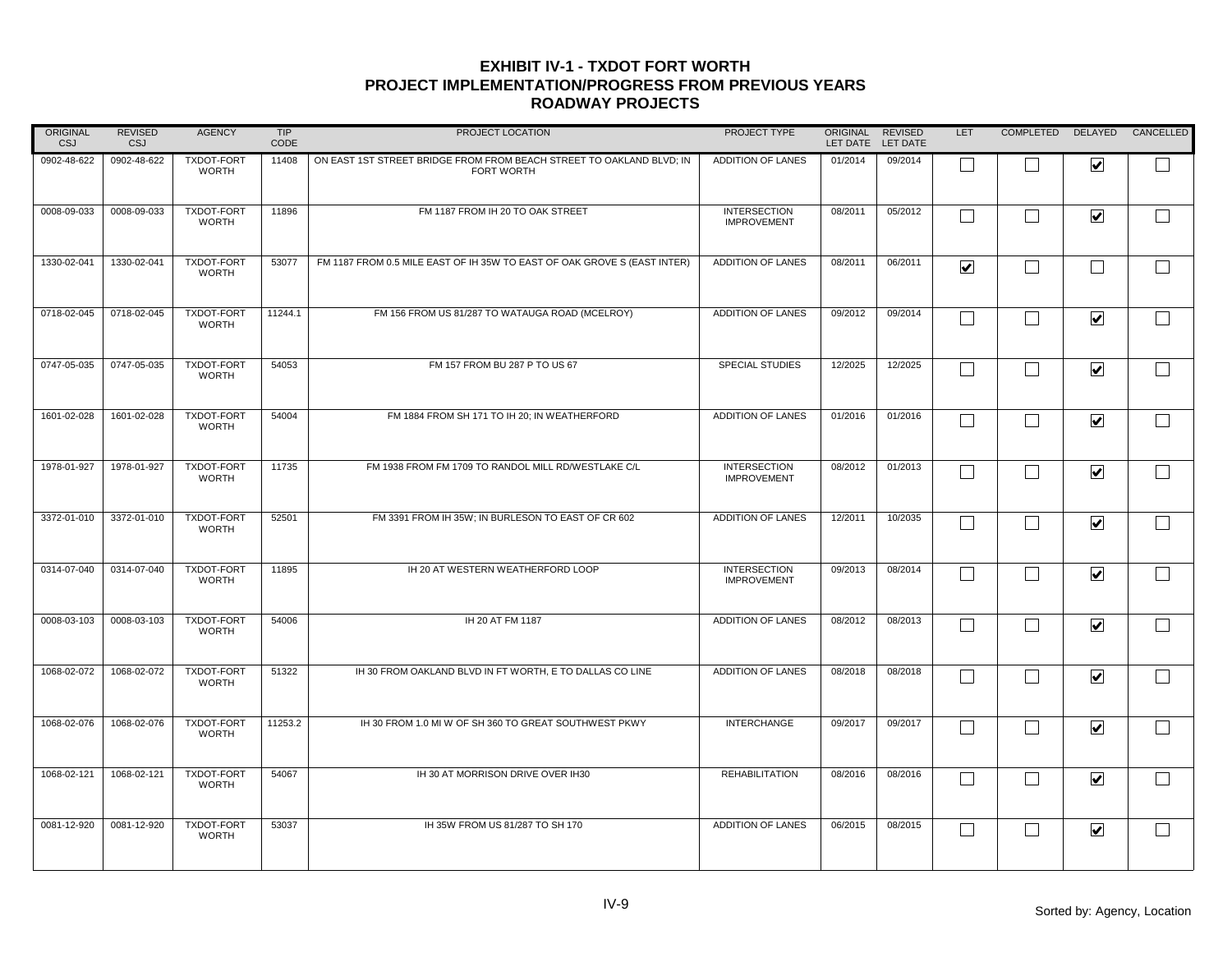| <b>ORIGINAL</b><br>CSJ | <b>REVISED</b><br>CSJ | <b>AGENCY</b>                     | <b>TIP</b><br>CODE | PROJECT LOCATION                                                                   | PROJECT TYPE                              | <b>ORIGINAL</b><br>LET DATE | <b>REVISED</b><br>LET DATE | <b>LET</b>                      | COMPLETED DELAYED |                         | CANCELLED            |
|------------------------|-----------------------|-----------------------------------|--------------------|------------------------------------------------------------------------------------|-------------------------------------------|-----------------------------|----------------------------|---------------------------------|-------------------|-------------------------|----------------------|
| 0014-16-252            | 0014-16-252           | <b>TXDOT-FORT</b><br><b>WORTH</b> | 11578              | IH 35W FROM IH 820 TO US 81/287                                                    | <b>ADDITION OF LANES</b>                  | 08/2015                     | 02/2035                    |                                 |                   | $\overline{\mathbf{v}}$ |                      |
| 0008-13-221            | 0008-13-221           | TXDOT-FORT<br><b>WORTH</b>        | 54062              | IH 820 FROM APPROX. 0.50 MI S OF TRINITY BLVD. TO SH 121                           | <b>ADDITION OF LANES</b>                  | 09/2016                     | 09/2016                    | $\Box$                          | $\perp$           | $\overline{\mathbf{v}}$ | $\Box$               |
| 0008-13-210            | 0008-13-210           | <b>TXDOT-FORT</b><br><b>WORTH</b> | 53101              | IH 820 IH 820 NB/SB OVER W FORK OF TRINITY AND WEST FORK OF TRINITY RELIEF         | <b>INTERCHANGE</b>                        | 09/2012                     | 09/2016                    | Г                               | $\Box$            | $\blacktriangledown$    | $\Box$               |
| 0365-03-041            | 0365-03-041           | <b>TXDOT-FORT</b><br><b>WORTH</b> | 54014              | SH 171 FROM HOOD COUNTY LINE TO 0.48 MI E OF INTERSECTION W/ US 377                | <b>NEW ROADWAY</b>                        | 12/2012                     | 12/2012                    | П                               | $\Box$            | $\blacktriangledown$    | $\Box$               |
| 0365-02-027            | 0365-02-027           | <b>TXDOT-FORT</b><br><b>WORTH</b> | 54013              | SH 171 FROM 0.58 MI W OF INTERSECTION W/ US 377 TO JOHNSON COUNTY LINE             | <b>NEW ROADWAY</b>                        | 12/2012                     | 12/2012                    |                                 | $\perp$           | $\blacktriangledown$    | $\Box$               |
| 0365-01-041            | 0365-01-041           | TXDOT-FORT<br><b>WORTH</b>        | 53142              | SH 171 FROM FM 1884 TO IH 20                                                       | <b>ADDITION OF LANES</b>                  | 01/2012                     | 12/2011                    | $\overline{\blacktriangledown}$ | П                 | $\Box$                  | ┌                    |
| 0094-02-912            | 0094-02-121           | <b>TXDOT-FORT</b><br><b>WORTH</b> | 20159              | SH 183 FROM HANDLEY-EDERVILLE TO RUFE SNOW DRIVE; IN RICHLAND HILLS                | <b>INTERSECTION</b><br><b>IMPROVEMENT</b> | 09/2011                     | 09/2012                    | П                               | $\Box$            | $\blacktriangledown$    | $\Box$               |
| 0171-04-053            | 0171-04-053           | <b>TXDOT-FORT</b><br><b>WORTH</b> | 54045              | SH 199 FROM PARKER COUNTY LINE TO 0.4 MI S OF STEWART ST                           | <b>NEW ROADWAY</b>                        | 12/2016                     | N/A                        |                                 | П                 | $\mathbf{I}$            | $\blacktriangledown$ |
| 0171-05-069            | 0171-05-069           | <b>TXDOT-FORT</b><br><b>WORTH</b> | 54081              | SH 199 FROM LAKE WORTH BRIDGE TO IH 820                                            | <b>NEW ROADWAY</b>                        | 10/2016                     | 10/2016                    |                                 | I.                | $\overline{\mathbf{v}}$ |                      |
| 0171-04-035            | 0171-04-035           | <b>TXDOT-FORT</b><br><b>WORTH</b> | 54079              | SH 199 FROM 0.3 MI S OF FM 1886 TO N END OF LAKE WORTH BR                          | <b>NEW ROADWAY</b>                        | 08/2016                     | 08/2016                    | $\Box$                          | $\Box$            | $\blacktriangledown$    | ┌                    |
| 0171-04-059            | 0171-04-059           | <b>TXDOT-FORT</b><br><b>WORTH</b> | 54078              | SH 199 AT EAST FRONTAGE RD. AT ASH CREEK                                           | <b>REHABILITATION</b>                     | 12/2016                     | 12/2016                    |                                 | $\Box$            | $\blacktriangledown$    | $\Box$               |
| 0171-05-081            | 0171-05-081           | <b>TXDOT-FORT</b><br><b>WORTH</b> | 52553              | SH 199 FROM AT BYPASS CHANNEL (ON HENDERSON) TO NEAR CBD & TRINITY<br><b>RIVER</b> | <b>NEW ROADWAY</b>                        | 07/2012                     | 08/2012                    |                                 | $\Box$            | $\blacktriangledown$    | $\Box$               |
| 0171-03-048            | 0171-03-048           | <b>TXDOT-FORT</b><br><b>WORTH</b> | 54087              | SH 199 FROM 0.5 MI WEST OF TARRANT COUNTY LINE TO TARRANT COUNTY LINE              | <b>NEW ROADWAY</b>                        | 12/2016                     | 12/2016                    |                                 | $\perp$           | $\blacktriangledown$    | $\Box$               |
| 0171-05-068            | 0171-05-068           | <b>TXDOT-FORT</b><br><b>WORTH</b> | 54080              | SH 199 AT IH 820 INTERCHANGE                                                       | <b>INTERCHANGE</b>                        | 10/2016                     | 10/2016                    | $\Box$                          | $\Box$            | $\blacktriangledown$    | $\Box$               |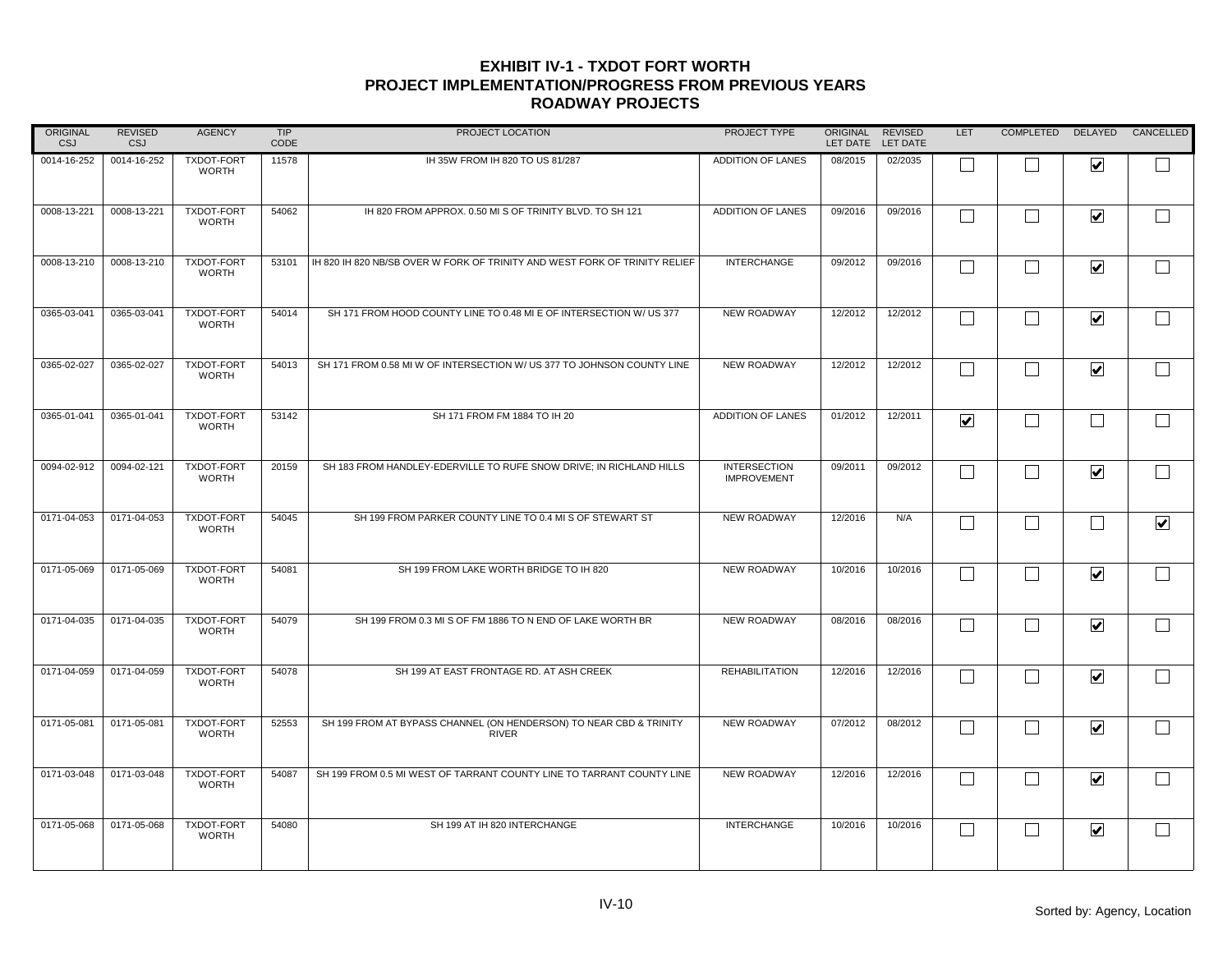| <b>ORIGINAL</b><br>CSJ | <b>REVISED</b><br>CSJ | <b>AGENCY</b>                     | TIP<br>CODE | PROJECT LOCATION                                                                           | PROJECT TYPE                              | <b>ORIGINAL</b><br>LET DATE | <b>REVISED</b><br>LET DATE | LET                             | COMPLETED         | DELAYED                 | CANCELLED               |
|------------------------|-----------------------|-----------------------------------|-------------|--------------------------------------------------------------------------------------------|-------------------------------------------|-----------------------------|----------------------------|---------------------------------|-------------------|-------------------------|-------------------------|
| 0171-04-049            | 0171-04-049           | <b>TXDOT-FORT</b><br><b>WORTH</b> | 54076       | SH 199 FROM 0.7 MI S OF DENVER TRAIL TO 0.6 MI N OF FM 1886                                | <b>NEW ROADWAY</b>                        | 09/2016                     | N/A                        |                                 |                   |                         | $\overline{\mathbf{v}}$ |
| 0363-01-110            | 0363-01-110           | TXDOT-FORT<br><b>WORTH</b>        | 54065       | SH 26 FROM IH 820 TO CHEEK-SPARGER ROAD (HURST SECTION)                                    | <b>ADDITION OF LANES</b>                  | 09/2016                     | N/A                        |                                 | $\Box$            | L.                      | $\overline{\mathbf{v}}$ |
| 0363-01-114            | 0363-01-114           | <b>TXDOT-FORT</b><br><b>WORTH</b> | 11153       | SH 26 FROM JOHN MCCAIN TO HALL-JOHNSON ROAD                                                | <b>ADDITION OF LANES</b>                  | 03/2012                     | 03/2015                    | Г                               | $\Box$            | $\blacktriangledown$    | $\Box$                  |
| 2266-02-086            | 2266-02-086           | <b>TXDOT-FORT</b><br><b>WORTH</b> | 51346       | SH 360 FROM ABRAM STREET TO IH 20                                                          | <b>ADDITION OF LANES</b>                  | 01/2018                     | 01/2018                    |                                 | $\perp$           | $\blacktriangledown$    |                         |
| 2266-02-054            | 2266-02-054           | <b>TXDOT-FORT</b><br><b>WORTH</b> | 51345       | SH 360 FROM AVE K/BROWN BLVD TO ABRAM STREET                                               | <b>ADDITION OF LANES</b>                  | 01/2017                     | 01/2017                    |                                 | $\vert \ \ \vert$ | $\blacktriangledown$    | $\Box$                  |
| 3524-01-003            | 3524-01-003           | <b>TXDOT-FORT</b><br><b>WORTH</b> | 53183       | SL 567 FROM FM 51, NORTH OF GRANBURY TO BU 377H, WEST OF BRAZOS RIVER<br><b>BRIDGE</b>     | <b>NEW ROADWAY</b>                        | 06/2011                     | 06/2011                    | $\overline{\blacktriangledown}$ | $\vert \ \ \vert$ | $\Box$                  |                         |
| 2208-01-061            | 2208-01-061           | <b>TXDOT-FORT</b><br><b>WORTH</b> | 51328       | SP 303 ON ROSEDALE; FROM STALCUP IH 820                                                    | <b>ADDITION OF LANES</b>                  | 12/2025                     | 08/2015                    | П                               | $\Box$            | $\blacktriangledown$    | $\Box$                  |
| 0008-02-069            | 0008-02-069           | TXDOT-FORT<br><b>WORTH</b>        | 54017       | US 180 AT WESTERN LOOP WEST SIDE OF WEATHERFORD                                            | <b>INTERCHANGE</b>                        | 08/2011                     | 05/2012                    |                                 | $\vert \ \ \vert$ | $\blacktriangledown$    |                         |
| 0080-07-085            | 0080-07-085           | <b>TXDOT-FORT</b><br><b>WORTH</b> | 11790       | US 377 FROM WINSCOTT/LAKEWAY (ON US 377/BENBROOK BLVD) TO IH 20                            | <b>ADDITION OF LANES</b>                  | 02/2014                     | 02/2014                    |                                 |                   |                         |                         |
| 0080-03-049            | 0080-03-049           | <b>TXDOT-FORT</b><br><b>WORTH</b> | 54018       | US 377 FROM END OF BRAZOS RIVER BRIDGE TO 0.615 SOUTH OF BRAZOS RIVER<br><b>BRIDGE</b>     | <b>ADDITION OF LANES</b>                  | 09/2013                     | 09/2013                    |                                 | $\vert \ \ \vert$ | $\overline{\mathbf{v}}$ |                         |
| 0080-04-081            | 0080-04-081           | <b>TXDOT-FORT</b><br><b>WORTH</b> | 54019       | US 377 FROM EAST OF OLD ACTION HIGHWAY TO END OF BRAZOS RIVER BRIDGE IN<br><b>GRANBURY</b> | <b>ADDITION OF LANES</b>                  | 12/2013                     | 09/2015                    |                                 | $\Box$            | $\blacktriangledown$    | $\Box$                  |
| 0080-04-090            | 0080-04-090           | <b>TXDOT-FORT</b><br><b>WORTH</b> | 54061       | US 377 FROM AT-GRADE RR CROSSINGS ON TO US 377 AND SH 171 IN CRESSON                       | <b>INTERSECTION</b><br><b>IMPROVEMENT</b> | 12/2025                     | 12/2025                    |                                 | $\perp$           | $\blacktriangledown$    | $\Box$                  |
| 0080-04-911            | 0080-04-094           | <b>TXDOT-FORT</b><br><b>WORTH</b> | 54071       | US 377 FROM FM 167 NORTH TO EAST OF OLD ACTON HIGHWAY                                      | <b>ADDITION OF LANES</b>                  | 12/2013                     | 12/2013                    |                                 | $\Box$            | $\blacktriangledown$    |                         |
| 0902-48-784            | 0902-48-978           | <b>TXDOT-FORT</b><br><b>WORTH</b> | 11619       | REGIONAL MOBILITY ASSISTANCE PATROL FORT WORTH DISTRICT                                    | <b>ITS</b>                                | 08/2011                     | 09/2015                    |                                 | $\Box$            | $\blacktriangledown$    |                         |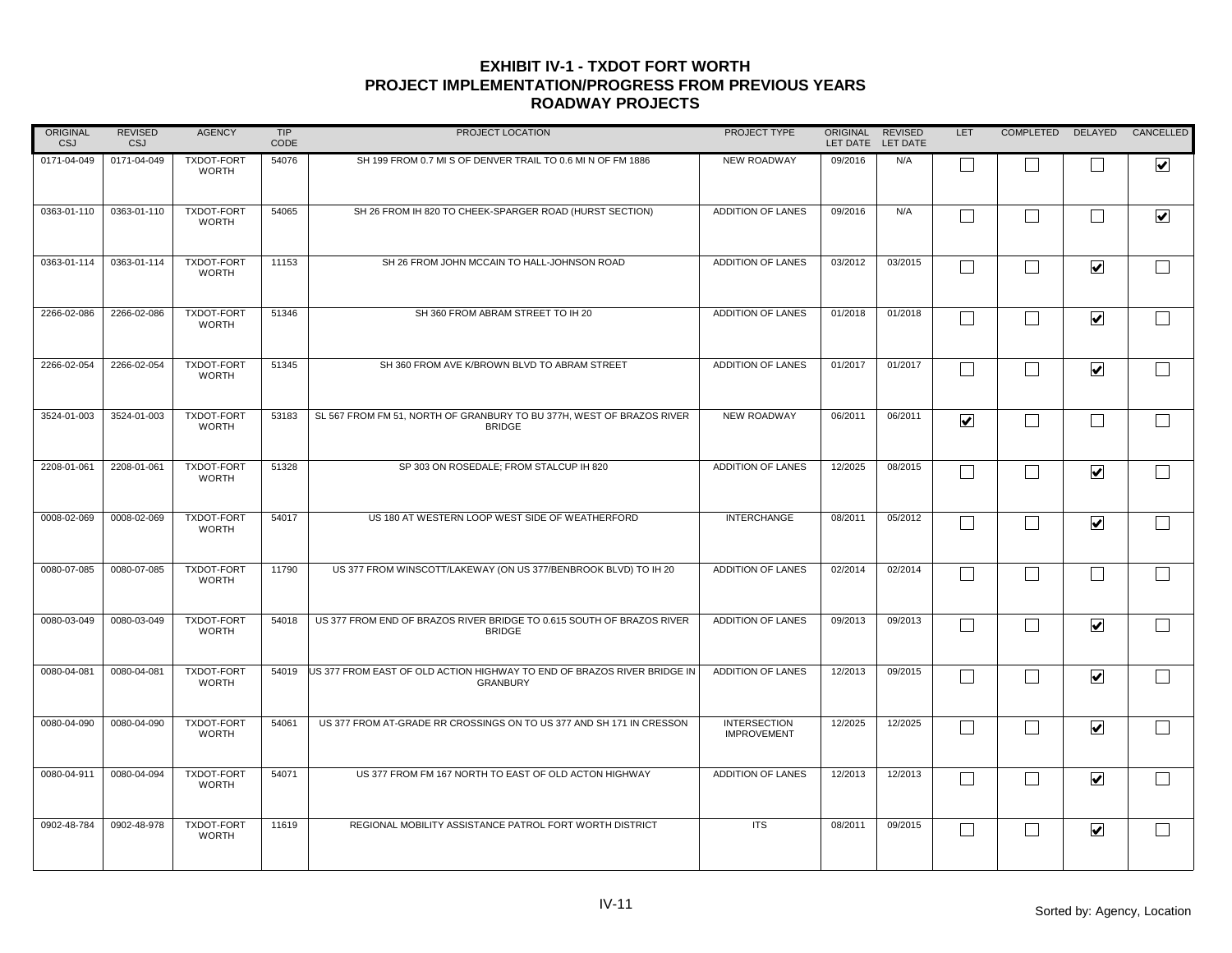| ORIGINAL<br>CSJ | <b>REVISED</b><br>CSJ | <b>AGENCY</b>              | <b>TIP</b><br>CODE | PROJECT LOCATION                                                                            | PROJECT TYPE           | ORIGINAL | <b>REVISED</b><br>LET DATE LET DATE | LET | <b>COMPLETED</b> | DELAYED | CANCELLED |
|-----------------|-----------------------|----------------------------|--------------------|---------------------------------------------------------------------------------------------|------------------------|----------|-------------------------------------|-----|------------------|---------|-----------|
| 0902-51-015     | 0902-51-015           | <b>TXDOT-FORT</b><br>WORTH | 54073              | VA FROM DOWNTOWN GRANBURY TO EXISTING TRAIL                                                 | <b>BIKE/PEDESTRIAN</b> | 03/2015  | 03/2015                             |     |                  | M       |           |
| 0902-48-908     | 0902-48-908           | <b>TXDOT-FORT</b><br>WORTH | 11781              | REGIONAL DATA & VIDEO COMM. SYSTEM AID FLOW IN ITS INFORMATION TO<br>PARTNERS IN THE REGION | <b>ITS</b>             | 12/2010  | 02/2013                             |     |                  | ⊻       |           |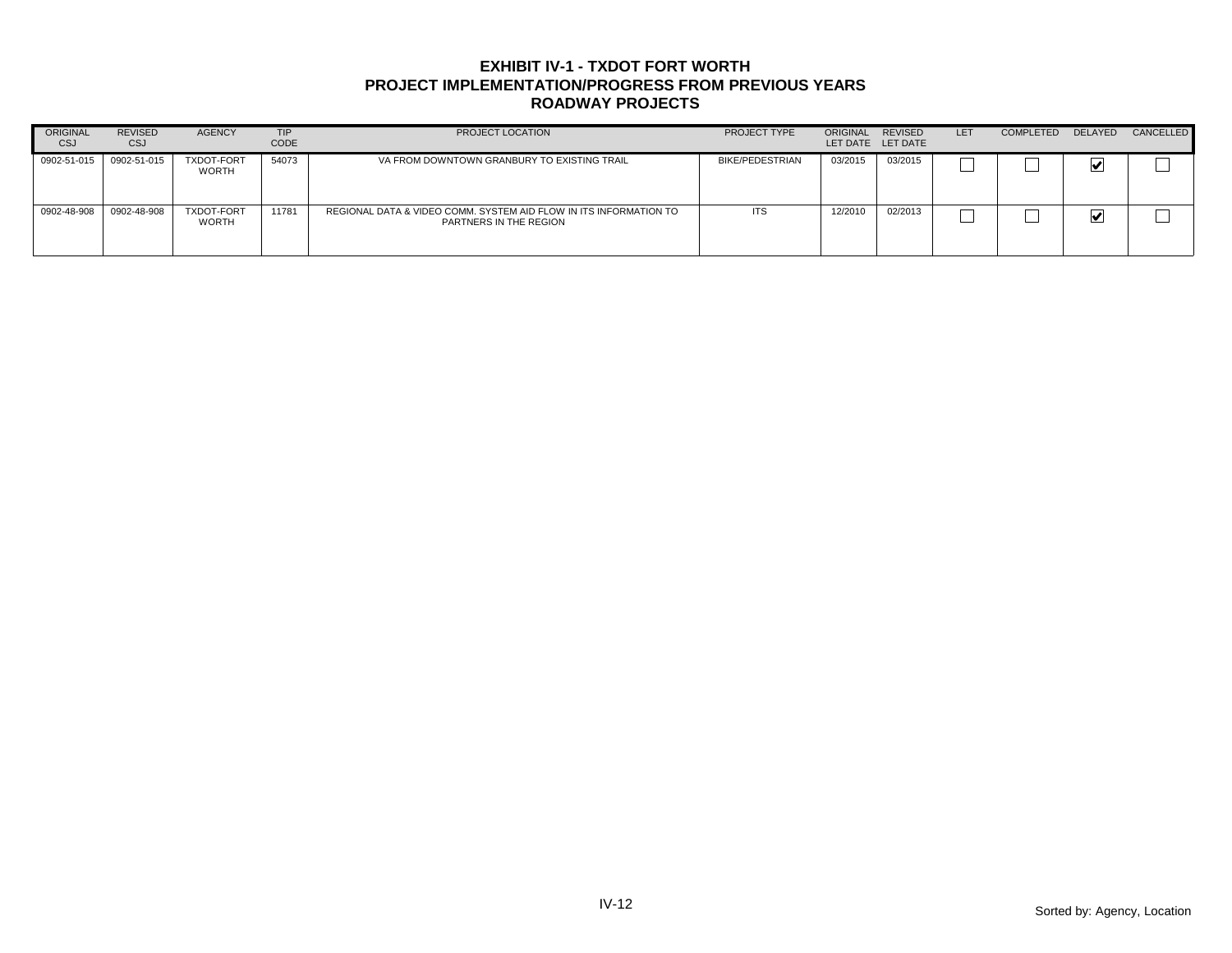| ORIGINAL<br><b>CSJ</b> | <b>REVISED</b><br>CSJ | <b>AGENCY</b>  | TIP<br>CODE | PROJECT LOCATION                                                                                                                                                                                | PROJECT TYPE                                | ORIGINAL | REVISED<br>LET DATE LET DATE | LET |                              | COMPLETED DELAYED CANCELLED ADVANCED |  |
|------------------------|-----------------------|----------------|-------------|-------------------------------------------------------------------------------------------------------------------------------------------------------------------------------------------------|---------------------------------------------|----------|------------------------------|-----|------------------------------|--------------------------------------|--|
| 0918-45-880            | 0918-45-880           | <b>ADDISON</b> | 11258.8     | ADDISON RD AND SURVEYOR BLVD AT DART RR IN ADDISON                                                                                                                                              | SAFETY                                      | 04/2012  | 01/2013                      |     | ☑                            |                                      |  |
| 0918-47-030            | 0918-47-030           | <b>ADDISON</b> | 20244       | VITRUVIAN PARK TRAIL INFRASTRUCTURE PROJECT; ONE MILE<br>NORTH OF SPRING VALLEY ROAD ON THE NORTH. MARSH LANE ON<br>THE WEST, ADDISON CITY LIMIT ON THE EAST BROOKHAVEN<br>COLLEGE ON THE SOUTH | <b>BIKE/PEDESTRIAN</b>                      | 08/2011  | 08/2012                      | Г   | $\overline{\mathbf{v}}$      |                                      |  |
| 1392-01-032            | 1392-01-032           | <b>ALLEN</b>   | 20081       | FM 1378 FROM ROCKRIDGE ROAD TO STACY ROAD                                                                                                                                                       | ADDITION OF LANES                           | 02/2012  | 07/2013                      | Г   | $\blacktriangledown$         |                                      |  |
| 3392-01-009            | 3392-01-009           | ALLEN          | 20082       | FM 2786 FROM EAST OF ANGEL PKWY IN ALLEN TO FM 1378                                                                                                                                             | ADDITION OF LANES                           | 08/2011  | 09/2012                      | П   | $\overline{\mathbf{v}}$      |                                      |  |
| 0918-45-818            | 0918-45-818           | CARROLLTON     | 11428.2     | VARIOUS LOCATIONS IN CITY OF CARROLLTON ON-SYSTEM                                                                                                                                               | <b>TRAFFIC SIGNAL</b><br><b>IMPROVEMENT</b> | 02/2012  | 02/2014                      | Г   | $\overline{\mathbf{v}}$      |                                      |  |
| 0918-45-864            | 0918-45-864           | CARROLLTON     | 11005       | ON WHITLOCK RD, FROM IH 35E TO OLD DENTON RD                                                                                                                                                    | <b>INTERSECTION</b><br><b>IMPROVEMENT</b>   | 09/2015  | 07/2015                      |     | $\blacktriangledown$         |                                      |  |
| 0918-45-817            | 0918-45-817           | CARROLLTON     | 11428.1     | VARIOUS LOCATIONS IN CITY OF CARROLLTON - OFF-SYSTEM                                                                                                                                            | <b>TRAFFIC SIGNAL</b><br><b>IMPROVEMENT</b> | 02/2012  | 02/2014                      | L   | $\overline{\mathbf{v}}$      |                                      |  |
| 0918-45-918            | 0918-45-918           | CARROLLTON     | 11580       | VA - BICYCLE CONNECTION LINK FOR CARROLLTON TRANSIT<br><b>DISTRICT</b>                                                                                                                          | <b>BIKE/PEDESTRIAN</b>                      | 09/2011  | 09/2012                      | Г   | $\overline{\mathbf{v}}$      |                                      |  |
| 0918-47-022            | 0918-47-022           | CARROLLTON     | 20235       | TOD CATALYST INFRASTRUCTURE PROJECT: BOUNDED ON THE<br>VORTH BY CARROLL AVE; EAST MYERS STREET; SOUTH BY CROSBY<br>RD; WEST BY MAIN STREET AND THE UNION PACIFIC RR/ DART<br><b>GREEN LINE</b>  | <b>BIKE/PEDESTRIAN</b>                      | 08/2011  | 08/2012                      | Г   | $\boxed{\blacktriangledown}$ |                                      |  |
| 2679-02-008            | 2679-02-008           | COLLIN CO      | 20083       | FM 2514 FROM FM 2551 TO FM 1378                                                                                                                                                                 | ADDITION OF LANES                           | 12/2012  | 12/2013                      | L   | $\overline{\mathbf{v}}$      |                                      |  |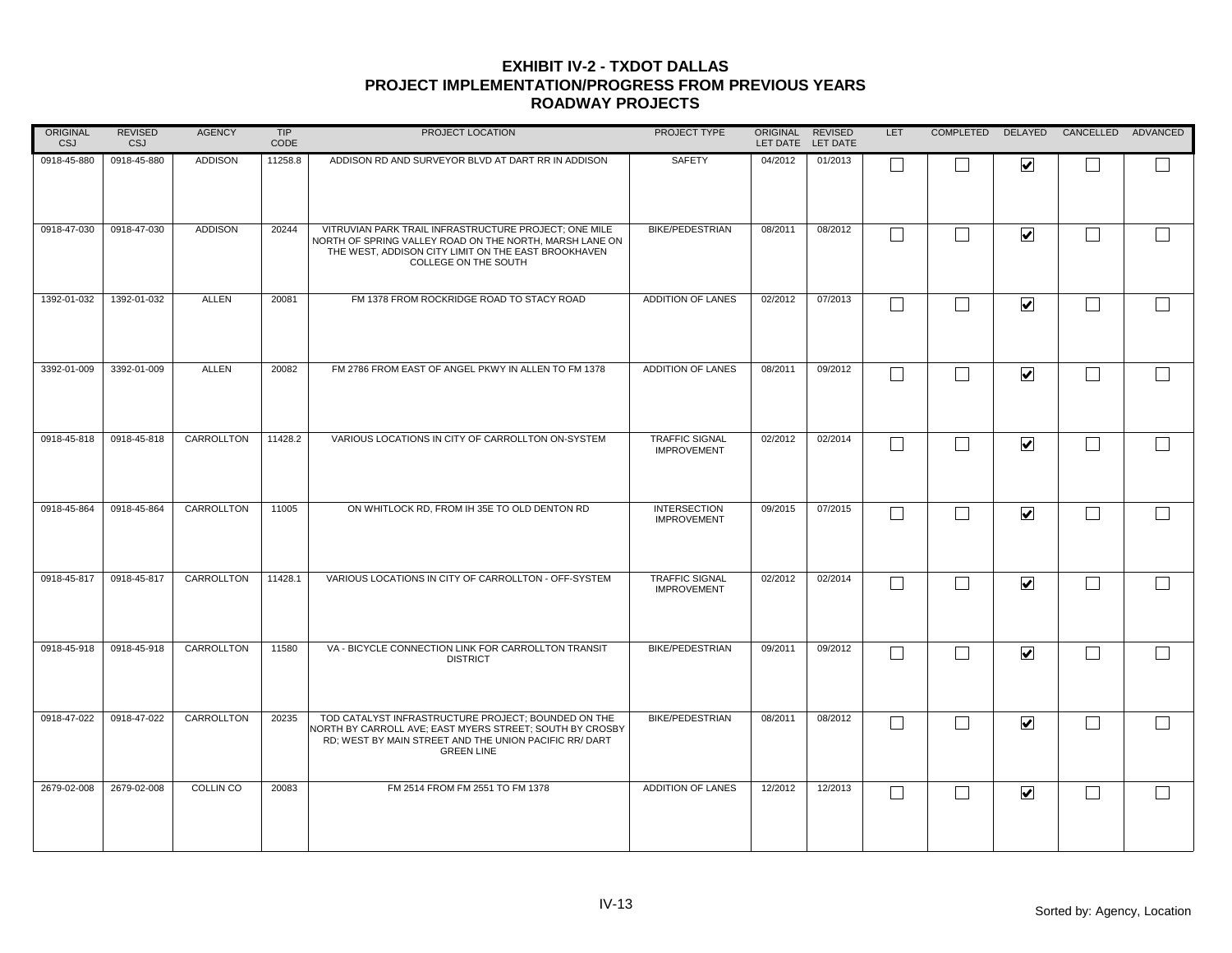| ORIGINAL<br><b>CSJ</b> | <b>REVISED</b><br>CSJ | <b>AGENCY</b> | TIP<br>CODE | PROJECT LOCATION                                                                                                                                                                            | PROJECT TYPE           |         | ORIGINAL REVISED<br>LET DATE LET DATE | <b>LET</b>              |                |                          | COMPLETED DELAYED CANCELLED ADVANCED |                   |
|------------------------|-----------------------|---------------|-------------|---------------------------------------------------------------------------------------------------------------------------------------------------------------------------------------------|------------------------|---------|---------------------------------------|-------------------------|----------------|--------------------------|--------------------------------------|-------------------|
| 2679-03-010            | 2679-03-010           | COLLIN CO     | 53073       | FM 2514 FROM FM 1378 TO EAST OF LAVON PKWY                                                                                                                                                  | ADDITION OF LANES      | 12/2012 | 12/2013                               |                         |                | $\overline{\mathbf{v}}$  |                                      |                   |
| 2056-01-042            | 2056-01-042           | COLLIN CO     | 83209       | FM 2551 FROM FM 2514 TO FM 2170 SOUTH                                                                                                                                                       | ADDITION OF LANES      | 06/2012 | 03/2015                               |                         |                | $\blacktriangledown$     | $\Box$                               |                   |
| 2845-01-015            | 2845-01-015           | COLLIN CO     | 54063       | FM 455 FROM WEST OF WILD ROSE LANE TO SH 121                                                                                                                                                | <b>NEW ROADWAY</b>     | 04/2014 | 04/2015                               |                         |                | $\blacktriangledown$     | $\Box$                               |                   |
| 0281-02-063            | 0281-02-063           | COLLIN CO     | 20022       | SH 78 FROM SH 205 TO BUSINESS 78                                                                                                                                                            | ADDITION OF LANES      | 04/2012 | 04/2012                               | $\overline{\mathbf{v}}$ | $\blacksquare$ | $\vert \ \ \vert$        | $\Box$                               |                   |
| 0918-45-773            | 0918-45-773           | COPPELL       | 83139       | ON SANDY LAKE ROAD FROM NORTH COPPELL ROAD TO SOUTH<br>COPPELL ROAD                                                                                                                         | ADDITION OF LANES      | 07/2009 | N/A                                   |                         |                | $\overline{\phantom{a}}$ | $\overline{\mathbf{v}}$              |                   |
| 0918-45-867            | 0918-45-867           | COPPELL       | 11532       | FREEPORT PKWY FROM SH 121 TO SANDY LAKE RD                                                                                                                                                  | <b>NEW ROADWAY</b>     | 09/2011 | 11/2010                               | $\blacktriangledown$    |                |                          | $\Box$                               | $\vert \ \ \vert$ |
| 2374-07-058            | 2374-07-058           | COPPELL       | 53054       | IH 635 FROM BELT LINE ROAD TO 0.55 MILES WEST OF BELT LINE<br><b>ROAD</b>                                                                                                                   | NEW ROADWAY            | 08/2012 | 03/2013                               |                         |                | $\blacktriangledown$     | $\Box$                               |                   |
| 0918-47-029            | 0918-47-029           | <b>DALLAS</b> | 20242       | EDISON/HI LINE STEMMONS/RAIL TRANSIT UNDERPASS<br>CONNECTION HI LINE DRIVE ON THE WEST AND N. HOUSTON ON<br>THE EAST AND NORTH; AND VICTORY DART STATION AND WICHITA<br>STREET TO THE SOUTH | <b>BIKE/PEDESTRIAN</b> | 08/2011 | 08/2012                               |                         |                | $\overline{\mathbf{v}}$  | $\Box$                               | $\Box$            |
| 0918-45-808            | 0918-45-808           | <b>DALLAS</b> | 11018.2     | ON KATY TRAIL, FROM ELLSWORTH AVE TO WORCOLA STREET IN<br>CITY OF DALLAS                                                                                                                    | <b>BIKE/PEDESTRIAN</b> | 12/2010 | 05/2012                               |                         |                | $\blacktriangledown$     | $\vert \ \ \vert$                    |                   |
| 0918-45-843            | 0918-45-843           | <b>DALLAS</b> | 11258.12    | ON UP RR IN DALLAS FROM SCYENE RD TO MUNICIPAL ST                                                                                                                                           | SAFETY                 | 03/2011 | 04/2014                               | L                       |                | $\blacktriangleright$    | $\vert \ \ \vert$                    |                   |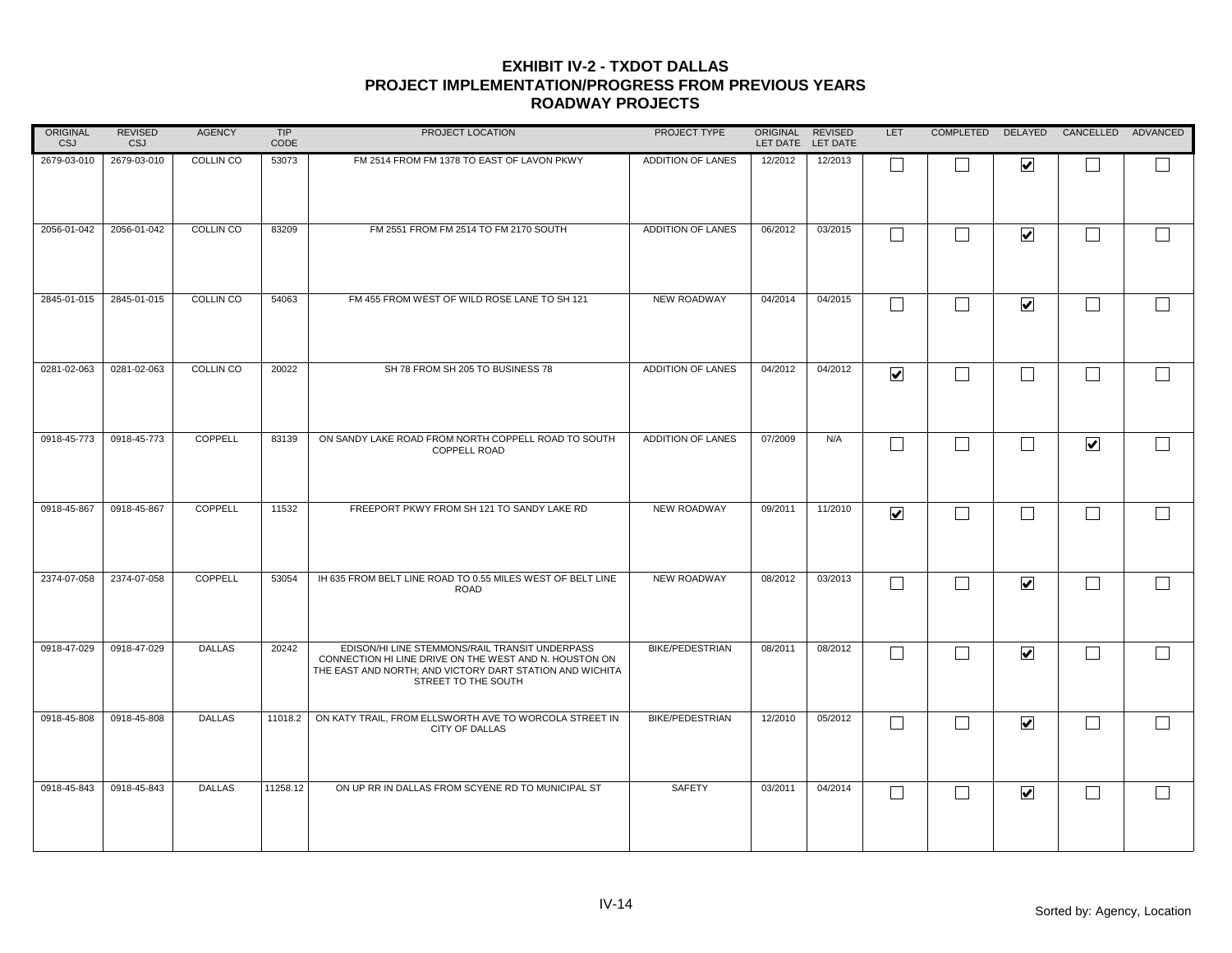| ORIGINAL<br>CSJ | <b>REVISED</b><br>CSJ | <b>AGENCY</b> | TIP<br>CODE | PROJECT LOCATION                                                                                                                                                                                                                | PROJECT TYPE                                | ORIGINAL REVISED | LET DATE LET DATE | <b>LET</b> | COMPLETED |                         | DELAYED CANCELLED ADVANCED |        |
|-----------------|-----------------------|---------------|-------------|---------------------------------------------------------------------------------------------------------------------------------------------------------------------------------------------------------------------------------|---------------------------------------------|------------------|-------------------|------------|-----------|-------------------------|----------------------------|--------|
| 0918-47-976     | 0918-47-976           | <b>DALLAS</b> | 11258.9     | 8 INTERSECTIONS AT KSC RR IN DALLAS AT E DALLAS/KCS RR<br>CROSSINGS PEAVY RD, GUS THOMASSON RD, BARNES BRIDGE RD,<br>CENTERVILLE RD, LAKELAND DR, HIGHLAND DR, SANTA ANNA AVE, &<br>ST FRANCIS AVE AT KCS RR                    | SAFETY                                      | 01/2012          | 01/2013           |            |           | $\blacktriangledown$    |                            |        |
| 0918-45-885     | 0918-45-885           | <b>DALLAS</b> | 11726       | RIVER FRONT BLVD FROM CADIZ ST TO CONTINENTAL AVE                                                                                                                                                                               | ADDITION OF LANES                           | 08/2011          | 09/2012           |            |           | $\overline{\mathbf{v}}$ | $\mathbb{R}^n$             | $\Box$ |
| 0918-47-032     | 0918-47-032           | <b>DALLAS</b> | 20246       | ATMOS LOFTS MIXED USE DEVELOPMENT; BOUNDED ON THE<br>NORTH BY JACKSON ST; EAST OF HARWOOD ST WOOD ST ON THE<br>SOUTH; AND ST PAUL ST ON THE WEST                                                                                | <b>BIKE/PEDESTRIAN</b>                      | 08/2011          | 08/2012           |            |           | $\blacktriangledown$    | $\overline{\phantom{a}}$   | $\Box$ |
| 0918-47-027     | 0918-47-027           | <b>DALLAS</b> | 20240       | THE COLLECTIVE MIXED USE DEVELOPMENT PROJECT BOUNDED BY<br>COLORADO BLVD TO THE EAST, WALTER DR AND 2500 FORT<br>WORTH AVE TO THE WEST, AN ALLEYWAY TO THE NORTH OF FORT<br>WORTH AVE ON THE NORTH, AND ANNIELS DR ON THE SOUTH | <b>BIKE/PEDESTRIAN</b>                      | 08/2011          | 08/2012           |            |           | $\overline{\mathbf{v}}$ |                            | $\Box$ |
| 1068-04-153     | 1068-04-153           | <b>DALLAS</b> | 83198       | IH 30 FROM COCKRELL HILL TO EAST OF WESTMORELAND                                                                                                                                                                                | ADDITION OF LANES                           | 09/2015          | 01/2015           |            |           | $\overline{\mathbf{v}}$ |                            |        |
| 0918-45-820     | 0918-45-820           | <b>DALLAS</b> | 11746.1     | CITY OF DALLAS SAFETY PROGRAM                                                                                                                                                                                                   | <b>INTERSECTION</b><br><b>IMPROVEMENT</b>   | 01/2010          | 12/2013           |            |           | $\overline{\mathbf{v}}$ |                            | $\Box$ |
| 0918-47-017     | 0918-47-017           | <b>DALLAS</b> | 11808.1     | CITYWIDE SIGNAL RETIMING AND INSTALL ADVANCED VEHICULAR<br>DETECTION EQUIPMENT                                                                                                                                                  | <b>TRAFFIC SIGNAL</b><br><b>IMPROVEMENT</b> | 01/2011          | 11/2013           |            |           | $\overline{\mathbf{v}}$ |                            | $\Box$ |
| 0918-47-031     | 0918-47-031           | <b>DALLAS</b> | 20245       | ROUTH STREET UNDERPASS SD PROJECT; AT INTERSECTION OF<br>ROUTH ST AND WOODALL ROGERS FRWY BOUNDED ON THE NORTH<br>BY CLARK ST AND FLORA ST ON THE SOUTH                                                                         | <b>BIKE/PEDESTRIAN</b>                      | 08/2011          | 08/2012           |            |           | $\overline{\mathbf{v}}$ |                            | $\Box$ |
| 0918-47-028     | 0918-47-028           | <b>DALLAS</b> | 20241       | LAKE HIGHLANDS TOD MULTIMODAL CONNECTIVITY PROJECT;<br>BOUNDED BY WHITE ROCK TRAIL TO THE EAST; SKILLMAN TO THE<br>WEST CHURCH RD TO THE NORTH: AND WHITE ROCK TRAIL TO THE<br>SOUTH                                            | <b>BIKE/PEDESTRIAN</b>                      | 08/2011          | 08/2012           |            |           | $\overline{\mathbf{v}}$ |                            | $\Box$ |
| 0918-45-888     | 0918-45-888           | <b>DALLAS</b> | 20135       | ATMS COMMUNICATIONS NETWORK AT VARIOUS CITYWIDE<br><b>LOCATIONS</b>                                                                                                                                                             | <b>ITS</b>                                  | 08/2011          | 08/2012           |            |           | $\blacktriangledown$    |                            |        |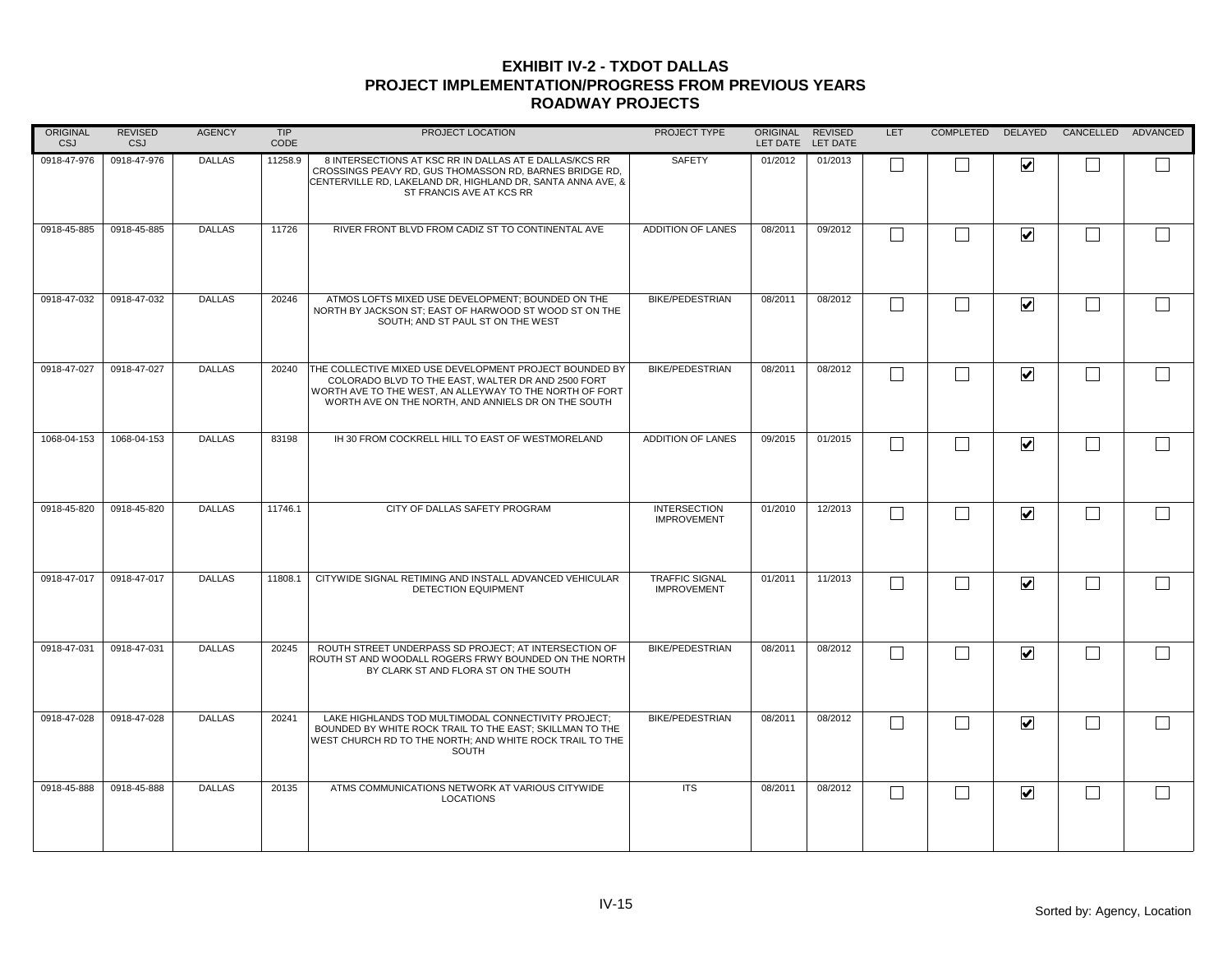| ORIGINAL<br><b>CSJ</b> | <b>REVISED</b><br><b>CSJ</b> | <b>AGENCY</b>    | <b>TIP</b><br>CODE | PROJECT LOCATION                                                                                                                                                                                                                                                                                          | PROJECT TYPE                              | ORIGINAL | REVISED<br>LET DATE LET DATE | LET                     |                         | COMPLETED DELAYED CANCELLED ADVANCED |  |
|------------------------|------------------------------|------------------|--------------------|-----------------------------------------------------------------------------------------------------------------------------------------------------------------------------------------------------------------------------------------------------------------------------------------------------------|-------------------------------------------|----------|------------------------------|-------------------------|-------------------------|--------------------------------------|--|
| 0918-47-025            | 0918-47-025                  | <b>DALLAS</b>    | 20238              | CONTINENTAL MIXED USE DEVELOPMENT; BOUNDED BY COMMERCE<br>ST TO THE NORTH; ST PAUL ST ON THE EAST JACKSON ST ON THE<br>SOUTH; AND PRANTHER ST TO THE WEST                                                                                                                                                 | <b>BIKE/PEDESTRIAN</b>                    | 08/2011  | 08/2012                      |                         | ☑                       |                                      |  |
| 0918-47-024            | 0918-47-024                  | <b>DALLAS</b>    | 20237              | BUTLER MIXED USED DEVELOPMENT; ON BUTLER ST; BETWEEN<br>REDFIELD ST AND TEXAS OAK AVE                                                                                                                                                                                                                     | <b>BIKE/PEDESTRIAN</b>                    | 08/2011  | 08/2012                      | Г                       | $\overline{\mathbf{v}}$ |                                      |  |
| 0918-47-023            | 0918-47-023                  | <b>DALLAS</b>    | 20236              | PROJECT PASEO: ON LAMAR ST BOUNDED BY WOOD ST ON THE<br>NORTH AND MEMORIAL DRIVE ON THE SOUTH                                                                                                                                                                                                             | <b>BIKE/PEDESTRIAN</b>                    | 08/2011  | 08/2012                      | Г                       | $\blacktriangledown$    | $\mathbf{L}$                         |  |
| 0918-45-950            | 0918-47-036                  | <b>DALLAS</b>    | 11768              | INTERFACE SOFTWARE FOR AUTOMATED DYNAMIC MESSAGE<br>DOWNLOADS FROM TXDOT & NTTA TMC'S TO CITY OF DALLAS                                                                                                                                                                                                   | <b>ITS</b>                                | 09/2011  | 06/2013                      | Г                       | $\overline{\mathbf{v}}$ |                                      |  |
| 0918-45-121            | 0918-45-121                  | <b>DALLAS</b>    | 20180              | VA FROM TRINITY PARKWAY FROM IH 35E/SH 183 SPLIT TO SH<br>310/US175                                                                                                                                                                                                                                       | <b>NEW ROADWAY</b>                        | 04/2014  | 04/2015                      | Г                       | $\blacktriangledown$    |                                      |  |
| 0918-47-026            | 0918-47-026                  | <b>DALLAS</b>    | 20239              | ZANG TRIANGLE SD PROJECT: BOUNDED BY TILDEN ST ON THE<br>NORTH, BECKLEY AVE ON THE WEST AND ZANG BLVD ON THE<br>SOUTHEAST                                                                                                                                                                                 | <b>BIKE/PEDESTRIAN</b>                    | 08/2011  | 08/2012                      | Г                       | $\blacktriangledown$    |                                      |  |
| 0918-45-848            | 0918-45-848                  | <b>DALLAS</b>    | 11258.13           | RAILROAD RELIABILITY PARTNERSHIP PROGRAM - NORTH<br>DALLAS/DART RAILROAD CROSSINGS 10 INTERSECTIONS AT DART<br>RR INCLUDING MCCALLUM, CAMPBELL RD, DAVENPORT EAST-WEST<br>PORTION, HILLCREST, COIT, KNOLL TRAIL DR, MEANDERING WAY,<br>DAVENPORT NORTH-SOUTH PORTION, DICKERSON, & DALLAS PKWY<br>AT DART | <b>SAFETY</b>                             | 03/2015  | N/A                          | $\Box$                  |                         | $\blacktriangledown$                 |  |
| 0918-11-073            | 0918-11-073                  | <b>DALLAS CO</b> | 20223              | ON LAWSON RD FROM SCYENE ROAD TO US 80                                                                                                                                                                                                                                                                    | ADDITION OF LANES                         | 08/2011  | 12/2011                      | $\overline{\mathbf{v}}$ | $\overline{\mathbf{v}}$ |                                      |  |
| 0918-48-911            | 0918-47-035                  | <b>DALLAS CO</b> | 11745              | ON COCKRELL HILL RD FROM NORTH OF MOLER ST TO DAVIS<br><b>STREET</b>                                                                                                                                                                                                                                      | <b>INTERSECTION</b><br><b>IMPROVEMENT</b> | 03/2012  | 04/2015                      | Г                       | $\blacktriangledown$    |                                      |  |
| 0918-47-004            | 0918-47-004                  | DALLAS CO        | 20132              | ON MILLER RD FROM GARLAND EAST CITY LIMITS TO ROWLETT<br><b>WEST CITY LIMITS</b>                                                                                                                                                                                                                          | ADDITION OF LANES                         | 08/2011  | 08/2012                      | L                       | $\blacktriangledown$    |                                      |  |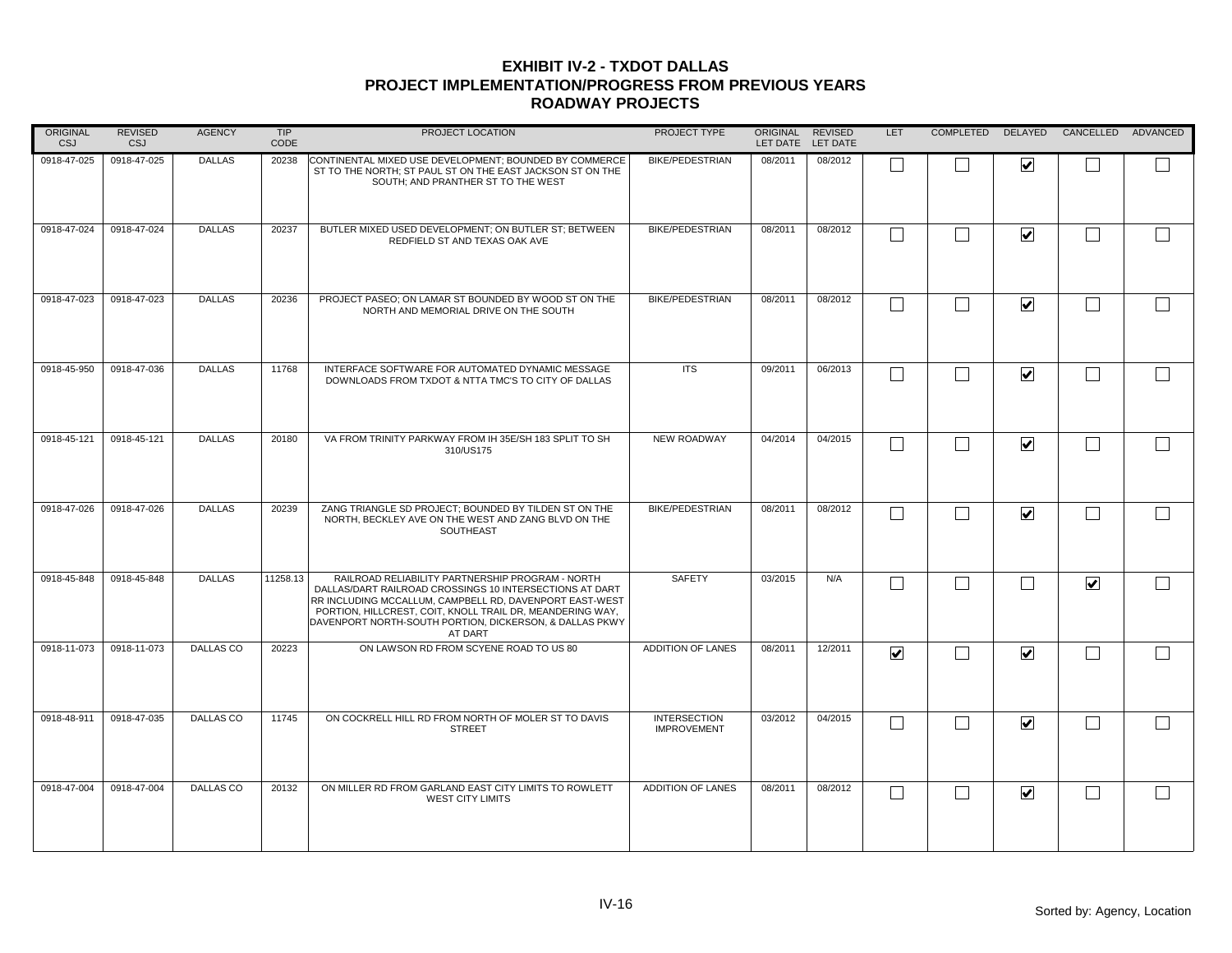| ORIGINAL<br><b>CSJ</b> | <b>REVISED</b><br><b>CSJ</b> | <b>AGENCY</b> | <b>TIP</b><br>CODE | PROJECT LOCATION                                                                         | PROJECT TYPE                              | ORIGINAL REVISED | LET DATE LET DATE | LET               |   |                              | COMPLETED DELAYED CANCELLED ADVANCED |              |
|------------------------|------------------------------|---------------|--------------------|------------------------------------------------------------------------------------------|-------------------------------------------|------------------|-------------------|-------------------|---|------------------------------|--------------------------------------|--------------|
| 0918-45-884            | 0918-45-884                  | DALLAS CO     | 11727              | ON MEDICAL DISTRICT DR, FROM IH 35E TO HARRY HINES BLVD                                  | ADDITION OF LANES                         | 12/2012          | 08/2013           | $\Box$            |   | $\overline{\mathbf{v}}$      |                                      |              |
| 0918-47-015            | 0918-47-015                  | DALLAS CO     | 11747              | ON DUNCANVILLE AND WINTERGREEN ROAD FROM WINTERGREEN<br>TO SOUTH OF STEWART BRANCH CREEK | <b>INTERSECTION</b><br><b>IMPROVEMENT</b> | 09/2011          | 08/2012           | П                 |   | $\blacktriangledown$         | $\vert \hspace{.06cm} \vert$         | $\mathbf{I}$ |
| 0918-45-844            | 0918-45-844                  | DALLAS CO     | 11887.2            | VA ON PLEASANT RUN RD; EAST OF SUNRISE RD WEST OF IH 45                                  | <b>INTERSECTION</b><br><b>IMPROVEMENT</b> | 01/2013          | 04/2013           | $\Box$            | M | $\blacktriangledown$         | $\overline{\phantom{0}}$             |              |
| 0918-45-929            | 0918-45-929                  | <b>DART</b>   | 2795               | ON HARRY HINES BLVD AT MOCKINGBIRD LANE, IN DALLAS                                       | <b>INTERSECTION</b><br><b>IMPROVEMENT</b> | 09/2013          | 08/2015           | Г                 |   | $\blacktriangledown$         |                                      |              |
| 0918-45-990            | 0918-45-990                  | DART          | 523                | ON HAMPTON RD FROM FORT WORTH AVENUE TO US 67                                            | <b>INTERSECTION</b><br><b>IMPROVEMENT</b> | 09/2013          | N/A               | $\Box$            |   | $\blacktriangledown$         | $\blacktriangledown$                 |              |
| 0918-45-995            | 0918-45-995                  | <b>DART</b>   | 3089               | ON PLANO RD FROM BUCKINGHAM TO FOREST LN                                                 | <b>INTERSECTION</b><br><b>IMPROVEMENT</b> | 09/2012          | 01/2014           | Г                 |   | $\blacktriangledown$         |                                      |              |
| 0918-45-994            | 0918-45-994                  | <b>DART</b>   | 3083               | FOREST LN FROM PLANO RD TO GARLAND RD                                                    | <b>INTERSECTION</b><br><b>IMPROVEMENT</b> | 09/2012          | 01/2014           | Г                 |   | $\overline{\mathbf{v}}$      |                                      |              |
| 0918-45-270            | 0918-45-270                  | DART          | 785                | ON AIRDROME FROM LEMMON TO MOCKINGBIRD LN                                                | <b>INTERSECTION</b><br><b>IMPROVEMENT</b> | 09/2013          | 08/2015           | Г                 |   | $\overline{\mathbf{v}}$      | I.                                   |              |
| 0918-45-269            | 0918-45-269                  | <b>DART</b>   | 526                | ON INWOOD AT FOREST PARK                                                                 | <b>INTERSECTION</b><br><b>IMPROVEMENT</b> | 09/2013          | 08/2015           | $\vert \ \ \vert$ |   | $\blacktriangledown$         |                                      |              |
| 0918-45-271            | 0918-45-271                  | <b>DART</b>   | 525                | ON LEMMON AVE, INWOOD TO OAKLAWN                                                         | <b>INTERSECTION</b><br><b>IMPROVEMENT</b> | 09/2013          | N/A               | $\Box$            |   | $\boxed{\blacktriangledown}$ | $\blacktriangledown$                 |              |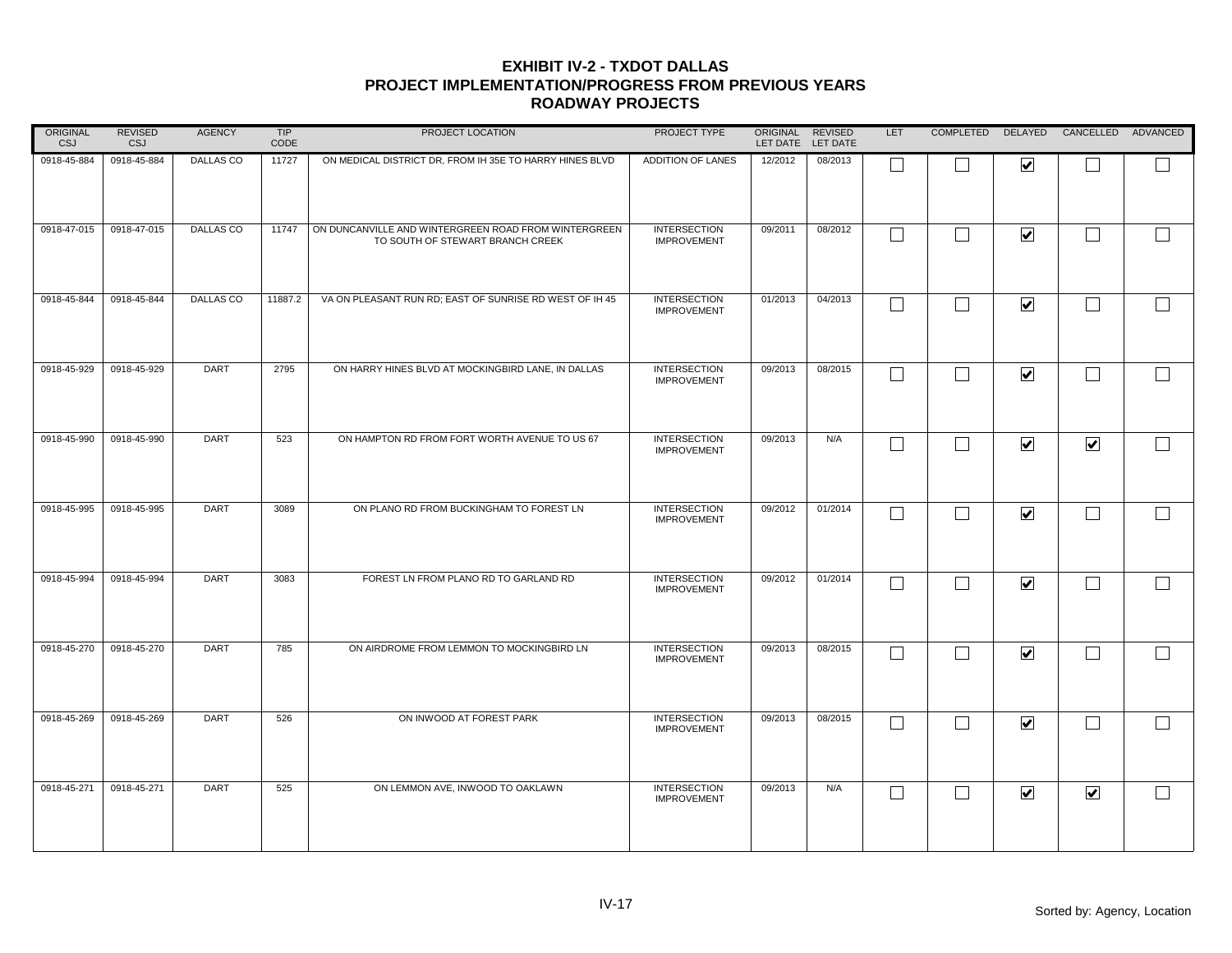| ORIGINAL<br>CSJ | <b>REVISED</b><br><b>CSJ</b> | <b>AGENCY</b> | TIP<br>CODE | PROJECT LOCATION                                                       | PROJECT TYPE                               | ORIGINAL REVISED | LET DATE LET DATE | LET                     | COMPLETED                |                         | DELAYED CANCELLED ADVANCED |        |
|-----------------|------------------------------|---------------|-------------|------------------------------------------------------------------------|--------------------------------------------|------------------|-------------------|-------------------------|--------------------------|-------------------------|----------------------------|--------|
| 0918-45-920     | 0918-45-920                  | DART          | 11585       | ON BROADWAY/MAIN, BELTLINE/BROADWAY BROADWAY NORTH OF<br><b>CROSBY</b> | <b>BIKE/PEDESTRIAN</b>                     | 06/2015          | 09/2012           |                         |                          | $\overline{\mathbf{v}}$ |                            |        |
| 0918-47-928     | 0918-47-060                  | <b>DART</b>   | 11316       | NORTHWEST LIGHT RAIL FROM LAS COLINAS BLVD EAST TO<br>O'CONNOR BLVD    | <b>RAIL TRANSIT</b>                        | 04/2015          | 04/2012           | $\overline{\mathbf{v}}$ | $\Box$                   | $\blacktriangleright$   | $\Box$                     | $\Box$ |
| 0918-45-272     | 0918-45-272                  | <b>DART</b>   | 2785        | MH ON LEMMON AVENUE FROM BLUFFVIEW AIRDROME                            | ADDITION OF LANES                          | 09/2015          | 11/2030           | $\mathbf{L}$            | $\blacksquare$           | $\blacktriangledown$    | $\Box$                     | $\Box$ |
| 0918-45-900     | 0918-45-900                  | <b>DART</b>   | 533         | MH FROM LEMMON AVENUE AT BLUFFVIEW                                     | <b>INTERSECTION</b><br><b>IMPROVEMENTS</b> | 09/2013          | 11/2030           | $\Box$                  | $\overline{\phantom{0}}$ | $\overline{\mathbf{v}}$ | $\Box$                     |        |
| 0009-02-040     | 0009-02-040                  | DART          | 2810        | SH 78 FROM IH 635 TO FOREST LANE                                       | TRAFFIC SIGNAL<br><b>IMPROVEMENT</b>       | 09/2012          | 06/2014           | Е                       | ┓                        | $\blacktriangledown$    | $\Box$                     |        |
| 0353-05-089     | 0353-05-089                  | <b>DART</b>   | 537         | SP 244 ON NORTHWEST HIGHWAY (SPUR 244) AT PLANO RD                     | <b>INTERSECTION</b><br><b>IMPROVEMENT</b>  | 09/2013          | 08/2015           |                         |                          | $\blacktriangledown$    | $\vert \ \ \vert$          | $\Box$ |
| 0353-05-090     | 0353-05-090                  | DART          | 535         | SP 244 ON NORTHWEST HIGHWAY (SPUR 244) AT JUPITER                      | <b>INTERSECTION</b><br><b>IMPROVEMENT</b>  | 09/2013          | 08/2015           | L                       | $\blacksquare$           | $\blacktriangledown$    | $\Box$                     |        |
| 0918-00-002     | 0918-00-002                  | <b>DART</b>   | 12424.1     | US 75 FROM DALLAS CBD TO SH 121                                        | <b>ITS</b>                                 | 01/2010          | 08/2012           |                         |                          | $\blacktriangledown$    | $\Box$                     | $\Box$ |
| 0918-45-855     | 0918-45-855                  | <b>DART</b>   | 11779       | DART ITS SYSTEM INTEGRATION                                            | <b>ITS</b>                                 | 09/2011          | 08/2012           | L                       |                          | $\blacktriangledown$    | $\perp$                    |        |
| 0918-48-995     | 0918-48-995                  | <b>DART</b>   | 11433       | VA - SEAMLESS AVIATION CONNECTIONS, EASTERN SUBREGION                  | <b>RAIL TRANSIT</b>                        | 06/2014          | 02/2035           | $\Box$                  | $\blacksquare$           | $\blacktriangledown$    | $\Box$                     |        |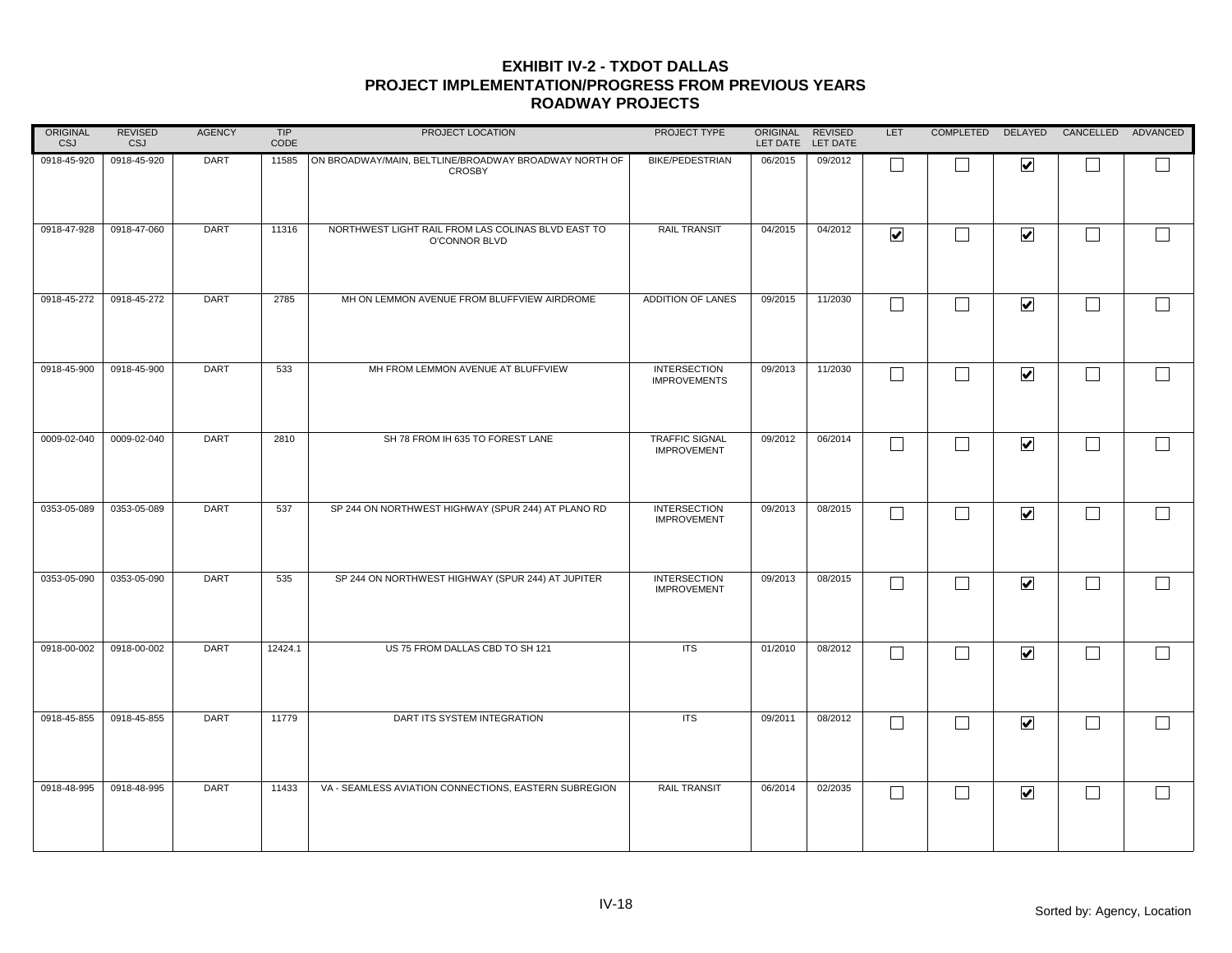| ORIGINAL<br>CSJ | <b>REVISED</b><br><b>CSJ</b> | <b>AGENCY</b>    | TIP<br>CODE | PROJECT LOCATION                                                                                                                             | PROJECT TYPE             | ORIGINAL REVISED | LET DATE LET DATE | LET                     |                             |                         | COMPLETED DELAYED CANCELLED ADVANCED |        |
|-----------------|------------------------------|------------------|-------------|----------------------------------------------------------------------------------------------------------------------------------------------|--------------------------|------------------|-------------------|-------------------------|-----------------------------|-------------------------|--------------------------------------|--------|
| 0918-45-858     | 0918-45-858                  | <b>DART</b>      | 11584       | VA ON TRE FROM VALLEY VIEW (TAR/DAL)CL WEST IRVING TRE<br><b>STATION</b>                                                                     | <b>RAIL TRANSIT</b>      | 06/2011          | 01/2013           | $\Box$                  |                             | $\overline{\mathbf{v}}$ |                                      |        |
| 0918-45-890     | 0918-45-890                  | <b>DART</b>      | 11579       | LAKE HIGHLANDS TOWN CENTER TRANSIT-ORIENTED<br>DEVELOPMENT PROJECT - LAKE HIGHLANDS RAIL STATION ON DART<br>BLUE LINE DART BLUE LINE STATION | <b>RAIL TRANSIT</b>      | 12/2009          | 12/2009           | $\overline{\mathbf{v}}$ | $\blacktriangledown$        | $\Box$                  | $\Box$                               |        |
| 0918-45-889     | 0918-45-889                  | <b>DART</b>      | 11438       | DART/TRINITY RAILWAY EXPRESS (TRE)--RDC FLEET, PHASE 1                                                                                       | <b>RAIL TRANSIT</b>      | 09/2003          | 05/2012           | $\Box$                  | $\Box$                      | $\blacktriangledown$    | $\vert \ \ \vert$                    |        |
| 0918-45-894     | 0918-45-894                  | <b>DART</b>      | 11046.1     | VA FROM TRE ELEVATED DOUBLE-TRACKED SECTION; WEST OF<br><b>IRBY TO GILBERT RD</b>                                                            | <b>RAIL TRANSIT</b>      | 11/2006          | 08/2010           | $\overline{\mathbf{v}}$ | $\mathcal{L}_{\mathcal{A}}$ | $\overline{\mathbf{v}}$ | $\Box$                               |        |
| 0918-45-859     | 0918-47-050                  | <b>DART</b>      | 11587.1     | VA FROM IRVING CORRIDOR LIGHT RAIL FROM BACHMAN STATION<br>TO BELT LINE ROAD AT VALLEY VIEW (TO THE BELT LINE STATION)                       | <b>RAIL TRANSIT</b>      | 09/2012          | 05/2010           | $\overline{\mathbf{v}}$ |                             | $\Box$                  | $\Box$                               |        |
| 0918-46-246     | 0918-46-246                  | <b>DENTON</b>    | 20144       | ON MAYHILL FROM IH 35 EAST TO US 380                                                                                                         | ADDITION OF LANES        | 08/2011          | 08/2012           | $\Box$                  |                             | $\blacktriangledown$    | $\vert \ \ \vert$                    |        |
| 0918-46-245     | 0918-46-245                  | <b>DENTON</b>    | 20146       | ON BONNIE BRAE FROM IH 35 EAST TO US 377                                                                                                     | ADDITION OF LANES        | 08/2011          | 08/2012           | $\Box$                  | $\mathcal{L}_{\mathcal{A}}$ | $\blacktriangledown$    | $\Box$                               | $\Box$ |
| 0918-46-244     | 0918-46-244                  | <b>DENTON</b>    | 20137       | VA FROM FIBER OPTIC TRUNK LINES TO AT VARIOUS LOCATIONS IN<br>THE CITY OF DENTON                                                             | <b>ITS</b>               | 11/2010          | 02/2011           | $\blacktriangledown$    | $\overline{\phantom{0}}$    | $\blacktriangledown$    | $\Box$                               |        |
| 2054-02-016     | 2054-02-016                  | <b>DENTON CO</b> | 11432.1     | FM 2181 FROM WEST OF BARREL STRAP RD TO WEST FRTG ROAD<br>OF IH 35E IN CORINTH                                                               | <b>ADDITION OF LANES</b> | 11/2011          | 11/2013           | Г                       | $\blacksquare$              | $\blacktriangledown$    | $\perp$                              |        |
| 0918-46-257     | 0918-46-257                  | <b>DENTON CO</b> | 11725       | VA ON MEMORIAL DR FROM NAVAHO LANE SPRING CREEK<br>PARKWAY AT SH 121                                                                         | <b>NEW ROADWAY</b>       | 01/2012          | 01/2013           | $\Box$                  | $\Box$                      | $\blacktriangledown$    | $\mathcal{L}_{\mathcal{A}}$          |        |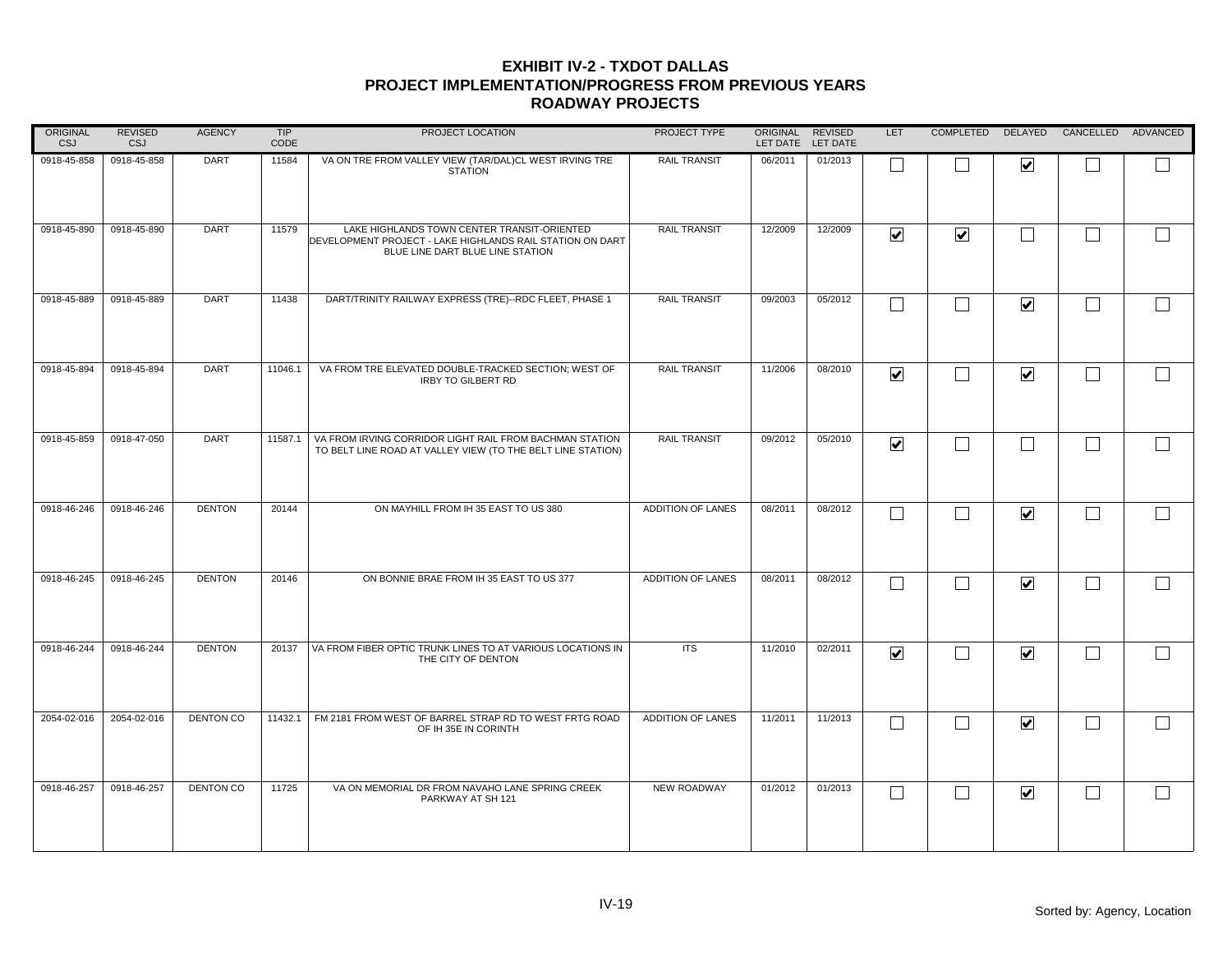| ORIGINAL<br><b>CSJ</b> | <b>REVISED</b><br>CSJ | <b>AGENCY</b>                   | TIP<br>CODE | PROJECT LOCATION                                                                                                                                                                                                 | PROJECT TYPE                                | ORIGINAL REVISED | LET DATE LET DATE | LET                     |        |                              | COMPLETED DELAYED CANCELLED ADVANCED |        |
|------------------------|-----------------------|---------------------------------|-------------|------------------------------------------------------------------------------------------------------------------------------------------------------------------------------------------------------------------|---------------------------------------------|------------------|-------------------|-------------------------|--------|------------------------------|--------------------------------------|--------|
| 0918-47-065            | 0918-47-000           | <b>DESOTO</b>                   | 11049       | VA FROM MURPHY PARK; LANCASTER LINK TO IH 35E                                                                                                                                                                    | <b>BIKE/PEDESTRIAN</b>                      | 01/2015          | N/A               |                         |        |                              | $\overline{\mathbf{v}}$              |        |
| 0918-45-692            | 0918-45-692           | DFW AIRPORT                     | 11440       | DFW AIRPORT SIGNALS                                                                                                                                                                                              | <b>TRAFFIC SIGNAL</b><br><b>IMPROVEMENT</b> | 01/2011          | 07/2011           | $\overline{\mathbf{v}}$ |        | $\overline{\mathbf{v}}$      | ┌                                    | $\Box$ |
| 0918-47-019            | 0918-47-019           | <b>DUNCANVILLE</b>              | 20232       | N. MAIN SD (PHASE 1); ON NORTH MAIN STREET BETWEEN CENTER<br>AND DAVIS STREET                                                                                                                                    | <b>BIKE/PEDESTRIAN</b>                      | 08/2011          | 08/2012           |                         |        | $\overline{\mathbf{v}}$      | $\Box$                               | $\Box$ |
| 0918-45-866            | 0918-45-866           | <b>FARMERS</b><br><b>BRANCH</b> | 20133       | VA FROM STATION AREA TRAILS ALONG DENTON DRIVE TO AT<br>VALLEY VIEW LANE (NEAR DART RAIL STATION)                                                                                                                | <b>BIKE/PEDESTRIAN</b>                      | 06/2010          | 06/2010           | $\overline{\mathbf{v}}$ | $\Box$ | $\sim$                       | □                                    | $\Box$ |
| 0918-45-955            | 0918-47-037           | <b>FARMERS</b><br><b>BRANCH</b> | 11774       | INTERFACE SOFTWARE - FARMERS BRANCH TXDOT - CITY<br><b>INTERFACE</b>                                                                                                                                             | <b>ITS</b>                                  | 09/2012          | 04/2015           |                         |        | $\overline{\mathbf{v}}$      |                                      |        |
| 0918-47-021            | 0918-47-021           | <b>FARMERS</b><br><b>BRANCH</b> | 20234       | STATION AREA SIDEWALKS: BILL MOSES ON THE SOUTH, CHARLIE<br>BIRD PARKWAY AND BEE STREET ON THE EAST, DENTON DRIVE ON<br>THE WEST, VALLEY VIEW ON THE NORTH, AND DENTON DRIVE<br>FROM SQUIRE PLACE TO PIKE STREET | <b>BIKE/PEDESTRIAN</b>                      | 08/2011          | 08/2012           |                         |        | $\overline{\mathbf{v}}$      |                                      | $\Box$ |
| 0918-46-230            | 0918-46-230           | FLOWER MOUND   20141.1          |             | ON GERAULT/MORRISS FROM FM 2499 TO FM 407                                                                                                                                                                        | ADDITION OF LANES                           | 03/2010          | 08/2009           | $\overline{\mathbf{v}}$ |        |                              |                                      | $\Box$ |
| 0918-46-262            | 0918-46-262           | <b>FLOWER MOUND</b>             | 20243       | ON WEST WINDSOR DRIVE FROM AMY LANE TO LONG PRAIRIE ROAD                                                                                                                                                         | <b>BIKE/PEDESTRIAN</b>                      | 08/2011          | 08/2012           |                         |        | $\overline{\mathbf{v}}$      | ┌                                    | $\Box$ |
| 0095-04-064            | 0095-04-064           | <b>FORNEY</b>                   | 53168       | PROPOSED FORNEY PARKWAY AT US 80                                                                                                                                                                                 | <b>INTERSECTION</b><br><b>IMPROVEMENT</b>   | 01/2012          | 01/2012           | $\overline{\mathbf{v}}$ |        |                              | $\sim$                               | $\Box$ |
| 1091-01-015            | 1091-01-015           | <b>FORNEY</b>                   | 53065       | FM 740 FROM RANCH ROAD TO US 80                                                                                                                                                                                  | ADDITION OF LANES                           | 03/2011          | 07/2012           | L                       |        | $\boxed{\blacktriangledown}$ |                                      | $\Box$ |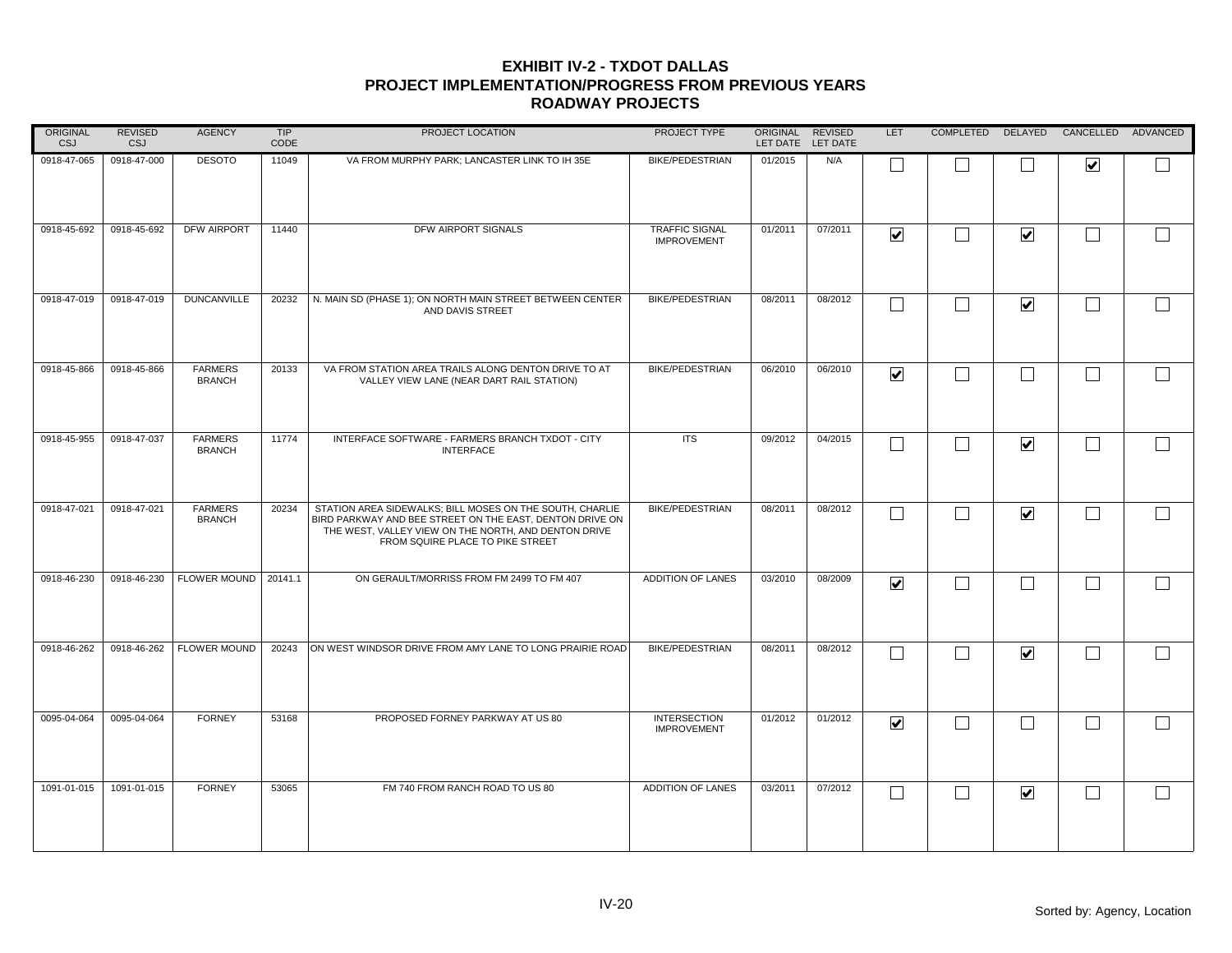| ORIGINAL<br><b>CSJ</b> | <b>REVISED</b><br>CSJ | <b>AGENCY</b> | TIP<br>CODE | PROJECT LOCATION                                                                        | PROJECT TYPE                              | ORIGINAL REVISED | LET DATE LET DATE | LET                     |                             |                         | COMPLETED DELAYED CANCELLED ADVANCED |        |
|------------------------|-----------------------|---------------|-------------|-----------------------------------------------------------------------------------------|-------------------------------------------|------------------|-------------------|-------------------------|-----------------------------|-------------------------|--------------------------------------|--------|
| 1092-01-015            | 1092-01-015           | <b>FORNEY</b> | 53058       | FM 741 FROM FM 740 (BOIS D'ARC) TO EAST OF FM 548                                       | ADDITION OF LANES                         | 11/2010          | 12/2010           | $\overline{\mathbf{v}}$ |                             | $\overline{\mathbf{v}}$ |                                      |        |
| 0918-46-251            | 0918-46-251           | FORT WORTH    | 20139       | VA ON LITSEY ROAD; INDEPENDENCE PARKWAY WEST OF<br>HENRIETTA CREEK (CLEVELAND GIBBS RD) | ADDITION OF LANES                         | 08/2011          | 08/2011           | $\overline{\mathbf{v}}$ | $\Box$                      | $\Box$                  | $\Box$                               | $\Box$ |
| 0918-24-913            | 0918-24-913           | <b>FRISCO</b> | 11749       | ON MAIN ST IN FRISCO WEST OF DNT                                                        | <b>INTERSECTION</b><br><b>IMPROVEMENT</b> | 09/2012          | 01/2016           | $\Box$                  | $\Box$                      | $\blacktriangledown$    | $\Box$                               | $\Box$ |
| 0918-24-943            | 0918-24-943           | <b>FRISCO</b> | 11448       | NEW PNR AT DALLAS NORTH TOLLWAY AND BNSF RR                                             | <b>TRAVEL DEMAND</b><br>MANAGEMENT        | 01/2013          | 01/2016           | $\Box$                  | $\mathcal{L}_{\mathcal{A}}$ | $\overline{\mathbf{v}}$ | $\Box$                               |        |
| 0364-04-048            | 0364-04-048           | <b>FRISCO</b> | 20086       | SH 121 ON SOUTHBOUND FRTG RD AT                                                         | <b>INTERSECTION</b><br><b>IMPROVEMENT</b> | 11/2011          | 11/2013           | $\Box$                  | $\overline{\phantom{a}}$    | $\blacktriangledown$    | $\Box$                               |        |
| 0091-05-060            | 0091-05-060           | <b>FRISCO</b> | 20087       | SH 289 FROM SH 121 TO FM 3537                                                           | <b>INTERSECTION</b><br><b>IMPROVEMENT</b> | 08/2012          | 08/2013           | $\Box$                  |                             | $\blacktriangledown$    | $\Box$                               | $\Box$ |
| 0918-24-956            | 0918-24-956           | <b>FRISCO</b> | 11775       | FRISCO/NTTA FIBER OPTIC CONNECTION FRISCO TMC TO NTTA -<br><b>DNT</b>                   | <b>ITS</b>                                | 04/2014          | 04/2015           | $\Box$                  | $\blacksquare$              | $\blacktriangledown$    | $\vert \ \ \vert$                    |        |
| 0918-24-976            | 0918-24-976           | <b>FRISCO</b> | 11723       | VA FROM IN FRISCO, DALLAS PKWY FROM SH 121 TO WARREN<br>PARKWAY                         | ADDITION OF LANES                         | 01/2013          | 01/2016           | П                       | コ                           | $\overline{\mathbf{v}}$ | $\Box$                               | $\Box$ |
| 0918-24-176            | 0918-24-176           | <b>FRISCO</b> | 20207       | VA FROM STONEBROOK PKWY FROM LEGACY DRIVE TO LONGHORN<br><b>TRAIL</b>                   | NEW ROADWAY                               | 08/2010          | 08/2010           | $\overline{\mathbf{v}}$ | $\Box$                      | $\vert \ \ \vert$       | $\perp$                              | $\Box$ |
| 0918-47-005            | 0918-47-005           | GARLAND       | 20124       | VA ON PLEASANT VALLEY ROAD; RICHFIELD DRIVE & CREEK<br>MEADOW LANE MILES LANE           | NEW ROADWAY                               | 10/2011          | 08/2012           | $\Box$                  | $\blacksquare$              | $\blacktriangledown$    | $\vert \ \ \vert$                    |        |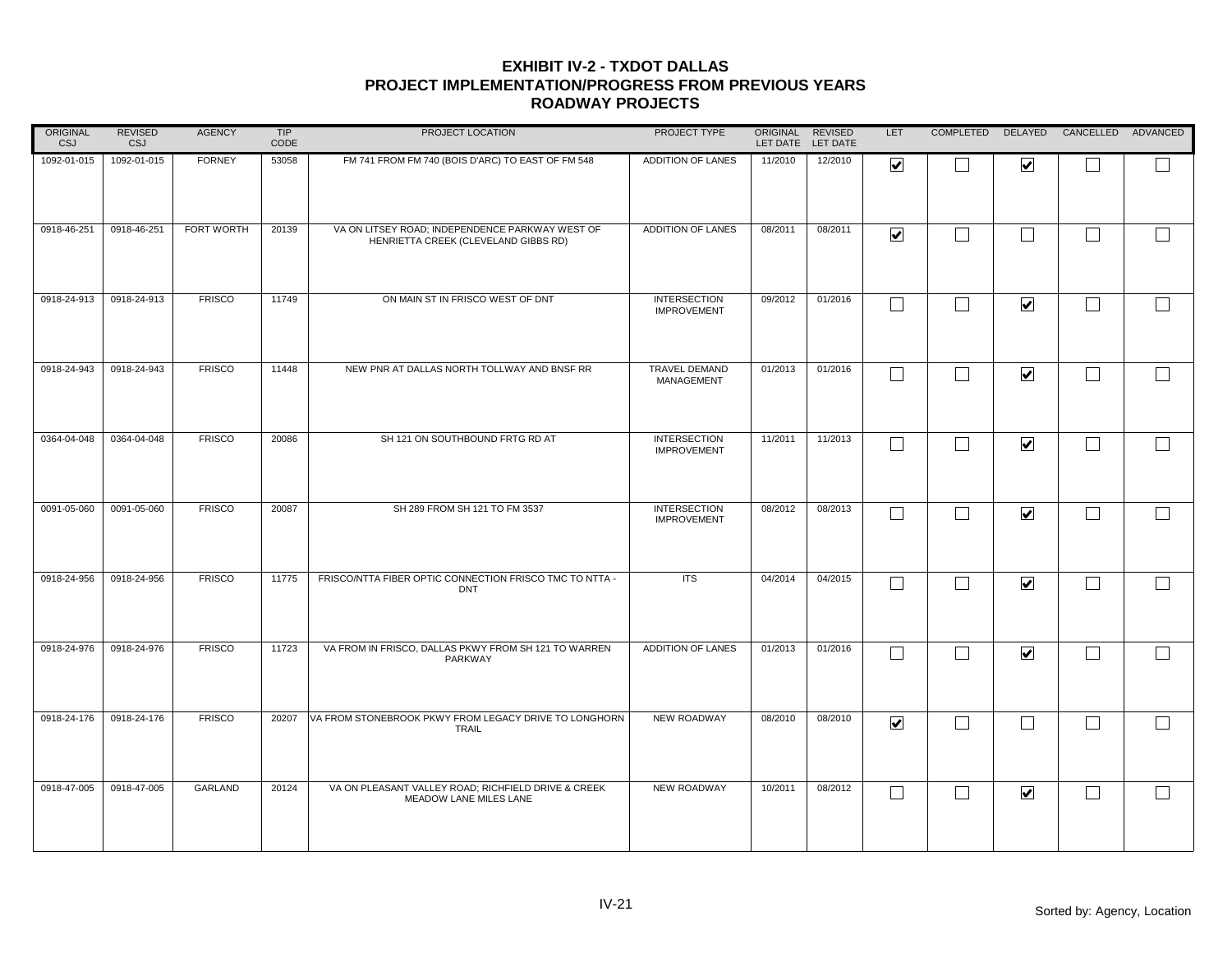| <b>ORIGINAL</b><br><b>CSJ</b> | <b>REVISED</b><br><b>CSJ</b> | <b>AGENCY</b>        | <b>TIP</b><br>CODE | PROJECT LOCATION                                                              | PROJECT TYPE                              | ORIGINAL REVISED | LET DATE LET DATE | <b>LET</b>           |                      |                         | COMPLETED DELAYED CANCELLED ADVANCED |        |
|-------------------------------|------------------------------|----------------------|--------------------|-------------------------------------------------------------------------------|-------------------------------------------|------------------|-------------------|----------------------|----------------------|-------------------------|--------------------------------------|--------|
| 0918-45-714                   | 0918-45-714                  | GARLAND              | 11065              | VA ON WINTERS PARK/SPRING CREEK GREENBELT TRAIL; BRAND<br>ROAD RANGER DRIVE   | <b>BIKE/PEDESTRIAN</b>                    | 07/2011          | 06/2013           | L                    |                      | $\overline{\mathbf{v}}$ |                                      |        |
| 0918-47-900                   | 0918-47-051                  | <b>GRAND PRAIRIE</b> | 20213              | ON WILDLIFE PARKWAY FROM SH 161 TO BELT LINE ROAD                             | ADDITION OF LANES                         | 08/2012          | 06/2013           | $\Box$               | $\sim$               | $\blacktriangledown$    | L.                                   |        |
| 0918-47-006                   | 0918-47-006                  | <b>GRAND PRAIRIE</b> | 11536              | ON CAMP WISDOM RD FROM CARRIER PKWY TO FM 1382                                | ADDITION OF LANES                         | 01/2014          | 01/2015           | $\Box$               |                      | $\blacktriangledown$    | $\mathbf{I}$                         | $\Box$ |
| 0918-45-812                   | 0918-45-812                  | <b>IRVING</b>        | 11237.2            | ON CONFLANS RD FROM W OF SH 161 TO VALLEY VIEW LANE IN<br>CITY OF IRVING      | NEW ROADWAY                               | 01/2011          | 01/2014           | П                    | M                    | $\overline{\mathbf{v}}$ | $\mathbf{I}$                         |        |
| 0918-45-853                   | 0918-45-853                  | LANCASTER            | 11450              | ON DANIELDALE RD FROM IH 35E HOUSTON SCHOOL RD IN<br>LANCASTER                | <b>INTERSECTION</b><br><b>IMPROVEMENT</b> | 10/2011          | 08/2013           | $\Box$               | $\sim$               | $\overline{\mathbf{v}}$ | L.                                   |        |
| 0918-46-241                   | 0918-46-241                  | LEWISVILLE           | 20110              | ON CORPORATE DRIVE FROM JOSEY LANE TO TRINITY DRIVE                           | <b>NEW ROADWAY</b>                        | 04/2010          | 04/2010           | $\blacktriangledown$ | $\blacktriangledown$ |                         |                                      |        |
| 0918-46-240                   | 0918-46-240                  | LEWISVILLE           | 20113              | ON CORPORATE DRIVE FROM FM 544 TO JOSEY LANE                                  | <b>NEW ROADWAY</b>                        | 08/2011          | 08/2012           | $\Box$               |                      | $\blacktriangledown$    | L.                                   |        |
| 0918-46-238                   | 0918-46-238                  | LEWISVILLE           | 20108              | ON CORPORATE DR FROM HOLFORD'S PRAIRIE RD TO ELM FORK<br>TRINITY RIVER BRIDGE | <b>NEW ROADWAY</b>                        | 08/2011          | 08/2013           | П                    |                      | $\blacktriangledown$    |                                      |        |
| 0918-46-236                   | 0918-46-236                  | LEWISVILLE           | 20131              | ON CORPORATE DRIVE FROM AT ELM FORK TRINITY RIVER BRIDGE<br>TO DGNO RR        | <b>NEW ROADWAY</b>                        | 08/2011          | 08/2012           | Г                    |                      | $\blacktriangledown$    |                                      |        |
| 0918-46-237                   | 0918-46-237                  | LEWISVILLE           | 20152              | ON CORPORATE DRIVE TO AT ELM FORK TRINITY RIVER BRIDGE                        | <b>INTERSECTION</b><br><b>IMPROVEMENT</b> | 08/2011          | 12/2010           | $\blacktriangledown$ |                      | $\blacksquare$          | L.                                   |        |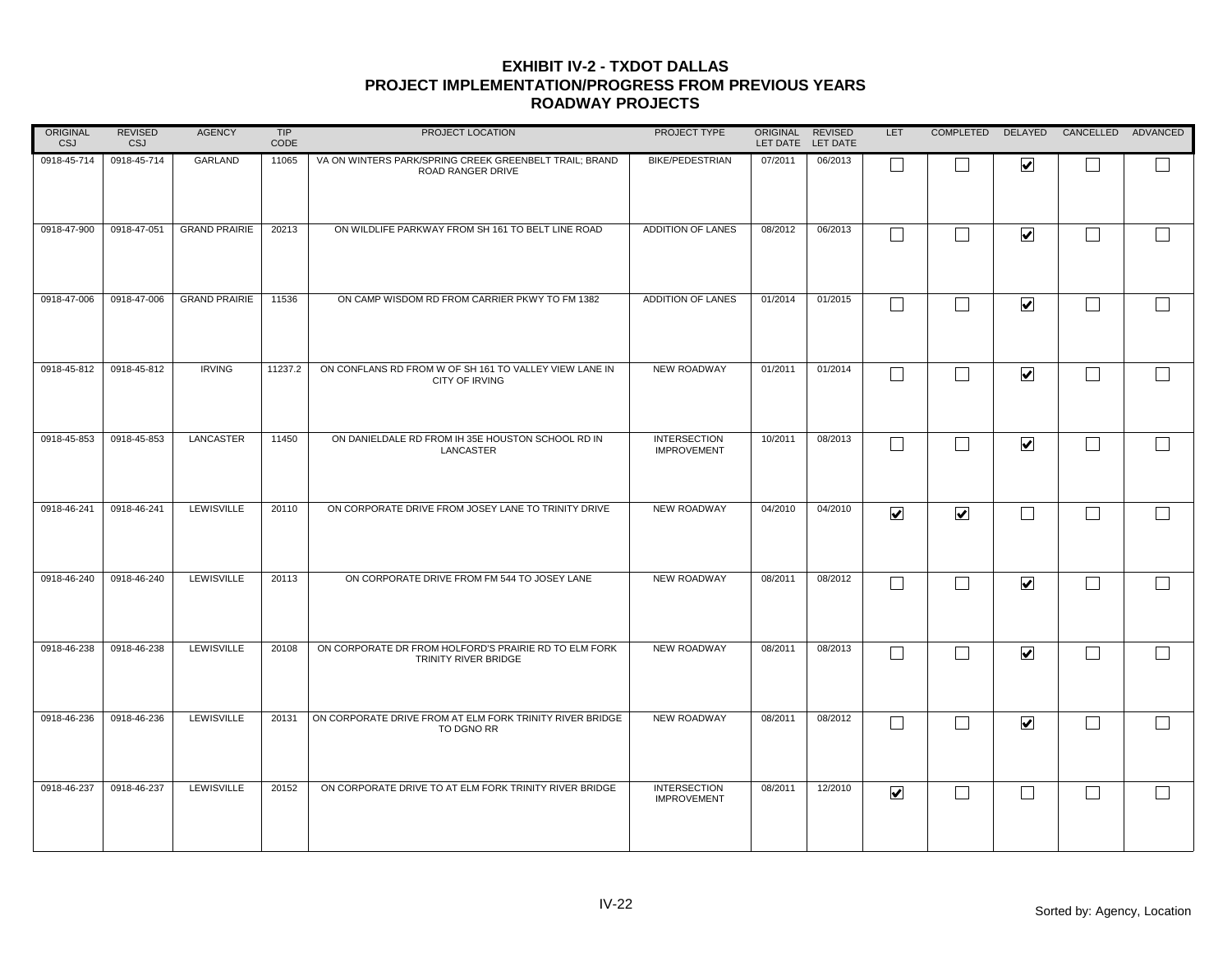| <b>ORIGINAL</b><br><b>CSJ</b> | <b>REVISED</b><br><b>CSJ</b> | <b>AGENCY</b>   | <b>TIP</b><br>CODE | PROJECT LOCATION                                                                                                                                                                                                                                                                                                     | PROJECT TYPE                              | ORIGINAL REVISED | LET DATE LET DATE | LET.                    |                      |                         | COMPLETED DELAYED CANCELLED ADVANCED |  |
|-------------------------------|------------------------------|-----------------|--------------------|----------------------------------------------------------------------------------------------------------------------------------------------------------------------------------------------------------------------------------------------------------------------------------------------------------------------|-------------------------------------------|------------------|-------------------|-------------------------|----------------------|-------------------------|--------------------------------------|--|
| 0918-46-209                   | 0918-46-209                  | LEWISVILLE      | 11317              | OLD TOWN PLAZA IN LEWISVILLE AT DOWNTOWN PEDESTRIAN<br><b>DISTRICT</b>                                                                                                                                                                                                                                               | <b>BIKE/PEDESTRIAN</b>                    | 09/2011          | 08/2012           |                         |                      | $\overline{\mathbf{v}}$ |                                      |  |
| 0918-46-242                   | 0918-46-242                  | LEWISVILLE      | 11258.4            | KEALY NORTH AT KCS RR IN LEWISVILLE                                                                                                                                                                                                                                                                                  | <b>SAFETY</b>                             | 08/2010          | 08/2010           | $\blacktriangledown$    | $\blacktriangledown$ | П                       | $\Box$                               |  |
| 0918-46-239                   | 0918-46-239                  | LEWISVILLE      | 20111              | ON CORPORATE DR FROM HOLFORD'S PRAIRIE ROAD TO FM 2281                                                                                                                                                                                                                                                               | <b>NEW ROADWAY</b>                        | 04/2010          | 04/2013           |                         |                      | $\blacktriangledown$    | $\vert \ \ \vert$                    |  |
| 0918-46-261                   | 0918-46-261                  | LEWISVILLE      | 20231              | OLD TOWN TRANSIT ORIENTED DEVELOPMENT; BOUNDED BY 100 N.<br>CHARLES ST; 200 N. CHARLES ST 100 W. TO 500 E. BLOCKS OF MAIN<br>STREET AND 100 N. TO 500 S. BLOCKS OF MILL ST                                                                                                                                           | <b>BIKE/PEDESTRIAN</b>                    | 08/2011          | 08/2012           |                         |                      | $\overline{\mathbf{v}}$ | $\Box$                               |  |
| 0918-46-234                   | 0918-46-234                  | LITTLE ELM      | 20099              | ON WITT ROAD FROM ELDORADO PARKWAY (FM 720) TO KING ROAD                                                                                                                                                                                                                                                             | <b>ADDITION OF LANES</b>                  | 01/2011          | 12/2010           | $\blacktriangledown$    |                      | $\Box$                  | $\Box$                               |  |
| 2351-01-017                   | 2351-01-017                  | <b>MCKINNEY</b> | 54005              | FM 2478 FROM US 380 TO NORTH OF FM 1461                                                                                                                                                                                                                                                                              | <b>ADDITION OF LANES</b>                  | 08/2012          | 08/2015           |                         |                      | $\blacktriangledown$    | $\vert \ \ \vert$                    |  |
| 0047-05-050                   | 0047-05-050                  | <b>MCKINNEY</b> | 20093              | SH 5 FROM ELDORADO PKWY/FM 546 AT TENNESSEE ST                                                                                                                                                                                                                                                                       | <b>INTERSECTION</b><br><b>IMPROVEMENT</b> | 08/2011          | 08/2011           | $\overline{\mathbf{v}}$ |                      | $\blacksquare$          | $\vert \ \ \vert$                    |  |
| 0918-24-181                   | 0918-24-181                  | <b>MCKINNEY</b> | 20230              | VA FROM HISTORIC FLOUR MILL CATALYST TOD PROJECT;<br>LOUISIANA STREET FROM SH 5 (MCDONALD ST) TO 520 FT EAST OF<br>MURRAY STREET, ON THROCKMORTON STREET FROM LOUISIANA<br>STREET TO VIRGINIA STREET, ON VIRGINIA STREET FROM<br>THROCKMORTON STREET TO MAIN STREET. AND ON GREENVILLE<br>ROAD FROM DUNGAN STREET TO | <b>BIKE/PEDESTRIAN</b>                    | 08/2011          | 08/2012           |                         |                      | $\blacktriangledown$    | $\Box$                               |  |
| 0918-24-097                   | 0918-24-097                  | <b>MELISSA</b>  | 52560              | VA FROM ON MELISSA RD FROM US 75 TO FANNIN RD TO AND ON<br>FANNIN RD FROM MELISSA TO MCKINNEY ST/SH 5                                                                                                                                                                                                                | <b>BIKE/PEDESTRIAN</b>                    | 10/2011          | 08/2011           | $\overline{\mathbf{v}}$ |                      | k.                      | $\vert \ \ \vert$                    |  |
| 0918-47-020                   | 0918-47-020                  | <b>MESQUITE</b> | 20233              | THOMASSON SQUARE; BOUNDED BY KARLA DRIVE ON THE NORTH;<br>MOON DRIVE & WHITSON WAY ON THE SOUTH FORREST DRIVE ON<br>THE EAST AND THE CITY DRAINAGE CHANNEL ON THE WEST                                                                                                                                               | <b>BIKE/PEDESTRIAN</b>                    | 08/2011          | 08/2012           | L                       |                      | $\blacktriangledown$    | $\vert \ \ \vert$                    |  |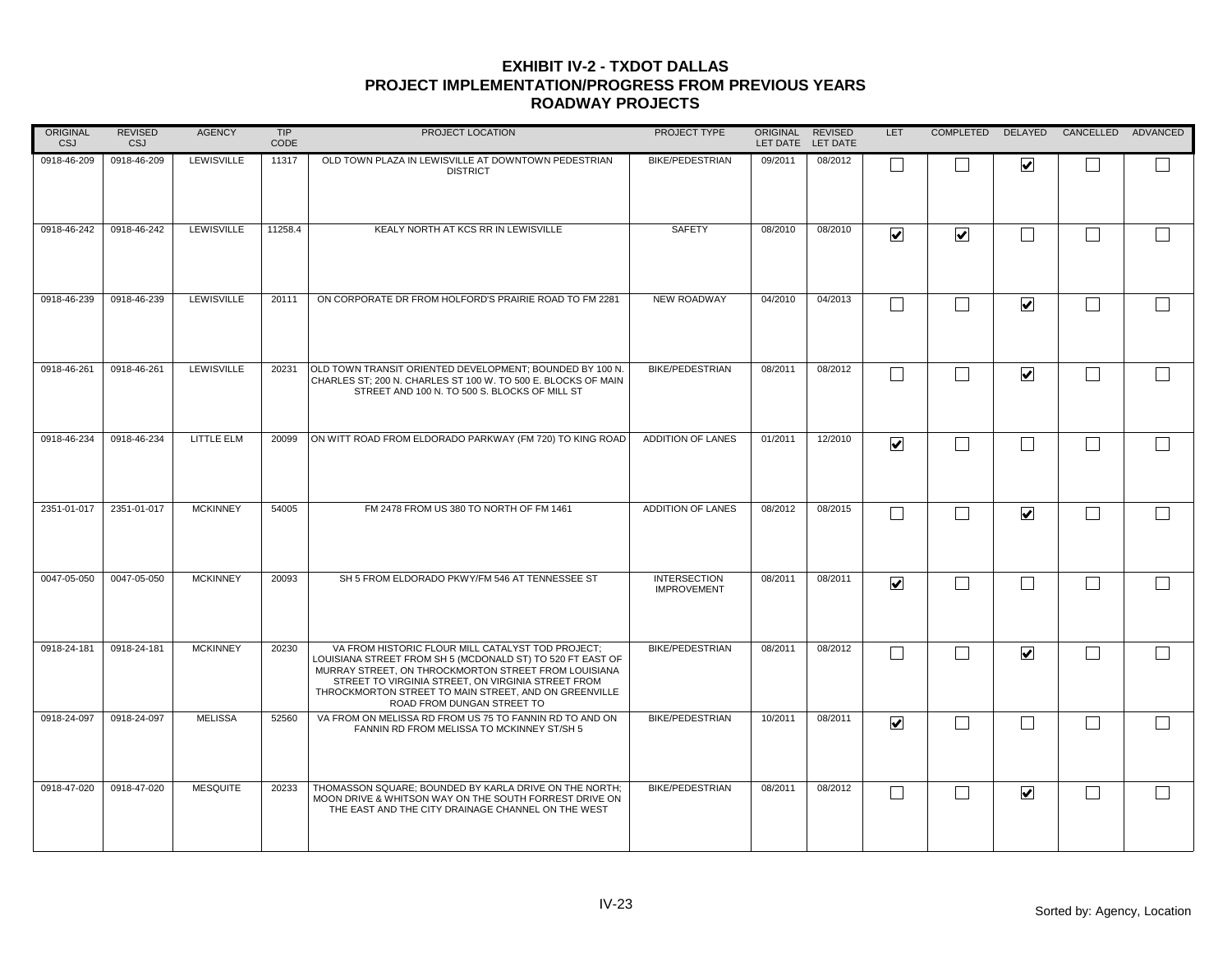| ORIGINAL<br><b>CSJ</b> | <b>REVISED</b><br>CSJ | <b>AGENCY</b>     | TIP<br>CODE | PROJECT LOCATION                                                                                                                                   | PROJECT TYPE                              | ORIGINAL<br>LET DATE LET DATE | <b>REVISED</b> | LET                     |                   |                              | COMPLETED DELAYED CANCELLED ADVANCED |        |
|------------------------|-----------------------|-------------------|-------------|----------------------------------------------------------------------------------------------------------------------------------------------------|-------------------------------------------|-------------------------------|----------------|-------------------------|-------------------|------------------------------|--------------------------------------|--------|
| 0918-45-883            | 0918-45-883           | <b>MESQUITE</b>   | 20136       | VA ON MESQUITE HIKE & BIKE TRAIL; NORTHEAST MESQUITE CITY<br>LIMIT IH 30 TO NORTHWEST DRIVE TO TXU/ONCOR EASEMENT TO<br>TOWNCENTRE DRIVE TO IH 635 | <b>BIKE/PEDESTRIAN</b>                    | 08/2011                       | 12/2010        | $\overline{\mathbf{v}}$ |                   |                              |                                      |        |
| 0815-08-027            | 0815-08-027           | <b>MIDLOTHIAN</b> | 54090       | FM 663 FROM SOUTH OF US 287 TO NORTH OF US 287                                                                                                     | <b>INTERSECTION</b><br><b>IMPROVEMENT</b> | 04/2012                       | 08/2012        |                         |                   | $\overline{\mathbf{v}}$      |                                      | $\Box$ |
| 0918-00-152            | 0918-00-152           | <b>NCTCOG</b>     | 11614.2     | M&O - REGIONAL BICYCLE AND PEDESTRIAN/SUSTAINABLE<br>DEVELOPMENT INITIATIVES/SAFETY AUDIT AND IMPLEMENTATION                                       | <b>BIKE/PEDESTRIAN</b>                    | 04/2010                       | 04/2010        | $\overline{\mathbf{v}}$ | $\perp$           | $\sim$                       | $\vert \ \ \vert$                    | $\Box$ |
| 0918-00-148            | 0918-00-148           | <b>NCTCOG</b>     | 11186.3     | M&O - REGIONAL COMMUNICATION SYSTEM/INTERAGENCY<br>COMMUNICATION NETWORK & SOFTWARE (EASTERN SUBREGION)<br>PHASE III                               | <b>ITS</b>                                | 08/2008                       | 08/2008        | $\overline{\mathbf{v}}$ | $\Box$            | $\sim$                       | $\Box$                               | $\Box$ |
| 0918-00-145            | 0918-00-145           | <b>NCTCOG</b>     | 11611       | M&O - REGIONAL EMISSIONS REDUCTION PROGRAM                                                                                                         | <b>TRAVEL DEMAND</b><br>MANAGEMENT        | 07/2009                       | 07/2009        | $\overline{\mathbf{v}}$ | $\Box$            | Ξ                            |                                      |        |
| 0918-00-146            | 0918-00-177           | <b>NCTCOG</b>     | 11612       | REGIONAL TRIP REDUCTION PROGRAM. VANPOOL PROGRAM.<br>BIKE/PEDESTRIAN, AND SUSTAINABLE DEVELOPMENT INITIATIVES                                      | <b>TRAVEL DEMAND</b><br>MANAGEMENT        | 06/2011                       | 06/2011        | $\overline{\mathbf{v}}$ |                   |                              |                                      | $\Box$ |
| 0918-00-147            | 0918-00-199           | <b>NCTCOG</b>     | 11186.5     | M&O - REGIONAL DATA ARCHIVING                                                                                                                      | <b>ITS</b>                                | 08/2008                       | 08/2012        | L                       |                   | $\overline{\mathbf{v}}$      |                                      | $\Box$ |
| 2964-01-043            | 0918-00-917           | <b>NCTCOG</b>     | 11622       | TRAVEL SURVEY AND PEAK PRICING BEFORE AND AFTER STUDY                                                                                              | <b>SPECIAL STUDIES</b>                    | 08/2011                       | 09/2011        | $\overline{\mathbf{v}}$ |                   | $\overline{\mathbf{v}}$      |                                      | $\Box$ |
| 0918-24-161            | 0918-24-161           | <b>NCTCOG</b>     | 20054       | VA FROM COTTONBELT PASSENGER RAIL CORRIDOR; FROM DFWIA<br>TO NORTH CENTRAL/RED LINE (COLLIN COUNTY SECTION)                                        | <b>RAIL TRANSIT</b>                       | 08/2011                       | 12/2010        | $\overline{\mathbf{v}}$ |                   |                              | $\sim$                               | $\Box$ |
| 0918-00-000            | 0918-00-000           | <b>NCTCOG</b>     | 11893       | 511 TRAVELER INFORMATION SYSTEM (ITS)                                                                                                              | <b>ITS</b>                                | 01/2012                       | 01/2013        | L                       | $\vert \ \ \vert$ | $\boxed{\blacktriangledown}$ |                                      | $\Box$ |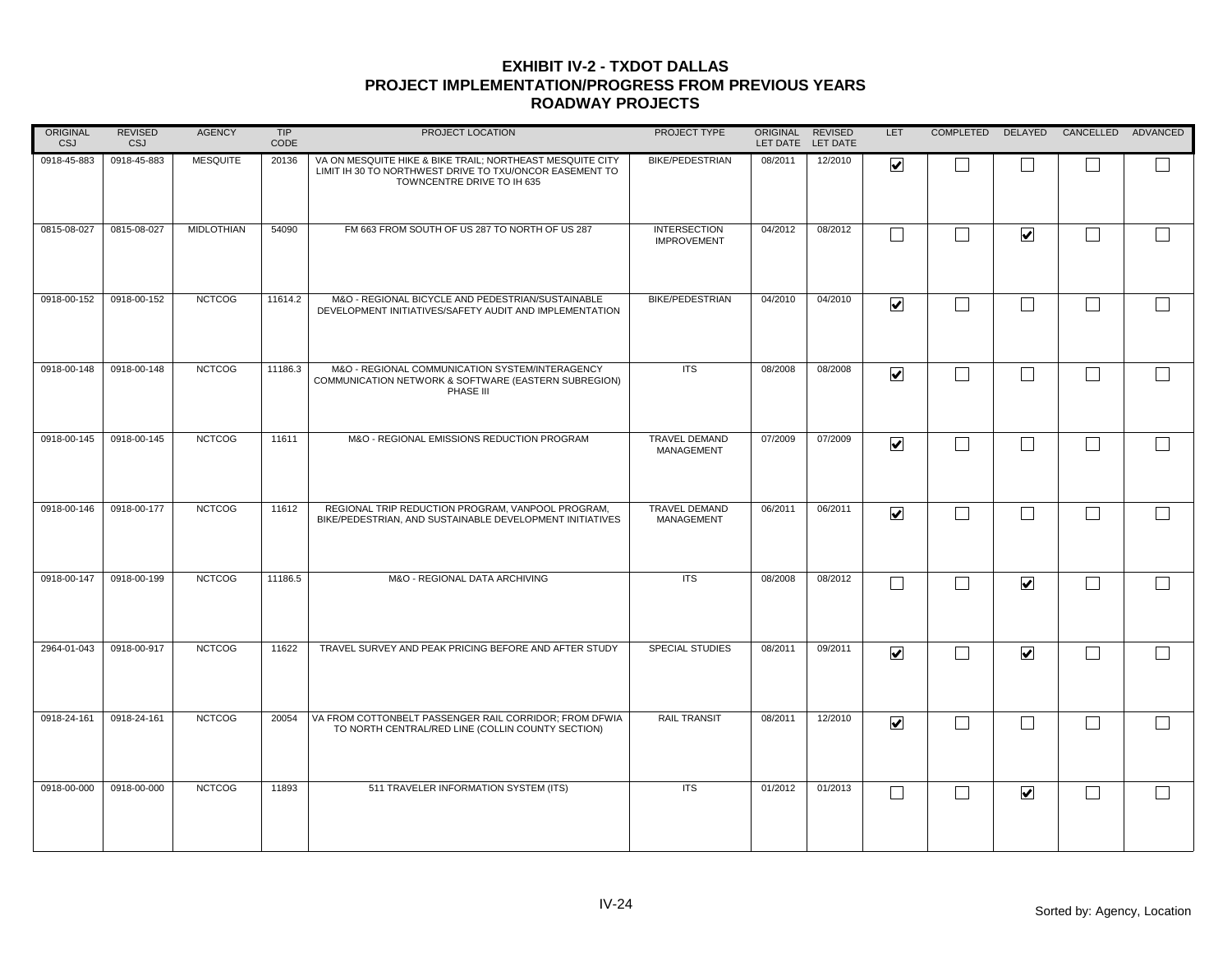| ORIGINAL<br><b>CSJ</b> | <b>REVISED</b><br>CSJ | <b>AGENCY</b> | TIP<br>CODE | PROJECT LOCATION                                                                                      | PROJECT TYPE                              | ORIGINAL REVISED | LET DATE LET DATE | LET                     |              |                             | COMPLETED DELAYED CANCELLED ADVANCED |        |
|------------------------|-----------------------|---------------|-------------|-------------------------------------------------------------------------------------------------------|-------------------------------------------|------------------|-------------------|-------------------------|--------------|-----------------------------|--------------------------------------|--------|
| 0918-24-160            | 0918-24-160           | <b>NCTCOG</b> | 20070       | VA FROM BNSF PASSENGER RAIL FROM DENTON/COLLIN COUNTY<br>LINE TO NORTH FRISCO (COLLIN COUNTY SECTION) | RAIL TRANSIT                              | 08/2011          | 12/2010           | $\overline{\mathbf{v}}$ |              |                             |                                      |        |
| 2964-01-038            | 2964-01-038           | <b>NTTA</b>   | 53080       | SH 161 FROM IH 20 TO NORTH OF IH 30                                                                   | NEW ROADWAY                               | 10/2010          | 01/2012           | $\overline{\mathbf{v}}$ | $\Box$       | $\overline{\mathbf{v}}$     | ┌                                    | $\Box$ |
| 3559-01-004            | 3559-01-004           | <b>NTTA</b>   | 54068       | SH 170 FROM TARRANT COUNTY LINE TO SH 114 INTERCHANGE                                                 | <b>NEW ROADWAY</b>                        | 01/2015          | 09/2015           |                         |              | $\blacktriangledown$        | $\vert \ \ \vert$                    | $\Box$ |
| 0918-45-862            | 0918-45-862           | <b>NTTA</b>   | 11538       | VA FROM TRINITY PARKWAY FROM IH 35E/SH 183 SPLIT TO SH<br>310/US 175                                  | NEW ROADWAY                               | 04/2014          | 04/2015           | $\Box$                  | $\Box$       | $\overline{\mathbf{v}}$     | $\Box$                               | $\Box$ |
| 2964-06-011            | 2964-06-011           | NTTA/TXDOT    | 54015       | SH 190 FROM IH 30 TO US 80                                                                            | <b>NEW ROADWAY</b>                        | 02/2009          | 12/2025           | Г                       | $\Box$       | $\overline{\mathbf{v}}$     | Г                                    | $\Box$ |
| 0918-24-157            | 0918-24-157           | <b>PLANO</b>  | 20050       | ON SPRING CREEK PKWY AT INDEPENDENCE PKWY AND CUSTER RD                                               | <b>INTERSECTION</b><br><b>IMPROVEMENT</b> | 08/2011          | 12/2010           | $\overline{\mathbf{v}}$ |              |                             |                                      | $\Box$ |
| 0918-24-145            | 0918-24-145           | <b>PLANO</b>  | 11107       | CITYWIDE BICYCLE ROUTE SYSTEM IMPROVEMENTS THROUGHOUT<br>CITY OF PLANO                                | <b>BIKE/PEDESTRIAN</b>                    | 01/2012          | N/A               | L                       | $\mathsf{L}$ |                             | $\blacktriangledown$                 | $\Box$ |
| 0918-24-156            | 0918-24-156           | <b>PLANO</b>  | 20058       | ON PARKER ROAD AT COIT ROAD, CUSTER AND ALMA ROAD                                                     | <b>INTERSECTION</b><br><b>IMPROVEMENT</b> | 08/2012          | 12/2010           | $\overline{\mathbf{v}}$ | $\Box$       | $\mathcal{L}_{\mathcal{A}}$ | ┌                                    | $\Box$ |
| 0918-24-143            | 0918-24-143           | <b>PLANO</b>  | 11796       | ON WINDHAVEN PKWY FROM 220 FEET WEST OF GENTLE WAY TO<br>SPRING CREEK PARKWAY                         | ADDITION OF LANES                         | 09/2011          | 03/2013           | L                       |              | $\overline{\mathbf{v}}$     | L.                                   | $\Box$ |
| 0918-24-127            | 0918-24-127           | <b>PLANO</b>  | 11110       | ON SPRING CREEK PARKWAY AT COIT ROAD IN THE CITY OF PLANO                                             | <b>INTERSECTION</b><br><b>IMPROVEMENT</b> | 04/2014          | 04/2015           | L                       | $\mathsf{L}$ | $\overline{\mathbf{v}}$     | $\mathcal{L}$                        | $\Box$ |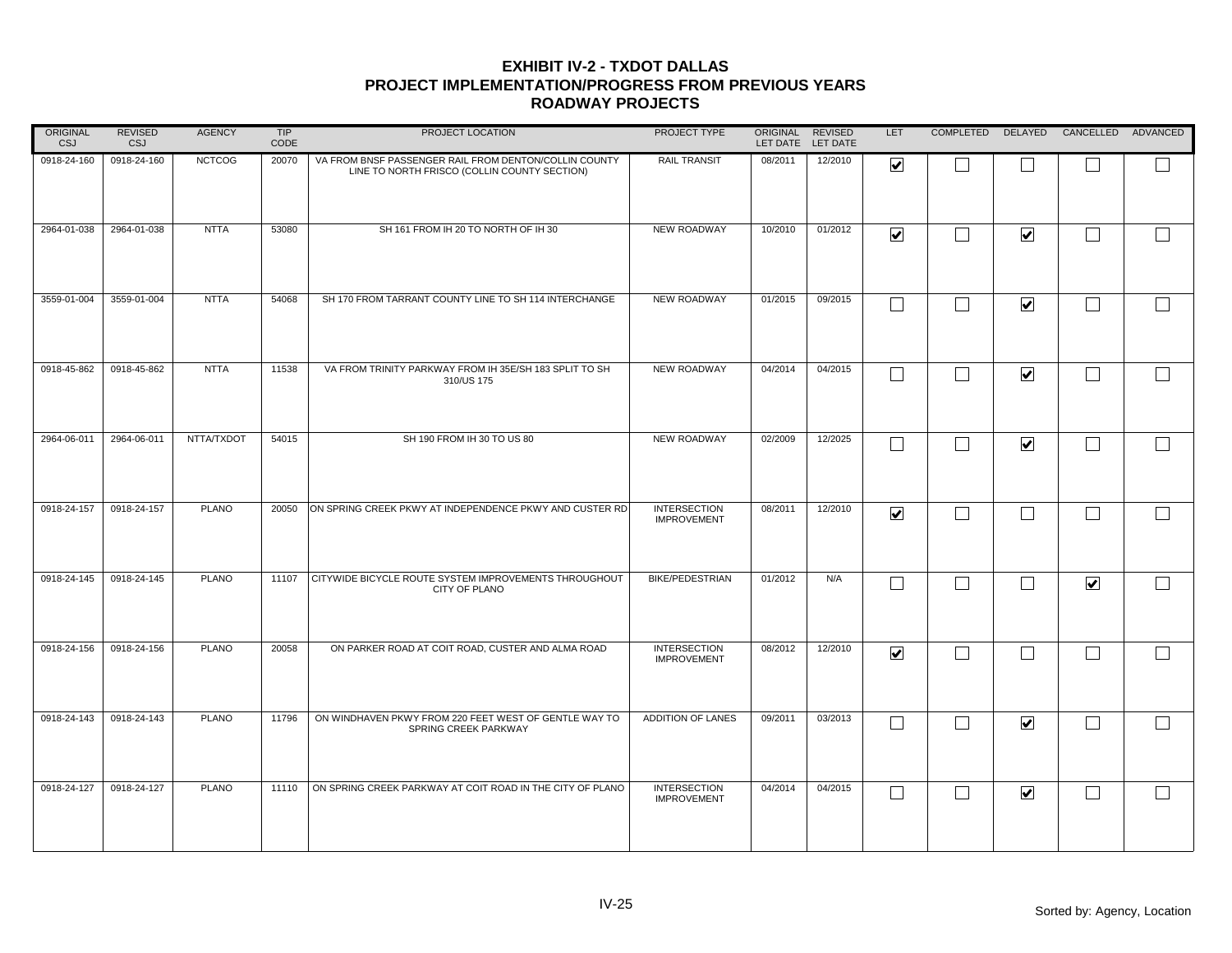| ORIGINAL<br><b>CSJ</b> | <b>REVISED</b><br>CSJ | <b>AGENCY</b> | TIP<br>CODE | PROJECT LOCATION                                                              | PROJECT TYPE                              | ORIGINAL REVISED | LET DATE LET DATE | LET                             |                          |                              | COMPLETED DELAYED CANCELLED ADVANCED |        |
|------------------------|-----------------------|---------------|-------------|-------------------------------------------------------------------------------|-------------------------------------------|------------------|-------------------|---------------------------------|--------------------------|------------------------------|--------------------------------------|--------|
| 0918-24-144            | 0918-24-144           | <b>PLANO</b>  | 11850       | ON 15TH STREET FROM AVENUE G TO CHISHOLM TRAIL AT 15TH ST<br>IN CITY OF PLANO | <b>BIKE/PEDESTRIAN</b>                    | 01/2012          | 01/2013           |                                 |                          | $\boxed{\blacktriangledown}$ |                                      |        |
| 0918-24-155            | 0918-24-155           | <b>PLANO</b>  | 20059       | ON PARK BLVD; FROM COIT ROAD TO JUPITER ROAD                                  | <b>INTERSECTION</b><br><b>IMPROVEMENT</b> | 09/2011          | 08/2012           | Г                               | $\Box$                   | $\overline{\mathbf{v}}$      | ┌                                    | $\Box$ |
| 0918-24-154            | 0918-24-154           | <b>PLANO</b>  | 20060       | ON LEGACY FROM INDEPENDENCE PARKWAY TO K AVENUE                               | <b>INTERSECTION</b><br><b>IMPROVEMENT</b> | 09/2012          | 12/2010           | $\overline{\mathbf{v}}$         | $\mathbf{L}$             | $\sim$                       | $\vert \ \ \vert$                    | $\Box$ |
| 0918-24-153            | 0918-24-153           | <b>PLANO</b>  | 20061       | ON INDEPENDENCE PKWY; FROM 15TH ST TO PARKER RD                               | <b>INTERSECTION</b><br><b>IMPROVEMENT</b> | 07/2009          | 07/2009           | $\overline{\blacktriangledown}$ | $\Box$                   | $\sim$                       | $\Box$                               | $\Box$ |
| 0091-05-053            | 0091-05-053           | <b>PLANO</b>  | 11461       | SH 289 AT INTERSECTION OF PLANO PARKWAY                                       | <b>INTERSECTION</b><br><b>IMPROVEMENT</b> | 04/2014          | 04/2015           | Г                               | $\Box$                   | $\overline{\mathbf{v}}$      | Г                                    | $\Box$ |
| 0091-05-057            | 0091-05-057           | <b>PLANO</b>  | 20057       | SH 289 AT HEADQUARTERS RD, HEDGCOXE RD, SPRING CREEK<br>PKWY AND PARKER RD    | <b>INTERSECTION</b><br><b>IMPROVEMENT</b> | 08/2011          | 08/2012           |                                 |                          | $\overline{\mathbf{v}}$      | L.                                   | $\Box$ |
| 0918-24-099            | 0918-24-099           | <b>PLANO</b>  | 11318.1     | VA FROM PLANO TRANSIT VILLAGE; FROM 12 TH TO SH 190/ BUSH<br><b>TURNPIKE</b>  | <b>BIKE/PEDESTRIAN</b>                    | 10/2012          | 04/2013           | L                               | $\overline{\phantom{0}}$ | $\overline{\mathbf{v}}$      |                                      | $\Box$ |
| 0918-24-118            | 0918-24-118           | <b>PLANO</b>  | 11462       | PLANO PKWY AT JUPITER RD                                                      | <b>INTERSECTION</b><br><b>IMPROVEMENT</b> | 06/2008          | 06/2008           | $\overline{\mathbf{v}}$         | $\overline{\mathbf{v}}$  | $\mathcal{L}_{\mathcal{A}}$  | ┌                                    | $\Box$ |
| 0918-22-140            | 0918-22-140           | RED OAK       | 20226       | RED OAK ROAD FROM SH 342 TO LIVE OAK                                          | ADDITION OF LANES                         | 03/2011          | 03/2011           | $\overline{\mathbf{v}}$         | $\blacktriangledown$     | $\sim$                       | L.                                   | $\Box$ |
| 1051-01-910            | 1051-01-037           | RED OAK       | 11751       | FM 664 ON OVILLA ROAD/FM 664 FROM UHL RD IH 35E                               | <b>INTERSECTION</b><br><b>IMPROVEMENT</b> | 09/2012          | 01/2015           | L                               | $\mathsf{L}$             | $\overline{\mathbf{v}}$      | $\mathcal{L}$                        | $\Box$ |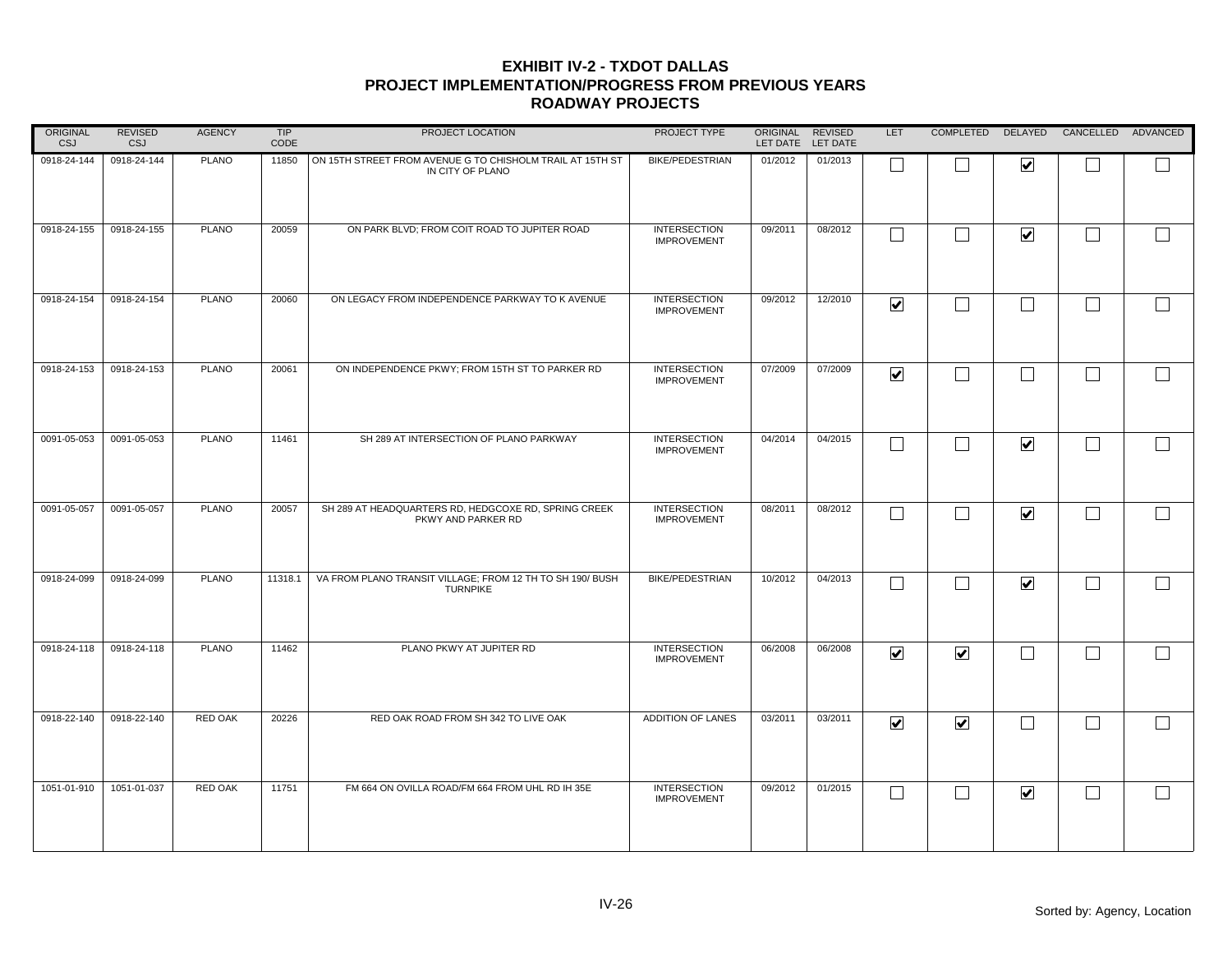| ORIGINAL<br><b>CSJ</b> | <b>REVISED</b><br><b>CSJ</b> | <b>AGENCY</b>     | TIP<br>CODE | PROJECT LOCATION                                                                                                                   | PROJECT TYPE                              |         | ORIGINAL REVISED<br>LET DATE LET DATE | LET                          |                |                         | COMPLETED DELAYED CANCELLED ADVANCED |        |
|------------------------|------------------------------|-------------------|-------------|------------------------------------------------------------------------------------------------------------------------------------|-------------------------------------------|---------|---------------------------------------|------------------------------|----------------|-------------------------|--------------------------------------|--------|
| 0918-48-927            | 0918-47-077                  | <b>RICHARDSON</b> | 11116       | ON DUCK CREEK TRAIL, FROM PLANO RD TO CAMPBELL/US 75 IN<br><b>RICHARDSON</b>                                                       | <b>BIKE/PEDESTRIAN</b>                    | 01/2012 | 01/2014                               |                              |                | $\overline{\mathbf{v}}$ |                                      |        |
| 0918-45-821            | 0918-45-821                  | <b>RICHARDSON</b> | 11792       | GALATYN PKWY EXTENSION FROM US 75 TO PALISADES BLVD                                                                                | <b>INTERSECTION</b><br><b>IMPROVEMENT</b> | 09/2011 | 09/2011                               | $\overline{\mathbf{v}}$      |                | П                       | $\Box$                               |        |
| 0918-45-917            | 0918-45-917                  | <b>RICHARDSON</b> | 11797       | ALONG CENTRAL TRAIL TO AT CAMPBELL RD IN RICHARDSON                                                                                | <b>BIKE/PEDESTRIAN</b>                    | 01/2012 | N/A                                   |                              |                | $\blacktriangledown$    | $\blacktriangledown$                 | $\Box$ |
| 0918-24-168            | 0918-24-168                  | <b>RICHARDSON</b> | 20068       | ALMA DRIVE AT RENNER ROAD AND SH 190 JUPITER AT SH<br>190/PGBT; RENNER AT JUPITER                                                  | <b>INTERSECTION</b><br><b>IMPROVEMENT</b> | 09/2011 | 12/2010                               | $\overline{\mathbf{v}}$      | $\blacksquare$ | $\vert \ \ \vert$       | $\Box$                               |        |
| 0047-07-212            | 0047-07-212                  | <b>RICHARDSON</b> | 11795       | US 75 AT CAMPBELL RD IN RICHARDSON                                                                                                 | <b>SPECIAL STUDIES</b>                    | 01/2011 | N/A                                   |                              |                | $\blacktriangledown$    | $\overline{\mathbf{v}}$              |        |
| 0047-07-935            | 0047-07-935                  | <b>RICHARDSON</b> | 11794.2     | US 75 AT CAMPBELL ROAD IN RICHARDSON                                                                                               | <b>INTERSECTION</b><br><b>IMPROVEMENT</b> | 05/2012 | 05/2015                               |                              |                | $\blacktriangledown$    | $\vert \ \ \vert$                    | $\Box$ |
| 0009-12-074            | 0009-12-074                  | ROCKWALL CO       | 11714       | IH 30 AT ERBY CAMPBELL BLVD                                                                                                        | <b>INTERCHANGE</b>                        | 10/2011 | 10/2014                               | $\overline{\mathbf{v}}$      |                | $\blacktriangledown$    | $\Box$                               |        |
| 0918-45-807            | 0918-45-807                  | <b>ROWLETT</b>    | 11717       | ON ROWLETT ROAD FROM MILLER ROAD TO CENTURY DRIVE IN<br><b>ROWLETT</b>                                                             | ADDITION OF LANES                         | 03/2011 | 05/2011                               | $\overline{\mathbf{v}}$      |                | $\overline{\mathbf{v}}$ | $\Box$                               | $\Box$ |
| 0918-45-865            | 0918-45-865                  | <b>ROWLETT</b>    | 20145       | MERRITT ROAD FROM PGBT INTERSECTION IN SACHSE EASTWARD<br>TO CHIESA RD & LIBERTY GROVE RD INTERSECTION NORTH OF<br>PGBT IN ROWLETT | ADDITION OF LANES                         | 08/2011 | 09/2010                               | $\overline{\mathbf{v}}$      |                | $\blacksquare$          | $\vert \ \ \vert$                    |        |
| 0918-45-878            | 0918-45-878                  | SACHSE            | 20129       | ON BUNKER HILL RD FROM SH 78 TO NEW MILES ROAD                                                                                     | <b>ADDITION OF LANES</b>                  | 04/2011 | 12/2010                               | $\boxed{\blacktriangledown}$ |                | $\blacksquare$          | $\vert \ \ \vert$                    |        |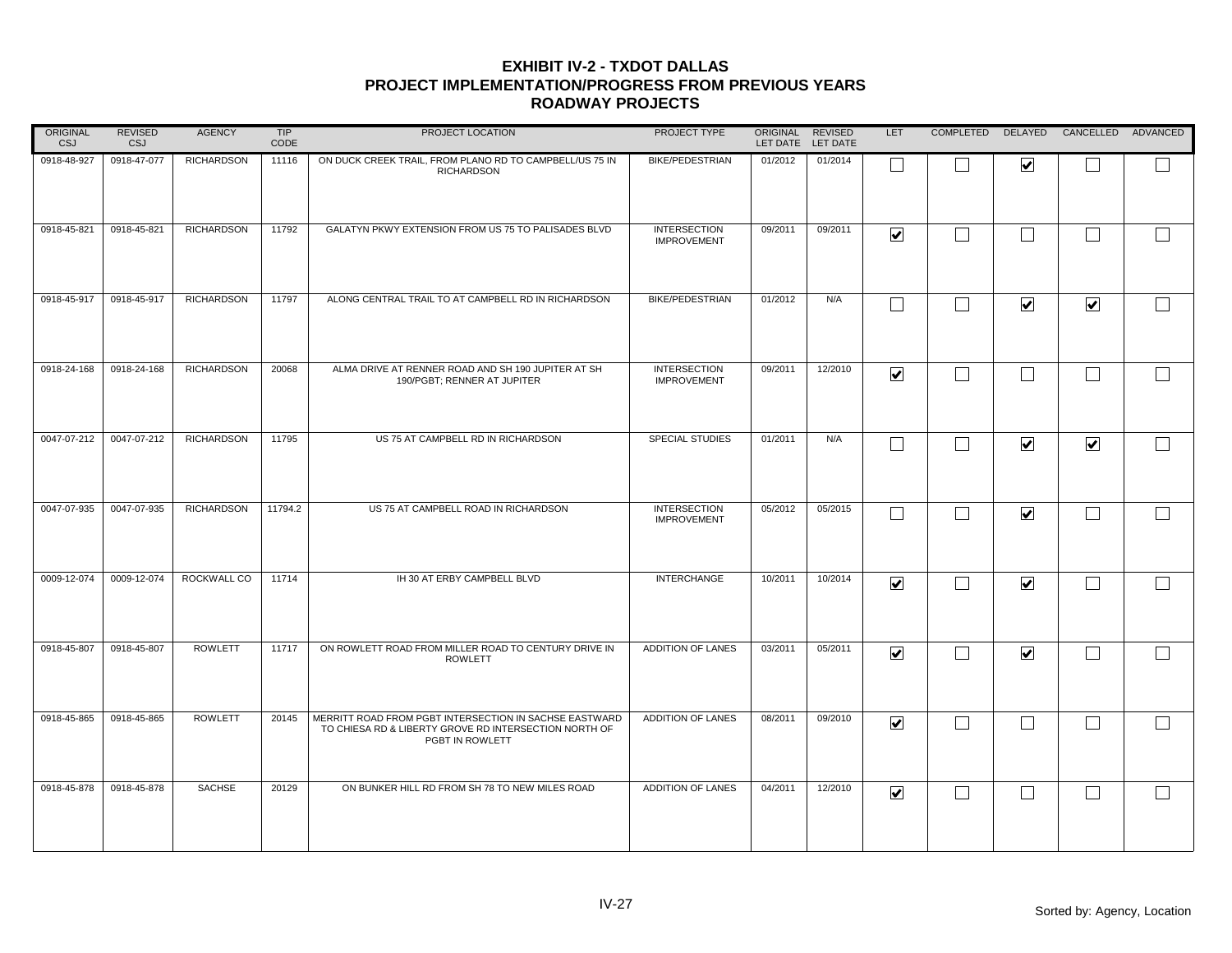| ORIGINAL<br>CSJ | <b>REVISED</b><br>CSJ | <b>AGENCY</b>       | TIP<br>CODE | PROJECT LOCATION                                                                   | PROJECT TYPE                              |         | ORIGINAL REVISED<br>LET DATE LET DATE | <b>LET</b>              |                          |                         | COMPLETED DELAYED CANCELLED ADVANCED |                   |
|-----------------|-----------------------|---------------------|-------------|------------------------------------------------------------------------------------|-------------------------------------------|---------|---------------------------------------|-------------------------|--------------------------|-------------------------|--------------------------------------|-------------------|
| 0751-01-044     | 0751-01-044           | TERRELL             | 53134       | FM 148 FROM SP 557 TO IH 20                                                        | ADDITION OF LANES                         | 09/2013 | 09/2014                               |                         |                          | $\overline{\mathbf{v}}$ |                                      |                   |
| 0095-14-020     | 0095-14-020           | <b>TERRELL</b>      | 53185       | IH 20 FROM FM 148 TO SP 557                                                        | NEW ROADWAY                               | 08/2013 | 08/2014                               |                         |                          | $\blacktriangledown$    | $\Box$                               | $\Box$            |
| 0495-01-056     | 0495-01-056           | TERRELL             | 53138       | SP 557 AT CR 305                                                                   | <b>INTERCHANGE</b>                        | 04/2012 | 03/2014                               |                         |                          | $\blacktriangledown$    | $\Box$                               | $\Box$            |
| 0918-46-247     | 0918-46-247           | THE COLONY          | 20102       | ON N. COLONY BLVD FROM CURRY DRIVE (0.1 MILE WEST OF MAIN<br>STREET) TO PAIGE ROAD | ADDITION OF LANES                         | 08/2012 | 12/2010                               | $\overline{\mathbf{v}}$ | ┓                        | $\Box$                  | $\Box$                               |                   |
| 0918-46-248     | 0918-46-248           | THE COLONY          | 20101       | ON PLANO PARKWAY FROM SH 121 TO 0.4 MILES SOUTH OF<br>WINDHAVEN PARKWAY            | ADDITION OF LANES                         | 08/2011 | 12/2010                               | $\overline{\mathbf{v}}$ |                          | $\Box$                  | $\Box$                               |                   |
| 0918-45-669     | 0918-45-669           | TXDOT-DALLAS        | 20190       | SYLVAN AVE AT TRINITY RIVER                                                        | <b>INTERCHANGE</b>                        | 07/2011 | 07/2011                               | $\overline{\mathbf{v}}$ |                          | $\blacksquare$          | $\vert \ \ \vert$                    | $\Box$            |
| 0918-45-381     | 0918-45-381           | <b>TXDOT-DALLAS</b> | 665.2       | ON PARK LANE FROM US 75 TO GREENVILLE AVE                                          | <b>ADDITION OF LANES</b>                  | 04/2014 | 04/2015                               | L                       |                          | $\blacktriangledown$    | $\vert \ \ \vert$                    | $\vert \ \ \vert$ |
| 0918-45-816     | 0918-45-816           | TXDOT-DALLAS        | 11750       | ON GUS THOMASSON TO FROM 400' N. OF TOWN EAST TO N.<br><b>MESQUITE</b>             | <b>INTERSECTION</b><br><b>IMPROVEMENT</b> | 04/2015 | 12/2011                               | $\overline{\mathbf{v}}$ | $\overline{\phantom{0}}$ | $\Box$                  | $\Box$                               | $\Box$            |
| 0918-45-372     | 0918-45-372           | <b>TXDOT-DALLAS</b> | 633         | ON HATCHER ST FROM SPRING AVE TO NORTH OF HASKELL<br>AVE/MILITARY PKWY             | <b>INTERSECTION</b><br><b>IMPROVEMENT</b> | 01/2015 | 05/2014                               |                         |                          | $\blacktriangledown$    | $\vert \ \ \vert$                    | $\Box$            |
| 0918-45-793     | 0918-45-793           | <b>TXDOT-DALLAS</b> | 11528.2     | ON MACARTHUR RD FROM IH 30 TO HUNTER-FERRELL                                       | <b>ADDITION OF LANES</b>                  | 10/2011 | 10/2012                               | L                       |                          | $\blacktriangledown$    | $\mathcal{L}_{\mathcal{A}}$          |                   |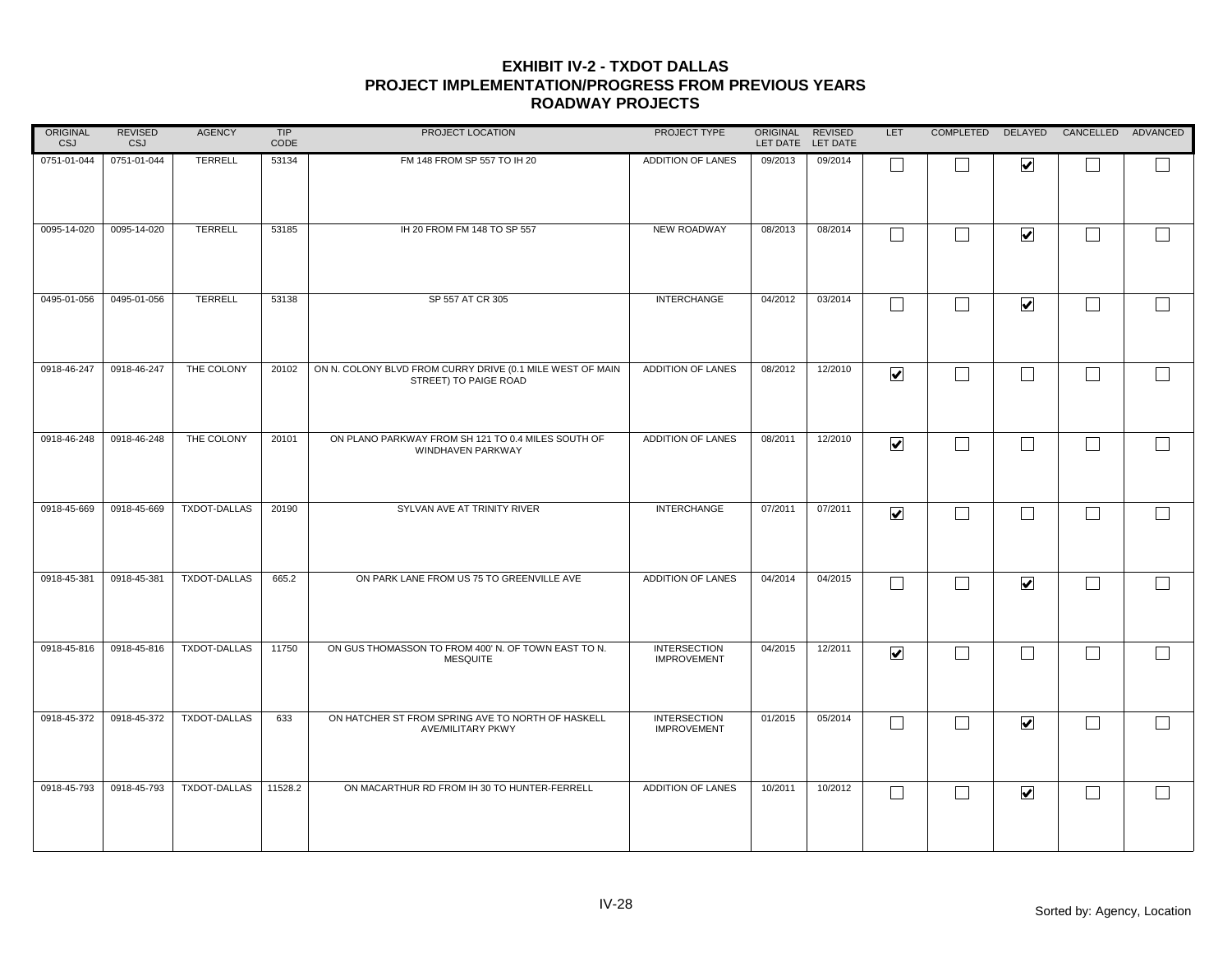| ORIGINAL<br><b>CSJ</b> | <b>REVISED</b><br><b>CSJ</b> | <b>AGENCY</b>       | TIP<br>CODE | PROJECT LOCATION                                                             | PROJECT TYPE       | ORIGINAL REVISED | LET DATE LET DATE | LET                     |                          |                      | COMPLETED DELAYED CANCELLED ADVANCED |        |
|------------------------|------------------------------|---------------------|-------------|------------------------------------------------------------------------------|--------------------|------------------|-------------------|-------------------------|--------------------------|----------------------|--------------------------------------|--------|
| 0918-45-747            | 0918-45-747                  | TXDOT-DALLAS        | 11074.1     | LAKERIDGE PKWY, S OF GREAT SW PKWY TO IH 20 EB FRTG ROAD                     | ADDITION OF LANES  | 11/2010          | 11/2010           | ☑                       |                          |                      |                                      |        |
| 1311-01-035            | 1311-01-035                  | TXDOT-DALLAS        | 20017       | FM 1171 FROM IH 35W TO US 377                                                | ADDITION OF LANES  | 09/2012          | 12/2012           | $\Box$                  | $\Box$                   | $\blacktriangledown$ | $\Box$                               | $\Box$ |
| 1311-01-034            | 1311-01-034                  | TXDOT-DALLAS        | 20016       | FM 1171 FROM WEST OF US 377 TO WEST OF SHILOH RD                             | ADDITION OF LANES  | 09/2012          | 12/2012           | $\mathsf{L}$            | $\blacksquare$           | $\blacktriangledown$ | $\Box$                               | $\Box$ |
| 0751-02-019            | 0751-02-019                  | <b>TXDOT-DALLAS</b> | 54002       | FM 148 FROM US 175, EAST OF CRANDALL TO FM 148 SOUTH OF US<br>175            | NEW ROADWAY        | 02/2011          | N/A               | $\Box$                  | $\blacksquare$           | $\Box$               | $\blacktriangledown$                 | $\Box$ |
| 0751-01-040            | 0751-01-040                  | TXDOT-DALLAS        | 54003       | FM 148 FROM FM 148 NORTH OF US 175 TO US 175                                 | <b>NEW ROADWAY</b> | 02/2011          | N/A               | $\Box$                  | $\overline{\phantom{a}}$ | П                    | $\blacktriangledown$                 |        |
| 0718-01-064            | 0718-01-064                  | TXDOT-DALLAS        | 20121       | FM 156 FROM SH 114 TO N JUSTIN CITY LIMIT (N OF FM 407)                      | ADDITION OF LANES  | 10/2012          | 10/2013           |                         |                          | $\blacktriangledown$ | $\Box$                               | $\Box$ |
| 2054-02-015            | 2054-02-015                  | TXDOT-DALLAS        | 20216       | FM 2181 FROM LILLIAN MILLER IN DENTON TO WEST OF BARREL<br><b>STRAP ROAD</b> | ADDITION OF LANES  | 03/2012          | 03/2013           | $\mathbf{L}$            | $\overline{\phantom{0}}$ | $\blacktriangledown$ | $\Box$                               |        |
| 2681-01-012            | 2681-01-012                  | TXDOT-DALLAS        | 20025       | FM 2499 FROM FM 2181 NORTH TO IH 35E                                         | NEW ROADWAY        | 05/2012          | 05/2013           | I.                      |                          | $\blacktriangledown$ | $\Box$                               | $\Box$ |
| 2056-01-045            | 2056-01-045                  | TXDOT-DALLAS        | 20035       | FM 2551 FROM FM 544 TO FM 2514                                               | ADDITION OF LANES  | 12/2025          | 06/2011           | $\overline{\mathbf{v}}$ |                          | $\Box$               | $\Box$                               |        |
| 3392-01-008            | 3392-01-008                  | TXDOT-DALLAS        | 11719.1     | FM 2786 FROM SH 5 TO EAST OF ANGEL PARKWAY IN ALLEN                          | ADDITION OF LANES  | 08/2011          | 08/2012           | $\Box$                  | $\blacksquare$           | $\blacktriangledown$ | $\Box$                               |        |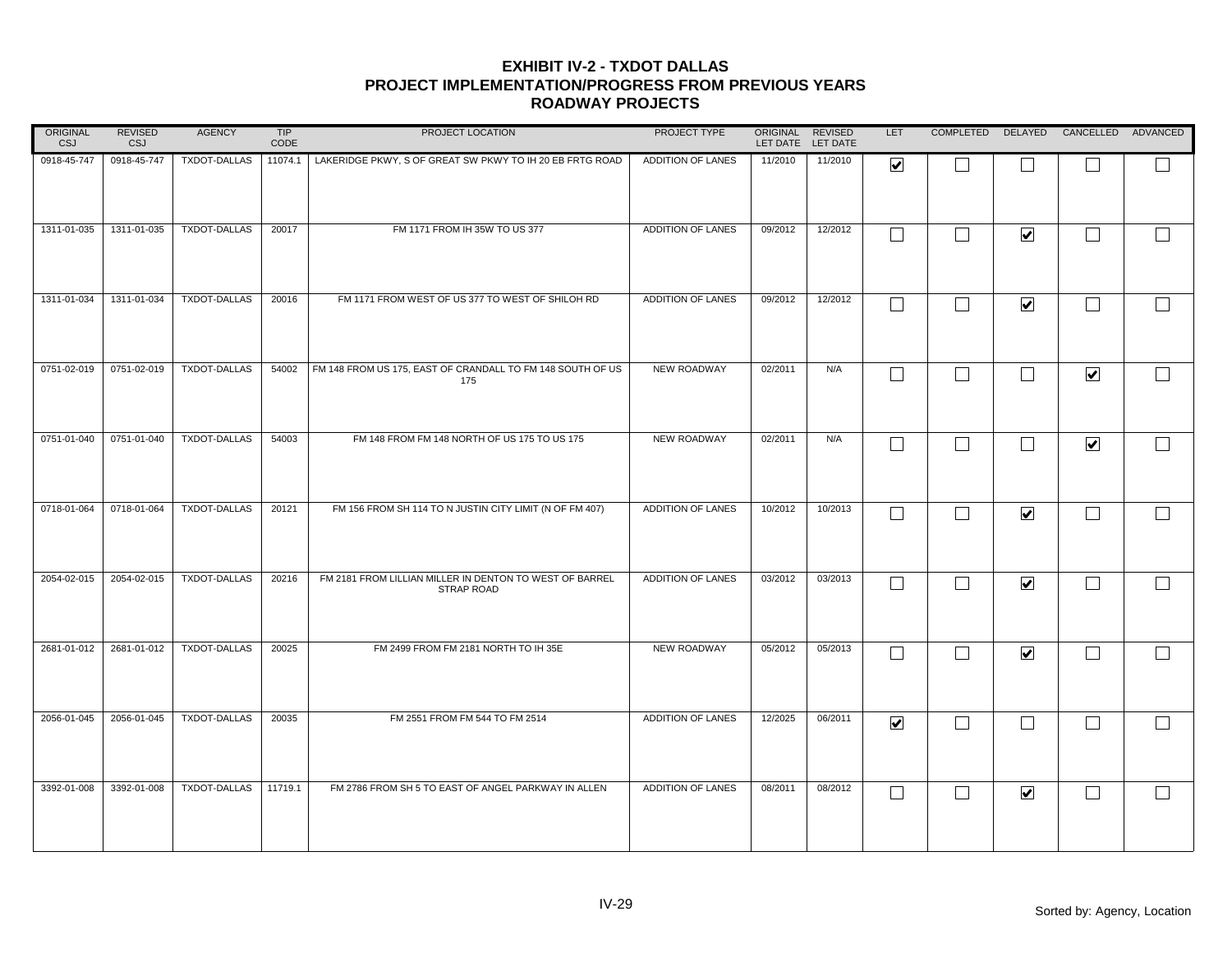| ORIGINAL<br><b>CSJ</b> | <b>REVISED</b><br>CSJ | <b>AGENCY</b>       | TIP<br>CODE | PROJECT LOCATION                                                      | PROJECT TYPE             |         | ORIGINAL REVISED<br>LET DATE LET DATE | <b>LET</b>              |                          |                         | COMPLETED DELAYED CANCELLED ADVANCED |        |
|------------------------|-----------------------|---------------------|-------------|-----------------------------------------------------------------------|--------------------------|---------|---------------------------------------|-------------------------|--------------------------|-------------------------|--------------------------------------|--------|
| 3148-01-006            | 3148-01-006           | TXDOT-DALLAS        | 11724       | FM 3097 FROM FM 740 TO TUBBS ROAD                                     | ADDITION OF LANES        | 04/2014 | 04/2015                               |                         |                          | $\overline{\mathbf{v}}$ |                                      |        |
| 1494-03-001            | 1494-03-001           | TXDOT-DALLAS        | 54036       | FM 3486 FROM FM 986 TO SH 34, NW                                      | NEW ROADWAY              | 04/2014 | 04/2015                               | $\Box$                  | $\overline{\phantom{0}}$ | $\blacktriangledown$    | $\Box$                               | $\Box$ |
| 0135-12-025            | 0135-12-025           | <b>TXDOT-DALLAS</b> | 20008       | FM 3537 FROM SH 289 TO FM 2478                                        | ADDITION OF LANES        | 08/2011 | 07/2011                               | $\blacktriangledown$    | $\overline{\phantom{0}}$ | $\Box$                  | $\Box$                               | $\Box$ |
| 1785-01-028            | 1785-01-028           | <b>TXDOT-DALLAS</b> | 20023       | FM 407 FROM FM 1830 TO WEST OF LANTANA TRAIL                          | ADDITION OF LANES        | 08/2011 | 07/2011                               | $\overline{\mathbf{v}}$ | $\Box$                   | $\Box$                  | $\Box$                               |        |
| 1315-02-009            | 1315-02-009           | TXDOT-DALLAS        | 28003       | FM 423 FROM US 380 TO 0.8 MI SOUTH OF FM 2934                         | ADDITION OF LANES        | 09/2011 | 09/2013                               | $\Box$                  | ┐                        | $\blacktriangledown$    | $\Box$                               |        |
| 1567-02-020            | 1567-02-020           | TXDOT-DALLAS        | 20004       | FM 423 FROM STEWARTS CREEK ROAD TO SH 121                             | <b>ADDITION OF LANES</b> | 08/2011 | 09/2011                               | $\blacktriangledown$    |                          | $\blacktriangledown$    | $\Box$                               | $\Box$ |
| 0081-11-012            | 0081-11-012           | TXDOT-DALLAS        | 11217.1     | FM 426 FROM 1.4 MILES WEST OF LP 288 TO 1.1 MILES EAST OF LP<br>288   | ADDITION OF LANES        | 06/2011 | 03/2014                               | $\mathbf{L}$            | IJ                       | $\blacktriangledown$    | $\Box$                               |        |
| 0816-04-044            | 0816-04-044           | TXDOT-DALLAS        | 20032       | FM 455 FROM US 75 NB FRONTAGE ROAD TO SH 5                            | ADDITION OF LANES        | 12/2010 | 03/2013                               | I.                      | $\overline{\phantom{0}}$ | $\blacktriangledown$    | $\Box$                               | $\Box$ |
| 2845-01-014            | 2845-01-014           | <b>TXDOT-DALLAS</b> | 52559       | FM 455 FROM SH 5 TO WEST OF WILD ROSE LN                              | <b>ADDITION OF LANES</b> | 03/2014 | 03/2015                               | $\Box$                  |                          | $\blacktriangledown$    | $\Box$                               | $\Box$ |
| 0619-05-034            | 0619-05-034           | <b>TXDOT-DALLAS</b> | 20109       | FM 544 FROM FM 2281 (DENTON DRIVE) TO 0.17 MILE WEST OF<br>JOSEY LANE | ADDITION OF LANES        | 02/2011 | 05/2013                               | $\Box$                  | $\overline{\phantom{0}}$ | $\blacktriangledown$    | $\mathcal{L}_{\mathcal{A}}$          |        |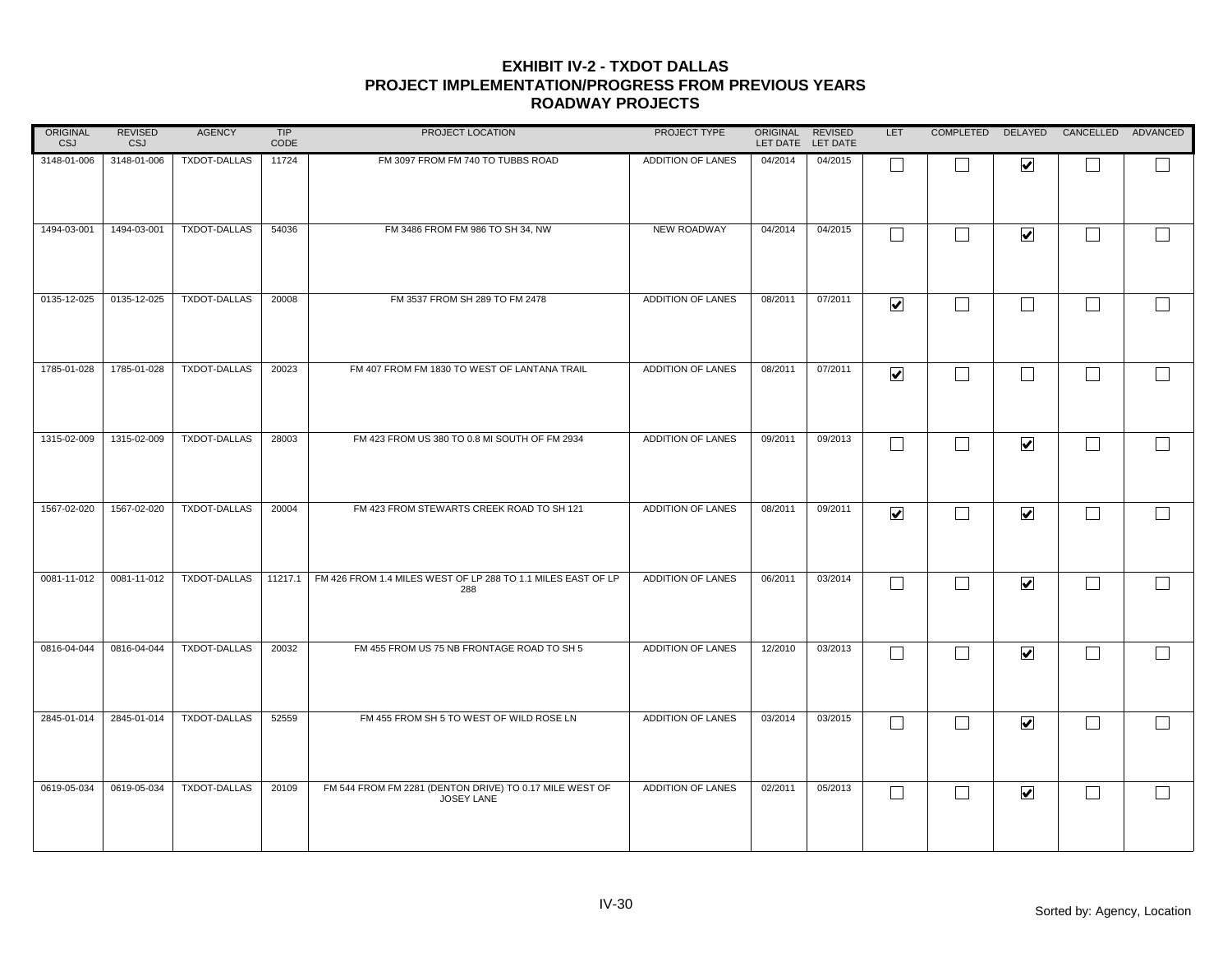| ORIGINAL<br><b>CSJ</b> | <b>REVISED</b><br><b>CSJ</b> | <b>AGENCY</b>       | TIP<br>CODE | PROJECT LOCATION                                                          | PROJECT TYPE                              | ORIGINAL REVISED | LET DATE LET DATE | <b>LET</b>           |                      |                      | COMPLETED DELAYED CANCELLED ADVANCED |              |
|------------------------|------------------------------|---------------------|-------------|---------------------------------------------------------------------------|-------------------------------------------|------------------|-------------------|----------------------|----------------------|----------------------|--------------------------------------|--------------|
| 1016-01-023            | 1016-01-023                  | TXDOT-DALLAS        | 53051       | FM 551 FROM IH 30 TO SH 66                                                | <b>INTERSECTION</b><br><b>IMPROVEMENT</b> | 04/2014          | 04/2015           | $\Box$               |                      | $\blacktriangledown$ |                                      |              |
| 1567-01-025            | 1567-01-025                  | <b>TXDOT-DALLAS</b> | 20178       | FM 720 FROM ELDORADO PKWY (FM 720) TO US 380                              | ADDITION OF LANES                         | 11/2011          | 11/2012           | $\Box$               | $\perp$              | $\blacktriangledown$ | $\overline{\phantom{a}}$             | $\mathbf{I}$ |
| 1014-03-049            | 1014-03-049                  | <b>TXDOT-DALLAS</b> | 54032       | FM 740 FROM FM 1140 TO FM 549                                             | ADDITION OF LANES                         | 01/2015          | 08/2013           | $\Box$               | $\vert \ \ \vert$    | $\blacktriangledown$ | $\overline{\phantom{0}}$             | $\Box$       |
| 2374-04-060            | 2374-04-060                  | TXDOT-DALLAS        | 11265       | IH 20 FROM NORTH MAIN STREET TO CAMP WISDOM ROAD IN<br><b>DUNCANVILLE</b> | NEW ROADWAY                               | 04/2014          | 04/2015           | $\Box$               | П                    | $\blacktriangledown$ | L.                                   |              |
| 0095-13-024            | 0095-13-024                  | <b>TXDOT-DALLAS</b> | 52370       | IH 20 AT FALCON'S LAIR INTERCHANGE                                        | <b>INTERCHANGE</b>                        | 04/2015          | N/A               | $\Box$               | П                    | $\Box$               | $\blacktriangledown$                 |              |
| 2374-04-062            | 2374-04-062                  | <b>TXDOT-DALLAS</b> | 20191       | IH 20 AT SPUR 408 AND CLARK RD                                            | <b>NEW ROADWAY</b>                        | 11/2010          | 11/2010           | $\blacktriangledown$ | $\blacktriangledown$ | $\sim$ 1             |                                      |              |
| 2374-03-077            | 2374-03-077                  | <b>TXDOT-DALLAS</b> | 54041       | IH 20 FROM HAYMARKET RD TO WEST OF US 175                                 | <b>NEW ROADWAY</b>                        | 09/2014          | 04/2015           | $\Box$               | $\vert \ \ \vert$    | $\blacktriangledown$ | L.                                   |              |
| 2374-04-049            | 2374-04-049                  | TXDOT-DALLAS        | 20212       | IH 20 FROM ROBINSON RD TO FM 1382                                         | NEW ROADWAY                               | 08/2011          | 04/2014           | $\Box$               | $\Box$               | $\blacktriangledown$ |                                      |              |
| 2374-03-076            | 2374-03-076                  | TXDOT-DALLAS        | 11766.2     | IH 20 FROM IH 35E TO IH 45                                                | <b>ITS</b>                                | 04/2014          | 04/2015           | $\Box$               |                      | $\blacktriangledown$ | L.                                   | $\Box$       |
| 2374-04-066            | 2374-04-066                  | <b>TXDOT-DALLAS</b> | 11738.1     | IH 20 AT COCKRELL HILL RD IN DUNCANVILLE                                  | <b>INTERSECTION</b><br><b>IMPROVEMENT</b> | 04/2014          | 04/2015           | $\Box$               | $\Box$               | $\blacktriangledown$ | L.                                   |              |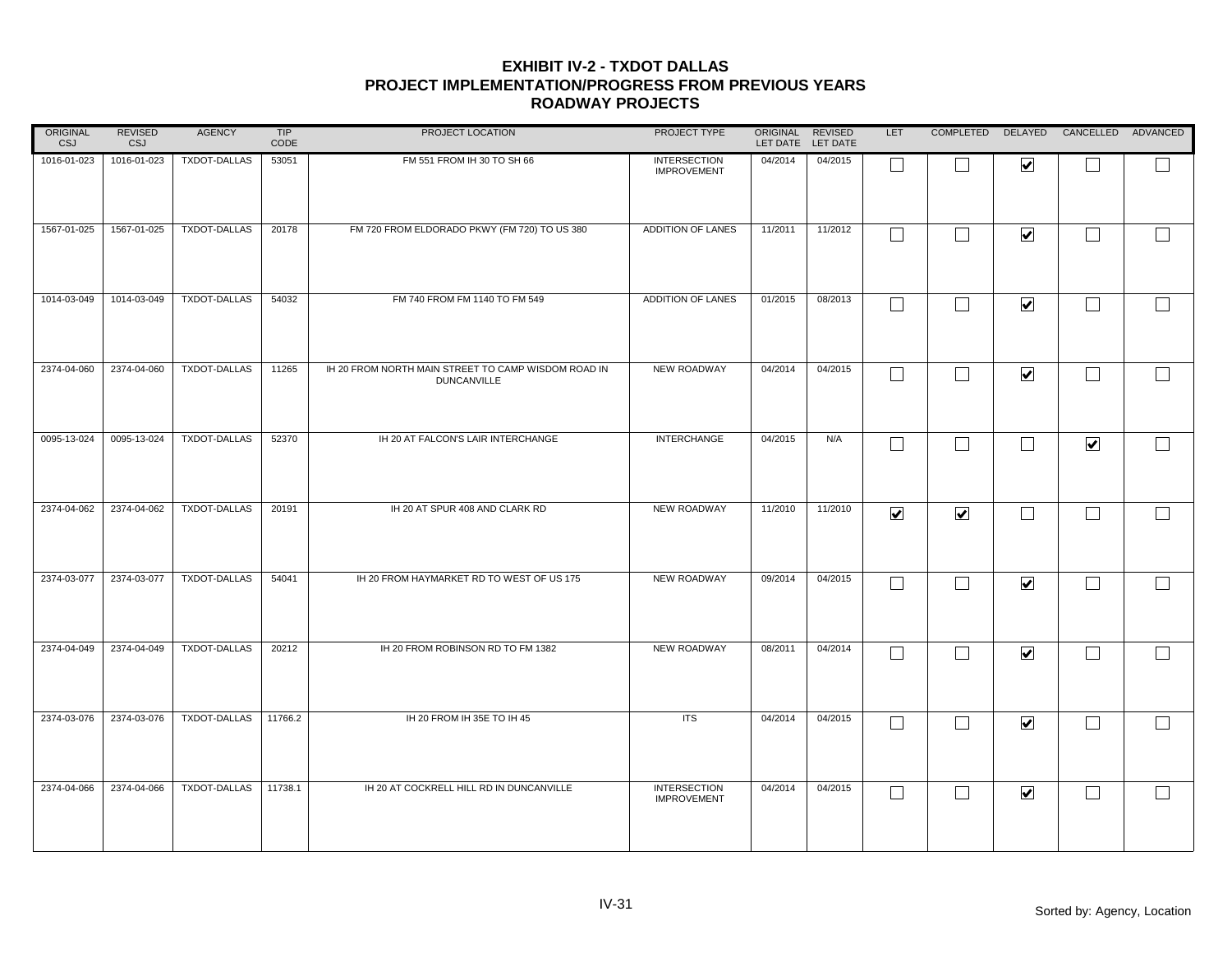| ORIGINAL<br><b>CSJ</b> | <b>REVISED</b><br><b>CSJ</b> | <b>AGENCY</b>       | TIP<br>CODE | PROJECT LOCATION                                                     | PROJECT TYPE                              | ORIGINAL REVISED | LET DATE LET DATE | <b>LET</b>              |                          |                          | COMPLETED DELAYED CANCELLED ADVANCED |        |
|------------------------|------------------------------|---------------------|-------------|----------------------------------------------------------------------|-------------------------------------------|------------------|-------------------|-------------------------|--------------------------|--------------------------|--------------------------------------|--------|
| 2374-03-074            | 2374-03-074                  | TXDOT-DALLAS        | 20066       | IH 20 AT BONNIE VIEW RD IN CITY OF DALLAS                            | <b>INTERSECTION</b><br><b>IMPROVEMENT</b> | 08/2011          | 02/2014           |                         |                          | $\overline{\mathbf{v}}$  |                                      |        |
| 0009-12-078            | 0009-12-078                  | TXDOT-DALLAS        | 52538       | IH 30 AT FM 551                                                      | ADDITION OF LANES                         | 09/2012          | 09/2014           |                         |                          | $\blacktriangledown$     | $\Box$                               | $\Box$ |
| 1068-04-142            | 1068-04-142                  | <b>TXDOT-DALLAS</b> | 11529       | IH 30 FROM BELT LINE RD TO N.E. 15TH ST                              | PARK & RIDE                               | 12/2010          | 12/2010           | $\overline{\mathbf{v}}$ | $\overline{\phantom{0}}$ | $\Box$                   | $\Box$                               | $\Box$ |
| 1068-04-140            | 1068-04-140                  | TXDOT-DALLAS        | 11766.1     | IH 30 FROM DALLAS/TARRANT COUNTY LINE TO IH 35E                      | <b>ITS</b>                                | 08/2010          | 08/2010           | ☑                       | $\overline{\mathbf{v}}$  | $\Box$                   | $\mathcal{L}^{\mathcal{A}}$          |        |
| 1068-04-148            | 1068-04-148                  | <b>TXDOT-DALLAS</b> | 20227       | IH 30 FROM NW 7TH STREET TO BELT LINE ROAD                           | <b>NEW ROADWAY</b>                        | 08/2012          | 04/2015           |                         |                          | $\blacktriangledown$     | $\Box$                               |        |
| 1068-04-154            | 1068-04-156                  | TXDOT-DALLAS        | 83211       | IH 30 FROM COCKRELL HILL ROAD TO EAST OF WESTMORELAND<br><b>ROAD</b> | <b>NEW ROADWAY</b>                        | 09/2015          | N/A               |                         |                          | $\overline{\phantom{a}}$ | $\blacktriangledown$                 | $\Box$ |
| 1068-04-119            | 1068-04-119                  | <b>TXDOT-DALLAS</b> | 52527       | IH 30 FROM SH 161 TO NW 7TH STREET IN GRAND PRAIRIE                  | <b>NEW ROADWAY</b>                        | 04/2014          | 04/2015           |                         |                          | $\overline{\mathbf{v}}$  | $\vert \ \ \vert$                    |        |
| 1068-04-122            | 1068-04-122                  | TXDOT-DALLAS        | 52520       | IH 30 FROM BELT LINE RD TO MACARTHUR BLVD                            | ADDITION OF LANES                         | 02/2013          | 02/2014           |                         |                          | $\blacktriangledown$     | $\Box$                               |        |
| 0009-11-181            | 0009-11-181                  | TXDOT-DALLAS        | 54031       | IH 30 FROM IH 45 TO IH 35E                                           | HOV                                       | 01/2030          | 01/2035           |                         |                          | $\blacktriangledown$     | $\Box$                               | $\Box$ |
| 1068-04-116            | 1068-04-116                  | <b>TXDOT-DALLAS</b> | 52564       | IH 30 FROM EAST OF SYLVAN AVE TO IH 35E                              | HOV                                       | 12/2012          | 11/2012           | L                       |                          | $\blacktriangledown$     | $\vert \ \ \vert$                    |        |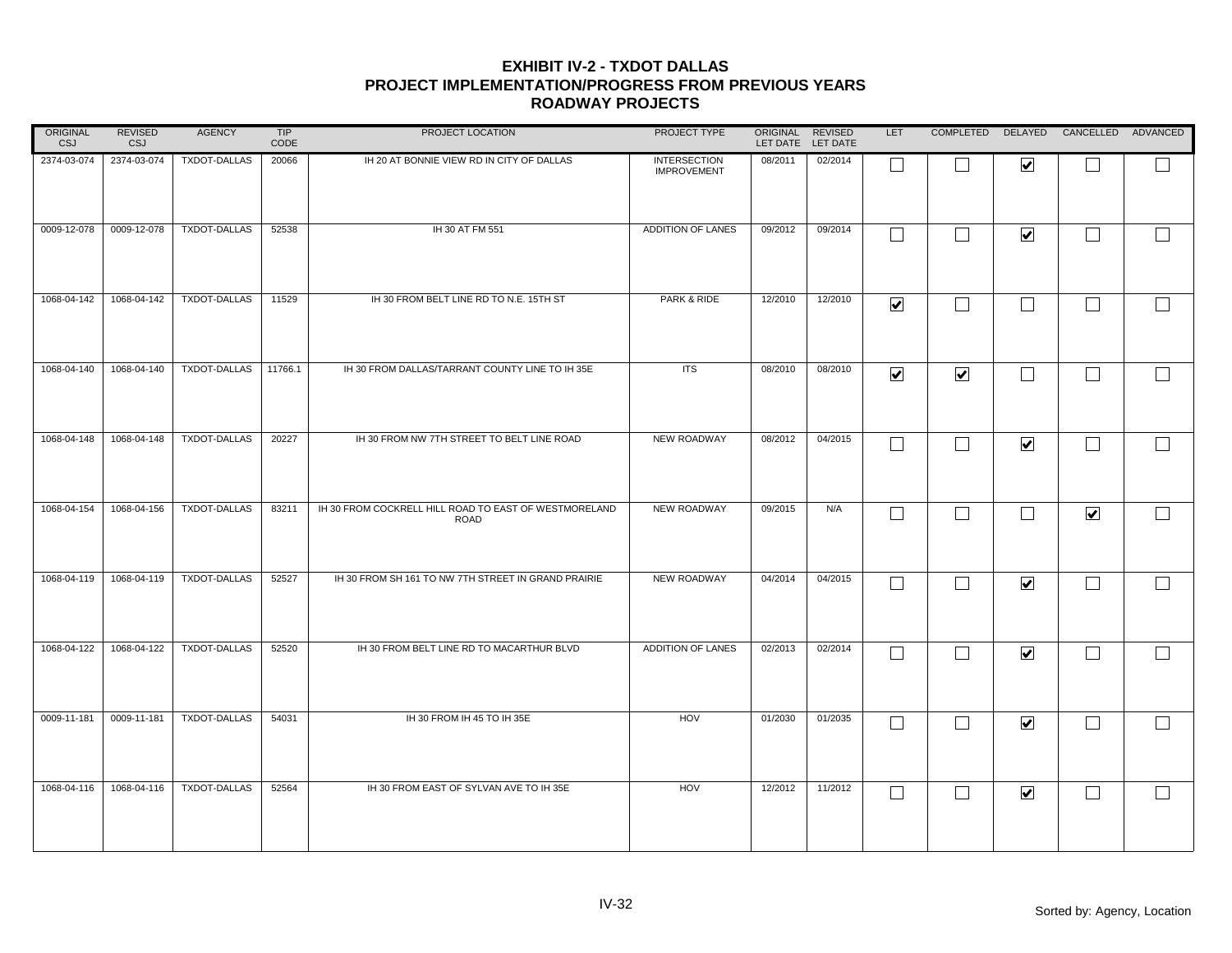| ORIGINAL<br><b>CSJ</b> | REVISED<br><b>CSJ</b> | <b>AGENCY</b>       | TIP<br>CODE | PROJECT LOCATION                                          | PROJECT TYPE       | ORIGINAL REVISED | LET DATE LET DATE | LET                     |                   |                      | COMPLETED DELAYED CANCELLED ADVANCED |        |
|------------------------|-----------------------|---------------------|-------------|-----------------------------------------------------------|--------------------|------------------|-------------------|-------------------------|-------------------|----------------------|--------------------------------------|--------|
| 0009-12-072            | 0009-12-072           | TXDOT-DALLAS        | 52229       | IH 30 AT FM 3549                                          | <b>INTERCHANGE</b> | 04/2015          | 02/2015           | $\Box$                  |                   | $\blacktriangledown$ |                                      |        |
| 1068-04-145            | 1068-04-145           | TXDOT-DALLAS        | 20211       | IH 30 FROM BELT LINE RD. TO MACARTHUR BLVD.               | NEW ROADWAY        | 12/2010          | 12/2010           | $\overline{\mathbf{v}}$ | $\Box$            | $\Box$               | $\overline{\phantom{a}}$             | $\Box$ |
| 1068-04-918            | 1068-04-918           | <b>TXDOT-DALLAS</b> | 54034       | IH 30 FROM WEST OF LOOP 12 TO EAST OF LOOP 12             | <b>INTERCHANGE</b> | 01/2030          | 01/2035           | $\Box$                  | $\Box$            | $\blacktriangledown$ | $\perp$                              | $\Box$ |
| 1068-04-149            | 1068-04-149           | TXDOT-DALLAS        | 54033       | IH 30 FROM NW 7TH STREET TO BELT LINE ROAD                | NEW ROADWAY        | 08/2015          | 04/2015           | $\Box$                  | $\Box$            | $\blacktriangledown$ | $\overline{\phantom{0}}$             | $\Box$ |
| 0009-11-129            | 0009-11-129           | TXDOT-DALLAS        | 53091       | IH 30 FROM IH 45 TO 7.35 MI E OF TO IH 635, DALROCK RD    | HOV                | 12/2014          | 12/2015           | $\Box$                  | $\Box$            | $\blacktriangledown$ | $\Box$                               |        |
| 0195-03-061            | 0195-03-061           | TXDOT-DALLAS        | 54083       | IH 35 FROM US 380 TO US 77 NORTH OF DENTON                | ADDITION OF LANES  | 08/2019          | 08/2020           | $\Box$                  |                   | $\blacktriangledown$ | L.                                   | $\Box$ |
| 0195-02-054            | 0195-02-054           | TXDOT-DALLAS        | 54082       | IH 35 FROM US 77 (NORTH OF DENTON) TO FM 3002 (COOKE C/L) | ADDITION OF LANES  | 08/2024          | 08/2025           | $\Box$                  | $\perp$           | $\blacktriangledown$ | $\overline{\phantom{a}}$             | $\Box$ |
| 0195-03-071            | 0195-03-071           | TXDOT-DALLAS        | 11798.5     | IH 35 FROM IH 35W TO US 380                               | HOV                | 08/2014          | 08/2015           | $\Box$                  | П                 | $\blacktriangledown$ | $\Box$                               |        |
| 0196-01-074            | 0196-01-074           | TXDOT-DALLAS        | 11798.8     | IH 35E FROM LP 288 (SOUTH OF DENTON) TO US 77             | ADDITION OF LANES  | 09/2013          | 09/2014           | $\Box$                  | $\Box$            | $\blacktriangledown$ | $\overline{\phantom{a}}$             | $\Box$ |
| 0442-02-088            | 0442-02-088           | TXDOT-DALLAS        | 54008       | IH 35E FROM US 67 TO SOUTH OF IH 30 (EIGHTH STREET)       | HOV                | 09/2011          | 02/2035           | $\Box$                  | $\vert \ \ \vert$ | $\blacktriangledown$ | $\sim$                               |        |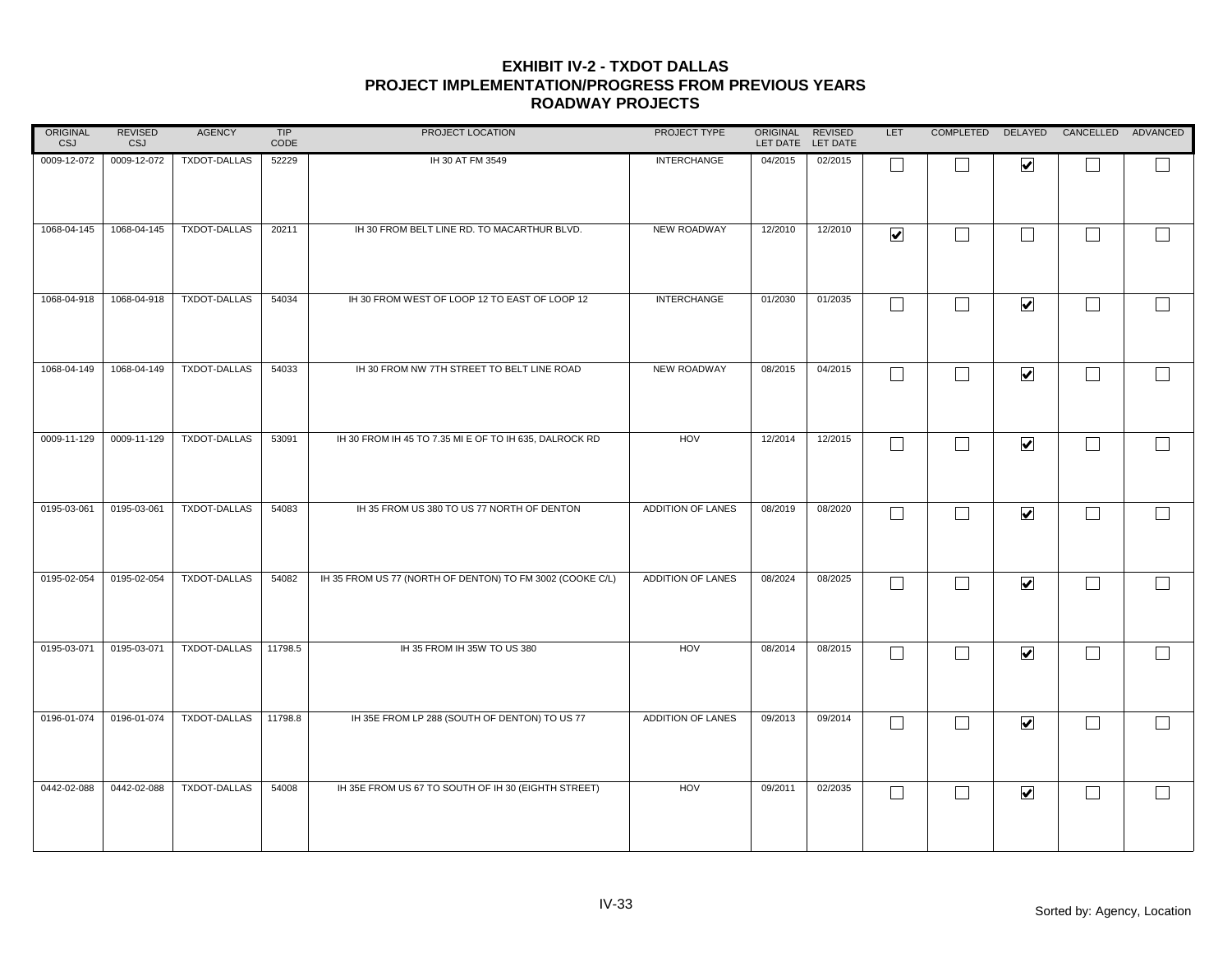| ORIGINAL<br><b>CSJ</b> | <b>REVISED</b><br><b>CSJ</b> | <b>AGENCY</b>         | TIP<br>CODE | PROJECT LOCATION                                                                        | PROJECT TYPE       | ORIGINAL REVISED<br>LET DATE LET DATE |         | <b>LET</b> |        |                         | COMPLETED DELAYED CANCELLED ADVANCED |  |
|------------------------|------------------------------|-----------------------|-------------|-----------------------------------------------------------------------------------------|--------------------|---------------------------------------|---------|------------|--------|-------------------------|--------------------------------------|--|
| 0196-01-056            | 0196-01-056                  | <b>TXDOT-DALLAS</b>   | 11798.7     | IH 35E FROM FM 2181 SOUTH OF CORINTH TO LP 288                                          | HOV                | 09/2013                               | 09/2014 | ⊏          |        | $\overline{\mathbf{v}}$ |                                      |  |
| 0196-01-096            | 0196-01-096                  | <b>TXDOT-DALLAS</b>   | 11798.4     | IH 35E FROM NORTH END OF LAKE LEWISVILLE BRIDGE TO NORTH<br>OF FM 2181 SOUTH IN CORINTH | HOV                | 12/2011                               | 09/2014 | $\Box$     |        | $\blacktriangledown$    | $\overline{\phantom{a}}$             |  |
| 0196-02-073            | 0196-02-073                  | <b>TXDOT-DALLAS</b>   | 11798.3     | IH 35E FROM SOUTH OF GARDEN RIDGE BLVD TO NORTH END OF<br>LAKE LEWISVILLE BRIDGE        | HOV                | 12/2011                               | 09/2014 | $\Box$     | $\sim$ | $\blacktriangledown$    | $\overline{\phantom{0}}$             |  |
| 0196-02-114            | 0196-02-114                  | TXDOT-DALLAS 11798.1  |             | IH 35E FROM NORTH OF CORPORATE DR TO SOUTH OF GARDEN<br>RIDGE BLVD                      | <b>HOV</b>         | 12/2011                               | 09/2014 | $\Box$     |        | $\blacktriangledown$    |                                      |  |
| 0196-03-245            | 0196-03-245                  | <b>TXDOT-DALLAS</b>   | 11798.2     | IH 35E FROM NORTH OF PGBT TO DENTON/DALLAS COUNTY LINE                                  | HOV                | 12/2011                               | 09/2014 | $\Box$     |        | $\blacktriangledown$    |                                      |  |
| 0196-02-068            | 0196-02-068                  | TXDOT-DALLAS 11798.11 |             | IH 35E FROM DALLAS COUNTY LINE TO NORTH OF CORPORATE<br><b>DRIVE</b>                    | HOV                | 12/2011                               | 09/2014 | Г          |        | $\blacktriangledown$    | $\mathbf{L}$                         |  |
| 0196-03-138            | 0196-03-138                  | <b>TXDOT-DALLAS</b>   | 53123       | IH 35E FROM IH 635 TO PGBT                                                              | HOV                | 12/2013                               | 02/2015 | $\Box$     |        | $\overline{\mathbf{v}}$ |                                      |  |
| 0196-02-068            | 0196-02-068                  | <b>TXDOT-DALLAS</b>   | 11798       | IH 35E FROM DALLAS COUNTY LINE TO NORTH OF CORPORATE<br><b>DRIVE</b>                    | HOV                | 12/2011                               | 09/2014 | $\Box$     |        | $\blacktriangledown$    | $\mathbf{L}$                         |  |
| 0196-03-205            | 0196-03-205                  | <b>TXDOT-DALLAS</b>   | 53012       | IH 35E AT IH 30                                                                         | <b>INTERCHANGE</b> | 12/2011                               | 12/2012 | П          |        | $\blacktriangledown$    | $\mathbf{I}$                         |  |
| 0442-02-132            | 0442-02-132                  | TXDOT-DALLAS          | 54024       | IH 35E FROM FROM NORTH AND SOUTH OF TRINITY RIVER TO EIGHT<br><b>STREET</b>             | HOV                | 03/2014                               | 03/2015 | $\Box$     |        | $\overline{\mathbf{v}}$ | $\mathbf{L}$                         |  |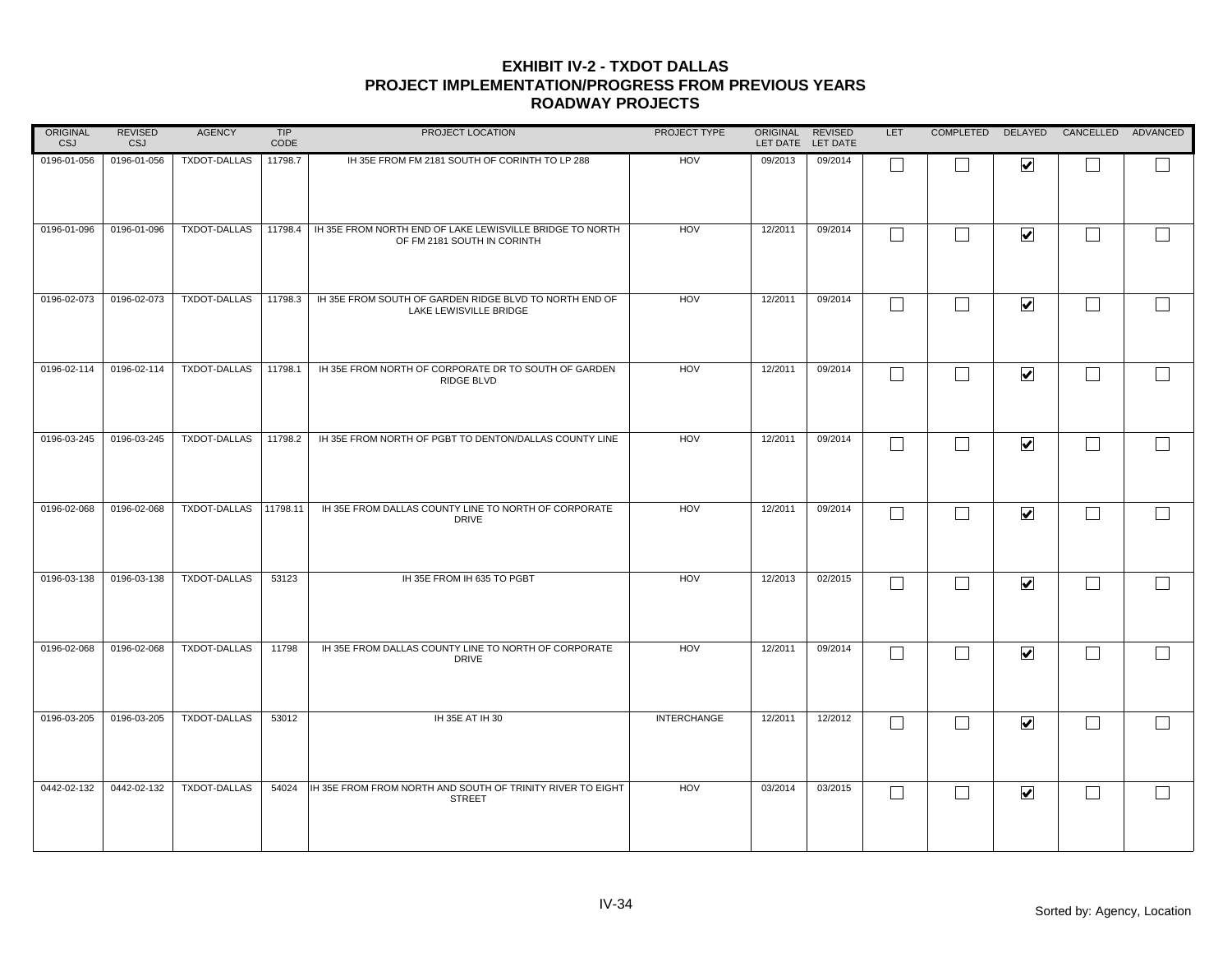| <b>ORIGINAL</b><br>CSJ | REVISED<br>CSJ | <b>AGENCY</b>       | TIP<br>CODE | PROJECT LOCATION                                                                     | PROJECT TYPE                              | ORIGINAL | REVISED<br>LET DATE LET DATE | LET                     |                   |                      | COMPLETED DELAYED CANCELLED ADVANCED |              |
|------------------------|----------------|---------------------|-------------|--------------------------------------------------------------------------------------|-------------------------------------------|----------|------------------------------|-------------------------|-------------------|----------------------|--------------------------------------|--------------|
| 0195-03-050            | 0195-03-050    | TXDOT-DALLAS        | 11798.6     | IH 35E FROM US 77 S OF DENTON TO IH 35W                                              | HOV                                       | 09/2013  | 09/2014                      | L                       |                   | $\blacktriangledown$ |                                      |              |
| 0196-03-240            | 0196-03-240    | TXDOT-DALLAS        | 20006       | IH 35E AT BELT LINE RD                                                               | <b>INTERSECTION</b><br><b>IMPROVEMENT</b> | 12/2013  | 03/2013                      | $\Box$                  | П                 | $\blacktriangledown$ | $\mathbf{I}$                         |              |
| 0442-02-118            | 0442-02-118    | <b>TXDOT-DALLAS</b> | 51066       | IH 35E AT BRAZOS ST & TRINITY RIVER                                                  | ADDITION OF LANES                         | 03/2012  | 12/2012                      | $\Box$                  | $\vert \ \ \vert$ | $\blacktriangledown$ | $\overline{\phantom{0}}$             | $\Box$       |
| 0048-04-079            | 0048-04-079    | TXDOT-DALLAS        | 51422       | IH 35E FROM US 77 SOUTH OF WAXAHACHIE TO US 77 NORTH OF<br>WAXAHACHIE                | ADDITION OF LANES                         | 01/2012  | 01/2016                      | $\Box$                  | $\vert \ \ \vert$ | $\blacktriangledown$ | $\overline{\phantom{0}}$             |              |
| 0196-03-180            | 0196-03-180    | <b>TXDOT-DALLAS</b> | 20208       | IH 35E FROM AT DICKERSON PKWY FROM SANDY LAKE<br>ROAD/WHITLOCK LANE TO PGBT (SH 190) | <b>NEW ROADWAY</b>                        | 01/2013  | 08/2014                      | $\Box$                  | П                 | $\blacktriangledown$ | $\Box$                               |              |
| 0196-03-223            | 0196-03-223    | <b>TXDOT-DALLAS</b> | 52201       | IH 35E FROM LOMBARDY LANE TO SPUR 482 (STOREY RD)                                    | <b>NEW ROADWAY</b>                        | 04/2014  | 04/2015                      | П                       |                   | $\blacktriangledown$ | $\sim$                               | $\mathbf{I}$ |
| 0081-13-041            | 0081-13-041    | TXDOT-DALLAS        | 54043       | IH 35W FROM EAGLE PARKWAY TO SH 114                                                  | ADDITION OF LANES                         | 01/2019  | 01/2020                      | $\Box$                  | $\vert \ \ \vert$ | $\blacktriangledown$ | L.                                   |              |
| 0092-02-116            | 0092-02-116    | <b>TXDOT-DALLAS</b> | 20040       | IH 45 AT FULGHUM RD INTERCHANGE                                                      | <b>SAFETY</b>                             | 08/2010  | 08/2010                      | $\overline{\mathbf{v}}$ | $\Box$            | $\Box$               |                                      |              |
| 0092-02-118            | 0092-02-118    | <b>TXDOT-DALLAS</b> | 20126       | IH 45 FROM IH 20 TO DALLAS & ELLIS COUNTY LINE                                       | <b>ITS</b>                                | 01/2011  | 03/2011                      | $\overline{\mathbf{v}}$ | $\Box$            | $\blacktriangledown$ | L.                                   |              |
| 0092-14-079            | 0092-14-079    | <b>TXDOT-DALLAS</b> | 11766.3     | IH 45 FROM LOOP 12 TO IH 30                                                          | <b>ITS</b>                                | 09/2012  | 04/2015                      | $\Box$                  | $\vert \ \ \vert$ | $\blacktriangledown$ | $\sim$                               |              |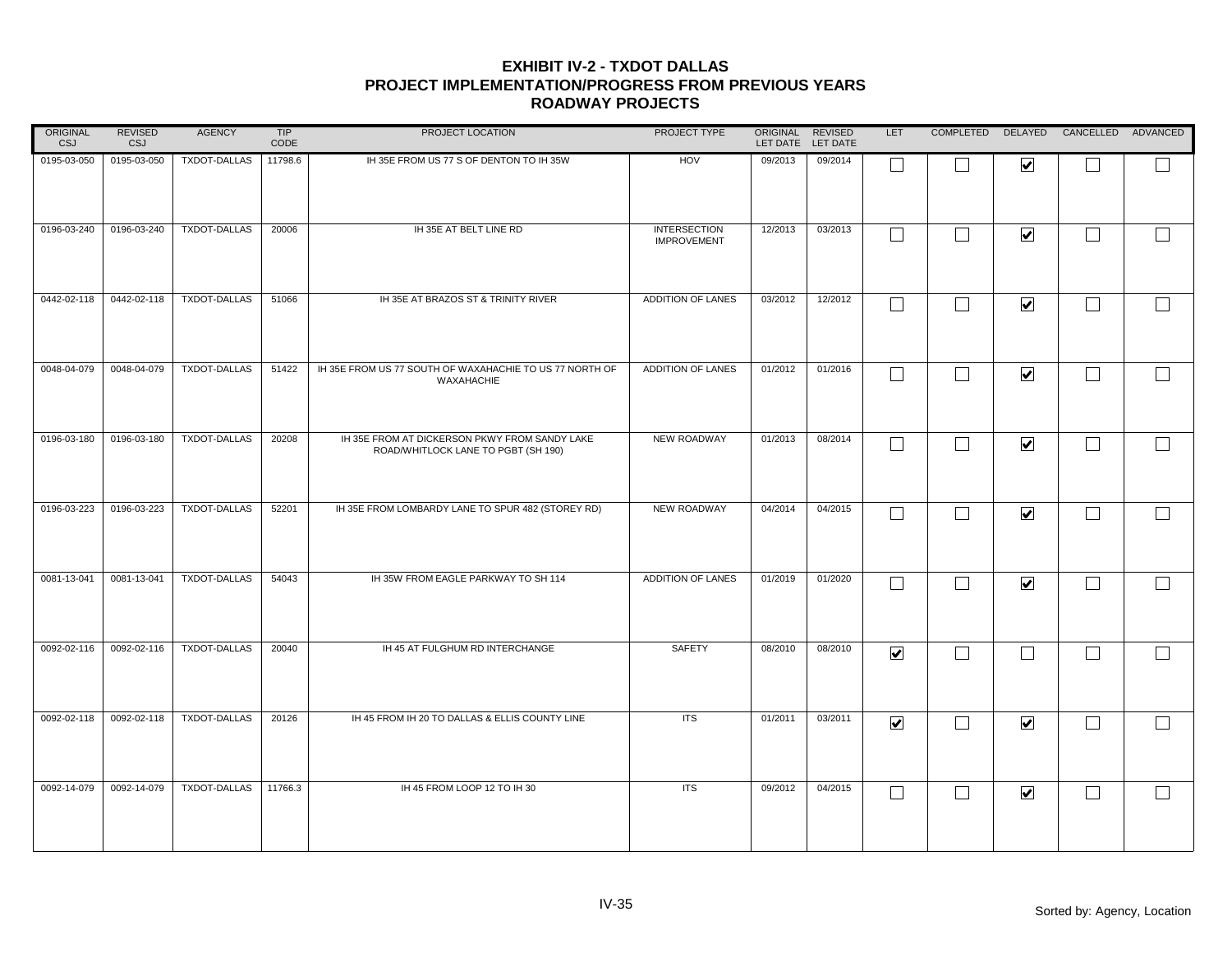| ORIGINAL<br>CSJ | REVISED<br><b>CSJ</b> | <b>AGENCY</b>       | TIP<br>CODE | PROJECT LOCATION                                                         | PROJECT TYPE                              | ORIGINAL | REVISED<br>LET DATE LET DATE | <b>LET</b>              |                         |                         | COMPLETED DELAYED CANCELLED ADVANCED |              |
|-----------------|-----------------------|---------------------|-------------|--------------------------------------------------------------------------|-------------------------------------------|----------|------------------------------|-------------------------|-------------------------|-------------------------|--------------------------------------|--------------|
| 2374-01-127     | 2374-01-127           | <b>TXDOT-DALLAS</b> | 54011       | IH 635 FROM ABRAMS ROAD TO SKILLMAN STREET                               | HOV                                       | 02/2030  | 02/2035                      |                         |                         | $\blacktriangledown$    |                                      |              |
| 2374-02-053     | 2374-02-053           | TXDOT-DALLAS        | 54009       | IH 635 FROM OATES TO NORTH OF TOWN EAST BLVD.                            | HOV                                       | 02/2030  | 02/2035                      | $\Box$                  | П                       | $\blacktriangledown$    | $\sim$                               | $\Box$       |
| 2374-01-136     | 2374-01-136           | <b>TXDOT-DALLAS</b> | 54044       | IH 635 FROM MIDWAY ROAD TO SH 289 (PRESTON ROAD)                         | HOV                                       | 11/2030  | 02/2035                      | $\Box$                  | $\perp$                 | $\blacktriangledown$    | $\overline{\phantom{0}}$             | $\mathbf{I}$ |
| 2374-07-055     | 2374-07-055           | TXDOT-DALLAS        | 11742       | IH 635 AT LUNA ROAD IN FARMERS BRANCH                                    | <b>INTERSECTION</b><br><b>IMPROVEMENT</b> | 04/2014  | 04/2015                      | $\Box$                  | $\perp$                 | $\overline{\mathbf{v}}$ | $\overline{\phantom{a}}$             | $\Box$       |
| 2374-02-132     | 2374-02-132           | TXDOT-DALLAS        | 11766.5     | IH 635 FROM TOWNE CENTRE BLVD TO IH 30 IN MESQUITE                       | <b>ITS</b>                                | 08/2010  | 08/2010                      | $\overline{\mathbf{v}}$ | $\overline{\mathbf{v}}$ | $\Box$                  |                                      |              |
| 2374-07-063     | 2374-07-063           | <b>TXDOT-DALLAS</b> | 54047       | IH 635 FROM ROYAL LANE TO BELT LINE RD                                   | <b>NEW ROADWAY</b>                        | 11/2014  | 11/2015                      | Г                       |                         | $\blacktriangledown$    | L.                                   | $\Box$       |
| 2374-07-046     | 2374-07-046           | TXDOT-DALLAS        | 54042       | IH 635 FROM LUNA ROAD TO EAST OF LUNA ROAD (BNSF RR)                     | HOV                                       | 01/2029  | 01/2030                      | $\Box$                  | $\Box$                  | $\blacktriangledown$    |                                      |              |
| 2374-07-054     | 2374-07-054           | TXDOT-DALLAS        | 11482       | IH 635 AT AT ROYAL LANE                                                  | <b>INTERSECTION</b><br><b>IMPROVEMENT</b> | 04/2015  | N/A                          | $\Box$                  | $\Box$                  | $\Box$                  | $\blacktriangledown$                 | $\Box$       |
| 0581-01-122     | 0581-01-122           | <b>TXDOT-DALLAS</b> | 11015       | LP 12 FROM US 175/C.F. HAWN FREEWAY TO NORTH OF LAKE JUNE<br><b>ROAD</b> | ADDITION OF LANES                         | 07/2011  | N/A                          | $\Box$                  | $\perp$                 | $\vert \ \ \vert$       | $\blacktriangledown$                 | $\Box$       |
| 0581-02-077     | 0581-02-077           | <b>TXDOT-DALLAS</b> | 54012       | LP 12 FROM SP 408 TO SOUTH OF SH 183                                     | HOV                                       | 01/2030  | 01/2035                      | $\Box$                  | $\vert \ \ \vert$       | $\blacktriangledown$    | $\sim$                               |              |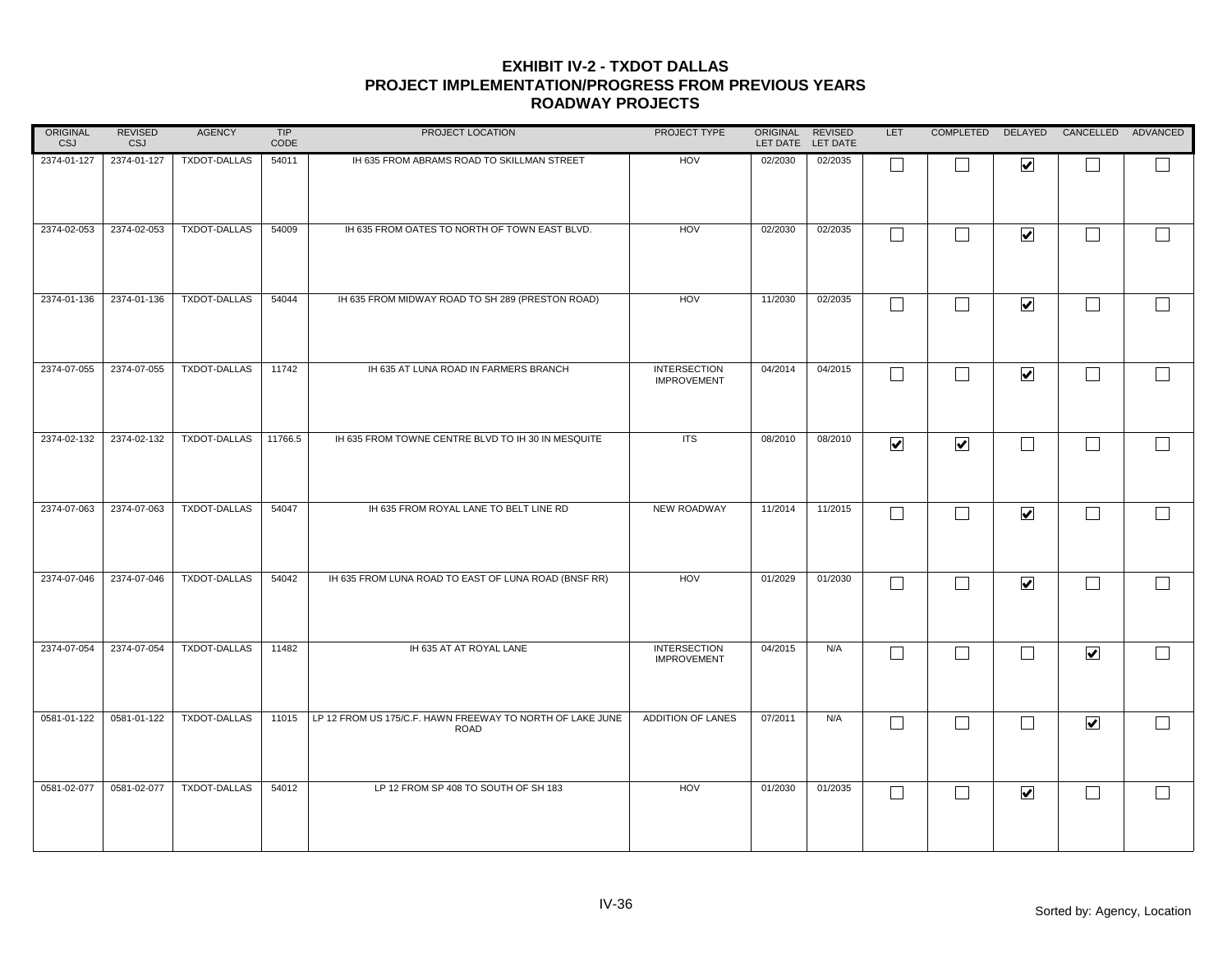| ORIGINAL<br>CSJ | <b>REVISED</b><br><b>CSJ</b> | <b>AGENCY</b>       | TIP<br>CODE | PROJECT LOCATION                                                              | PROJECT TYPE                              | ORIGINAL REVISED | LET DATE LET DATE | LET.                    | COMPLETED                |                         | DELAYED CANCELLED ADVANCED  |                   |
|-----------------|------------------------------|---------------------|-------------|-------------------------------------------------------------------------------|-------------------------------------------|------------------|-------------------|-------------------------|--------------------------|-------------------------|-----------------------------|-------------------|
| 2250-02-013     | 2250-02-013                  | <b>TXDOT-DALLAS</b> | 20175       | LP 288 FROM IH 35 AT LP 288 TO US 380 WEST OF DENTON                          | NEW ROADWAY                               | 07/2013          | 07/2015           |                         |                          | $\overline{\mathbf{v}}$ |                             |                   |
| 2250-02-013     | 2250-02-013                  | TXDOT-DALLAS        | 20175       | LP 288 FROM IH 35 AT LP 288 TO US 380 WEST OF DENTON                          | NEW ROADWAY                               | 07/2013          | 07/2015           | $\Box$                  | $\Box$                   | $\blacktriangledown$    | $\Box$                      | $\Box$            |
| 0196-06-028     | 0196-06-028                  | <b>TXDOT-DALLAS</b> | 2310.2      | LP 354 ON HARRY HINES/ LOOP 354; MANANA DRIVE NORTH OF<br>ROYAL LANE          | <b>BIKE/PEDESTRIAN</b>                    | 10/2012          | 04/2015           | $\mathbf{L}$            | $\blacksquare$           | $\blacktriangledown$    | $\Box$                      | $\Box$            |
| 2964-10-002     | 2964-10-002                  | <b>TXDOT-DALLAS</b> | 53087       | LP 9 FROM IH 20 TO US 287 (WEST OF MIDLOTHIAN)                                | NEW ROADWAY                               | 01/2014          | 02/2027           | $\Box$                  | $\overline{\phantom{0}}$ | $\overline{\mathbf{v}}$ | $\mathcal{L}_{\mathcal{A}}$ |                   |
| 0918-45-374     | 0918-45-374                  | <b>TXDOT-DALLAS</b> | 684         | MH ON VALLEY VIEW/WALNUT FROM IH 635/GREENVILLE AVE<br><b>FOREST RIDGE DR</b> | ADDITION OF LANES                         | 04/2015          | 05/2016           | $\Box$                  |                          | $\blacktriangledown$    | $\Box$                      |                   |
| 0353-02-029     | 0353-02-029                  | TXDOT-DALLAS        | 20221       | SH 114 FROM WEST OF COUNTY LINE ROAD TO WEST OF FM 156                        | <b>ADDITION OF LANES</b>                  | 06/2011          | 06/2012           |                         |                          | $\blacktriangledown$    | $\vert \ \ \vert$           | $\vert \ \ \vert$ |
| 0353-02-062     | 0353-02-062                  | TXDOT-DALLAS        | 20222       | SH 114 FROM EAST OF FM 156 TO WEST OF IH 35W                                  | ADDITION OF LANES                         | 10/2010          | 10/2010           | ☑                       | $\overline{\phantom{0}}$ | $\vert \ \ \vert$       | $\vert \ \ \vert$           |                   |
| 0353-02-072     | 0353-02-072                  | TXDOT-DALLAS        | 53195       | SH 114 FROM EAST OF FM 156 TO WEST OF IH 35W                                  | NEW ROADWAY                               | 01/2024          | 01/2035           | I.                      |                          | $\blacktriangledown$    | $\Box$                      | $\Box$            |
| 0353-02-060     | 0353-02-060                  | <b>TXDOT-DALLAS</b> | 11238.1     | SH 114 FROM NORTH OF BUS 114 TO W OF TROPHY CLUB DR.                          | NEW ROADWAY                               | 01/2004          | 01/2011           | $\overline{\mathbf{v}}$ | $\overline{\mathbf{v}}$  | $\blacktriangledown$    | $\Box$                      |                   |
| 0353-02-063     | 0353-02-063                  | <b>TXDOT-DALLAS</b> | 20015       | SH 114 AT FM 156                                                              | <b>INTERSECTION</b><br><b>IMPROVEMENT</b> | 04/2011          | 08/2014           | $\Box$                  | $\overline{\phantom{0}}$ | $\blacktriangledown$    | $\Box$                      |                   |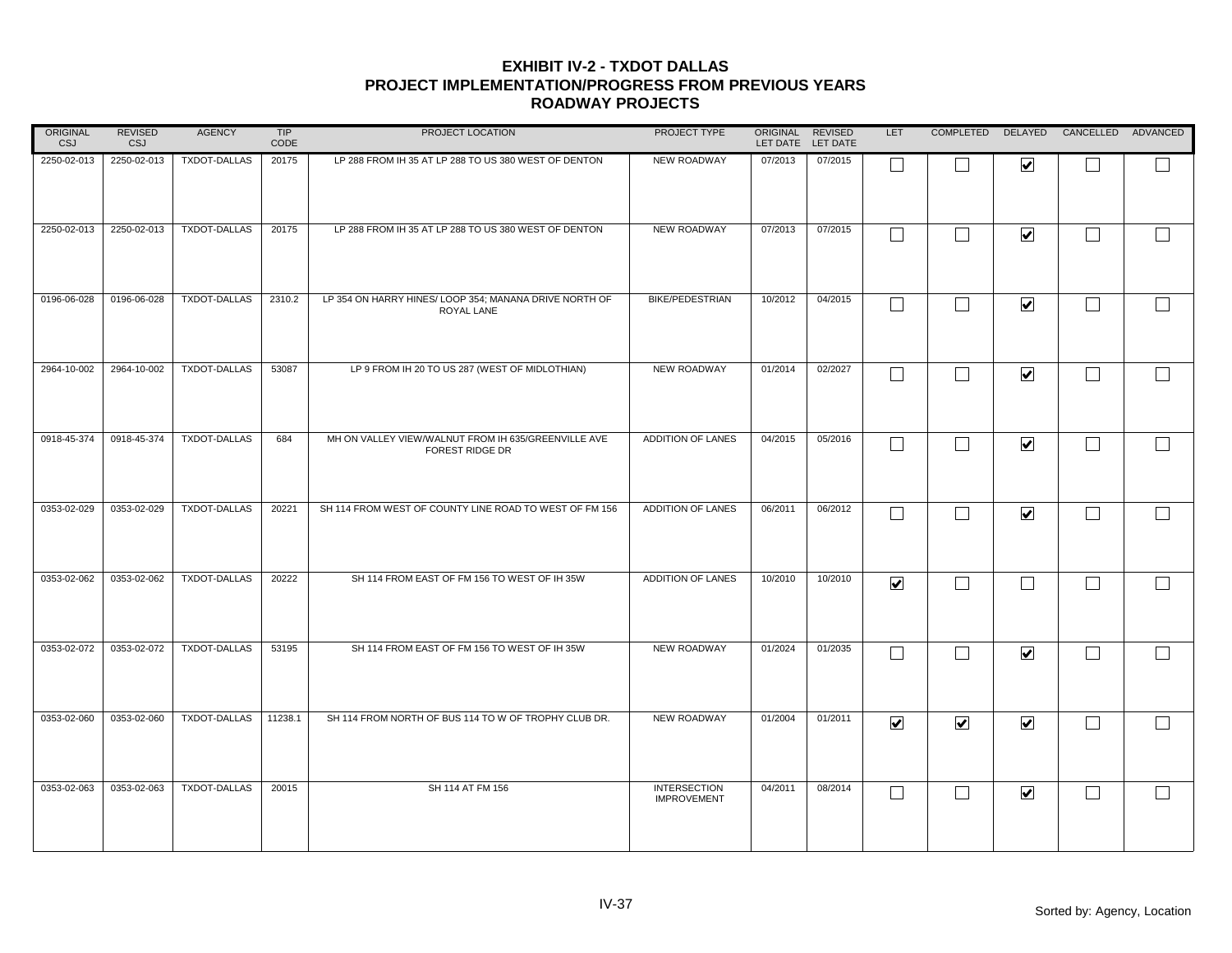| ORIGINAL<br><b>CSJ</b> | <b>REVISED</b><br><b>CSJ</b> | <b>AGENCY</b>       | <b>TIP</b><br>CODE | PROJECT LOCATION                                                              | PROJECT TYPE             | ORIGINAL REVISED<br>LET DATE LET DATE |         | LET                     |        |                         | COMPLETED DELAYED CANCELLED ADVANCED |        |
|------------------------|------------------------------|---------------------|--------------------|-------------------------------------------------------------------------------|--------------------------|---------------------------------------|---------|-------------------------|--------|-------------------------|--------------------------------------|--------|
| 0353-02-037            | 0353-02-037                  | <b>TXDOT-DALLAS</b> | 54057              | SH 114 FROM 0.7 MI W OF IH 35W TO 0.2 MI E OF US 377                          | NEW ROADWAY              | 02/2030                               | 02/2035 |                         |        | $\overline{\mathbf{v}}$ |                                      |        |
| 0364-01-990            | 0364-01-137                  | TXDOT-DALLAS        | 52310              | SH 121 FROM FM 2499 TO DALLAS COUNTY LINE                                     | ADDITION OF LANES        | 06/2009                               | 02/2019 | $\Box$                  |        | $\blacktriangledown$    | $\mathbf{I}$                         |        |
| 0549-03-018            | 0549-03-018                  | <b>TXDOT-DALLAS</b> | 20176              | SH 121 FROM SH 5 TO COLLIN COUNTY OUTER LOOP (1.65 MILES<br>WEST OF FM 455)   | ADDITION OF LANES        | 06/2012                               | 11/2012 | $\Box$                  |        | $\blacktriangledown$    | $\overline{\phantom{a}}$             | $\Box$ |
| 3547-03-004            | 3547-03-004                  | TXDOT-DALLAS        | 54051              | SH 121 FROM DALLAS COUNTY LINE TO EAST OF BUSINESS 121H                       | <b>ADDITION OF LANES</b> | 01/2016                               | 02/2019 | $\Box$                  | $\sim$ | $\blacktriangledown$    | $\mathbf{I}$                         |        |
| 0364-02-017            | 0364-02-017                  | <b>TXDOT-DALLAS</b> | 51412              | SH 121 FROM TARRANT COUNTY LINE TO DENTON C/L NEAR<br><b>DENTON CREEK</b>     | ADDITION OF LANES        | 10/2011                               | 02/2019 | $\Box$                  |        | $\overline{\mathbf{v}}$ |                                      |        |
| 0549-03-021            | 0549-03-021                  | <b>TXDOT-DALLAS</b> | 20076              | SH 121 FROM COLLIN COUNTY OUTER LOOP TO CR 635 (FANNIN<br><b>COUNTY LINE)</b> | <b>ADDITION OF LANES</b> | 02/2019                               | 02/2020 | Г                       |        | $\blacktriangledown$    |                                      |        |
| 3547-04-001            | 3547-04-001                  | TXDOT-DALLAS        | 54059              | SH 121 FROM INTERSECTION BUSINESS 121H TO DENTON COUNTY<br><b>LINE</b>        | ADDITION OF LANES        | 01/2016                               | 02/2019 | $\Box$                  |        | $\blacktriangledown$    |                                      |        |
| 2964-01-022            | 2964-01-022                  | <b>TXDOT-DALLAS</b> | 54064              | SH 161 FROM SH 183 TO BELT LINE RD                                            | ADDITION OF LANES        | 08/2015                               | 09/2013 | Г                       |        | $\overline{\mathbf{v}}$ |                                      |        |
| 0094-03-114            | 0094-03-114                  | <b>TXDOT-DALLAS</b> | 54021              | SH 183 FROM WILLIAM BREWSTER ST. TO EAST OF CARL RD.                          | <b>NEW ROADWAY</b>       | 04/2012                               | 04/2013 | Г                       |        | $\blacktriangledown$    | $\mathbf{L}$                         |        |
| 0094-03-112            | 0094-03-112                  | <b>TXDOT-DALLAS</b> | 11766.4            | SH 183 FROM DALLAS/TARRANT CO LINE TO STORY RD IN IRVING                      | <b>ITS</b>               | 04/2015                               | 04/2012 | $\overline{\mathbf{v}}$ | $\sim$ | $\blacksquare$          | L.                                   |        |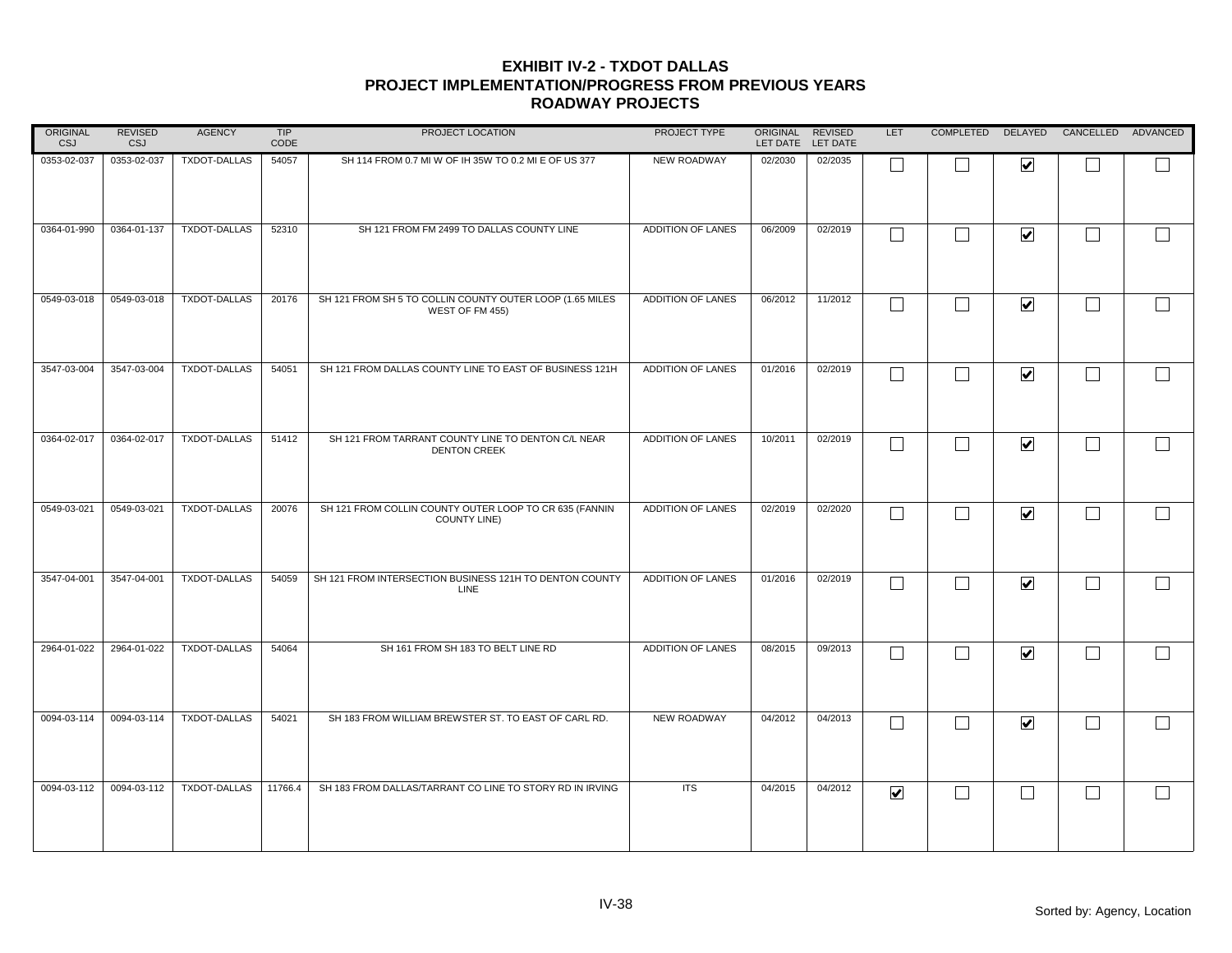| ORIGINAL<br><b>CSJ</b> | <b>REVISED</b><br><b>CSJ</b> | <b>AGENCY</b>       | <b>TIP</b><br>CODE | PROJECT LOCATION                                             | PROJECT TYPE                              | ORIGINAL REVISED | LET DATE LET DATE | LET                     |                   |                          | COMPLETED DELAYED CANCELLED ADVANCED |              |
|------------------------|------------------------------|---------------------|--------------------|--------------------------------------------------------------|-------------------------------------------|------------------|-------------------|-------------------------|-------------------|--------------------------|--------------------------------------|--------------|
| 0094-03-104            | 0094-03-104                  | <b>TXDOT-DALLAS</b> | 53044              | SH 183 FROM EAST OF BELT LINE ROAD TO CARL RD                | <b>NEW ROADWAY</b>                        | 01/2012          | 09/2015           | L                       |                   | $\blacktriangledown$     |                                      |              |
| 2964-06-012            | 2964-06-012                  | TXDOT-DALLAS        | 54070              | SH 190 FROM US 80 TO IH 20                                   | NEW ROADWAY                               | 12/2024          | 12/2025           | $\Box$                  | $\perp$           | $\blacktriangledown$     | $\sim$                               | $\mathbf{I}$ |
| 1290-02-017            | 1290-02-017                  | TXDOT-DALLAS        | 2998               | SH 276 FROM SH 205 TO FM 549                                 | ADDITION OF LANES                         | 04/2014          | 04/2015           | $\Box$                  | $\vert \ \ \vert$ | $\blacktriangledown$     | $\overline{\phantom{0}}$             | $\Box$       |
| 1290-03-020            | 1290-03-020                  | <b>TXDOT-DALLAS</b> | 52524              | SH 276 FROM FM 551 TO FM 548                                 | ADDITION OF LANES                         | 02/2014          | 02/2015           | $\Box$                  | $\perp$           | $\blacktriangledown$     | $\overline{\phantom{0}}$             | $\Box$       |
| 1290-04-011            | 1290-04-011                  | <b>TXDOT-DALLAS</b> | 54035              | SH 276 FROM FM 548 TO COUNTY ROAD 2472                       | ADDITION OF LANES                         | 08/2015          | 02/2015           | $\Box$                  | $\Box$            | $\blacktriangledown$     | $\Box$                               |              |
| 1290-03-016            | 1290-03-016                  | TXDOT-DALLAS        | 51255              | SH 276 FROM FM 549 TO FM 551                                 | ADDITION OF LANES                         | 04/2014          | 04/2015           | $\Box$                  |                   | $\blacktriangledown$     |                                      | $\Box$       |
| 0091-06-052            | 0091-06-052                  | TXDOT-DALLAS        | 11041              | SH 289 AT KELLER SPRINGS AND WESTGROVE                       | <b>INTERSECTION</b><br><b>IMPROVEMENT</b> | 12/2010          | 03/2011           | $\overline{\mathbf{v}}$ | $\vert \ \ \vert$ | $\blacktriangledown$     | П                                    |              |
| 0091-03-021            | 0091-03-021                  | TXDOT-DALLAS        | 20179              | SH 289 FROM FM 455 TO N BUS 289C, NORTH OF CELINA            | ADDITION OF LANES                         | 01/2012          | 06/2012           | $\Box$                  | $\Box$            | $\blacktriangledown$     | $\sim$                               | $\Box$       |
| 0091-04-050            | 0091-04-050                  | TXDOT-DALLAS        | 20202              | SH 289 FROM US 380 INTERCHANGE TO NORTH OF FM 1461 / BS 289D | ADDITION OF LANES                         | 07/2011          | 07/2011           | $\overline{\mathbf{v}}$ | $\Box$            | $\overline{\phantom{0}}$ |                                      |              |
| 0091-04-055            | 0091-04-055                  | TXDOT-DALLAS        | 20203              | SH 289 FROM NORTH OF FM 1461/BS 289D TO FM 455 IN CELINA     | ADDITION OF LANES                         | 07/2011          | 07/2011           | $\overline{\mathbf{v}}$ | $\perp$           | $\vert \ \ \vert$        | $\sim$                               |              |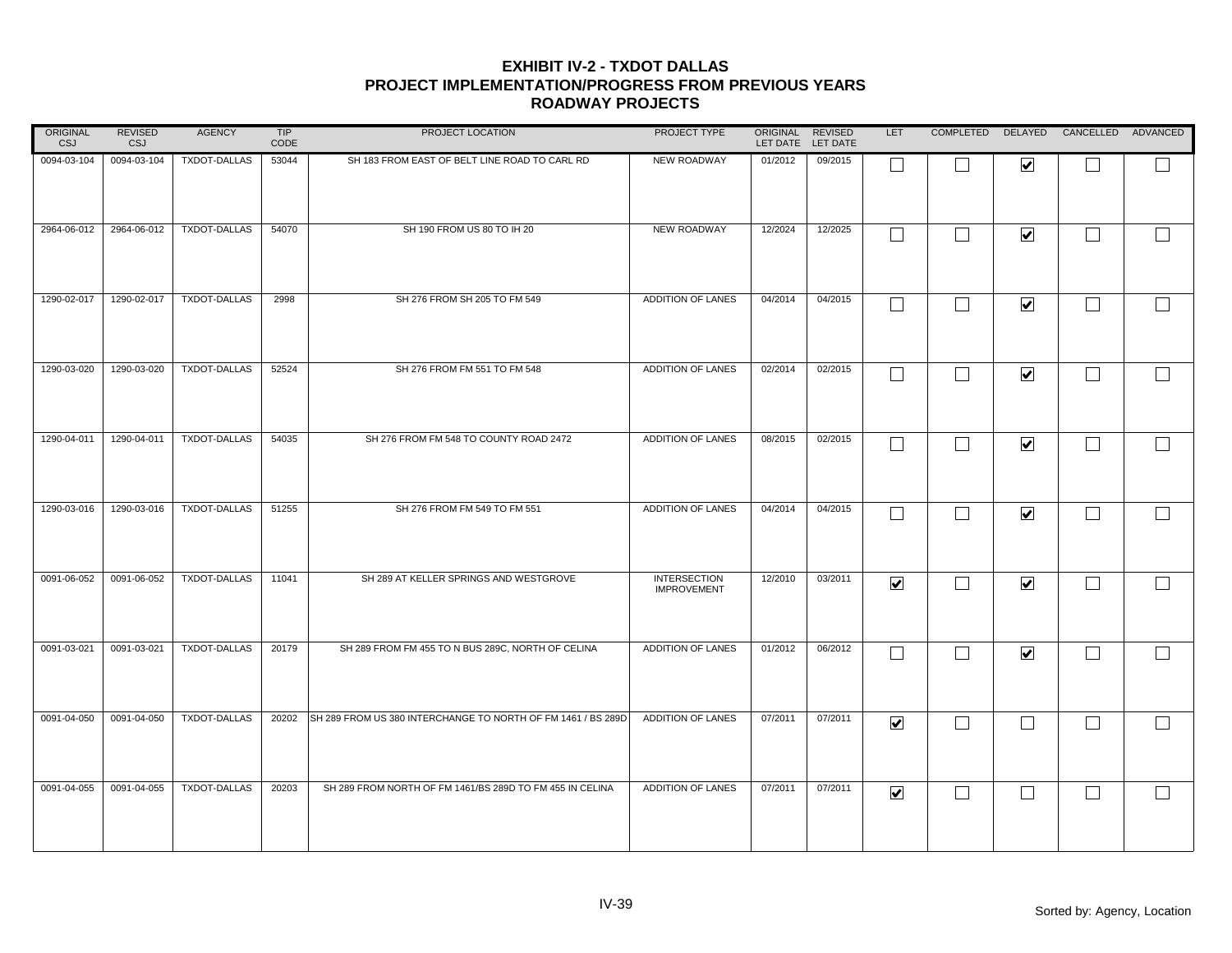| ORIGINAL<br>CSJ | <b>REVISED</b><br><b>CSJ</b> | <b>AGENCY</b>       | TIP<br>CODE | PROJECT LOCATION                                                                         | PROJECT TYPE                              | ORIGINAL REVISED | LET DATE LET DATE | LET                     |                |                         | COMPLETED DELAYED CANCELLED ADVANCED |                          |
|-----------------|------------------------------|---------------------|-------------|------------------------------------------------------------------------------------------|-------------------------------------------|------------------|-------------------|-------------------------|----------------|-------------------------|--------------------------------------|--------------------------|
| 0091-04-054     | 0091-04-054                  | <b>TXDOT-DALLAS</b> | 20204       | SH 289 AT US 380 INTERCHANGE                                                             | <b>INTERCHANGE</b>                        | 12/2010          | 11/2010           | ☑                       |                |                         |                                      |                          |
| 0091-06-048     | 0091-06-048                  | TXDOT-DALLAS        | 11023       | SH 289 AT AT BELTLINE ROAD                                                               | <b>INTERSECTION</b><br><b>IMPROVEMENT</b> | 04/2015          | N/A               | $\Box$                  | $\Box$         | П                       | $\blacktriangledown$                 | $\overline{\phantom{a}}$ |
| 0091-03-022     | 0091-03-022                  | <b>TXDOT-DALLAS</b> | 54023       | SH 289 FROM N BUS 289C, NORTH OF CELINA TO N CR 60/CR 107<br>(GRAYSON C/L)               | ADDITION OF LANES                         | 01/2019          | 01/2020           | $\Box$                  | $\blacksquare$ | $\blacktriangledown$    | $\Box$                               | $\Box$                   |
| 0091-05-059     | 0091-05-059                  | TXDOT-DALLAS        | 20055       | SH 289 AT PGBT                                                                           | <b>INTERSECTION</b><br><b>IMPROVEMENT</b> | 08/2011          | 10/2012           | $\Box$                  |                | $\overline{\mathbf{v}}$ | $\Box$                               |                          |
| 0091-06-049     | 0091-06-049                  | <b>TXDOT-DALLAS</b> | 11033       | SH 289 ON SH 289 (PRESTON) AT ROYAL                                                      | <b>INTERSECTION</b><br><b>IMPROVEMENT</b> | 04/2014          | 04/2015           | $\Box$                  | ┓              | $\blacktriangledown$    | $\Box$                               |                          |
| 0173-03-015     | 0173-03-015                  | TXDOT-DALLAS        | 54016       | SH 34 FROM US 175 TO SH 243 (MULBERRY ST) IN KAUFMAN                                     | <b>NEW ROADWAY</b>                        | 11/2013          | 11/2014           |                         |                | $\blacktriangledown$    | $\Box$                               | $\Box$                   |
| 0173-04-025     | 0173-04-025                  | TXDOT-DALLAS        | 53137       | SH 34 FROM HIGH STREET TO AIRPORT ROAD                                                   | <b>NEW ROADWAY</b>                        | 09/2011          | 03/2011           | $\overline{\mathbf{v}}$ | $\blacksquare$ | $\Box$                  | $\mathcal{L}_{\mathcal{A}}$          | $\Box$                   |
| 0173-04-026     | 0173-04-026                  | <b>TXDOT-DALLAS</b> | 54058       | SH 34 FROM SH 243 (MULBERRY ST) IN KAUFMAN TO FM 2578/SH 34<br><b>INTERS. IN TERRELL</b> | NEW ROADWAY                               | 06/2024          | 06/2025           |                         |                | $\blacktriangledown$    | $\Box$                               | $\Box$                   |
| 0173-03-038     | 0173-03-038                  | <b>TXDOT-DALLAS</b> | 54029       | SH 34 FROM 1.375 MILES S. OF FM 1388 TO US 175                                           | NEW ROADWAY                               | 08/2014          | 08/2015           | $\mathbf{L}$            |                | $\blacktriangledown$    | $\Box$                               | $\Box$                   |
| 0430-01-053     | 0430-01-053                  | <b>TXDOT-DALLAS</b> | 53098       | SH 352 FROM US 80 EB FRONTAGE RD TO NORTH OF LONG CREEK<br><b>RD</b>                     | <b>INTERSECTION</b><br><b>IMPROVEMENT</b> | 04/2014          | 04/2015           | $\Box$                  | $\blacksquare$ | $\blacktriangledown$    | $\mathcal{L}_{\mathcal{A}}$          |                          |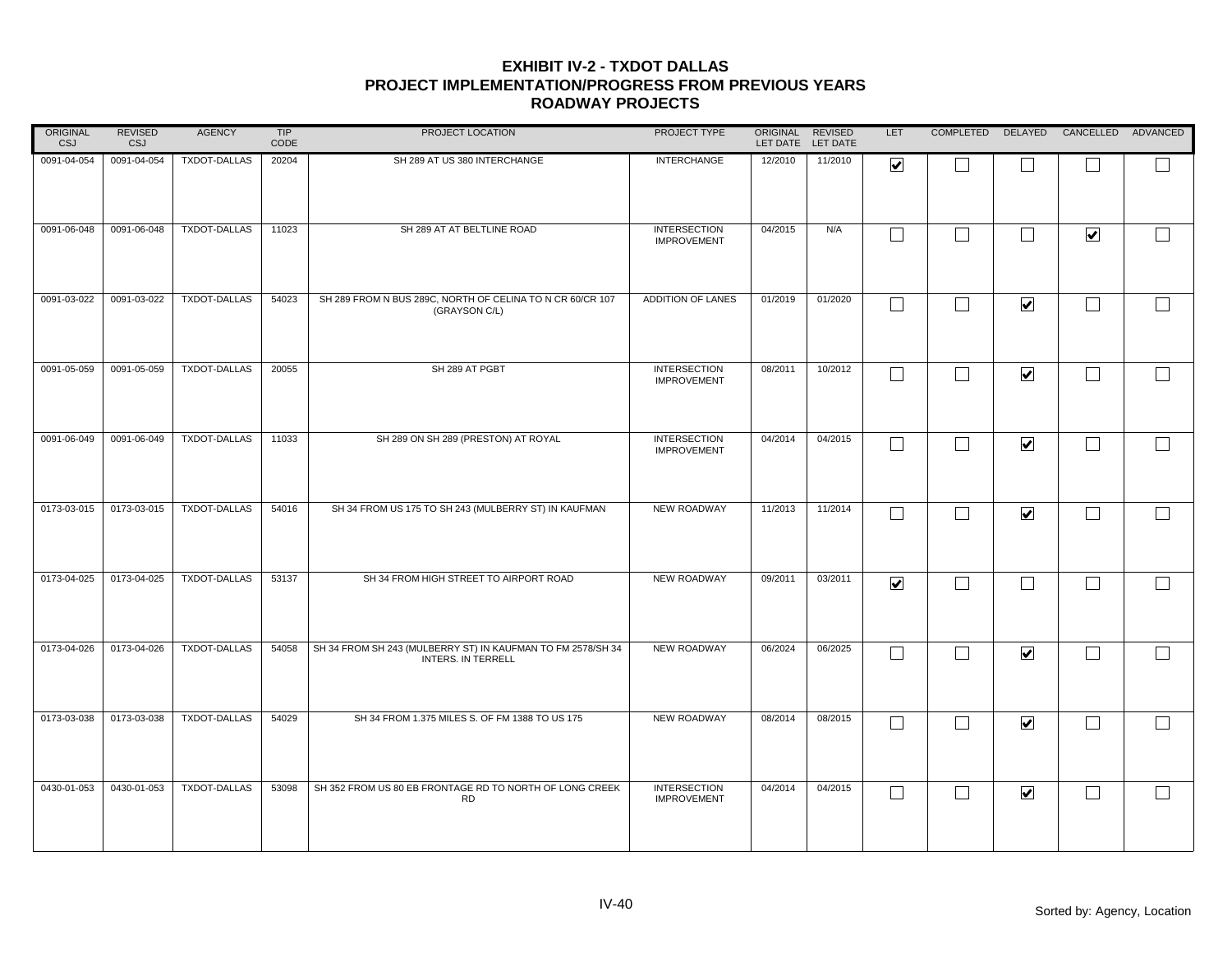| ORIGINAL<br><b>CSJ</b> | <b>REVISED</b><br><b>CSJ</b> | <b>AGENCY</b>       | <b>TIP</b><br>CODE | PROJECT LOCATION                                                                                      | PROJECT TYPE                              | ORIGINAL REVISED<br>LET DATE LET DATE |         | LET                     |                             |                         | COMPLETED DELAYED CANCELLED ADVANCED |                |
|------------------------|------------------------------|---------------------|--------------------|-------------------------------------------------------------------------------------------------------|-------------------------------------------|---------------------------------------|---------|-------------------------|-----------------------------|-------------------------|--------------------------------------|----------------|
| 0047-04-022            | 0047-04-022                  | <b>TXDOT-DALLAS</b> | 20085              | SH 5 FROM SH 121 TO CR 375                                                                            | ADDITION OF LANES                         | 08/2013                               | 01/2015 | □                       |                             | $\overline{\mathbf{v}}$ |                                      |                |
| 0009-04-060            | 0009-04-060                  | TXDOT-DALLAS        | 53081              | SH 66 FROM SH 205 (ROCKWALL SQUARE) TO FM 549                                                         | ADDITION OF LANES                         | 12/2013                               | 08/2015 | $\Box$                  | $\mathbf{L}$                | $\blacktriangledown$    | $\mathbf{I}$                         |                |
| 0281-02-039            | 0281-02-039                  | <b>TXDOT-DALLAS</b> | 20036              | SH 78 FROM SPRING CREEK PKWY TO SH 205                                                                | ADDITION OF LANES                         | 04/2012                               | 06/2012 | $\Box$                  | $\mathbf{L}$                | $\blacktriangledown$    | $\vert \ \ \vert$                    | $\Box$         |
| 0281-01-030            | 0281-01-030                  | <b>TXDOT-DALLAS</b> | 20014              | SH 78 FROM BUSINESS 78 TO FM 6                                                                        | ADDITION OF LANES                         | 04/2012                               | 04/2012 | $\overline{\mathbf{v}}$ | $\perp$                     | $\Box$                  | $\overline{\phantom{0}}$             |                |
| 0009-02-045            | 0009-02-045                  | <b>TXDOT-DALLAS</b> | 2814               | SH 78 FROM GARLAND RD FROM SOUTH OF TRANQUILLA TO SP 244<br>(NORTHWEST HIGHWAY)                       | <b>INTERSECTION</b><br><b>IMPROVEMENT</b> | 09/2014                               | 02/2014 | $\Box$                  | $\mathcal{L}_{\mathcal{A}}$ | $\blacktriangledown$    |                                      |                |
| 0353-04-089            | 0353-04-089                  | <b>TXDOT-DALLAS</b> | 11740              | SP 348 AT NEWKIRK STREET                                                                              | <b>INTERSECTION</b><br><b>IMPROVEMENT</b> | 04/2015                               | N/A     | Г                       |                             |                         | $\blacktriangledown$                 | $\mathbb{R}^n$ |
| 0353-04-069            | 0353-04-069                  | <b>TXDOT-DALLAS</b> | 51240              | SP 348 AT ON LUNA RD AT NORTHWEST HWY IN DALLAS                                                       | <b>GRADE SEPARATION</b>                   | 12/2013                               | 12/2015 | $\Box$                  |                             | $\blacktriangledown$    | L.                                   |                |
| 0353-04-068            | 0353-04-068                  | <b>TXDOT-DALLAS</b> | 54054              | SP 348 FROM SH 114 TO W OF LUNA RD (NEAR ELM FORK TRIN R)                                             | ADDITION OF LANES                         | 12/2014                               | 12/2015 | $\Box$                  | $\mathcal{L}_{\mathcal{A}}$ | $\blacktriangledown$    | $\overline{\phantom{a}}$             | $\Box$         |
| 0094-03-060            | 0094-03-060                  | <b>TXDOT-DALLAS</b> | 53003              | SP 482 AT SH 114 & SH 183                                                                             | <b>INTERCHANGE</b>                        | 04/2014                               | 01/2016 | $\Box$                  |                             | $\blacktriangledown$    |                                      |                |
| 0197-02-108            | 0197-02-108                  | <b>TXDOT-DALLAS</b> | 20209              | US 175 ON SM WRIGHT PKWY PHASE 1/FORMERLY TRINITY PKWY<br>PHASE 1/US 175 FROM IH 45 EAST OF BEXAR ST. | NEW ROADWAY                               | 12/2024                               | 12/2025 | $\Box$                  |                             | $\overline{\mathbf{v}}$ | $\mathbf{L}$                         |                |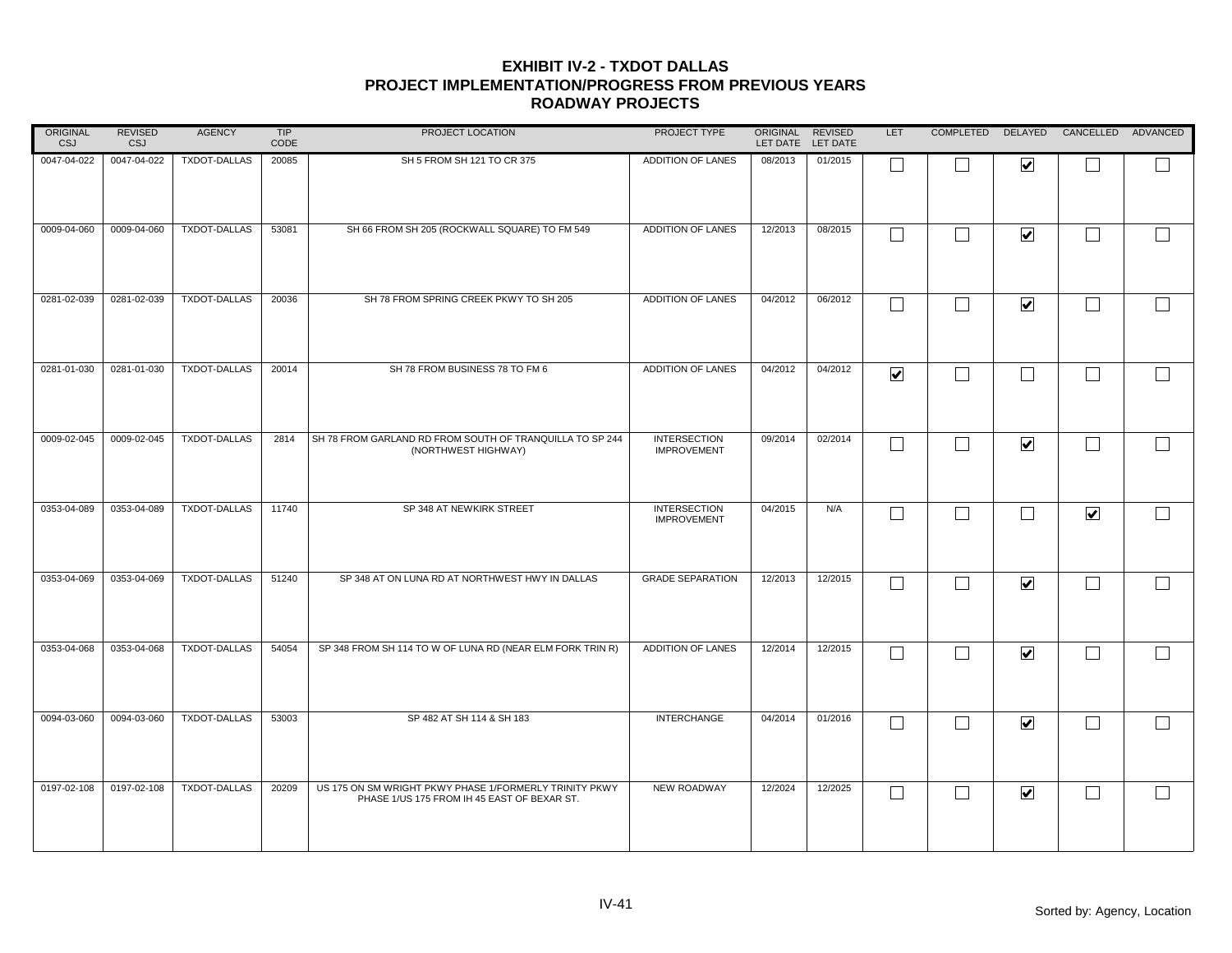| <b>ORIGINAL</b><br><b>CSJ</b> | <b>REVISED</b><br><b>CSJ</b> | <b>AGENCY</b>       | <b>TIP</b><br>CODE | PROJECT LOCATION                                                                            | PROJECT TYPE                                |         | ORIGINAL REVISED<br>LET DATE LET DATE | <b>LET</b> |                          |                         | COMPLETED DELAYED CANCELLED ADVANCED |                   |
|-------------------------------|------------------------------|---------------------|--------------------|---------------------------------------------------------------------------------------------|---------------------------------------------|---------|---------------------------------------|------------|--------------------------|-------------------------|--------------------------------------|-------------------|
| 0092-01-052                   | 0092-01-052                  | <b>TXDOT-DALLAS</b> | 20062              | US 175 ON SM WRIGHT PHASE 2 (EXISTING SM WRIGHT<br>RECONSTRUCTION FROM US 175/ SH 310 IH 45 | ADDITION OF LANES                           | 12/2014 | 11/2015                               |            |                          | $\overline{\mathbf{v}}$ |                                      |                   |
| 0197-02-073                   | 0197-02-073                  | TXDOT-DALLAS        | 54055              | US 175 FROM WEST OF IH 20 (HAY MARKET) TO BELT LINE RD                                      | ADDITION OF LANES                           | 02/2030 | N/A                                   | $\Box$     | $\Box$                   | П                       | $\blacktriangledown$                 | $\Box$            |
| 0197-03-054                   | 0197-03-054                  | <b>TXDOT-DALLAS</b> | 51460              | US 175 FROM FM 148 TO CR 4106 IN CRANDALL                                                   | <b>NEW ROADWAY</b>                          | 10/2011 | 01/2020                               | L          |                          | $\blacktriangledown$    | $\vert \ \ \vert$                    |                   |
| 0197-02-089                   | 0197-02-089                  | <b>TXDOT-DALLAS</b> | 52294              | US 175 FROM BELT LINE RD TO EAST OF MALLOY BRIDGE RD                                        | ADDITION OF LANES                           | 04/2015 | 02/2035                               | L          |                          | $\overline{\mathbf{v}}$ | $\mathcal{L}_{\mathcal{A}}$          |                   |
| 0172-08-053                   | 0172-08-053                  | <b>TXDOT-DALLAS</b> | 53082              | US 287 FROM SOUTH OF SH 34 TO IH 45 SOUTH OF ENNIS                                          | <b>ADDITION OF LANES</b>                    | 06/2014 | 06/2015                               | Г          | ᄀ                        | $\blacktriangledown$    | $\Box$                               |                   |
| 0081-03-933                   | 0081-03-933                  | <b>TXDOT-DALLAS</b> | 20112              | US 377 AT SH 114                                                                            | <b>TRAFFIC SIGNAL</b><br><b>IMPROVEMENT</b> | 01/2012 | N/A                                   |            |                          | $\vert \ \ \vert$       | $\blacktriangledown$                 | $\vert \ \ \vert$ |
| 0081-03-047                   | 0081-03-047                  | TXDOT-DALLAS        | 20115              | US 377 FROM SOUTH OF FM 1171 TO CRAWFORD ROAD                                               | ADDITION OF LANES                           | 03/2014 | 05/2016                               | L          |                          | $\blacktriangledown$    | $\vert \ \ \vert$                    |                   |
| 0081-06-029                   | 0081-06-029                  | <b>TXDOT-DALLAS</b> | 20116              | US 377 FROM SOUTH OF BUS 377E TO BUS 377E NORTH OF PILOT<br><b>POINT</b>                    | <b>INTERSECTION</b><br><b>IMPROVEMENT</b>   | 09/2011 | 09/2015                               |            | $\overline{\phantom{a}}$ | $\blacktriangledown$    | $\Box$                               | $\Box$            |
| 0081-04-025                   | 0081-04-025                  | <b>TXDOT-DALLAS</b> | 20118              | US 377 FROM IH 35E TO 0.26 MILES SOUTH OF FM 1830                                           | ADDITION OF LANES                           | 02/2011 | 02/2013                               | L          |                          | $\blacktriangledown$    | $\vert \ \ \vert$                    |                   |
| 0081-03-049                   | 0081-03-049                  | <b>TXDOT-DALLAS</b> | 20123              | US 377 FROM SH 114 TO SOUTH OF FM 1171                                                      | ADDITION OF LANES                           | 05/2014 | 05/2015                               | L          |                          | $\blacktriangledown$    | $\Box$                               |                   |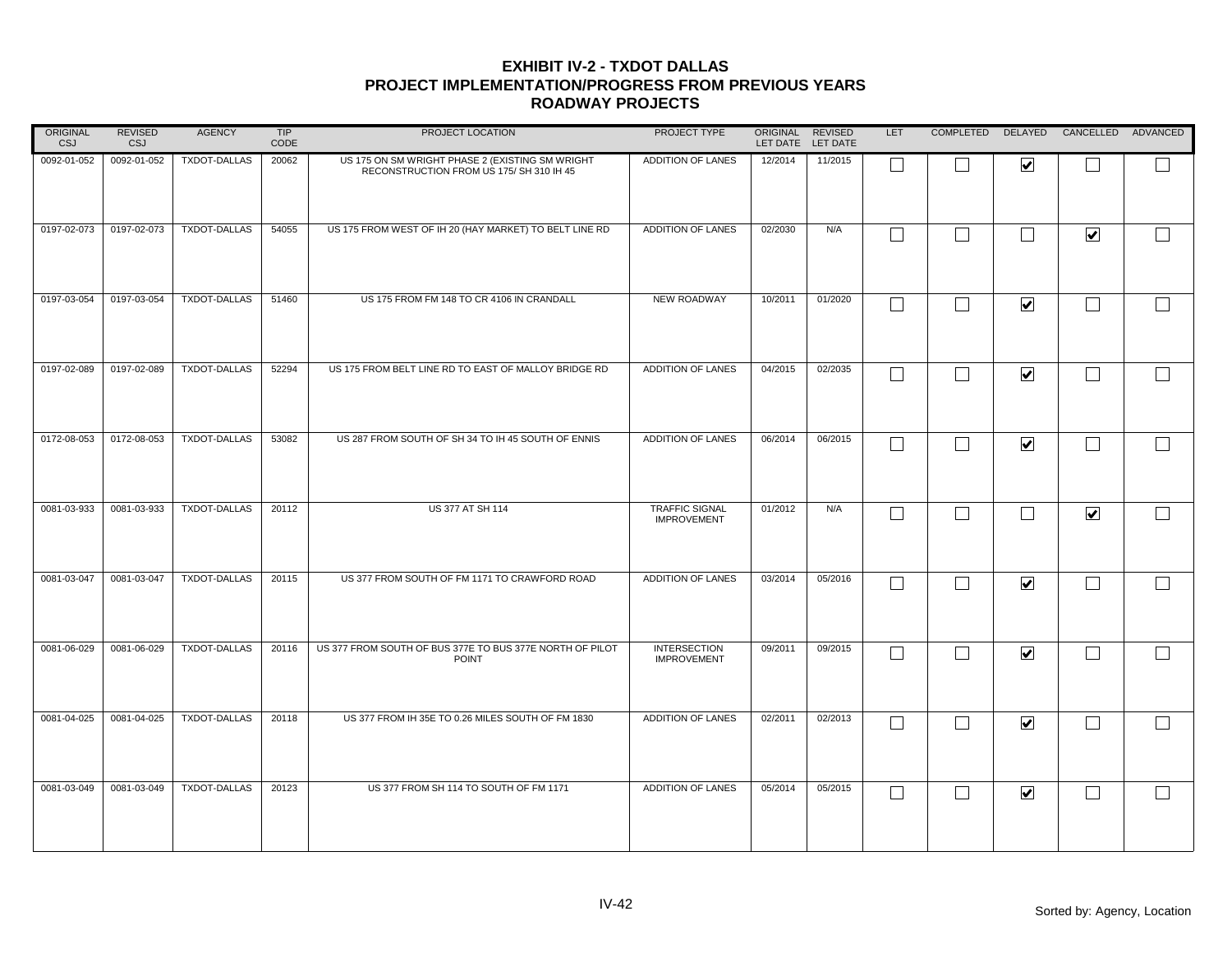| ORIGINAL<br><b>CSJ</b> | <b>REVISED</b><br>CSJ | <b>AGENCY</b>       | <b>TIP</b><br>CODE | PROJECT LOCATION                                                               | PROJECT TYPE                              | ORIGINAL<br>LET DATE LET DATE | REVISED | LET                     |                             |                         | COMPLETED DELAYED CANCELLED ADVANCED |                |
|------------------------|-----------------------|---------------------|--------------------|--------------------------------------------------------------------------------|-------------------------------------------|-------------------------------|---------|-------------------------|-----------------------------|-------------------------|--------------------------------------|----------------|
| 0081-03-048            | 0081-03-048           | TXDOT-DALLAS        | 20120              | US 377 FROM HENRIETTA CREEK RD TO SH 114 (SECTION 5)                           | ADDITION OF LANES                         | 01/2012                       | 01/2015 |                         |                             | $\overline{\mathbf{v}}$ |                                      |                |
| 0135-02-045            | 0135-02-045           | TXDOT-DALLAS        | 20092              | US 380 FROM EAST OF FM 2478 (CUSTER RD) TO EAST OF LAKE<br><b>FOREST DRIVE</b> | ADDITION OF LANES                         | 12/2010                       | 07/2011 | $\blacktriangledown$    | $\sim$                      | $\blacktriangledown$    |                                      |                |
| 0135-02-044            | 0135-02-044           | <b>TXDOT-DALLAS</b> | 20012              | US 380 FROM CR 73 (LOVERS LANE) TO COIT ROAD (CR 72/CR 74)                     | <b>INTERCHANGE</b>                        | 01/2012                       | 08/2014 | $\Box$                  |                             | $\blacktriangledown$    | $\mathbb{R}^n$                       | $\mathsf{L}$   |
| 0135-11-018            | 0135-11-018           | <b>TXDOT-DALLAS</b> | 20013              | US 380 FROM WEST OF CR 26 (DENTON COUNTY LINE) TO EAST OF<br><b>SH 289</b>     | <b>INTERSECTION</b><br><b>IMPROVEMENT</b> | 01/2012                       | 08/2014 | П                       | $\sim$                      | $\overline{\mathbf{v}}$ | $\mathbf{I}$                         | $\Box$         |
| 0134-09-034            | 0134-09-034           | <b>TXDOT-DALLAS</b> | 11225.1            | US 380 FROM WEST OF BONNIE BRAE ST TO US 377/US 77                             | ADDITION OF LANES                         | 09/2011                       | 02/2013 | $\Box$                  | $\mathcal{L}_{\mathcal{A}}$ | $\overline{\mathbf{v}}$ |                                      |                |
| 0135-10-930            | 0135-10-930           | <b>TXDOT-DALLAS</b> | 20096              | US 380 FROM FM 423 TO DENTON/COLLIN COUNTY LINE                                | <b>INTERSECTION</b><br><b>IMPROVEMENT</b> | 01/2013                       | 01/2015 | Г                       |                             | $\blacktriangledown$    |                                      | $\mathbb{R}^n$ |
| 0135-05-025            | 0135-05-025           | <b>TXDOT-DALLAS</b> | 20206              | US 380 FROM WEST OF CR 608 IN FARMERSVILLE TO EAST OF<br>FLOYD ST.             | <b>ADDITION OF LANES</b>                  | 07/2011                       | 07/2011 | $\blacktriangledown$    | $\sim$                      | $\mathcal{L}$           |                                      |                |
| 0134-09-063            | 0134-09-063           | <b>TXDOT-DALLAS</b> | 51227              | US 380 FROM IH 35 TO WEST OF FM 156                                            | ADDITION OF LANES                         | 06/2012                       | 09/2014 | П                       | $\sim$                      | $\overline{\mathbf{v}}$ |                                      | $\Box$         |
| 0134-09-029            | 0134-09-029           | <b>TXDOT-DALLAS</b> | 51227              | US 380 FROM IH 35 TO WEST OF FM 156                                            | ADDITION OF LANES                         | 06/2012                       | 12/2011 | $\overline{\mathbf{v}}$ | M                           |                         | $\mathbf{I}$                         | $\mathsf{L}$   |
| 0135-02-046            | 0135-02-046           | <b>TXDOT-DALLAS</b> | 20091              | US 380 FROM WEST OF LAKE FOREST DRIVE TO BOIS D'ARC RD IN<br><b>MCKINNEY</b>   | ADDITION OF LANES                         | 12/2010                       | 02/2011 | $\blacktriangledown$    |                             | $\overline{\mathbf{v}}$ |                                      |                |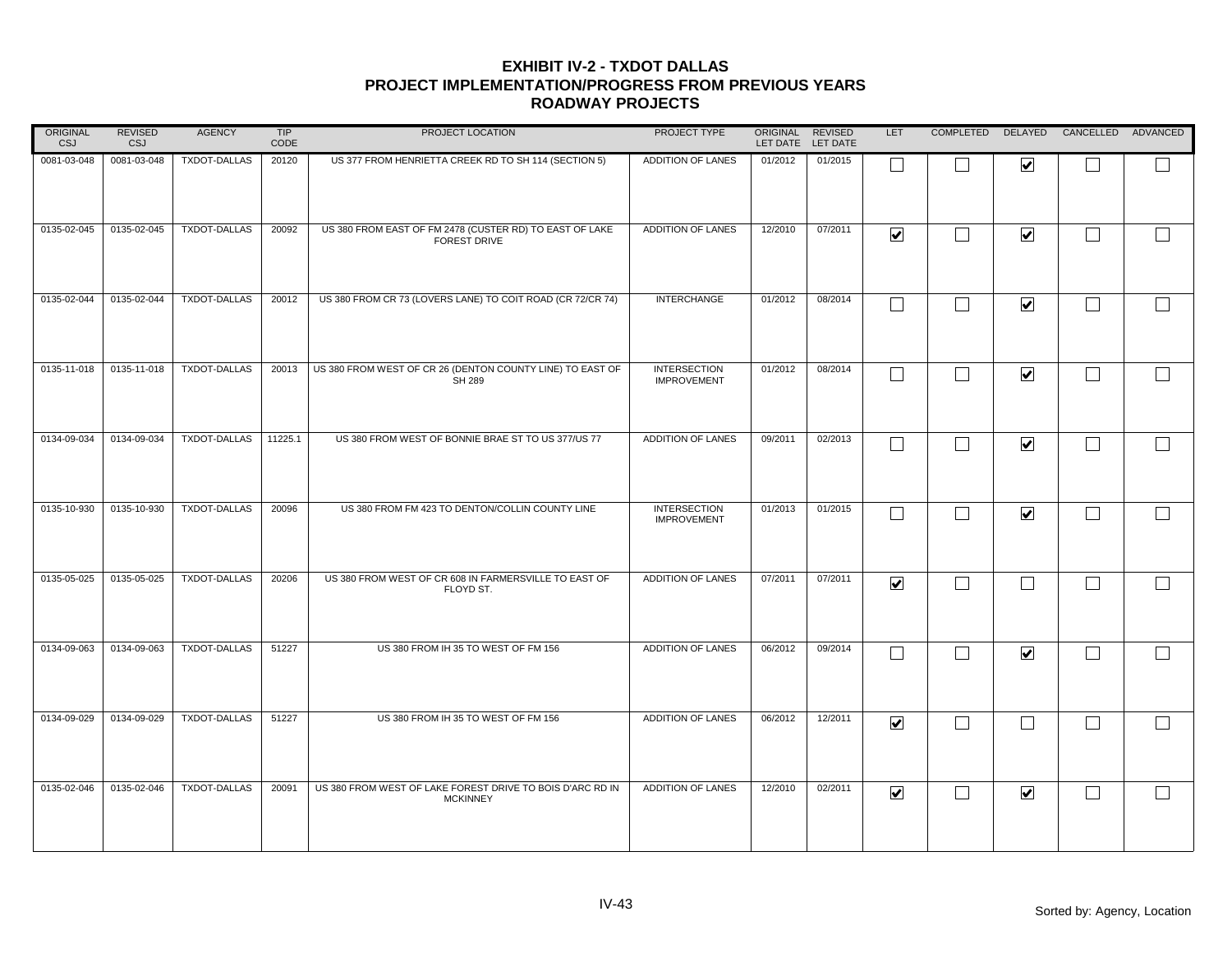| ORIGINAL<br><b>CSJ</b> | <b>REVISED</b><br><b>CSJ</b> | <b>AGENCY</b>       | TIP<br>CODE | PROJECT LOCATION                                                              | PROJECT TYPE       | ORIGINAL REVISED | LET DATE LET DATE | LET                     |                          |                         | COMPLETED DELAYED CANCELLED ADVANCED |        |
|------------------------|------------------------------|---------------------|-------------|-------------------------------------------------------------------------------|--------------------|------------------|-------------------|-------------------------|--------------------------|-------------------------|--------------------------------------|--------|
| 0260-02-038            | 0260-02-038                  | TXDOT-DALLAS        | 52455       | US 67 AT RAILPORT PARKWAY                                                     | <b>INTERCHANGE</b> | 04/2015          | 02/2011           | ☑                       |                          |                         |                                      |        |
| 0261-03-030            | 0261-03-030                  | TXDOT-DALLAS        | 54085       | US 67 FROM 0.606 MILES SOUTH OF IH 20 TO IH 35E                               | HOV                | 12/2019          | 12/2020           | $\Box$                  | П                        | $\blacktriangledown$    | $\Box$                               | $\Box$ |
| 0261-01-040            | 0261-01-040                  | <b>TXDOT-DALLAS</b> | 54050       | US 67 FROM US 287Q, IN THE CITY OF MIDLOTHIAN TO DALLAS<br><b>COUNTY LINE</b> | ADDITION OF LANES  | 02/2030          | 02/2035           | $\mathsf{L}$            | $\blacksquare$           | $\blacktriangledown$    | $\Box$                               | $\Box$ |
| 0261-01-037            | 0261-01-037                  | <b>TXDOT-DALLAS</b> | 53111       | US 67 FROM OVERLOOK DRIVE TO EIGHTH ST                                        | NEW ROADWAY        | 09/2011          | 06/2012           | $\Box$                  | $\blacksquare$           | $\overline{\mathbf{v}}$ | $\Box$                               |        |
| 0260-02-042            | 0260-02-042                  | TXDOT-DALLAS        | 53083       | US 67 FROM US 287 TO BUS 287-Q IN MIDLOTHIAN                                  | ADDITION OF LANES  | 01/2020          | 02/2035           | $\Box$                  |                          | $\blacktriangledown$    | $\Box$                               |        |
| 0261-02-044            | 0261-02-074                  | TXDOT-DALLAS        | 54086       | US 67 FROM FM 1382 TO 0.606 MILES SOUTH OF IH 20                              | HOV                | 12/2019          | 12/2020           |                         |                          | $\blacktriangledown$    | П                                    | $\Box$ |
| 0047-07-219            | 0047-07-219                  | TXDOT-DALLAS        | 20217       | US 75 FROM IH 635 TO COLLIN COUNTY LINE                                       | SPECIAL STUDIES    | 09/2010          | 09/2010           | $\overline{\mathbf{v}}$ | $\blacksquare$           | $\Box$                  | $\mathcal{L}_{\mathcal{A}}$          |        |
| 0047-06-141            | 0047-06-141                  | TXDOT-DALLAS        | 53072       | US 75 FROM NORTH OF STACY RD TO SOUTH OF RIDGEVIEW RD                         | BOTTLENECK REMOVAL | 04/2015          | N/A               | $\Box$                  | $\overline{\phantom{0}}$ | $\Box$                  | $\blacktriangledown$                 | $\Box$ |
| 0047-14-068            | 0047-14-068                  | <b>TXDOT-DALLAS</b> | 20197       | US 75 FROM TELEPHONE RD (CR 275) TO NORTH OF MELISSA ROAD                     | ADDITION OF LANES  | 12/2011          | 08/2012           | $\mathbf{L}$            |                          | $\blacktriangledown$    | $\Box$                               | $\Box$ |
| 0047-14-067            | 0047-14-067                  | <b>TXDOT-DALLAS</b> | 53114       | US 75 FROM SOUTH OF BLOOMDALE IN MCKINNEY TO TELEPHONE<br>RD (CR 275)         | ADDITION OF LANES  | 12/2011          | 12/2011           | $\blacktriangledown$    | $\overline{\phantom{a}}$ | $\Box$                  | $\Box$                               |        |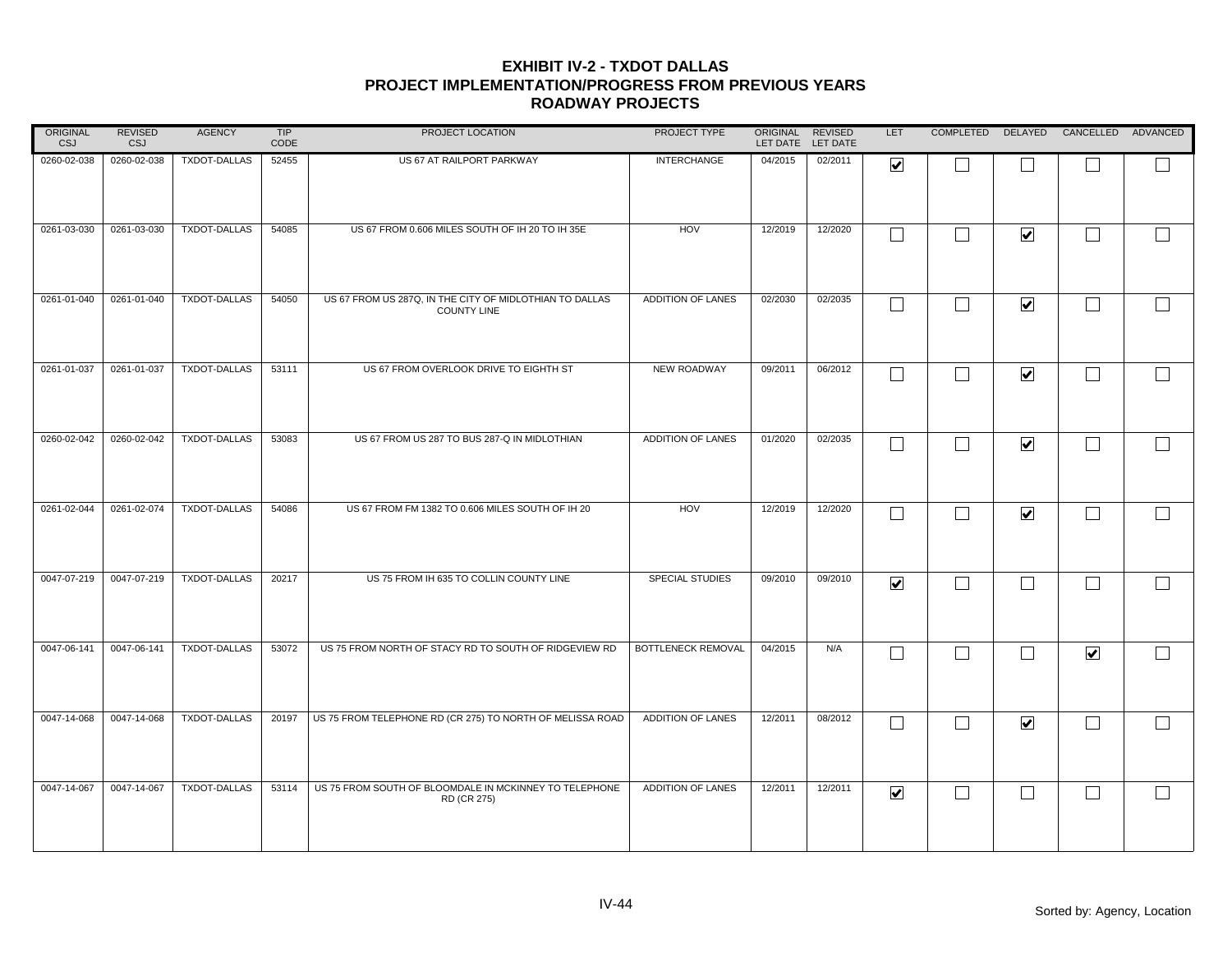| ORIGINAL<br><b>CSJ</b> | <b>REVISED</b><br><b>CSJ</b> | <b>AGENCY</b>       | TIP<br>CODE | PROJECT LOCATION                                                           | PROJECT TYPE                              | ORIGINAL REVISED<br>LET DATE LET DATE |         | LET                     |                   |                         | COMPLETED DELAYED CANCELLED ADVANCED |        |
|------------------------|------------------------------|---------------------|-------------|----------------------------------------------------------------------------|-------------------------------------------|---------------------------------------|---------|-------------------------|-------------------|-------------------------|--------------------------------------|--------|
| 0047-06-136            | 0047-06-136                  | TXDOT-DALLAS        | 52556       | US 75 AT ELDORADO PKWY, VIRGINIA PKWY AND WILMETH RD IN<br><b>MCKINNEY</b> | <b>INTERSECTION</b><br><b>IMPROVEMENT</b> | 01/2012                               | N/A     |                         |                   |                         | $\blacktriangledown$                 |        |
| 0047-06-108            | 0047-06-108                  | <b>TXDOT-DALLAS</b> | 20020       | US 75 FROM SPUR 399 (SH 121 SOUTH) TO WILSON CREEK                         | HOV                                       | 12/2010                               | 03/2011 | $\blacktriangledown$    | $\perp$           | $\blacktriangledown$    | $\Box$                               | $\Box$ |
| 0047-07-206            | 0047-07-206                  | <b>TXDOT-DALLAS</b> | 11465       | US 75 FRONTAGE RDS IN RICHARDSON                                           | <b>INTERSECTION</b><br><b>IMPROVEMENT</b> | 04/2014                               | 04/2015 | $\Box$                  | $\perp$           | $\overline{\mathbf{v}}$ | $\Box$                               | $\Box$ |
| 0047-06-133            | 0047-06-133                  | <b>TXDOT-DALLAS</b> | 11716       | US 75 FROM PGBT TO PARK BLVD                                               | ADDITION OF LANES                         | 09/2011                               | 09/2012 | $\Box$                  | $\Box$            | $\overline{\mathbf{v}}$ | $\Box$                               | $\Box$ |
| 0047-06-133            | 0047-06-133                  | <b>TXDOT-DALLAS</b> | 11716.1     | US 75 FROM PGBT TO PARK BLVD                                               | ADDITION OF LANES                         | 09/2012                               | 09/2013 |                         | $\perp$           | $\blacktriangledown$    | $\Box$                               | $\Box$ |
| 0047-06-145            | 0047-06-145                  | TXDOT-DALLAS        | 20201       | US 75 FROM DALLAS COUNTY LINE TO SH 121 / SPUR 399                         | SPECIAL STUDIES                           | 09/2010                               | 09/2010 | $\overline{\mathbf{v}}$ |                   |                         | L.                                   | $\Box$ |
| 0047-06-139            | 0047-06-139                  | TXDOT-DALLAS        | 20019       | US 75 FROM LEGACY DRIVE TO SH 121 SOUTH (SPUR 399)                         | HOV                                       | 09/2011                               | 09/2012 | Г                       | $\Box$            | $\overline{\mathbf{v}}$ | $\Box$                               | $\Box$ |
| 0047-14-046            | 0047-14-046                  | <b>TXDOT-DALLAS</b> | 20031       | US 75 FROM WILSON CREEK TO SOUTH OF US 380                                 | HOV                                       | 12/2010                               | 03/2011 | $\overline{\mathbf{v}}$ | $\Box$            | $\overline{\mathbf{v}}$ | $\Box$                               | $\Box$ |
| 0047-14-053            | 0047-14-053                  | <b>TXDOT-DALLAS</b> | 20084       | US 75 FROM OUTER LOOP (CR 366) TO GRAYSON COUNTY LINE                      | ADDITION OF LANES                         | 08/2011                               | 08/2015 | $\mathbf{L}$            | $\perp$           | $\blacktriangledown$    | $\vert \ \ \vert$                    | $\Box$ |
| 0047-14-069            | 0047-14-069                  | TXDOT-DALLAS        | 20198       | US 75 FROM NORTH OF MELISSA RD TO COLLIN COUNTY OUTER<br>LOOP (CR 366)     | ADDITION OF LANES                         | 05/2012                               | 05/2013 | $\sqcup$                | $\vert \ \ \vert$ | $\overline{\mathbf{v}}$ | $\mathcal{L}_{\mathcal{A}}$          | $\Box$ |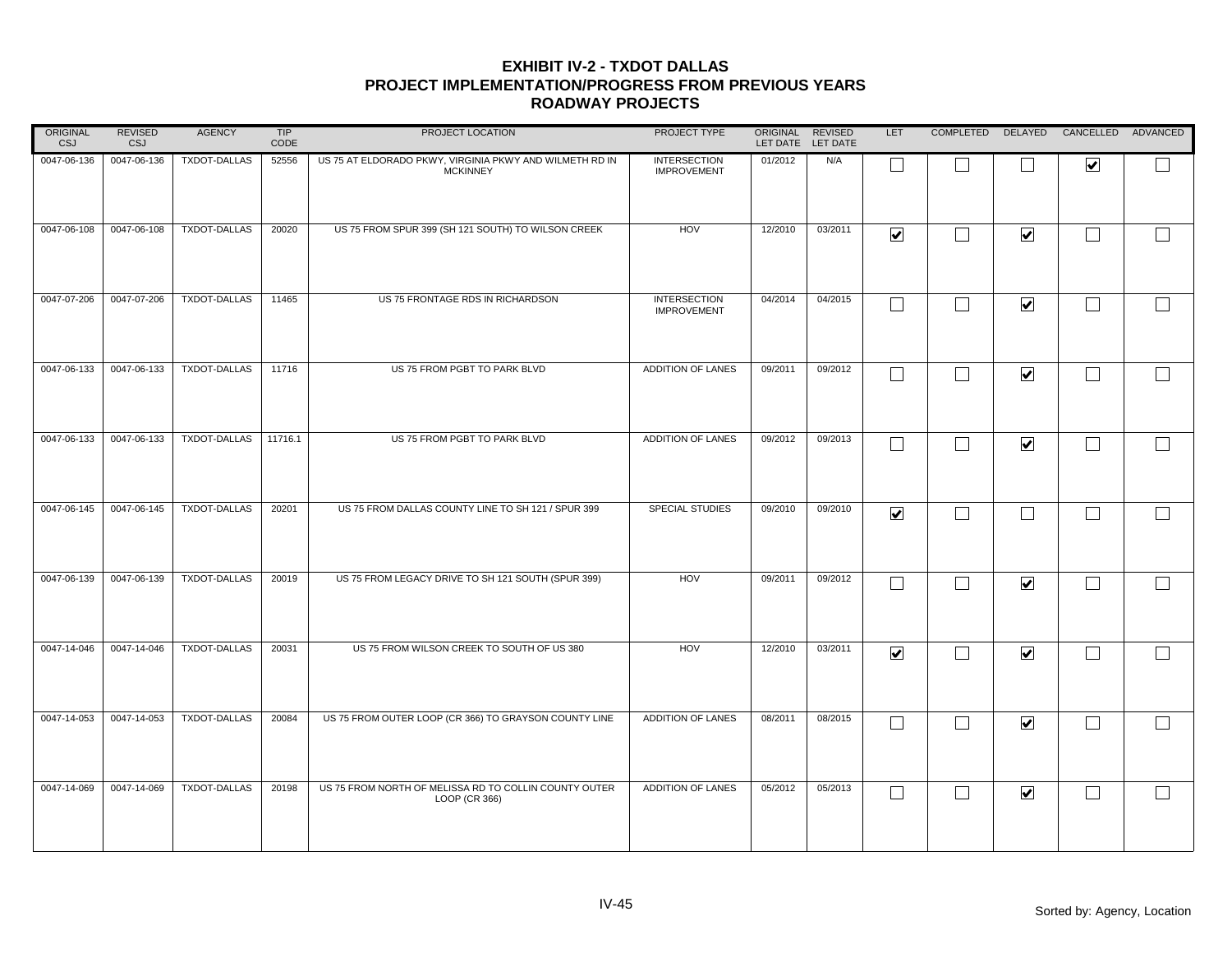| ORIGINAL<br>CSJ | <b>REVISED</b><br>CSJ | <b>AGENCY</b>                     | TIP<br>CODE | PROJECT LOCATION                                                                | PROJECT TYPE           | ORIGINAL REVISED | LET DATE LET DATE | <b>LET</b>              | <b>COMPLETED</b> | <b>DELAYED</b>          | CANCELLED | ADVANCED   |
|-----------------|-----------------------|-----------------------------------|-------------|---------------------------------------------------------------------------------|------------------------|------------------|-------------------|-------------------------|------------------|-------------------------|-----------|------------|
| 0048-03-055     | 0048-03-055           | <b>TXDOT-DALLAS</b>               | 51220       | US 77 FROM SOUTH OF FM 66 TO NORTH OF MCMILLAN STREET                           | ADDITION OF LANES      | 09/2012          | 09/2013           |                         |                  | $\overline{\mathbf{v}}$ |           |            |
| 0918-24-169     | 0918-24-169           | <b>TXDOT-DALLAS</b>               | 20089       | VA FROM OUTER LOOP FROM US 75 TO SH 121                                         | ADDITION OF LANES      | 09/2010          | 09/2010           | $\overline{\mathbf{v}}$ |                  | Τ                       |           | $\Box$     |
| 0918-00-142     | 0918-00-142           | <b>TXDOT-DALLAS</b>               | 20088       | VA FROM IH 20 AT DALLAS/KAUFMAN C/L TO WISE/DENTON C/L                          | <b>SPECIAL STUDIES</b> | 08/2009          | 08/2015           |                         |                  | $\overline{\mathbf{v}}$ |           | $\sqrt{2}$ |
| 0918-00-167     | 0918-00-215           | <b>TXDOT-DALLAS</b>               | 11618       | REGIONAL MOBILITY ASSISTANCE PATROL DALLAS DISTRICT                             | <b>ITS</b>             | 08/2010          | 08/2010           | $\overline{\mathbf{v}}$ |                  | Ξ                       |           | $\Box$     |
| 0918-47-941     | 0918-47-018           | <b>TXDOT-DALLAS</b>               | 20214       | VA FROM JEFFERSON VIADUCT FROM 8TH ST/IH35E TO YOUNG<br>STREET IN DALLAS        | NEW ROADWAY            | 04/2011          | 06/2013           |                         |                  | $\overline{\mathbf{v}}$ |           | $\Box$     |
| 0918-00-952     | 0918-00-189           | <b>TXDOT-DALLAS</b>               | 11770       | REGIONAL DATA AND VIDEO COMMUNICATION SYSTEM                                    | <b>ITS</b>             | 01/2012          | 01/2012           | $\overline{\mathbf{v}}$ |                  |                         |           | $\Box$     |
| 1068-02-135     | 1068-02-135           | <b>TXDOT-FORT</b><br><b>WORTH</b> | 53127       | IH 30 FROM 0.5 MILES WEST OF FIELDER RD TO DALLAS/TARRANT<br><b>COUNTY LINE</b> | HOV                    | 09/2012          | 09/2013           |                         |                  | $\overline{\mathbf{v}}$ |           | $\Box$     |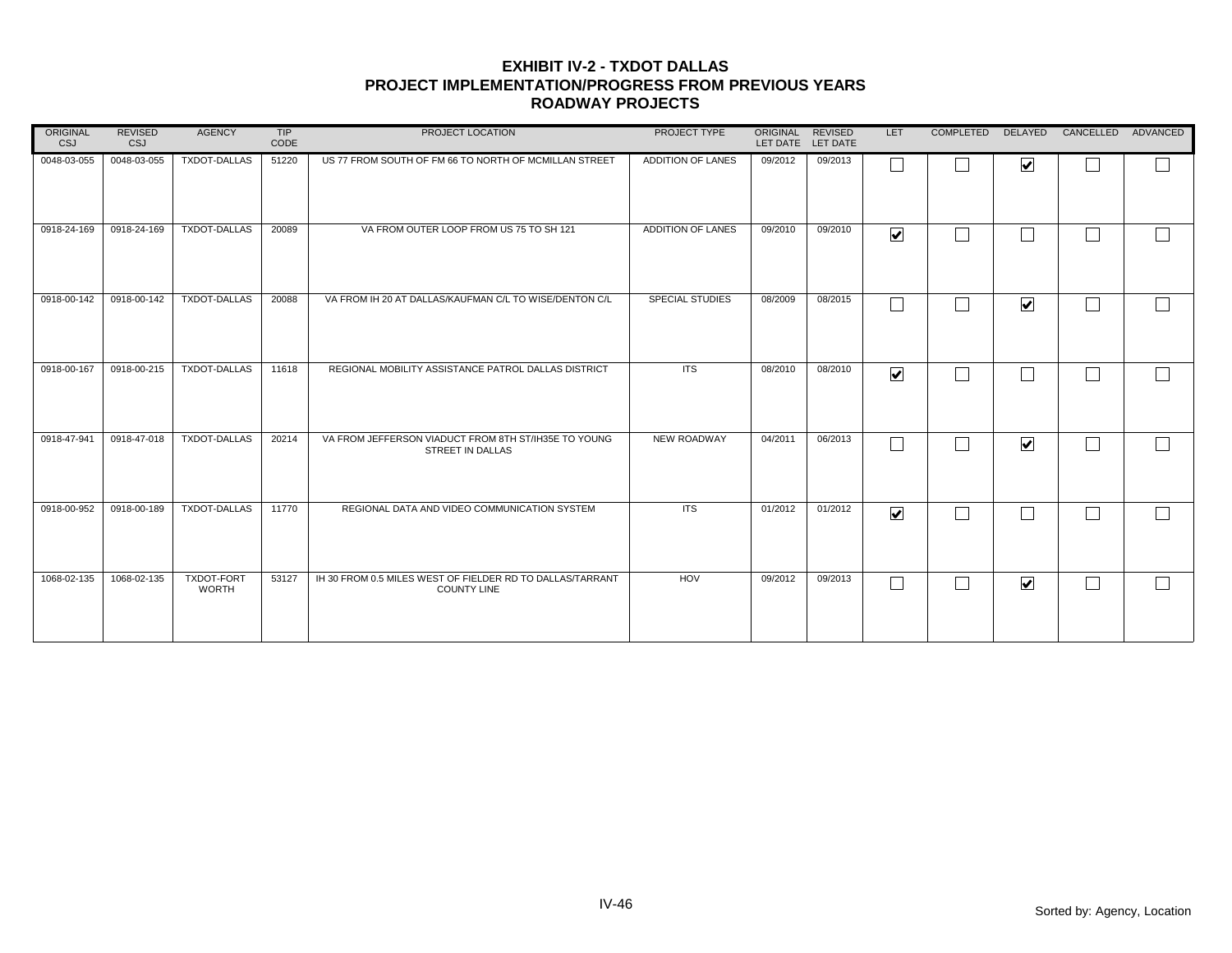| <b>AGENCY</b>                        | <b>TIP</b><br>CODE | PROJECT DESCRIPTION                                                                                                              | <b>WORK TYPE</b> | <b>GRANT</b><br><b>FISCAL YEAR</b> | <b>FUNDING</b><br>CATEGORY*              |
|--------------------------------------|--------------------|----------------------------------------------------------------------------------------------------------------------------------|------------------|------------------------------------|------------------------------------------|
| BOYS & GIRLS CLUB OF ARLINGTON       | 12283.06           | KEEP ARLINGTON MOVING - PARTNERSHIP BETWEEN BOYS AND GIRLS CLUBS<br>AND MISSION ARLINGTON TO KEEP RESIDENTS WORKING BY PROVIDING | <b>OPERATING</b> | 2010                               | SECTION 5316 (JA/RC)                     |
| BOYS & GIRLS CLUB OF ARLINGTON. INC. | 12283.07           | TRANSPORTATION FOR HOMELESS SHELTER RESIDENTS TO AND FROM<br><b>EMPLOYMENT</b>                                                   | CAPITAL          | 2010                               | SECTION 5316                             |
| CLETRAN - CITY/COUNTY TRANSPORTATION | 12348.1            | PROJECT ADMINISTRATION                                                                                                           | CAPITAL          | 2010                               | SECTION 5307                             |
| CLETRAN - CITY/COUNTY TRANSPORTATION | 12478.1            | ACQUISITION OF SURVEILLANCE/SECURITY EQUIPMENT                                                                                   | CAPITAL          | 2010                               | SECTION 5307                             |
| CLETRAN - CITY/COUNTY TRANSPORTATION | 12350.1            | PURCHASE EXPANSION VEHICLES                                                                                                      | CAPITAL          | 2010                               | SECTION 5307                             |
| CLETRAN - CITY/COUNTY TRANSPORTATION | 12121.1            | SYSTEM PREVENTIVE MAINTENANCE                                                                                                    | CAPITAL          | 2010                               | SECTION 5307                             |
| FORT WORTH TRANSPORTATION AUTHORITY  | 12034.09           | <b>BUS TRANSIT ENHANCEMENTS</b>                                                                                                  | CAPITAL          | 2010                               | SECTION 5307                             |
| FORT WORTH TRANSPORTATION AUTHORITY  | 12034.1            | <b>BUS TRANSIT ENHANCEMENTS</b>                                                                                                  | CAPITAL          | 2010                               | SECTION 5307                             |
| FORT WORTH TRANSPORTATION AUTHORITY  | 12390.1            | PURCHASE REPLACEMENT VEHICLES                                                                                                    | CAPITAL          | 2010                               | SECTION 5307                             |
| FORT WORTH TRANSPORTATION AUTHORITY  | 12310.08           | ACQUISITION OF FARE COLLECTION EQUIPMENT                                                                                         | CAPITAL          | 2010                               | SECTION 5307                             |
| FORT WORTH TRANSPORTATION AUTHORITY  | 12309.08           | PURCHASE REPLACEMENT VEHICLES                                                                                                    | CAPITAL          | 2010                               | SECTION 5307                             |
| FORT WORTH TRANSPORTATION AUTHORITY  | 12033.1            | SYSTEM PREVENTIVE MAINTENANCE                                                                                                    | CAPITAL          | 2010                               | SECTION 5307                             |
| FORT WORTH TRANSPORTATION AUTHORITY  | 12033.09           | <b>SYSTEM PREVENTIVE MAINTENANCE</b>                                                                                             | CAPITAL          | 2010                               | SECTION 5307                             |
| FORT WORTH TRANSPORTATION AUTHORITY  | 12033.08           | SYSTEM PREVENTIVE MAINTENANCE                                                                                                    | CAPITAL          | 2010                               | SECTION 5307                             |
| FORT WORTH TRANSPORTATION AUTHORITY  | 12390.09           | PURCHASE REPLACEMENT VEHICLES                                                                                                    | CAPITAL          | 2010                               | SECTION 5307                             |
| FORT WORTH TRANSPORTATION AUTHORITY  | 12453.09           | VEHICLE ACQUISITION, PREVENTIVE MAINTENANCE, TRANSIT ENHANCEMENTS<br>AND OTHER CAPITAL ITEMS                                     | CAPITAL          | 2010                               | SECTION 5307 (ARRA)                      |
| FORT WORTH TRANSPORTATION AUTHORITY  | 12188.09           | SYSTEM PREVENTIVE MAINTENANCE (MITS VEHICLES)                                                                                    | CAPITAL          | 2010                               | SECTION 5307 (DFWA<br><b>URBAN AREA)</b> |
| FORT WORTH TRANSPORTATION AUTHORITY  | 12188.08           | SYSTEM PREVENTIVE MAINTENANCE (MITS VEHICLES)                                                                                    | CAPITAL          | 2010                               | SECTION 5307 (DFWA<br><b>URBAN AREA)</b> |
| FORT WORTH TRANSPORTATION AUTHORITY  | 12482.1            | PURCHASE REPLACEMENT VEHICLES, MITS (83/17 SPLIT)                                                                                | CAPITAL          | 2010                               | SECTION 5307 (DFWA<br><b>URBAN AREA)</b> |
| FORT WORTH TRANSPORTATION AUTHORITY  | 12407.08           | ENHANCE MITS SERVICE                                                                                                             | <b>CAPITAL</b>   | 2010                               | SECTION 5317                             |
| FORT WORTH TRANSPORTATION AUTHORITY  | 12034.11           | <b>BUS TRANSIT ENHANCEMENTS</b>                                                                                                  | CAPITAL          | 2011                               | SECTION 5307                             |
| FORT WORTH TRANSPORTATION AUTHORITY  | 12390.11           | PURCHASE REPLACEMENT VEHICLES                                                                                                    | CAPITAL          | 2011                               | SECTION 5307                             |
| FORT WORTH TRANSPORTATION AUTHORITY  | 12549.11           | ADA PARATRANSIT SERVICE                                                                                                          | CAPITAL          | 2011                               | SECTION 5307                             |

\* Funding Categories are referenced by Section Number in listing, but are defined as:

5307 - Urbanized Area Formula Program

5309 - Capital Program

5310 - Elderly and Persons with Disabilities Program

5316 - Job Access and Reverse Commute Program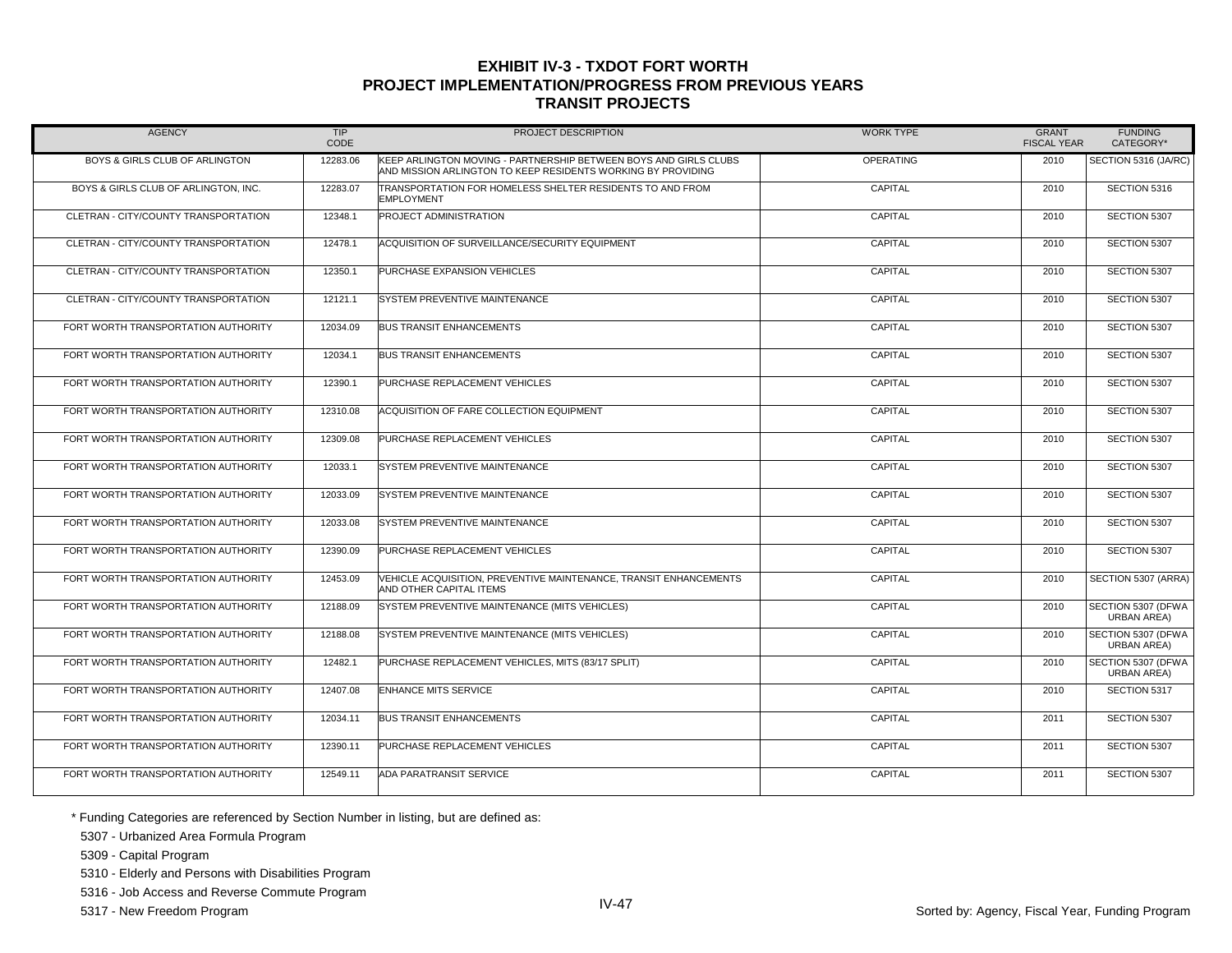| <b>AGENCY</b>                       | TIP<br>CODE | PROJECT DESCRIPTION                                                                                  | <b>WORK TYPE</b>      | <b>GRANT</b><br><b>FISCAL YEAR</b> | <b>FUNDING</b><br>CATEGORY*       |
|-------------------------------------|-------------|------------------------------------------------------------------------------------------------------|-----------------------|------------------------------------|-----------------------------------|
| FORT WORTH TRANSPORTATION AUTHORITY | 12033.11    | SYSTEM PREVENTIVE MAINTENANCE                                                                        | CAPITAL               | 2011                               | SECTION 5307                      |
| FORT WORTH TRANSPORTATION AUTHORITY | 12462.1     | SYSTEM PREVENTIVE MAINTENANCE                                                                        | CAPITAL               | 2011                               | SECTION 5309                      |
| FORT WORTH TRANSPORTATION AUTHORITY | 12472.09    | PURCHASE REPLACEMENT VEHICLES                                                                        | CAPITAL               | 2011                               | SECTION 5309                      |
| FORT WORTH TRANSPORTATION AUTHORITY | 12045.1     | PURCHASE REPLACEMENT VEHICLES                                                                        | CAPITAL               | 2011                               | SECTION 5309                      |
| FORT WORTH TRANSPORTATION AUTHORITY | 12406.08    | PROVIDE TRANSPORTATION FROM DOWNTOWN FORT WORTH TO ALLIANCE                                          | CAPITAL               | 2011                               | SECTION 5316                      |
| FORT WORTH TRANSPORTATION AUTHORITY | 12034.07    | TRANSIT ENHANCEMENTS: SHELTERS, SIGNAGE, ETC.                                                        | CAPITAL               | 2012                               | SECTION 5307 (DFWA<br>URBAN AREA) |
| GREEN LIGHT MINISTRIES, INC.        | 12499.09    | PROVIDE TRANSPORTATION FOR LOW-INCOME INDIVIDUALS TO EMPLOYMENT<br><b>LOCATIONS</b>                  | CAPITAL               | 2010                               | SECTION 5316                      |
| <b>HANDITRAN</b>                    | 12036.09    | SYSTEM PREVENTIVE MAINTENANCE                                                                        | CAPITAL               | 2010                               | SECTION 5307                      |
| <b>HANDITRAN</b>                    | 12037.09    | OPERATING ASSISTANCE                                                                                 | <b>OPERATING</b>      | 2010                               | SECTION 5307                      |
| <b>HANDITRAN</b>                    | 12446.09    | PREVENTIVE MAINTENANCE, CAPITAL COST OF CONTRACTING, VEHICLE AND<br><b>TECHNOLOGY ACQUISITION</b>    | CAPITAL               | 2010                               | SECTION 5307 (ARRA)               |
| <b>HANDITRAN</b>                    | 12079.1     | CAPITAL COST OF CONTRACTING                                                                          | CAPITAL               | 2012                               | SECTION 5307                      |
| <b>HANDITRAN</b>                    | 12037.11    | <b>OPERATING ASSISTANCE</b>                                                                          | <b>OPERATING</b>      | 2012                               | SECTION 5307                      |
| <b>HANDITRAN</b>                    | 12036.11    | <b>SYSTEM PREVENTIVE MAINTENANCE</b>                                                                 | CAPITAL               | 2012                               | SECTION 5307                      |
| <b>HANDITRAN</b>                    | 12153.08    | PURCHASE REPLACEMENT VEHICLES                                                                        | CAPITAL               | 2012                               | SECTION 5307                      |
| <b>HANDITRAN</b>                    | 12474.09    | <b>RENOVATION OF ADMIN, BUILDING</b>                                                                 | CAPITAL               | 2012                               | SECTION 5307                      |
| <b>HANDITRAN</b>                    | 12079.11    | CAPITAL COST OF CONTRACTING                                                                          | CAPITAL               | 2012                               | SECTION 5307                      |
| <b>HANDITRAN</b>                    | 12037.08    | <b>OPERATING ASSISTANCE</b>                                                                          | <b>OPERATING</b>      | 2012                               | SECTION 5307                      |
| <b>HANDITRAN</b>                    | 12037.1     | <b>OPERATING ASSISTANCE</b>                                                                          | <b>OPERATING</b>      | 2012                               | SECTION 5307                      |
| MHMR OF TARRANT COUNTY              | 12409.07    | DEVELOP AN EMPLOYMENT-RELATED TRANSPORTATION PLAN FOR PERSONS<br>WITH DISABILITIES IN TARRANT COUNTY | CAPITAL               | 2010                               | SECTION 5316                      |
| MHMR OF TARRANT COUNTY              | 12409.09    | PROVIDE MOBILITY MANAGEMENT SERVICES TO PERSONS WITH DISABILITIES IN<br><b>TARRANT COUNTY</b>        | CAPITAL               | 2010                               | SECTION 5317                      |
| <b>NCTCOG</b>                       | 12289.06    | ADMINISTRATION OF JOB ACCESS/REVERSE COMMUTE PROGRAM                                                 | <b>ADMINISTRATION</b> | 2010                               | SECTION 5316 (JA/RC)              |
| <b>NCTCOG</b>                       | 12289.07    | ADMINISTRATION OF JOB ACCESS/REVERSE COMMUTE PROGRAM                                                 | <b>ADMINISTRATION</b> | 2010                               | SECTION 5316<br>(URBAN DFWA UZA)  |
| <b>NCTCOG</b>                       | 12301.06    | ADMINISTRATION OF NEW FREEDOM PROGRAM                                                                | <b>ADMINISTRATION</b> | 2010                               | SECTION 5317<br>(URBAN DFWA UZA)  |

\* Funding Categories are referenced by Section Number in listing, but are defined as:

5307 - Urbanized Area Formula Program

5309 - Capital Program

5310 - Elderly and Persons with Disabilities Program

5316 - Job Access and Reverse Commute Program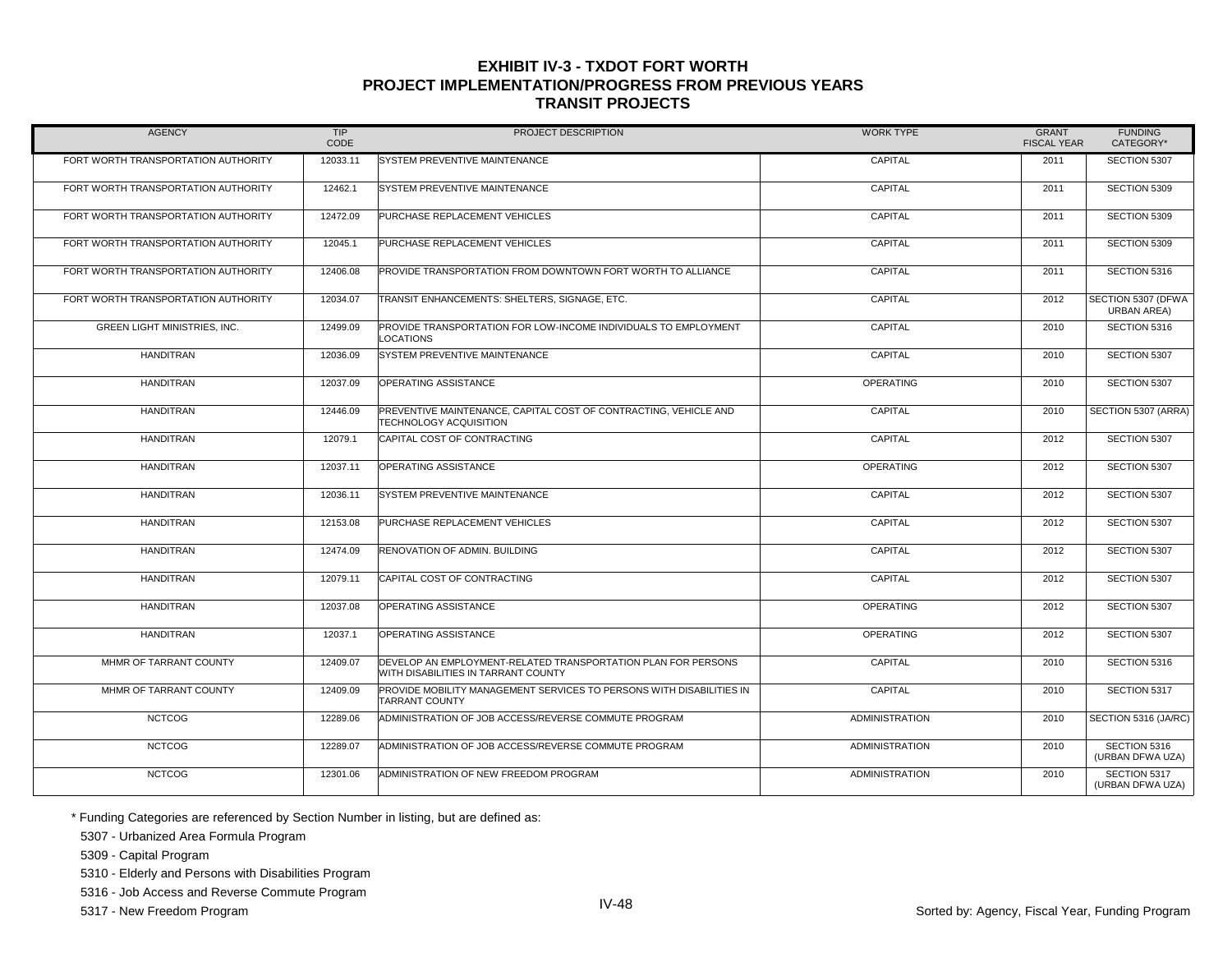| <b>AGENCY</b>                              | TIP<br>CODE | PROJECT DESCRIPTION                                                | <b>WORK TYPE</b> | <b>GRANT</b><br><b>FISCAL YEAR</b> | <b>FUNDING</b><br>CATEGORY*              |
|--------------------------------------------|-------------|--------------------------------------------------------------------|------------------|------------------------------------|------------------------------------------|
| <b>NETS</b>                                | 12070.06    | SMALL URBAN PROVIDER OPERATING ASSISTANCE                          | <b>OPERATING</b> | 2010                               | SECTION 5307 (DFWA<br><b>URBAN AREA)</b> |
| <b>NETS</b>                                | 12509.07    | GENERAL DEVELOPMENT/COMPREHENSIVE PLANNING                         | <b>PLANNING</b>  | 2010                               | SECTION 5307 (DFWA<br><b>URBAN AREA)</b> |
| <b>NETS</b>                                | 12070.03    | OPERATING ASSISTANCE                                               | OPERATING        | 2012                               | SECTION 5307 (DFWA<br><b>URBAN AREA)</b> |
| NORTH CENTRAL TEXAS COUNCIL OF GOVERNMENTS | 12206.1     | PROJECT ADMINISTRATION                                             | CAPITAL          | 2010                               | SECTION 5307                             |
| NORTH CENTRAL TEXAS COUNCIL OF GOVERNMENTS | 12366.09    | PROJECT ADMINISTRATION                                             | CAPITAL          | 2010                               | SECTION 5307                             |
| NORTH CENTRAL TEXAS COUNCIL OF GOVERNMENTS | 12206.08    | PROJECT ADMINISTRATION                                             | CAPITAL          | 2010                               | SECTION 5307                             |
| NORTH CENTRAL TEXAS COUNCIL OF GOVERNMENTS | 12385.07    | JA/RC 2008 PROJECT ADMINISTRATION - COST OVERRUN/CONTINGENCY POOL  | CAPITAL          | 2010                               | SECTION 5316                             |
| NORTH CENTRAL TEXAS COUNCIL OF GOVERNMENTS | 12500.09    | CONDUCT MOBILITY MANAGEMENT ACTIVITIES                             | CAPITAL          | 2010                               | SECTION 5317                             |
| NORTH CENTRAL TEXAS COUNCIL OF GOVERNMENTS | 12301.07    | NEW FREEDOM 2008 PROGRAM ADMINISTRATION                            | CAPITAL          | 2010                               | SECTION 5317                             |
| NORTH CENTRAL TEXAS COUNCIL OF GOVERNMENTS | 12301.08    | NEW FREEDOM 2008 PROGRAM ADMINISTRATION                            | CAPITAL          | 2010                               | SECTION 5317                             |
| NORTH CENTRAL TEXAS COUNCIL OF GOVERNMENTS | 12301.09    | NEW FREEDOM 2009 PROGRAM ADMINISTRATION                            | CAPITAL          | 2010                               | SECTION 5317                             |
| NORTH CENTRAL TEXAS COUNCIL OF GOVERNMENTS | 12500.08    | CONDUCT MOBILITY MANAGEMENT ACTIVITIES                             | CAPITAL          | 2010                               | SECTION 5317                             |
| NORTH CENTRAL TEXAS COUNCIL OF GOVERNMENTS | 12487.09    | NEW FREEDOM 2009 COST OVERRUN / CONTINGENCY POOL                   | CAPITAL          | 2010                               | SECTION 5317                             |
| NORTH CENTRAL TEXAS COUNCIL OF GOVERNMENTS | 12459.09    | PROJECT ADMINISTRATION AND VEHICLE ACQUISITION - WESTERN SUBREGION | CAPITAL          | 2011                               | SECTION 5307 (ARRA)                      |
| NORTH CENTRAL TEXAS COUNCIL OF GOVERNMENTS | 12385.08    | JA/RC 2008 PROJECT ADMINISTRATION - COST OVERRUN/CONTINGENCY POOL  | CAPITAL          | 2011                               | SECTION 5316                             |
| NORTH CENTRAL TEXAS COUNCIL OF GOVERNMENTS | 12384.08    | JA/RC 2008 PROJECT ADMINISTRATION                                  | CAPITAL          | 2011                               | SECTION 5316                             |
| NORTH CENTRAL TEXAS COUNCIL OF GOVERNMENTS | 12385.09    | JA/RC 2009 COST OVERRUN/CONTINGENCY POOL                           | CAPITAL          | 2011                               | SECTION 5316                             |
| NORTH CENTRAL TEXAS COUNCIL OF GOVERNMENTS | 12289.08    | JA/RC 2009 PROJECT ADMINISTRATION                                  | CAPITAL          | 2011                               | SECTION 5316                             |
| NORTH CENTRAL TEXAS COUNCIL OF GOVERNMENTS | 12486.08    | JA/RC 2009 COST OVERRUN/CONTINGENCY POOL                           | CAPITAL          | 2011                               | SECTION 5316                             |
| NORTH CENTRAL TEXAS COUNCIL OF GOVERNMENTS | 12289.09    | JA/RC 2009 PROJECT ADMINISTRATION                                  | CAPITAL          | 2011                               | SECTION 5316                             |
| NORTHEAST TRANSPORTATION SERVICES          | 12070.08    | OPERATING ASSISTANCE                                               | OPERATING        | 2010                               | SECTION 5307                             |
| NORTHEAST TRANSPORTATION SERVICES          | 12070.1     | OPERATING ASSISTANCE                                               | OPERATING        | 2011                               | SECTION 5307                             |
| NORTHEAST TRANSPORTATION SERVICES          | 12070.09    | OPERATING ASSISTANCE                                               | <b>OPERATING</b> | 2011                               | SECTION 5307                             |

\* Funding Categories are referenced by Section Number in listing, but are defined as:

5307 - Urbanized Area Formula Program

5309 - Capital Program

5310 - Elderly and Persons with Disabilities Program

5316 - Job Access and Reverse Commute Program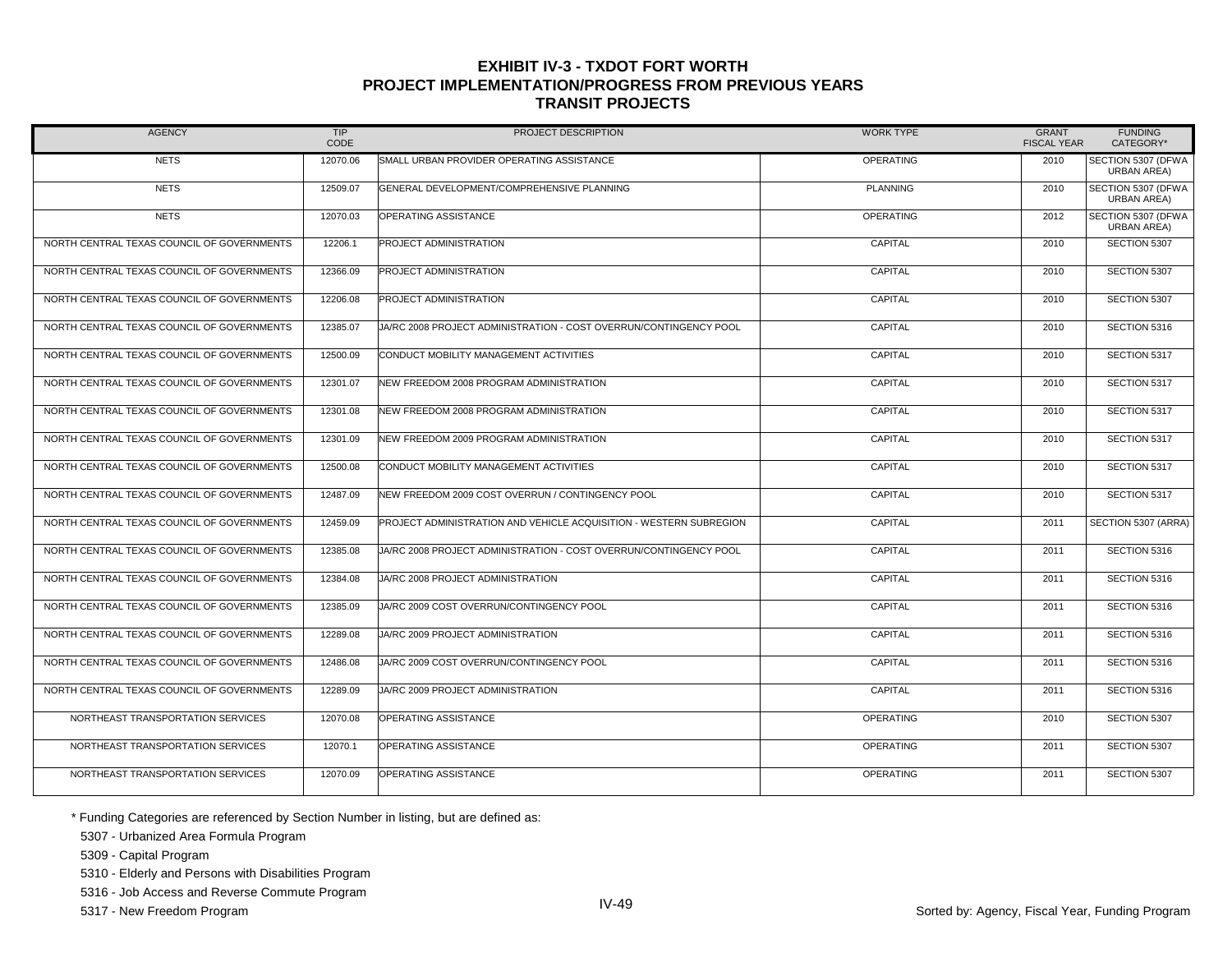| <b>AGENCY</b>                  | <b>TIP</b><br>CODE | PROJECT DESCRIPTION                            | <b>WORK TYPE</b> | <b>GRANT</b><br><b>FISCAL YEAR</b> | <b>FUNDING</b><br>CATEGORY* |
|--------------------------------|--------------------|------------------------------------------------|------------------|------------------------------------|-----------------------------|
| <b>PUBLIC TRANSIT SERVICES</b> | 12247.1            | <b>PROJECT ADMINISTRATION</b>                  | CAPITAL          | 2010                               | SECTION 5307                |
| PUBLIC TRANSIT SERVICES        | 12488.1            | ENGINEERING & DESIGN OF ADMIN / MAINT FACILITY | <b>CAPITAL</b>   | 2010                               | SECTION 5307                |
| PUBLIC TRANSIT SERVICES        | 12489.1            | ENGINEERING & DESIGN OF STORAGE FACILITY       | CAPITAL          | 2010                               | SECTION 5307                |
| PUBLIC TRANSIT SERVICES        | 12122.1            | <b>SYSTEM PREVENTIVE MAINTENANCE</b>           | <b>CAPITAL</b>   | 2010                               | SECTION 5307                |
| THE TRANSIT SYSTEM             | 12320.08           | ACQUISITION OF COMMUNICATIONS EQUIPMENT        | <b>CAPITAL</b>   | 2010                               | SECTION 5310                |

\* Funding Categories are referenced by Section Number in listing, but are defined as:

5307 - Urbanized Area Formula Program

5309 - Capital Program

5310 - Elderly and Persons with Disabilities Program

5316 - Job Access and Reverse Commute Program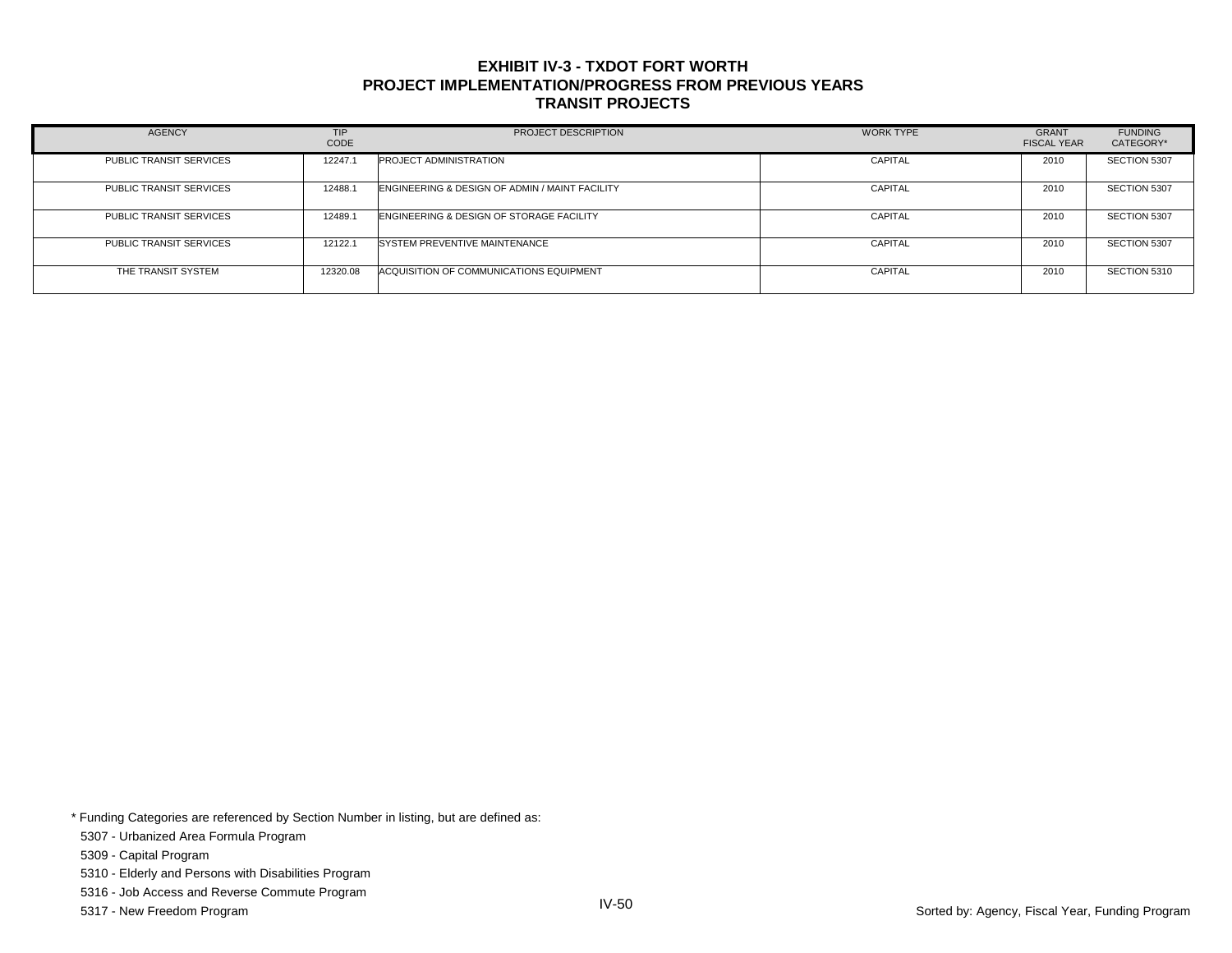| <b>AGENCY</b>                       | <b>TIP</b><br>CODE | PROJECT DESCRIPTION                                                                                                                  | <b>WORK TYPE</b>   | <b>GRANT</b><br><b>FISCAL YEAR</b> | <b>FUNDING</b><br>CATEGORY*      |
|-------------------------------------|--------------------|--------------------------------------------------------------------------------------------------------------------------------------|--------------------|------------------------------------|----------------------------------|
| A SISTER'S GIFT                     | 12394.08           | TRANSPORTATION TO MEDICAL SERVICES THROUGH A TAXICAB VOUCHER<br><b>PROGRAM</b>                                                       | CAPITAL            | 2010                               | SECTION 5317                     |
| <b>CITY OF ALLEN</b>                | 12492.09           | PARTNER WITH AN EXISTING TRANSIT PROVIDER TO TRANSPORT RIDERS<br>TO/FROM DART STATIONS IN PLANO TO EMPLOYMENT CENTERS IN ALLEN       | CAPITAL            | 2010                               | SECTION 5316                     |
| <b>CITY OF MCKINNEY</b>             | 12493.09           | PARTNER WITH AN EXISTING TRANSIT PROVIDER TO TRANSPORT RIDERS FROM<br>MCKINNEY TO/FROM DART STATIONS AND EMPLOYMENT CENTERS IN PLANO | CAPITAL            | 2010                               | SECTION 5316                     |
| COLLIN COUNTY AREA REGIONAL TRANSIT | 12347.1            | LONG RANGE PLANNING                                                                                                                  | <b>PLANNING</b>    | 2010                               | SECTION 5307                     |
| COLLIN COUNTY AREA REGIONAL TRANSIT | 12109.08           | OPERATING ASSISTANCE                                                                                                                 | <b>OPERATING</b>   | 2010                               | SECTION 5307                     |
| COLLIN COUNTY AREA REGIONAL TRANSIT | 12107.09           | PURCHASE REPLACEMENT VEHICLES                                                                                                        | CAPITAL            | 2010                               | SECTION 5307                     |
| COLLIN COUNTY AREA REGIONAL TRANSIT | 12109.09           | OPERATING ASSISTANCE                                                                                                                 | OPERATING          | 2010                               | SECTION 5307                     |
| COLLIN COUNTY AREA REGIONAL TRANSIT | 12456.09           | TECHNOLOGY ACQUISITION, PREVENTIVE MAINTENANCE AND PROJECT<br><b>ADMINISTRATION</b>                                                  | CAPITAL            | 2010                               | SECTION 5307 (ARRA)              |
| COLLIN COUNTY AREA REGIONAL TRANSIT | 12476.09           | OPERATING ASSISTANCE                                                                                                                 | <b>OPERATING</b>   | 2010                               | SECTION 5307 (ARRA)              |
| COMMUNITY COUNCIL OF GREATER DALLAS | 12291.06           | DEVELOP A TRANSPORTATION NETWORK TO MAKE IT POSSIBLE FOR PEOPLE<br>WITH DISABILITIES TO MOVE FREELY THROUGHOUT THE COMMUNITY         | CAPITAL, OPERATING | 2010                               | SECTION 5317<br>(URBAN DFWA UZA) |
| DALLAS AREA RAPID TRANSIT           | 12028.1            | SYSTEM PREVENTIVE MAINTENANCE                                                                                                        | CAPITAL            | 2010                               | SECTION 5307                     |
| DALLAS AREA RAPID TRANSIT           | 12028.09           | SYSTEM PREVENTIVE MAINTENANCE                                                                                                        | CAPITAL            | 2010                               | SECTION 5307                     |
| DALLAS AREA RAPID TRANSIT           | 12478.1            | CONSTRUCTION OF RAIL LINE EQUIPMENT                                                                                                  | CAPITAL            | 2010                               | SECTION 5307                     |
| DALLAS AREA RAPID TRANSIT           | 12477.1            | <b>BUS TRANSIT ENHANCEMENTS</b>                                                                                                      | CAPITAL            | 2010                               | SECTION 5307                     |
| DALLAS AREA RAPID TRANSIT           | 12450.09           | ORANGE LINE LIGHT RAIL VEHICLES AND TRANSIT ENHANCEMENTS (ARRA)                                                                      | CAPITAL            | 2010                               | SECTION 5307 (ARRA)              |
| DALLAS AREA RAPID TRANSIT           | 12214.08           | RENOVATION OF STATION                                                                                                                | CAPITAL            | 2010                               | SECTION 5309                     |
| DALLAS AREA RAPID TRANSIT           | 12152.09           | CONSTRUCTION OF BUS PASSENGER SHELTERS                                                                                               | CAPITAL            | 2010                               | SECTION 5309                     |
| DALLAS AREA RAPID TRANSIT           | 12181.09           | CONSTRUCTION OF BUS PASSENGER SHELTERS                                                                                               | CAPITAL            | 2010                               | SECTION 5309                     |
| DALLAS AREA RAPID TRANSIT           | 12182.1            | VARIOUS PROJECTS (NEW START)                                                                                                         | CAPITAL            | 2010                               | SECTION 5309                     |
| DALLAS AREA RAPID TRANSIT           | 12383.08           | PURCHASE REPLACEMENT VEHICLES                                                                                                        | CAPITAL            | 2010                               | SECTION 5309                     |
| DALLAS AREA RAPID TRANSIT           | 12383.09           | PURCHASE REPLACEMENT VEHICLES                                                                                                        | CAPITAL            | 2010                               | SECTION 5309                     |
| DALLAS AREA RAPID TRANSIT           | 12320.08           | <b>ACQUISITION OF RADIOS</b>                                                                                                         | CAPITAL            | 2010                               | SECTION 5309                     |
| DALLAS AREA RAPID TRANSIT           | 12448.09           | <b>FIXED GUIDEWAY MODERNIZATION</b>                                                                                                  | CAPITAL            | 2010                               | SECTION 5309 (ARRA)              |

\* Funding Categories are referenced by Section Number in listing, but are defined as:

5307 - Urbanized Area Formula Program

5309 - Capital Program

5310 - Elderly and Persons with Disabilities Program

5316 - Job Access and Reverse Commute Program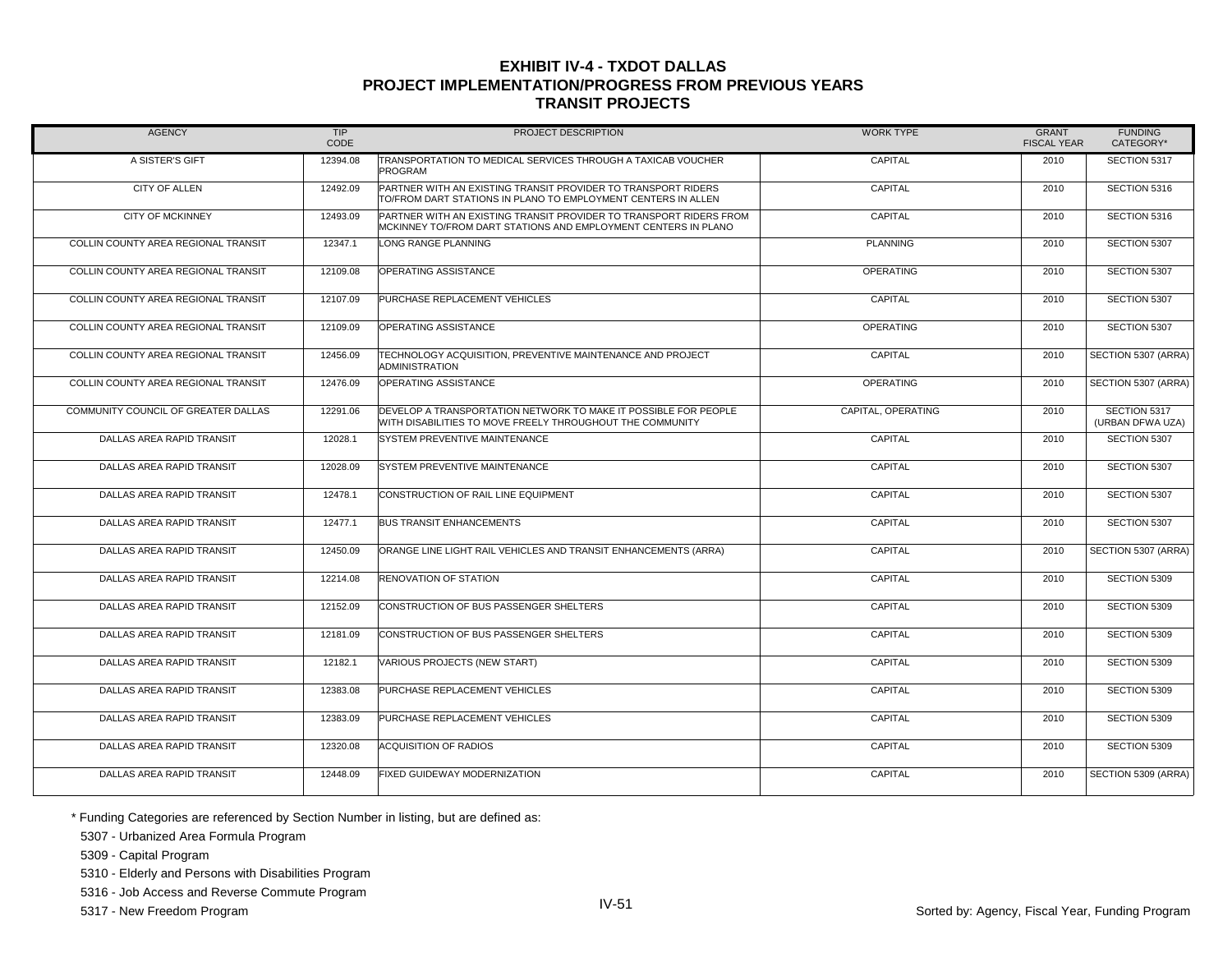| <b>AGENCY</b>                                 | <b>TIP</b><br>CODE | PROJECT DESCRIPTION                                                                                                    | <b>WORK TYPE</b> | <b>GRANT</b><br><b>FISCAL YEAR</b> | <b>FUNDING</b><br>CATEGORY* |
|-----------------------------------------------|--------------------|------------------------------------------------------------------------------------------------------------------------|------------------|------------------------------------|-----------------------------|
| DALLAS AREA RAPID TRANSIT                     | 12494.08           | PROVIDE TRANSPORTATION BETWEEN FUTURE DART GREEN LINE STATIONS<br>AND EMPLOYMENT LOCATIONS                             | CAPITAL          | 2010                               | SECTION 5316                |
| DALLAS AREA RAPID TRANSIT                     | 12496.08           | PROVIDE TRANSPORTATION BETWEEN TRE IRVING STATIONS AND NORTH IRVING<br><b>EMPLOYMENT LOCATIONS</b>                     | CAPITAL          | 2010                               | SECTION 5316                |
| DALLAS AREA RAPID TRANSIT                     | 12292.09           | IMPLEMENT MOBILITY MANAGEMENT SERVICES TO SUPPORT REGIONAL<br><b>COORDINATION ACTIVITIES</b>                           | CAPITAL          | 2010                               | SECTION 5317                |
| DALLAS AREA RAPID TRANSIT                     | 12028.08           | SYSTEM PREVENTIVE MAINTENANCE                                                                                          | CAPITAL          | 2011                               | SECTION 5307                |
| DALLAS AREA RAPID TRANSIT                     | 12028.11           | SYSTEM PREVENTIVE MAINTENANCE                                                                                          | CAPITAL          | 2011                               | SECTION 5307                |
| DALLAS AREA RAPID TRANSIT                     | 12515.11           | ACQUISITION OF SURVEILLANCE/SECURITY EQUIPMENT                                                                         | CAPITAL          | 2011                               | SECTION 5307                |
| DALLAS AREA RAPID TRANSIT                     | 12415.11           | <b>BUS TRANSIT ENHANCEMENTS</b>                                                                                        | CAPITAL          | 2011                               | SECTION 5307                |
| DALLAS AREA RAPID TRANSIT                     | 12449.09           | IRVING LIGHT RAIL 1-2 - ENGINEERING, DESIGN, & CONSTRUCTION ACTIVITIES                                                 | CAPITAL          | 2011                               | SECTION 5307 (ARRA)         |
| DALLAS AREA RAPID TRANSIT                     | 12513.11           | ACQUISITION OF FARE COLLECTION EQUIPMENT                                                                               | CAPITAL          | 2011                               | SECTION 5309                |
| DALLAS AREA RAPID TRANSIT                     | 12521.11           | ENGINEERING & DESIGN OF TRANSIT MALL                                                                                   | CAPITAL          | 2011                               | SECTION 5309                |
| DALLAS AREA RAPID TRANSIT                     | 12420.09           | ENGINEERING & DESIGN OF INTERMODAL TERMINAL                                                                            | CAPITAL          | 2011                               | SECTION 5309                |
| DALLAS AREA RAPID TRANSIT                     | 12209.08           | ACQUISITION OF REAL ESTATE                                                                                             | CAPITAL          | 2011                               | SECTION 5309                |
| DALLAS AREA RAPID TRANSIT                     | 12215.11           | PURCHASE REPLACEMENT VEHICLES                                                                                          | CAPITAL          | 2011                               | SECTION 5309                |
| DALLAS AREA RAPID TRANSIT                     | 12207.08           | ENGINEERING & DESIGN OF INTERMODAL TERMINAL                                                                            | CAPITAL          | 2011                               | SECTION 5309                |
| DALLAS AREA RAPID TRANSIT                     | 12182.11           | VARIOUS PROJECTS (NEW START)                                                                                           | CAPITAL          | 2011                               | SECTION 5309                |
| DALLAS AREA RAPID TRANSIT                     | 12182.11           | NW/SE LRT MOS                                                                                                          | CAPITAL          | 2011                               | SECTION 5309 (ARRA)         |
| DALLAS COUNTY MHMR                            | 12399.07           | TRANSPORTATION TO WORK AND TRAVEL TRAINING FOR PERSONS WITH<br><b>DISABILITIES</b>                                     | CAPITAL          | 2010                               | SECTION 5316                |
| DALLAS FORT WORTH INTERNATIONAL AIRPORT BOARD | 12498.09           | PROVIDE TRANSPORTATION FROM TRE CENTREPORT STATION TO DFW AIRPORT<br>AND CONDUCT A SERVICE PLANNING STUDY OF THE ROUTE | CAPITAL          | 2010                               | SECTION 5316                |
| DENTON COUNTY TRANSPORTATION AUTHORITY        | 12467.08           | <b>ACQUISITION OF SOFTWARE</b>                                                                                         | CAPITAL          | 2010                               | SECTION 5307                |
| DENTON COUNTY TRANSPORTATION AUTHORITY        | 12419.08           | <b>BUS TRANSIT ENHANCEMENTS</b>                                                                                        | CAPITAL          | 2010                               | SECTION 5307                |
| DENTON COUNTY TRANSPORTATION AUTHORITY        | 12466.08           | ACQUISITION OF HARDWARE                                                                                                | CAPITAL          | 2010                               | SECTION 5307                |
| DENTON COUNTY TRANSPORTATION AUTHORITY        | 12469.08           | MANAGEMENT AND OPERATIONS PLANNING                                                                                     | <b>PLANNING</b>  | 2010                               | SECTION 5307                |
| DENTON COUNTY TRANSPORTATION AUTHORITY        | 12416.1            | SYSTEM PREVENTIVE MAINTENANCE                                                                                          | CAPITAL          | 2010                               | SECTION 5307                |

\* Funding Categories are referenced by Section Number in listing, but are defined as:

5307 - Urbanized Area Formula Program

5309 - Capital Program

5310 - Elderly and Persons with Disabilities Program

5316 - Job Access and Reverse Commute Program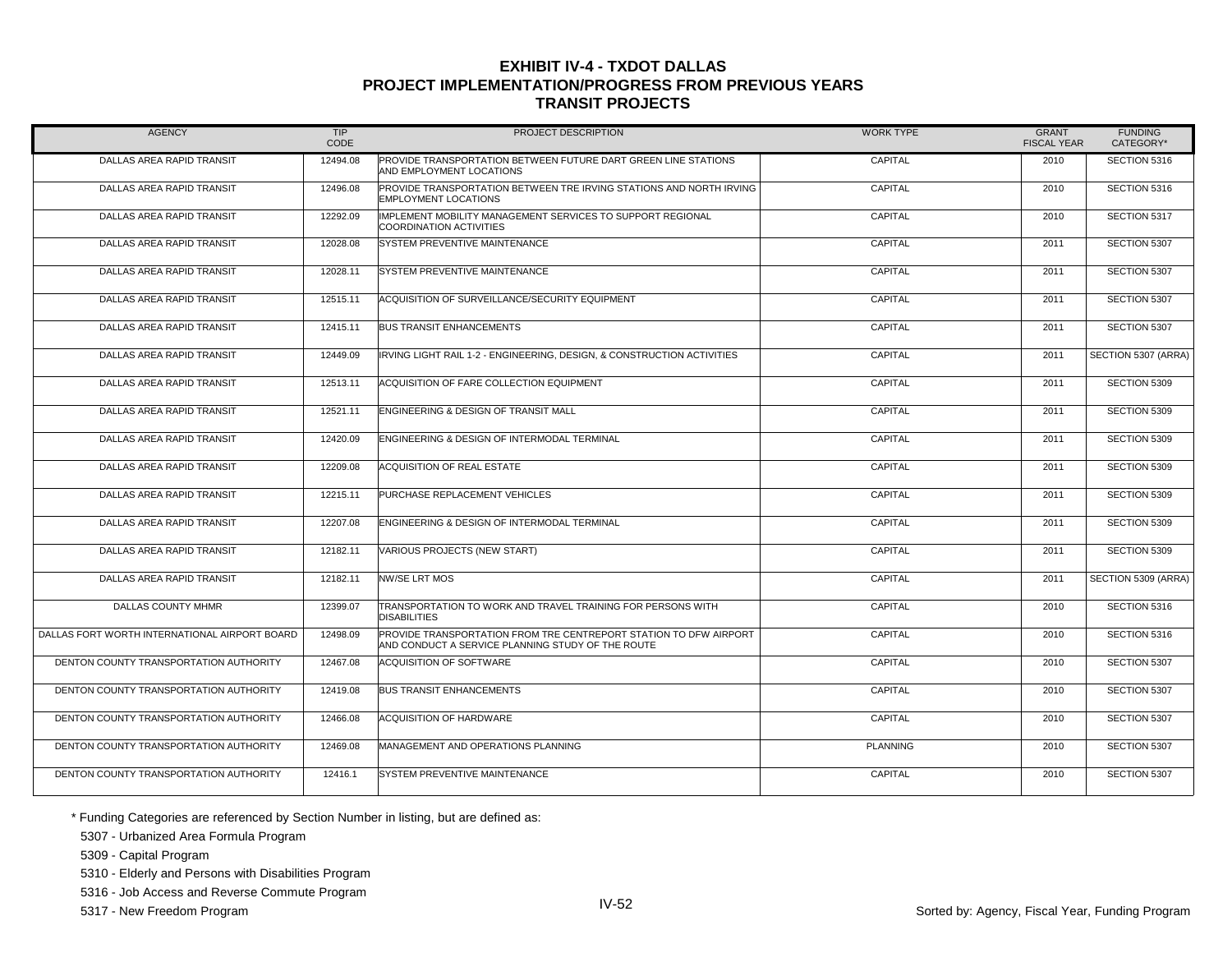| <b>AGENCY</b>                          | <b>TIP</b><br>CODE | PROJECT DESCRIPTION                                                                                     | <b>WORK TYPE</b> | <b>GRANT</b><br><b>FISCAL YEAR</b> | <b>FUNDING</b><br>CATEGORY* |
|----------------------------------------|--------------------|---------------------------------------------------------------------------------------------------------|------------------|------------------------------------|-----------------------------|
| DENTON COUNTY TRANSPORTATION AUTHORITY | 12468.08           | ACQUISITION OF ADA VEHICLE EQUIPMENT                                                                    | CAPITAL          | 2010                               | SECTION 5307                |
| DENTON COUNTY TRANSPORTATION AUTHORITY | 12418.08           | ACQUISITION OF SURVEILLANCE/SECURITY EQUIPMENT                                                          | CAPITAL          | 2010                               | SECTION 5307                |
| DENTON COUNTY TRANSPORTATION AUTHORITY | 12451.09           | VEHICLES. TECHNOLOGY. PASSENGER AMENITIES AND TRANSIT ENHANCEMENTS                                      | CAPITAL          | 2010                               | SECTION 5307 (ARRA)         |
| DENTON COUNTY TRANSPORTATION AUTHORITY | 12452.09           | FACILITY CONSTRUCTION AND IMPROVEMENTS                                                                  | CAPITAL          | 2010                               | SECTION 5307 (ARRA)         |
| DENTON COUNTY TRANSPORTATION AUTHORITY | 12464.09           | PURCHASE REPLACEMENT VEHICLES                                                                           | CAPITAL          | 2010                               | SECTION 5309                |
| DENTON COUNTY TRANSPORTATION AUTHORITY | 12317.08           | VARIOUS PROJECTS (NEW START)                                                                            | CAPITAL          | 2010                               | SECTION 5309                |
| DENTON COUNTY TRANSPORTATION AUTHORITY | 12503.09           | PROVIDE VANPOOL SERVICE TO RESIDENTS IN DENTON COUNTY                                                   | CAPITAL          | 2010                               | SECTION 5316                |
| DENTON COUNTY TRANSPORTATION AUTHORITY | 12285.08           | CONTINUE INCREASED FREQUENCY/REDUCED HEADWAYS ON DCTA CONNECT<br>FIXED ROUTES WITHIN THE CITY OF DENTON | CAPITAL          | 2010                               | SECTION 5316                |
| DENTON COUNTY TRANSPORTATION AUTHORITY | 12395.07           | COMMUTER EXPRESS-CONTINUE OPERATION OF COMMUTER EXPRESS ROUTES                                          | <b>OPERATING</b> | 2010                               | SECTION 5316 (JA/RC)        |
| DENTON COUNTY TRANSPORTATION AUTHORITY | 12354.09           | ACQUISITION OF SURVEILLANCE/SECURITY EQUIPMENT                                                          | CAPITAL          | 2011                               | SECTION 5307                |
| DENTON COUNTY TRANSPORTATION AUTHORITY | 12104.1            | <b>BUS TRANSIT ENHANCEMENTS</b>                                                                         | CAPITAL          | 2011                               | SECTION 5307                |
| DENTON COUNTY TRANSPORTATION AUTHORITY | 12418.1            | ACQUISITION OF SURVEILLANCE/SECURITY EQUIPMENT                                                          | CAPITAL          | 2011                               | SECTION 5307                |
| DENTON COUNTY TRANSPORTATION AUTHORITY | 12465.1            | OPERATING ASSISTANCE                                                                                    | <b>OPERATING</b> | 2011                               | SECTION 5307                |
| DENTON COUNTY TRANSPORTATION AUTHORITY | 12534.11           | SYSTEM PREVENTIVE MAINTENANCE (RAIL)                                                                    | CAPITAL          | 2011                               | SECTION 5307                |
| DENTON COUNTY TRANSPORTATION AUTHORITY | 12355.09           | <b>BUS TRANSIT ENHANCEMENTS</b>                                                                         | CAPITAL          | 2011                               | SECTION 5307                |
| DENTON COUNTY TRANSPORTATION AUTHORITY | 12416.11           | <b>SYSTEM PREVENTIVE MAINTENANCE</b>                                                                    | CAPITAL          | 2011                               | SECTION 5307                |
| DENTON COUNTY TRANSPORTATION AUTHORITY | 12417.1            | ADA PARATRANSIT SERVICE                                                                                 | CAPITAL          | 2011                               | SECTION 5307                |
| DENTON COUNTY TRANSPORTATION AUTHORITY | 12388.08           | INCREASE SERVICE AREA COVERAGE AND TRIPS ACROSS ZONAL BOUNDARIES                                        | CAPITAL          | 2011                               | SECTION 5317                |
| DENTON COUNTY TRANSPORTATION AUTHORITY | 12497.08           | PROVIDE TRAVEL TRAINING EDUCATION ON DCTA FIXED-ROUTE SERVICES                                          | CAPITAL          | 2011                               | SECTION 5317                |
| DENTON COUNTY TRANSPORTATION AUTHORITY | 12416.12           | SYSTEM PREVENTIVE MAINTENANCE (RAIL)                                                                    | CAPITAL          | 2012                               | SECTION 5307                |
| DENTON COUNTY TRANSPORTATION AUTHORITY | 12534.12           | SYSTEM PREVENTIVE MAINTENANCE                                                                           | CAPITAL          | 2012                               | SECTION 5307                |
| DENTON COUNTY TRANSPORTATION AUTHORITY | 12479.12           | CONSTRUCTION OF ADMIN/MAINT FACILITY                                                                    | CAPITAL          | 2012                               | SECTION 5307                |
| DENTON COUNTY TRANSPORTATION AUTHORITY | 12479.09           | CONSTRUCTION OF ADMIN/MAINT FACILITY                                                                    | CAPITAL          | 2012                               | SECTION 5307                |

\* Funding Categories are referenced by Section Number in listing, but are defined as:

5307 - Urbanized Area Formula Program

5309 - Capital Program

5310 - Elderly and Persons with Disabilities Program

5316 - Job Access and Reverse Commute Program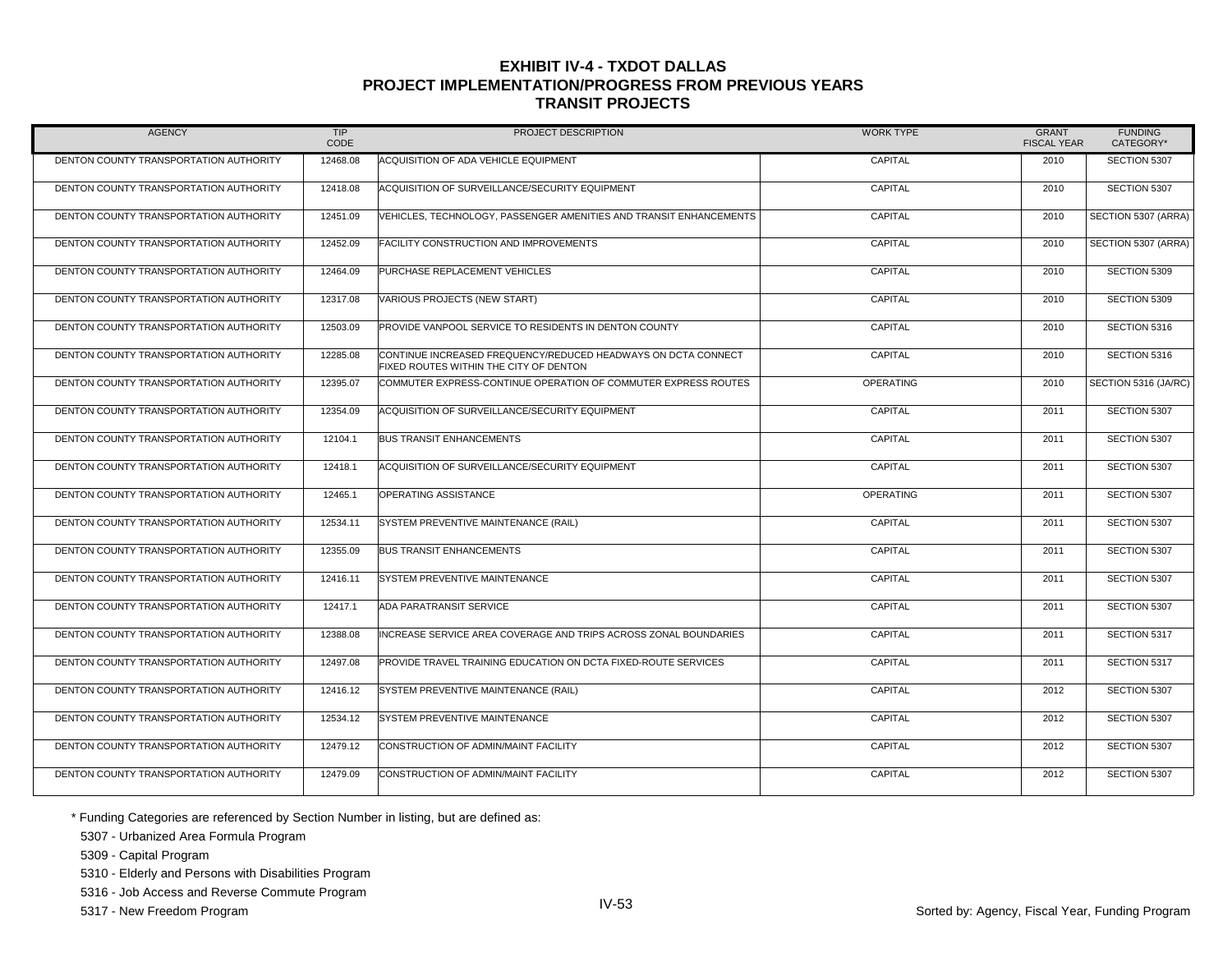| <b>AGENCY</b>                          | <b>TIP</b><br>CODE | PROJECT DESCRIPTION                                                                                                   | <b>WORK TYPE</b>   | <b>GRANT</b><br><b>FISCAL YEAR</b> | <b>FUNDING</b><br>CATEGORY*              |
|----------------------------------------|--------------------|-----------------------------------------------------------------------------------------------------------------------|--------------------|------------------------------------|------------------------------------------|
| DENTON COUNTY TRANSPORTATION AUTHORITY | 12354.12           | ACQUISITION OF SURVEILLANCE/SECURITY EQUIPMENT                                                                        | CAPITAL            | 2012                               | SECTION 5307                             |
| DENTON COUNTY TRANSPORTATION AUTHORITY | 12479.08           | CONSTRUCTION OF ADMIN/MAINT FACILITY                                                                                  | CAPITAL            | 2012                               | SECTION 5307                             |
| DENTON COUNTY TRANSPORTATION AUTHORITY | 12479.1            | CONSTRUCTION OF ADMIN/MAINT FACILITY                                                                                  | CAPITAL            | 2012                               | SECTION 5307                             |
| DENTON COUNTY TRANSPORTATION AUTHORITY | 12104.12           | <b>BUS TRANSIT ENHANCEMENTS</b>                                                                                       | CAPITAL            | 2012                               | SECTION 5307                             |
| DENTON COUNTY TRANSPORTATION AUTHORITY | 12104.11           | <b>BUS TRANSIT ENHANCEMENTS</b>                                                                                       | CAPITAL            | 2012                               | SECTION 5307                             |
| DENTON COUNTY TRANSPORTATION AUTHORITY | 12416.08           | SYSTEM PREVENTIVE MAINTENANCE                                                                                         | CAPITAL            | 2012                               | SECTION 5307                             |
| DENTON COUNTY TRANSPORTATION AUTHORITY | 12479.11           | CONSTRUCTION OF ADMIN/MAINT FACILITY                                                                                  | CAPITAL            | 2012                               | SECTION 5307                             |
| DENTON COUNTY TRANSPORTATION AUTHORITY | 12352.09           | SYSTEM PREVENTIVE MAINTENANCE                                                                                         | CAPITAL            | 2012                               | SECTION 5307                             |
| DENTON COUNTY TRANSPORTATION AUTHORITY | 12234.11           | PURCHASE (8) REPLACEMENT VEHICLES, 30 FT                                                                              | CAPITAL            | 2012                               | SECTION 5307 (DL<br>URBAN AREA)          |
| GOODWILL INDUSTRIES OF DALLAS, INC.    | 12287.07           | PARTNERSHIP TO PROVIDE TRANSPORTATION FROM GOODWILL<br>HEADQUARTERS IN DALLAS TO THE WALGREENS DISTRIBUTION CENTER IN | CAPITAL            | 2010                               | SECTION 5316                             |
| <b>GRAND CONNECTION</b>                | 12003.1            | PURCHASE REPLACEMENT VEHICLES                                                                                         | CAPITAL            | 2010                               | SECTION 5307                             |
| <b>GRAND CONNECTION</b>                | 12008.09           | OPERATING ASSISTANCE                                                                                                  | <b>OPERATING</b>   | 2010                               | SECTION 5307                             |
| <b>GRAND CONNECTION</b>                | 12006.09           | SYSTEM PREVENTIVE MAINTENANCE                                                                                         | CAPITAL            | 2010                               | SECTION 5307                             |
| <b>GRAND CONNECTION</b>                | 12003.09           | PURCHASE REPLACEMENT VEHICLES                                                                                         | CAPITAL            | 2010                               | SECTION 5307                             |
| <b>GRAND CONNECTION</b>                | 12454.09           | <b>TECHNOLOGY ACQUISITION</b>                                                                                         | CAPITAL            | 2010                               | SECTION 5307 (ARRA)                      |
| <b>GRAND CONNECTION</b>                | 12006.1            | SYSTEM PREVENTIVE MAINTENANCE                                                                                         | CAPITAL            | 2011                               | SECTION 5307                             |
| <b>GRAND CONNECTION</b>                | 12008.1            | OPERATING ASSISTANCE                                                                                                  | <b>OPERATING</b>   | 2011                               | SECTION 5307                             |
| <b>GRAND PRAIRIE</b>                   | 12008.07           | OPERATING ASSISTANCE                                                                                                  | <b>OPERATING</b>   | 2012                               | SECTION 5307 (DFWA<br><b>URBAN AREA)</b> |
| <b>GRAND PRAIRIE</b>                   | 12006.06           | SYSTEM PREVENTIVE MAINTENANCE ACTIVITIES                                                                              | CAPITAL            | 2012                               | SECTION 5307 (DFWA<br><b>URBAN AREA)</b> |
| <b>GRAND PRAIRIE</b>                   | 12008.06           | SMALL URBAN PROVIDER OPERATING ASSISTANCE                                                                             | <b>OPERATING</b>   | 2012                               | SECTION 5307 (DFWA<br><b>URBAN AREA)</b> |
| <b>GRAND PRAIRIE</b>                   | 12006.07           | SYSTEM PREVENTIVE MAINTENANCE ACTIVITIES                                                                              | CAPITAL            | 2012                               | SECTION 5307 (DFWA<br><b>URBAN AREA)</b> |
| IRVING HOLDINGS (YELLOW CAB)           | 12299.07           | PURCHASE ACCESSIBLE VEHICLES AND CREATE A VOUCHER PROGRAM FOR<br>PERSONS WITH DISABILITIES                            | CAPITAL, OPERATING | 2010                               | SECTION 5317<br>(URBAN DFWA UZA)         |
| <b>KART</b>                            | 12241.11           | <b>SYSTEM ADMINISTRATION</b>                                                                                          | CAPITAL            | 2010                               | SECTION 5307 (DFWA<br>URBAN AREA)        |

\* Funding Categories are referenced by Section Number in listing, but are defined as:

5307 - Urbanized Area Formula Program

5309 - Capital Program

5310 - Elderly and Persons with Disabilities Program

5316 - Job Access and Reverse Commute Program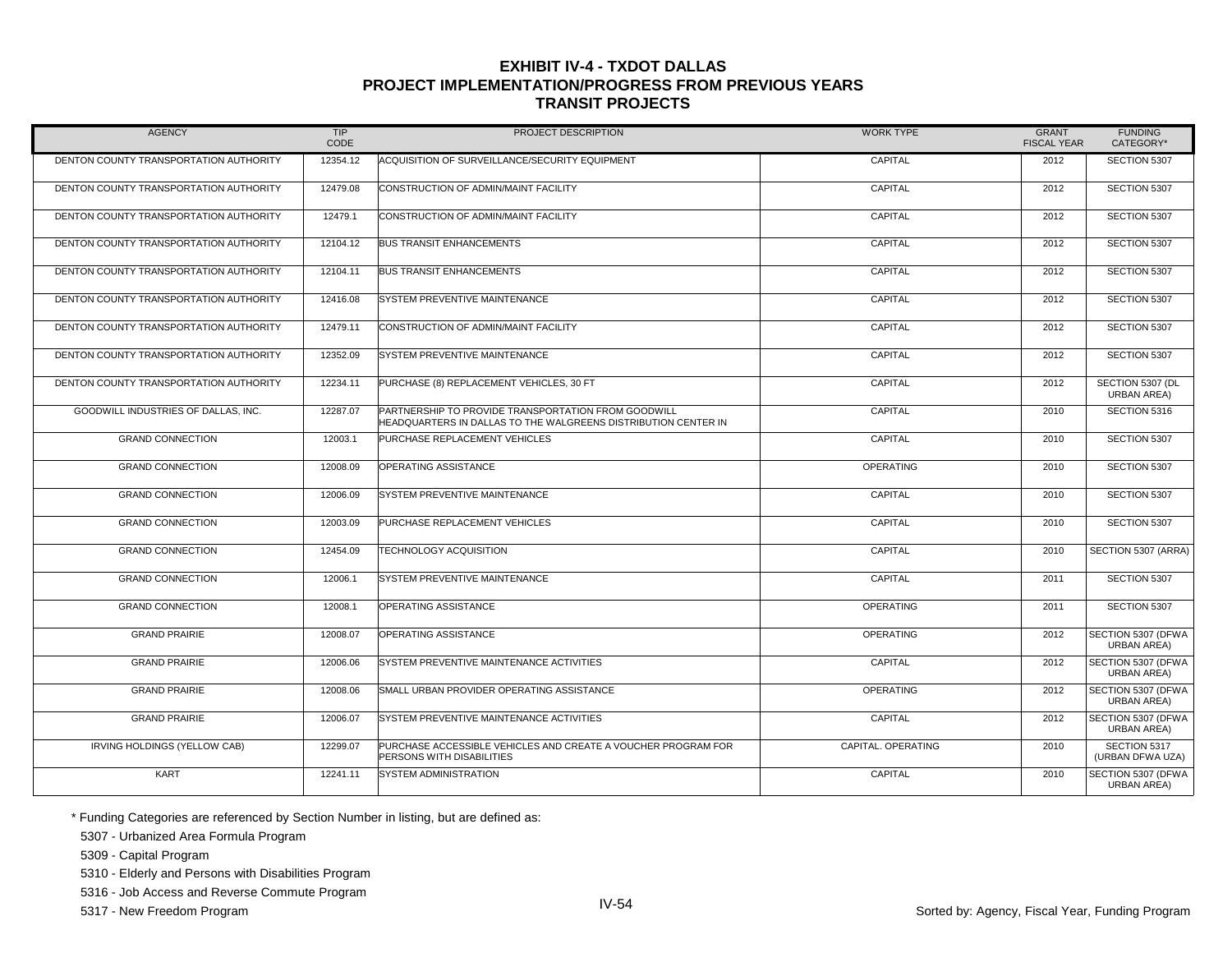| <b>AGENCY</b>                                                | TIP<br>CODE | PROJECT DESCRIPTION                                                                                         | <b>WORK TYPE</b>      | <b>GRANT</b><br><b>FISCAL YEAR</b> | <b>FUNDING</b><br>CATEGORY*              |
|--------------------------------------------------------------|-------------|-------------------------------------------------------------------------------------------------------------|-----------------------|------------------------------------|------------------------------------------|
| <b>KART</b>                                                  | 12288.06    | INCREASE SERVICE HOURS WITHIN THE CITY OF ROCKWALL                                                          | CAPITAL, OPERATING    | 2010                               | SECTION 5316<br>(URBAN)                  |
| <b>KART</b>                                                  | 12300.06    | PASSENGER ASSISTANCE PROGRAM TO/FROM MEDICAL APPOINTMENTS FOR<br>THOSE WITHOUT OTHER OPTIONS                | <b>OPERATING</b>      | 2010                               | SECTION 5317<br>(URBAN DFWA UZA)         |
| KAUFMAN AREA RURAL TRANSPORTATION                            | 12241.1     | <b>PROJECT ADMINISTRATION</b>                                                                               | CAPITAL               | 2010                               | SECTION 5307                             |
| KAUFMAN AREA RURAL TRANSPORTATION                            | 12239.1     | PURCHASE EXPANSION VEHICLES                                                                                 | CAPITAL               | 2010                               | SECTION 5307                             |
| KAUFMAN AREA RURAL TRANSPORTATION                            | 12484.1     | <b>ACQUISITION OF SOFTWARE</b>                                                                              | CAPITAL               | 2010                               | SECTION 5307                             |
| KAUFMAN AREA RURAL TRANSPORTATION                            | 12485.1     | LEASE OF REAL ESTATE                                                                                        | CAPITAL               | 2010                               | SECTION 5307                             |
| KAUFMAN AREA RURAL TRANSPORTATION                            | 12093.1     | <b>SYSTEM PREVENTIVE MAINTENANCE</b>                                                                        | CAPITAL               | 2010                               | SECTION 5307                             |
| KAUFMAN AREA RURAL TRANSPORTATION                            | 12483.1     | <b>ACQUISITION OF HARDWARE</b>                                                                              | CAPITAL               | 2010                               | SECTION 5307                             |
| KAUFMAN AREA RURAL TRANSPORTATION                            | 12239.11    | PURCHASE EXPANSION VEHICLES                                                                                 | CAPITAL               | 2011                               | SECTION 5307                             |
| KAUFMAN AREA RURAL TRANSPORTATION                            | 12239.11    | PROJECT ADMINISTRATION                                                                                      | CAPITAL               | 2011                               | SECTION 5307                             |
| KAUFMAN AREA RURAL TRANSPORTATION                            | 12093.11    | SYSTEM PREVENTIVE MAINTENANCE                                                                               | CAPITAL               | 2011                               | SECTION 5307                             |
| MESQUITE TRANSPORTATION FOR THE ELDERLY AND<br><b>DISABL</b> | 12013.1     | <b>OPERATING ASSISTANCE</b>                                                                                 | <b>OPERATING</b>      | 2010                               | SECTION 5307                             |
| MESQUITE TRANSPORTATION FOR THE ELDERLY AND<br><b>DISABL</b> | 12011.1     | PURCHASE REPLACEMENT VEHICLES                                                                               | CAPITAL               | 2010                               | SECTION 5307                             |
| MESQUITE TRANSPORTATION FOR THE ELDERLY AND<br><b>DISABL</b> | 12012.1     | SYSTEM PREVENTIVE MAINTENANCE                                                                               | CAPITAL               | 2010                               | SECTION 5307                             |
| MESQUITE TRANSPORTATION FOR THE ELDERLY AND<br><b>DISABL</b> | 12013.09    | OPERATING ASSISTANCE                                                                                        | OPERATING             | 2010                               | SECTION 5307                             |
| MESQUITE TRANSPORTATION FOR THE ELDERLY AND<br><b>DISABL</b> | 12457.09    | VEHICLE ACQUISITION AND PREVENTIVE MAINTENANCE                                                              | CAPITAL               | 2010                               | SECTION 5307 (ARRA)                      |
| MESQUITE TRANSPORTATION FOR THE ELDERLY AND<br><b>DISABL</b> | 12013.11    | <b>OPERATING ASSISTANCE</b>                                                                                 | <b>OPERATING</b>      | 2011                               | SECTION 5307                             |
| <b>MY POSSIBILITIES</b>                                      | 12410.08    | TRANSPORTATION FOR PERSONS WITH DISABILITIES IN COLLIN COUNTY TO<br>EDUCATIONAL AND PRE-VOCATIONAL TRAINING | CAPITAL               | 2010                               | SECTION 5317                             |
| <b>NCTCOG</b>                                                | 12313.08    | PROJECT ADMINISTRATION - EASTERN SUBREGION                                                                  | <b>ADMINISTRATION</b> | 2010                               | SECTION 5307 (DFWA<br><b>URBAN AREA)</b> |
| NORTH CENTRAL TEXAS COUNCIL OF GOVERNMENTS                   | 12365.09    | PROJECT ADMINISTRATION                                                                                      | CAPITAL               | 2010                               | SECTION 5307                             |
| NORTH CENTRAL TEXAS COUNCIL OF GOVERNMENTS                   | 12205.1     | PROJECT ADMINISTRATION                                                                                      | CAPITAL               | 2010                               | SECTION 5307                             |
| NORTH CENTRAL TEXAS COUNCIL OF GOVERNMENTS                   | 12458.09    | PROJECT ADMINISTRATION AND VEHICLE ACQUISITION - EASTERN SUBREGION                                          | CAPITAL               | 2010                               | SECTION 5307 (ARRA)                      |
| SPECIAL PROGRAMS FOR AGING NEEDS                             | 12375.1     | PROJECT ADMINISTRATION                                                                                      | CAPITAL               | 2010                               | SECTION 5307                             |

\* Funding Categories are referenced by Section Number in listing, but are defined as:

5307 - Urbanized Area Formula Program

5309 - Capital Program

5310 - Elderly and Persons with Disabilities Program

5316 - Job Access and Reverse Commute Program